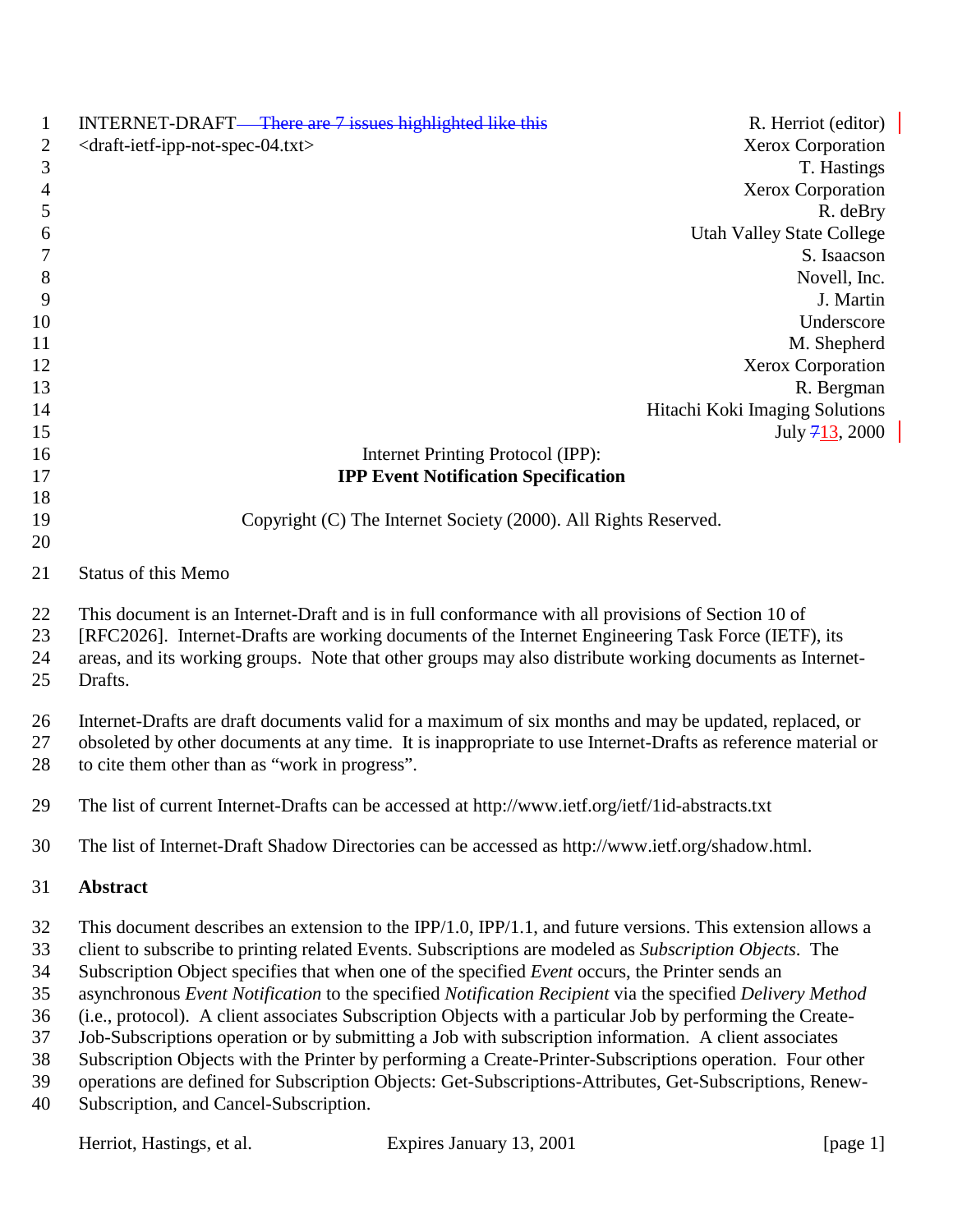- The full set of IPP documents includes:
- Design Goals for an Internet Printing Protocol [RFC2567]
- Rationale for the Structure and Model and Protocol for the Internet Printing Protocol [RFC2568]
- Internet Printing Protocol/1.1: Model and Semantics [IPP-MOD]
- Internet Printing Protocol/1.1: Encoding and Transport [IPP-PRO]
- Internet Printing Protocol/1.1: Implementer's Guide [IPP-IIG]
- Mapping between LPD and IPP Protocols [RFC2569]
- The "Design Goals for an Internet Printing Protocol" document takes a broad look at distributed printing
- functionality, and it enumerates real-life scenarios that help to clarify the features that need to be included
- in a printing protocol for the Internet. It identifies requirements for three types of users: end users,
- Operators, and Administrators. It calls out a subset of end user requirements that are satisfied in IPP/1.0.
- Operator and Administrator requirements are out of scope for version 1.0. A few OPTIONAL Operator
- operations have been added to IPP/1.1.
- The "Rationale for the Structure and Model and Protocol for the Internet Printing Protocol" document
- describes IPP from a high level view, defines a roadmap for the various documents that form the suite of
- IPP specifications, and gives background and rationale for the IETF working group's major decisions.
- The "Internet Printing Protocol/1.1: Model and Semantics", describes a simplified model with abstract
- objects, their attributes, and their operations that are independent of encoding and transport. It introduces a
- Printer object and a Job object. The Job object optionally supports multiple documents per Job. It also
- addresses security, internationalization, and directory issues.
- The "Internet Printing Protocol/1.1: Encoding and Transport" document is a formal mapping of the abstract operations and attributes defined in the model document onto HTTP/1.1. It defines the encoding rules for a new Internet MIME media type called "application/ipp". This document also defines the rules for transporting over HTTP a message body whose Content-Type is "application/ipp". This document defines
- a new scheme named 'ipp' for identifying IPP printers and jobs. Finally, this document defines
- interoperability rules for supporting IPP/1.0 clients.
- The "Internet Printing Protocol/1.1: Implementer's Guide" document gives insight and advice to
- implementers of IPP clients and IPP objects. It is intended to help them understand IPP/1.0 and some of the
- considerations that may assist them in the design of their client and/or IPP object implementations. For
- example, a typical order of processing requests is given, including error checking. Motivation for some of
- the specification decisions is also included.
- The "Mapping between LPD and IPP Protocols" document gives some advice to implementers of gateways
- between IPP and LPD (Line Printer Daemon) implementations.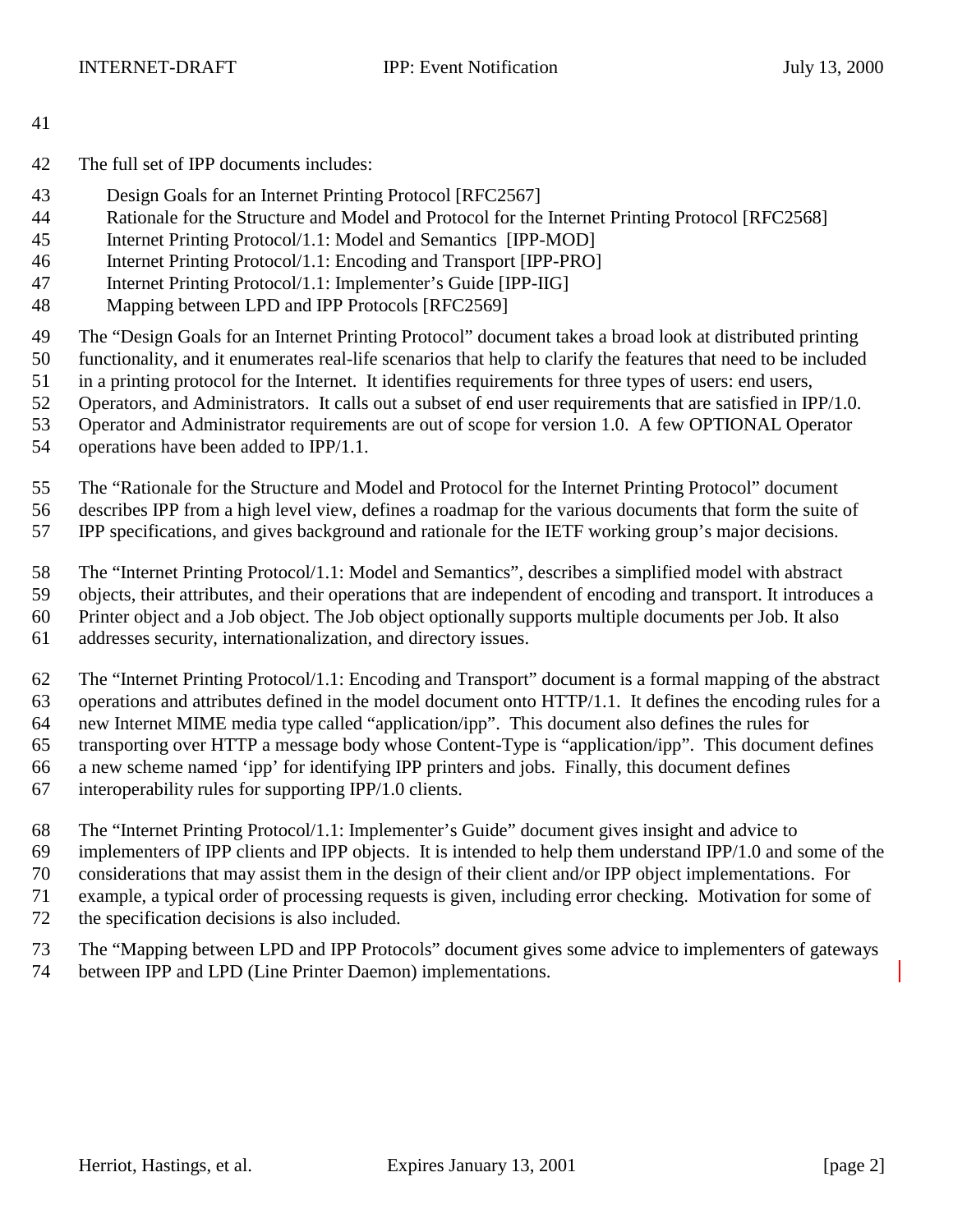| 75  |                |                          |  |  |  |
|-----|----------------|--------------------------|--|--|--|
| 76  |                | <b>Table of Contents</b> |  |  |  |
|     |                |                          |  |  |  |
| 77  | 1              |                          |  |  |  |
| 78  |                |                          |  |  |  |
| 79  | $\overline{2}$ |                          |  |  |  |
| 80  |                |                          |  |  |  |
| 81  |                |                          |  |  |  |
| 82  |                |                          |  |  |  |
| 83  |                |                          |  |  |  |
| 84  | 3              |                          |  |  |  |
| 85  |                |                          |  |  |  |
| 86  |                |                          |  |  |  |
|     |                |                          |  |  |  |
| 87  | 4              |                          |  |  |  |
| 88  |                |                          |  |  |  |
| 89  |                |                          |  |  |  |
| 90  | 5              |                          |  |  |  |
| 91  |                |                          |  |  |  |
| 92  |                |                          |  |  |  |
| 93  |                |                          |  |  |  |
| 94  |                | 5.3.1                    |  |  |  |
| 95  |                | 5.3.2                    |  |  |  |
| 96  |                | 5.3.3                    |  |  |  |
| 97  |                | 5.3.4                    |  |  |  |
| 98  |                | 5.3.5                    |  |  |  |
| 99  |                | 5.3.6                    |  |  |  |
| 100 |                | 5.3.7                    |  |  |  |
| 101 |                | 5.3.8                    |  |  |  |
| 102 |                |                          |  |  |  |
| 103 |                | 5.4.1                    |  |  |  |
| 104 |                | 5.4.2                    |  |  |  |
| 105 |                | 5.4.3                    |  |  |  |
| 106 |                | 5.4.4                    |  |  |  |
| 107 |                | 5.4.5                    |  |  |  |
| 108 |                | 5.4.6                    |  |  |  |
| 109 |                | 5.4.7                    |  |  |  |
| 110 | 6              |                          |  |  |  |
| 111 |                |                          |  |  |  |
| 112 |                |                          |  |  |  |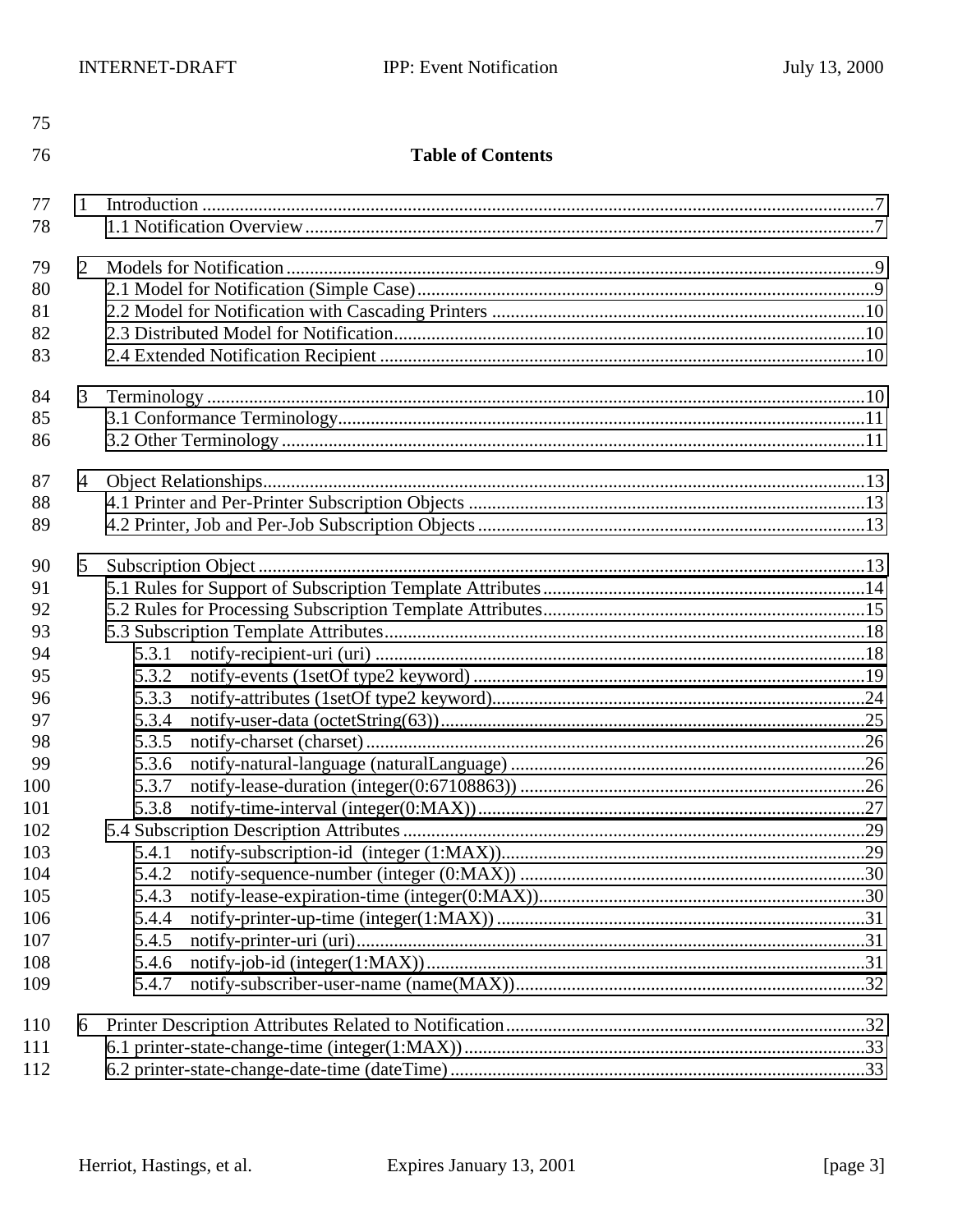| 113 | 7 |                                                                                  |  |
|-----|---|----------------------------------------------------------------------------------|--|
| 114 |   |                                                                                  |  |
| 115 | 8 |                                                                                  |  |
| 116 |   |                                                                                  |  |
| 117 |   |                                                                                  |  |
| 118 | 9 |                                                                                  |  |
| 119 |   |                                                                                  |  |
| 120 |   | 9.1.1                                                                            |  |
| 121 |   | 9.1.2                                                                            |  |
| 122 |   | 9.1.3                                                                            |  |
| 123 |   |                                                                                  |  |
| 124 |   | 9.2.1                                                                            |  |
| 125 |   | 9.2.2                                                                            |  |
| 126 |   | 9.2.3                                                                            |  |
| 127 |   |                                                                                  |  |
| 128 |   |                                                                                  |  |
| 129 |   | 11.1                                                                             |  |
| 130 |   |                                                                                  |  |
| 131 |   |                                                                                  |  |
| 132 |   |                                                                                  |  |
| 133 |   | 11.2                                                                             |  |
| 134 |   |                                                                                  |  |
| 135 |   |                                                                                  |  |
| 136 |   |                                                                                  |  |
| 137 |   |                                                                                  |  |
| 138 |   |                                                                                  |  |
| 139 |   |                                                                                  |  |
| 140 |   |                                                                                  |  |
| 141 |   |                                                                                  |  |
| 142 |   | Format and Requirements for IPP Delivery Method Registration Proposals59<br>13.1 |  |
| 143 |   |                                                                                  |  |
| 144 |   |                                                                                  |  |
| 145 |   |                                                                                  |  |
| 146 |   | 16.1                                                                             |  |
| 147 |   | 16.2                                                                             |  |
| 148 |   |                                                                                  |  |
| 149 |   | 17.1                                                                             |  |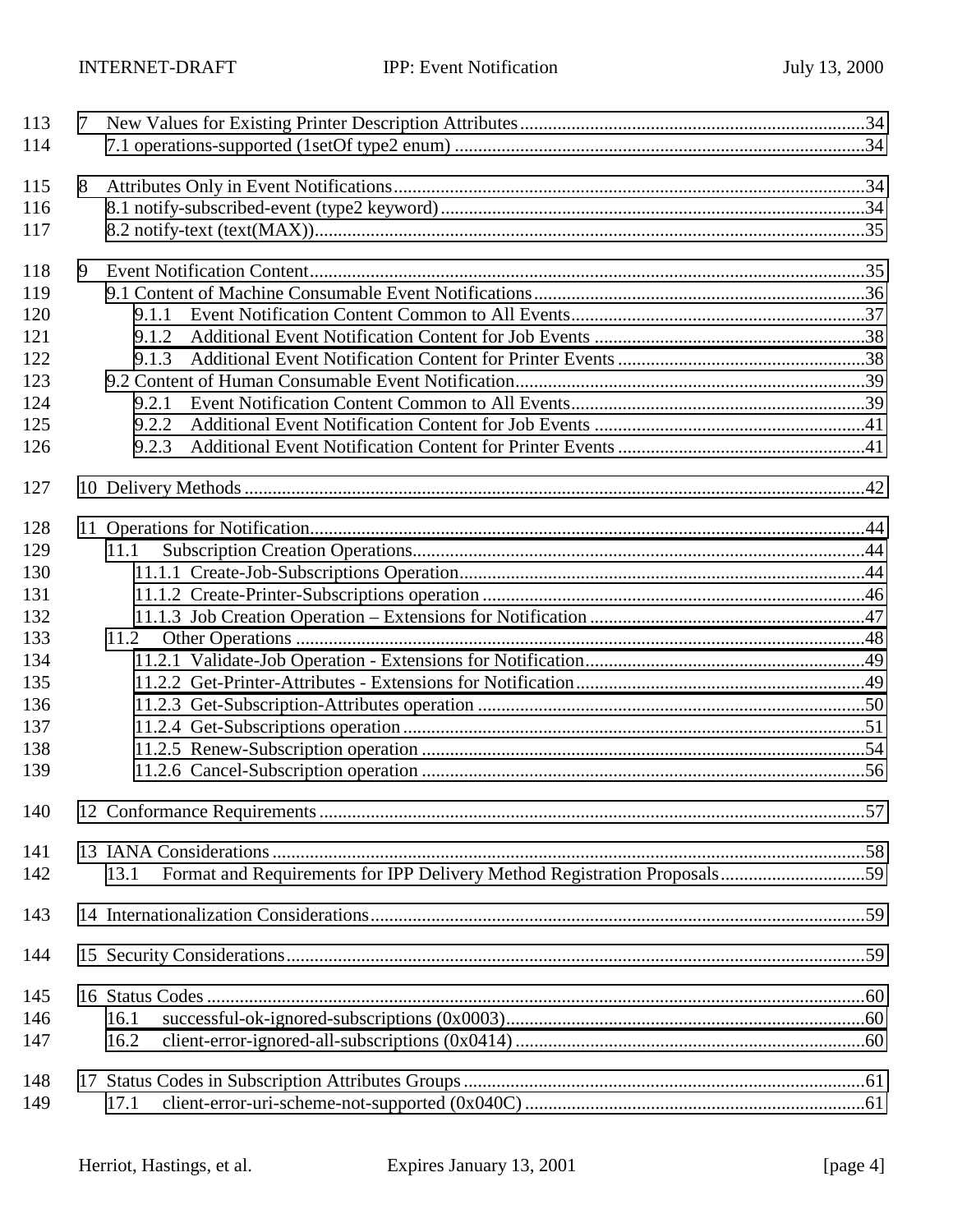| 150        | 17.2         |                                                                                           |  |
|------------|--------------|-------------------------------------------------------------------------------------------|--|
| 151<br>152 | 17.3<br>17.4 |                                                                                           |  |
|            |              |                                                                                           |  |
| 153        |              |                                                                                           |  |
| 154        |              |                                                                                           |  |
| 155        |              |                                                                                           |  |
| 156        |              |                                                                                           |  |
| 157        |              |                                                                                           |  |
| 158        |              |                                                                                           |  |
| 159        |              |                                                                                           |  |
| 160        |              |                                                                                           |  |
| 161        |              |                                                                                           |  |
| 162        |              |                                                                                           |  |
| 163        |              |                                                                                           |  |
| 164        |              |                                                                                           |  |
| 165        |              |                                                                                           |  |
| 166        |              |                                                                                           |  |
| 167        |              |                                                                                           |  |
| 168        |              |                                                                                           |  |
| 169        |              |                                                                                           |  |
| 170        |              |                                                                                           |  |
| 171        |              |                                                                                           |  |
| 172        |              |                                                                                           |  |
| 173        |              |                                                                                           |  |
| 174        |              | <b>Tables</b>                                                                             |  |
| 175        |              |                                                                                           |  |
| 176        |              |                                                                                           |  |
| 177        |              |                                                                                           |  |
| 178        |              |                                                                                           |  |
| 179        |              |                                                                                           |  |
| 180        |              |                                                                                           |  |
| 181        |              | Table 7 - Combinations of Events and Subscribed Events for "job-impressions-completed" 38 |  |
| 182        |              |                                                                                           |  |
| 183        |              |                                                                                           |  |
| 184        |              |                                                                                           |  |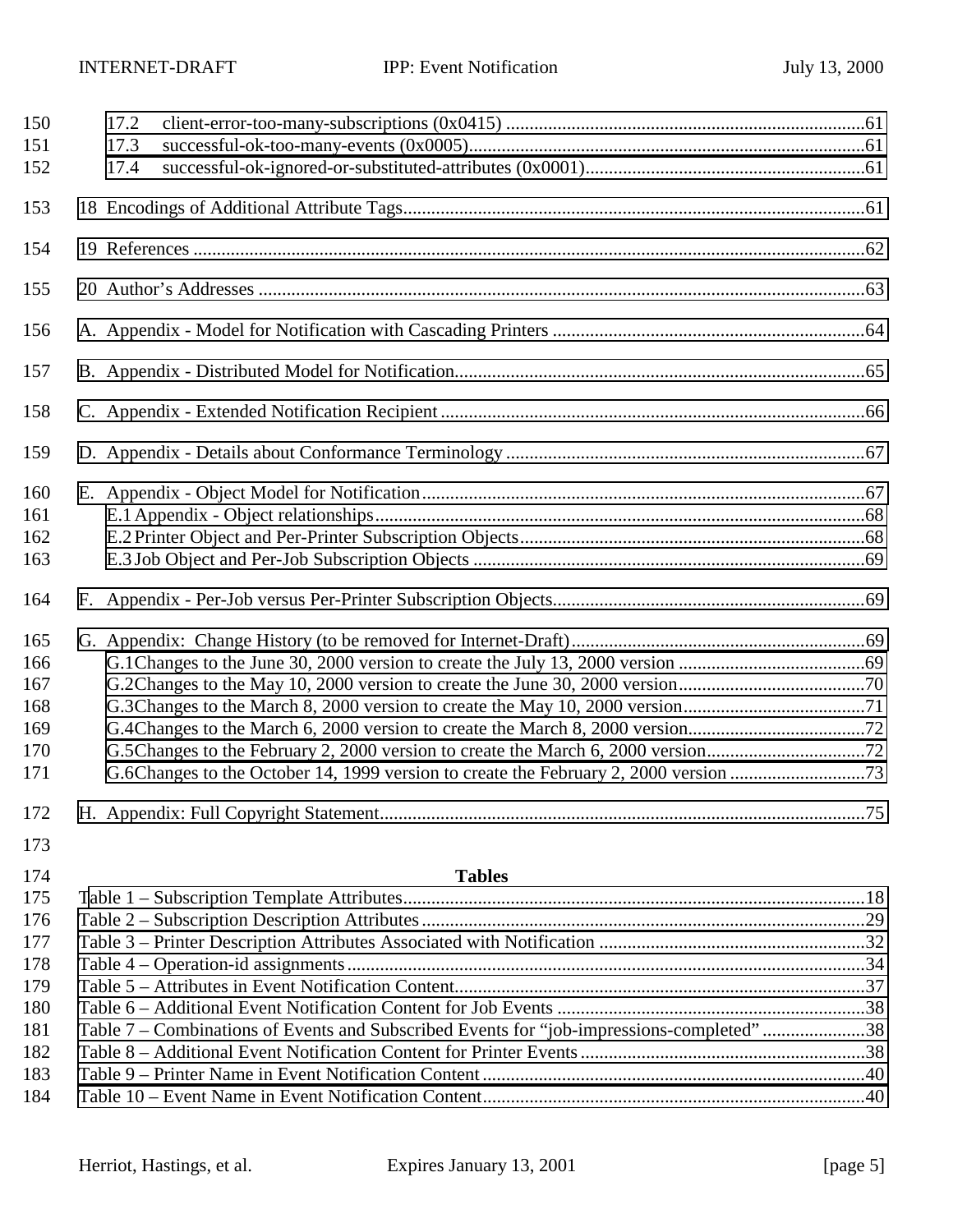| 185 |                |  |
|-----|----------------|--|
| 186 |                |  |
| 187 |                |  |
| 188 |                |  |
| 189 |                |  |
| 190 |                |  |
|     |                |  |
| 191 | <b>Figures</b> |  |
| 192 |                |  |
| 193 |                |  |
| 194 |                |  |
| 195 |                |  |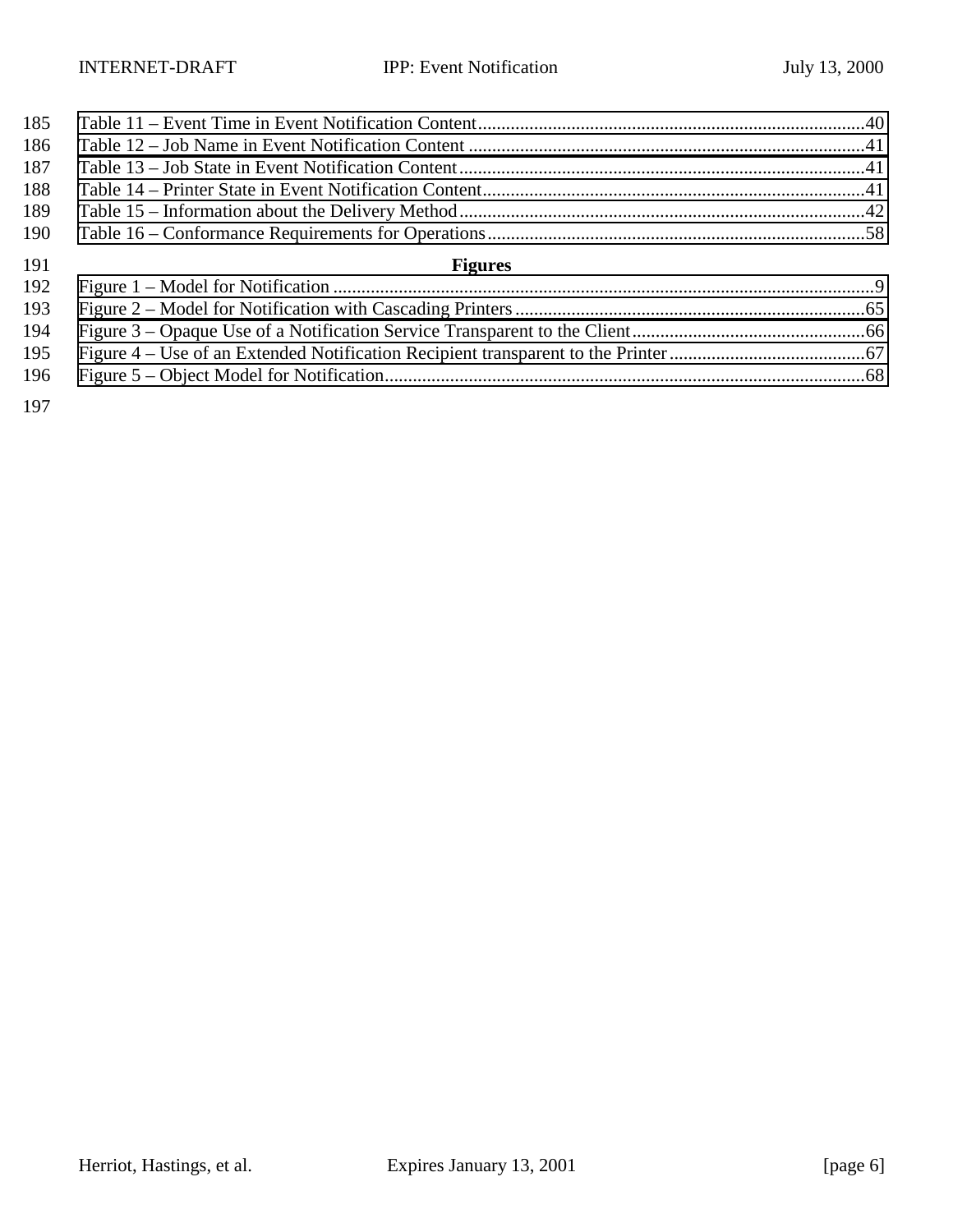## <span id="page-6-0"></span>**1 Introduction**

This IPP notification specification is an extension to IPP/1.0 [RFC2568, RFC2569] and IPP/1.1 [ipp-mod,

- ipp-pro]. This document in combination with the following documents is intended to meet the notification requirements described in [ipp-not-req]:
- Internet Printing Protocol (IPP): "Job Progress Attributes" [ipp-prog]
- One or more Delivery Method Documents registered with IANA (see section [13\)](#page-57-0).
- 

 Note: this document does not define any Delivery Methods, but it does define the rules for conformance for Delivery Method Documents.

Refer to the Table of Contents for the layout of this document.

## **1.1 Notification Overview**

This document defines operations that a client can perform in order to create *Subscription Objects* in a

Printer and carry out other operations on them. A Subscription Object represents a Subscription abstraction.

The Subscription Object specifies that when one of the specified *Events* occurs, the Printer sends an

- asynchronous *Event Notification* to the specified *Notification Recipient* via the specified *Delivery Method*
- (i.e., protocol).

When a client (called a *Subscribing Client*) performs an operation that creates a Subscription Object, the

operation contains one or more *Subscription Template Attributes Group*s. Each such group holds

information used by the Printer to initialize a newly created Subscription Object. The Printer creates one

Subscription Object for each Subscription Template Attributes Group in the operation. This group is like

the Job Template Attributes group defined in [ipp-mod]. The following is an example of the information

 included in a Subscription Template Attributes Group (see section [5](#page-12-0) for details on the Subscription Object attributes):

- 221 1. The names of Subscribed Events that are of interest to the Notification Recipient.
- 222 2. The address (URL) of one Notification Recipient.
- 3. The Delivery Method (i.e., the protocol) which the Printer uses to send the Event Notification.
- 4. Some opaque data that the Printer sends to the Notification Recipient in the Event Notification. The Notification Recipient might use this opaque data as a forwarding address for the Event Notification.
- 227 5. The charset to use in text fields within an Event Notification
- 6. The natural language to use in the text fields of the Event Notification
- 7. The requested lease time in seconds for the Subscription Object
- An operation that creates a Subscription Object is called a *Subscription Creation Operation*. These
- operations include the following operations (see section [11.1](#page-43-0) for further details):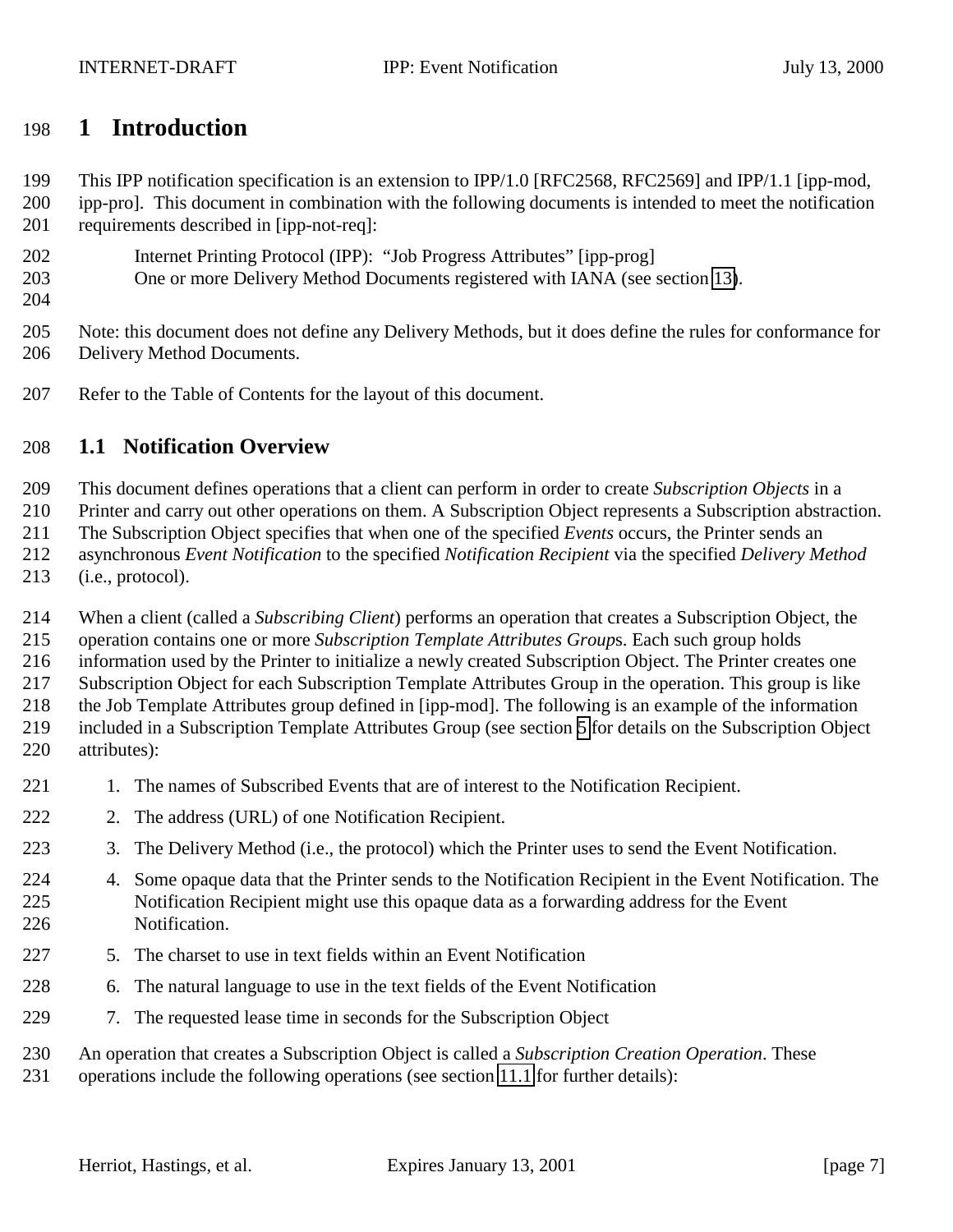- **Job Creation operation**: When a client performs such an operation (Print-Job, Print-URI, and Create-Job), a client can include zero or more Subscription Template Attributes Groups in the request. The Printer creates one Subscription Object for each Subscription Template Attributes Group in the request, and the Printer associates each such Subscription Object with the newly created Job. This document extends these operations' definitions in [ipp-mod] by adding Subscription Template Attributes Groups in the request and Subscription Attributes Groups in the response.
- **Create-Job-Subscriptions operation:** A client can include one or more Subscription Template Attributes Groups in the request. The Printer creates one Subscription Object for each Subscription Template Attributes Group and associates each with the job that is the target of this operation.
- **Create-Printer-Subscriptions operation:** A client can include one or more Subscription Template Attributes Groups in the request. The Printer creates one Subscription Object for each Subscription Template Attributes Group and associates each with the Printer that is the target of this operation.
- For each of the above operations:
- 246 the Printer associates a Subscription Object with the Printer or a specific Job. When a Subscription Object is associated with a Job Object, it is called a *Per-Job Subscription Object*. When a Subscription Object is associated with a Printer Object, it is called a *Per-Printer Subscription Object*.
- the response contains one Subscription Attributes Group for each Subscription Template Attributes Group in the request and in the same order. When the Printer successfully creates a Subscription Object, its corresponding Subscription Attributes Group contains the "notify-subscription-id" attribute. This attribute uniquely identifies the Subscription Object and is analogous to a "job-id" for a Job object. Some operations described below use the "notify-subscription-id" to identify the target Subscription Object.
- This document adds the following additional operations (see section [11.2](#page-47-0) for further details)::
- **Validate-Job operation:** When a client performs this operation, a client can include zero or more Subscription Template Attributes Groups in the request. The Printer determines if it could create one Subscription Object for each Subscription Template Attributes Group in the request. This document extends this operation's definition in [ipp-mod] by adding Subscription Template Attributes Groups in the request and Subscription Attributes Groups in the response.
- **Get-Subscription-Attributes operation:** This operation allows a client to obtain the specified attributes of a target Subscription Object.
- **Get-Subscriptions operation:** This operation allows a client to obtain the specified attributes of all Subscription Objects associated with the Printer or a specified Job.
- **Renew-Subscription operation:** This operation renews the lease on the target Per-Printer Subscription Object before it expires. A newly created Per-Printer Subscription Object receives an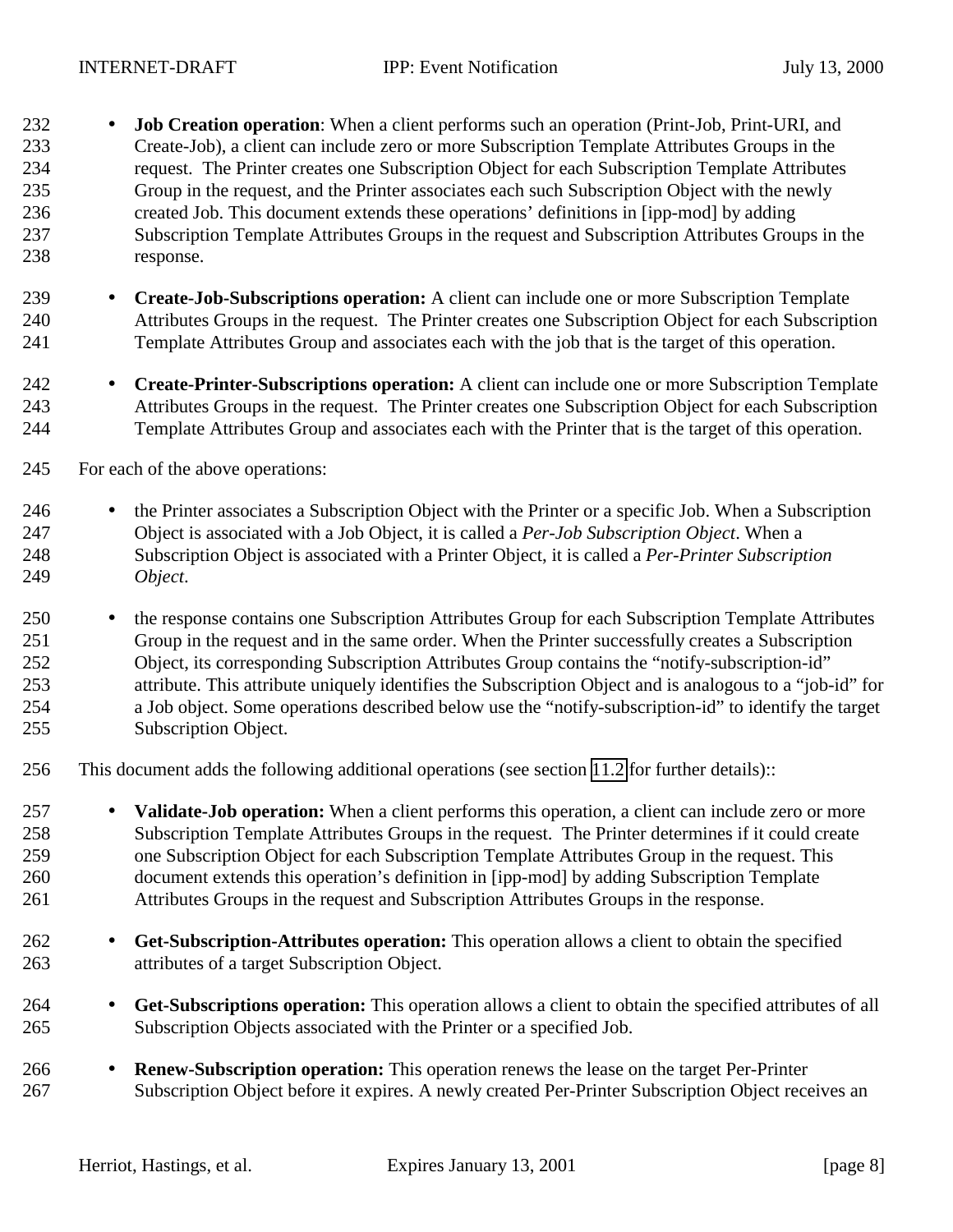<span id="page-8-0"></span> initial lease. It is the duty of the client to use this operation frequently enough to preserve a Per- Printer Subscription Object. The Printer deletes a Per-Printer Subscription Object when its lease expires. A Per-Job Subscription Object last exactly as long as its associated Job Object and thus doesn't have a lease.

 • **Cancel-Subscription operation:** This operation cancels the lease on the specified Per-Printer Subscription Object and thereby deletes the Subscription Object.

 When an Event occurs, the Printer finds all Subscription Objects listening for the Event (see section [9](#page-34-0) for details on finding such Subscription Objects). For each such Subscription Object, the Printer:

- a) generates an Event Notification with information specified in section [9,](#page-34-0) AND
- b) either:
- i) delivers the Event Notification using the Delivery Method and target address identified in the Subscription Object's "notify-recipient-uri" attribute if the Delivery Method is a "push", OR
- ii) saves Event Notification for a time period defined by the Delivery Method if the Delivery Method is a "pull", i.e., the Notification Recipient is expected to fetch the Event Notifications.

## **2 Models for Notification**

#### **2.1 Model for Notification (Simple Case)**

As part of a Subscription Creation Operation, an IPP Printer (i.e., an output device or a server) creates one

or more Subscription Objects. In a Subscription Creation Operation, the client specifies the Notification

Recipient to which the Printer is to deliver Event Notifications. A Notification Recipient can be the

- Subscribing Client or a third party.
- Figure 1 shows the Notification model for a simple Client-Printer relationship.
- 

 embedded printer: 291 cutput device or server<br>292 DDA, desktop, or server example the top of the server PDA, desktop, or server +---------------+ +--------+ | ########### | 294 | client |-----Subscription ---------># Printer #<br>295 +--------+ Creation Operation | # Object # +--------+ Creation Operation | # Object # | +------------+ | #####|##### | |Notification| +-------|-------+ |Recipient |<----IPP Event Notifications----+ +------------+ (Job and/or Printer Events)

- 
- **Figure 1 Model for Notification**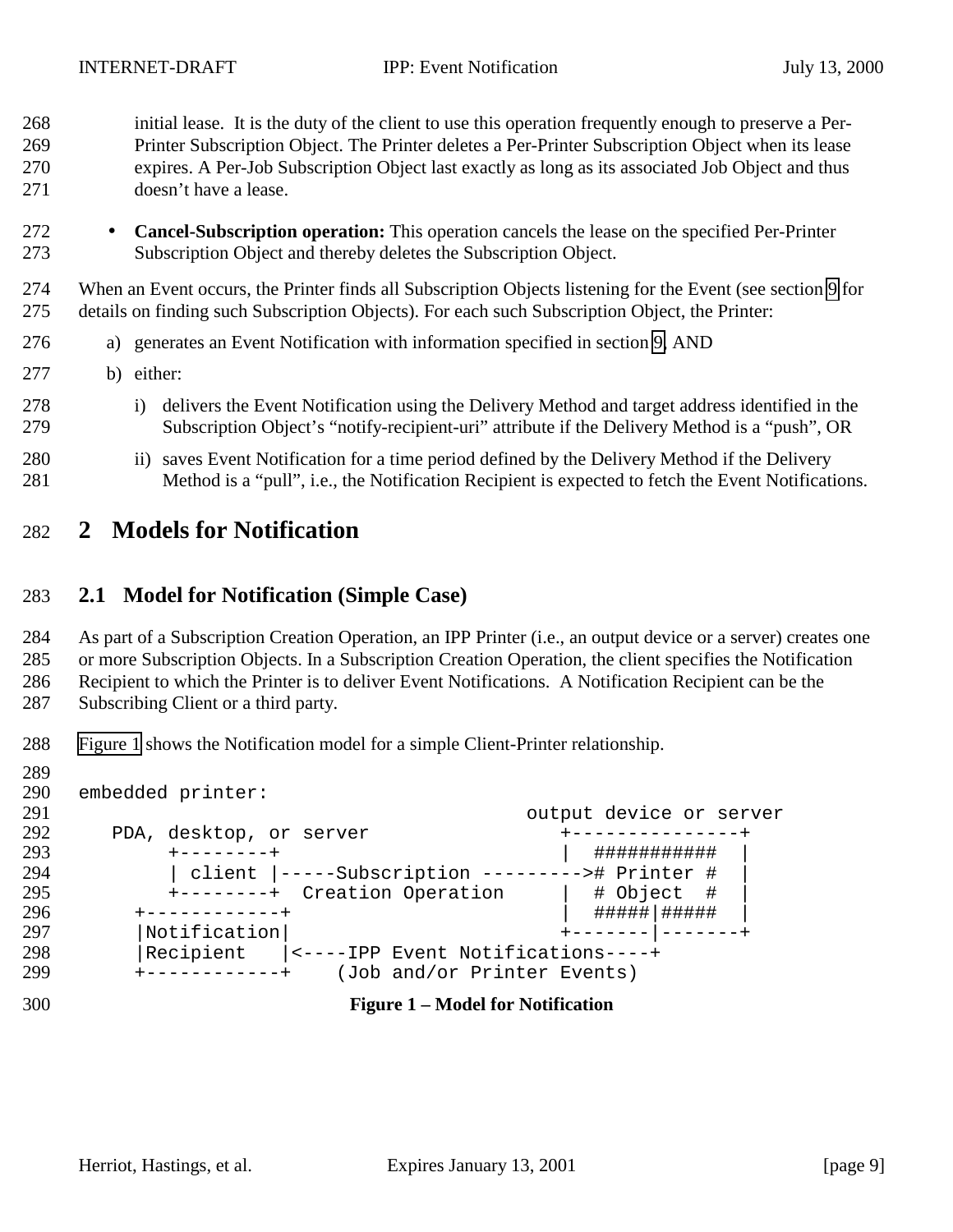#### <span id="page-9-0"></span>**2.2 Model for Notification with Cascading Printers**

 With this model, there is an intervening Print server between the human user and the Printer in the output device. If the Printer in the output device generates an Event, the system can be configured to send Event Notification either

- directly to the Notification Recipient specified by the Subscribing Client or
- via the Print Server to the Notification Recipient specified by the Subscribing Client.
- See Appendix [A](#page-63-0) for more details.

#### **2.3 Distributed Model for Notification**

The preceding sections [\(2.1](#page-8-0) and 2.2) assume that the Notification software resides in the same device or

Server box as the rest of the Printer software. In many implementations, the assumption is correct.

However, the Notification model also permits a distributed implementation.

For example, the software that supports both Subscription Creation Operations and sending of Event

Notifications could be on hardware that is separate from the output device. To make this work, there must

be a symbiotic relationship between the output device software and the remote Notification software.

Without the remote Notification software, the output device software is not a complete Printer.

- The term "Printer" in this document includes the software on the output device or server box as well as Notification software that is local to or remote from the output device.
- Appendix [B](#page-64-0) describes this example in detail.

#### **2.4 Extended Notification Recipient**

The model allows for an extended Notification Recipient that is itself a Notification service that forwards

each Event Notification to another recipient. The client contacts this Notification Recipient to arrange for

forwarding by means outside the scope of this document. The Printer need not be aware that the

Notification Recipient forwards Event Notifications.

Appendix [C](#page-65-0) describes this example in detail.

# **3 Terminology**

This section defines terminology used throughout this document.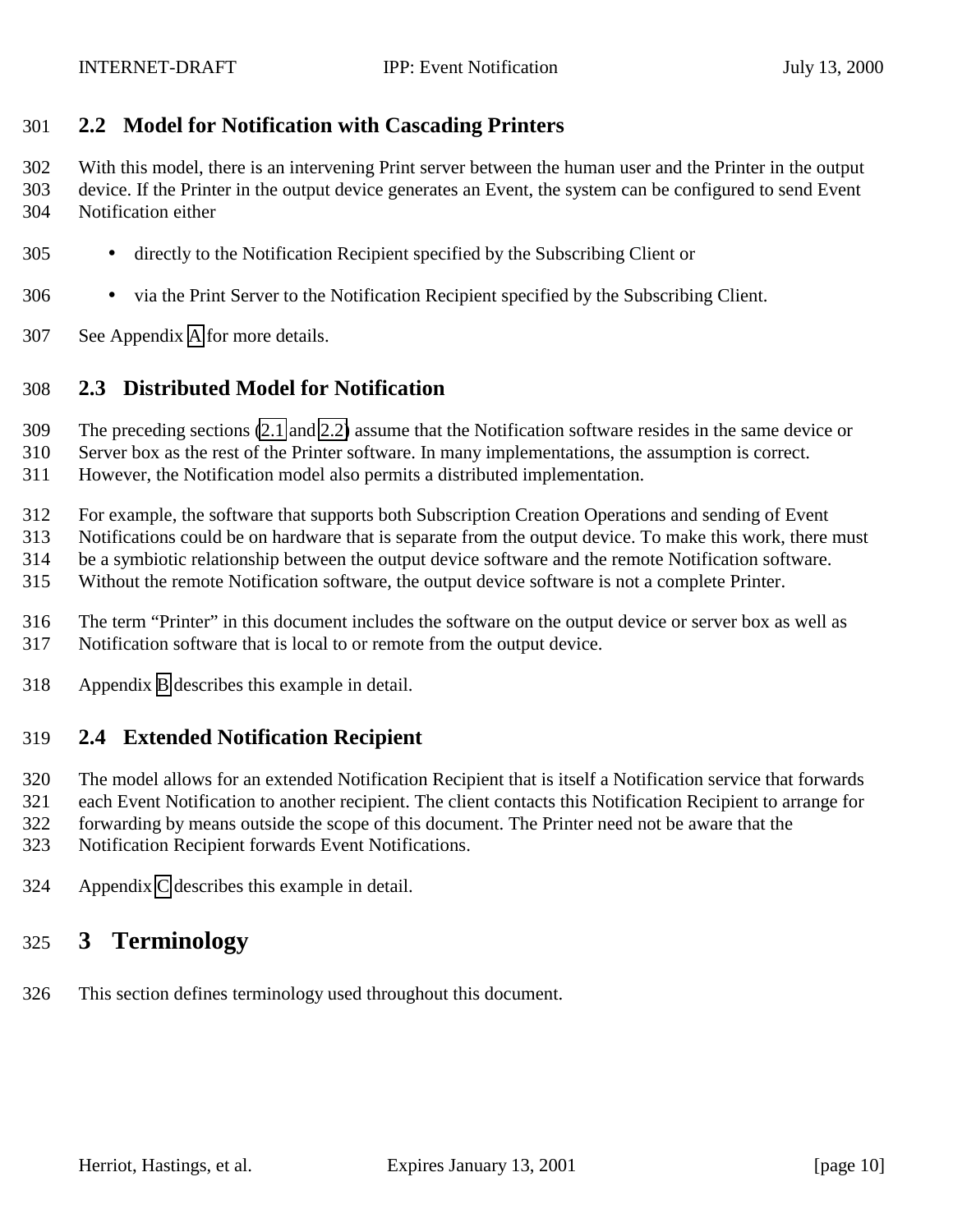#### <span id="page-10-0"></span>**3.1 Conformance Terminology**

 Capitalized terms, such as **MUST, MUST NOT, REQUIRED, SHOULD, SHOULD NOT, MAY, NEED NOT, and OPTIONAL**, have special meaning relating to conformance to this specification. These terms are defined in [ipp-mod section 13.1 on conformance terminology, most of which is taken from RFC 2119 [RFC2119]. See Appendix [D](#page-66-0) for complete details.

- Note: a feature that is OPTIONAL in this document becomes REQUIRED if the Printer implements a Delivery Method that REQUIRES the feature
- **READ-ONLY** an adjective used in an attribute definition to indicate that an IPP Printer MUST NOT allow the attribute's value to be modified with the Set-Job-Attributes or Set-Printer-Attributes operations (see [ipp-set]). Note: there is no Set-Subscription operation so this term is not used for Subscription object attributes.

#### **3.2 Other Terminology**

- **Administrator**  A human user who establishes policy for and configures the print system.
- **Operator** A human user who carries out the policy established by the Administrator and controls the day to day running of the print system.
- **IPP Client (or client)** The software component (PDA, desktop, or server) that performs an IPP operation directed at an IPP Printer (server or output device).
- **Job Creation operation** One of the operations that creates a Job object: Print-Job, Print-URI and Create-Job. The Validate-Job operation is not a Job Creation operation because no Job object is created. Therefore, when a statement also applies to the Validate-Job operation, it is mentioned explicitly.
- **Event** some occurrence (either expected or unexpected) within the printing system of a change of state, condition, or configuration of a Job or Printer object. An Event occurs only at one instant in time and does not span the time the physical Event takes place. For example, jam-occurred and jam-cleared are two distinct, instantaneous Events, even though the jam may last for a while.
- **Job Event** an Event caused by some change in a particular job on the Printer, e.g., job-completed.
- **Printer Event** an Event caused by some change in the Printer that is not specific to a job, e.g., printer-state-changed.
- **Subscribed Event** an Event that the Subscribing Client expresses interest in by making it a value of the "notify-events" attribute on a Subscription Object.
- **Subscribed Job Event** a Subscribed Event that is a Job Event.
- **Subscribed Printer Event** a Subscribed Event that is a Printer Event.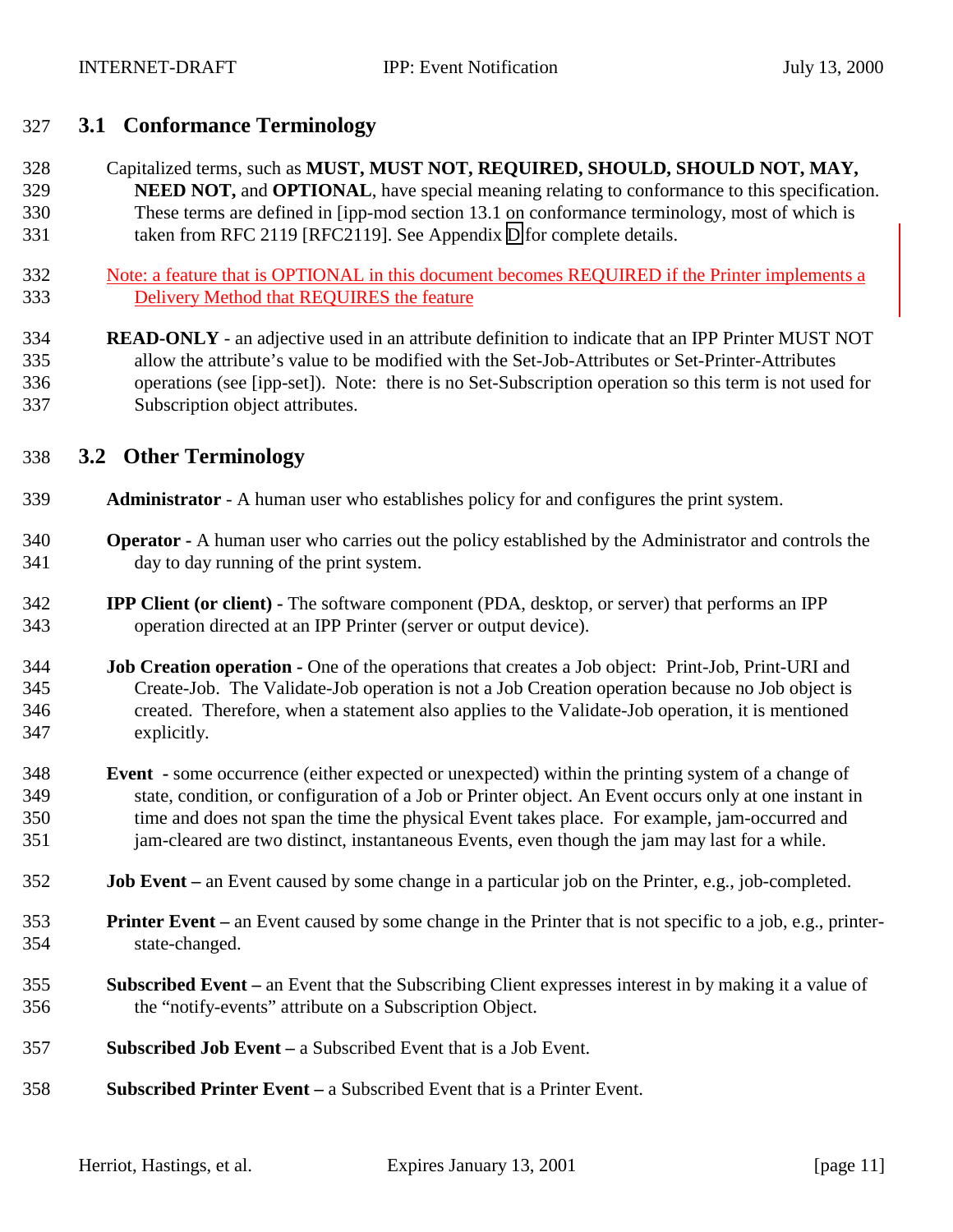| 359 | <b>Event Notification</b> - the information about an Event that the Printer sends when an Event occurs.          |
|-----|------------------------------------------------------------------------------------------------------------------|
| 360 | Notification Recipient - the entity to which the Printer sends an Event Notification.                            |
| 361 | <b>Delivery Method</b> - the mechanism by which the Printer delivers the Event Notification, e.g., via email     |
| 362 | or via SNMP.                                                                                                     |
| 363 | <b>Delivery Method Document - a document, separate from this document, that defines a Delivery</b>               |
| 364 | Method.                                                                                                          |
| 365 | <b>Compound Event Notification</b> - two or more Event Notifications that a Printer sends together as a          |
| 366 | single entity. The Delivery Method Document specifies whether the Delivery Method supports                       |
| 367 | <b>Compound Event Notifications.</b>                                                                             |
| 368 | <b>Subscription Object -</b> An object containing a set of attributes that indicate: the Notification Recipient, |
| 369 | the Delivery Method, the Subscribed Events that cause the Printer to send an Event Notification,                 |
| 370 | and the information to send in an Event Notification.                                                            |
| 371 | Per-Job Subscription Object - A Subscription Object that is associated with a single Job. The Create-            |
| 372 | Job-Subscriptions operation and Job Creation operations create such an object.                                   |
| 373 | <b>Per-Printer Subscription Object</b> - A Subscription Object that is associated with the Printer as a          |
| 374 | whole. The Create-Printer-Subscriptions operation creates such an object.                                        |
| 375 | <b>Subscribing Client - The client that creates the Subscription Object.</b>                                     |
| 376 | Subscription Creation Operation - An operation that creates a Subscription Object: Job Creation                  |
| 377 | operations, Create-Job-Subscriptions operation, and Create-Printer-Subscriptions operation. In the               |
| 378 | context of a Job Creation operation, a Subscription Creation Operation is the part of the Job                    |
| 379 | Creation operation that creates a Subscription object.                                                           |
| 380 | <b>Subscription Creation Request</b> – The request portion of a Subscription Creation Operation.                 |
| 381 | Subscription Template Attributes – Subscription Object attributes that a client can supply in a                  |
| 382 | Subscription Creation Operation and associated Printer Object attributes that specify supported and              |
| 383 | default values for the Subscription Object attributes.                                                           |
| 384 | Subscription Description Attributes – Subscription Object attributes that a Printer supplies during a            |
| 385 | <b>Subscription Creation Operation.</b>                                                                          |
| 386 | <b>Subscription Template Attributes Group</b> – The attributes group in a request that contains                  |
| 387 | Subscription Object attributes that are Subscription Template Attributes.                                        |
| 388 | <b>Subscription Attributes Group</b> – The attributes group in a response that contains Subscription Object      |
| 389 | attributes.                                                                                                      |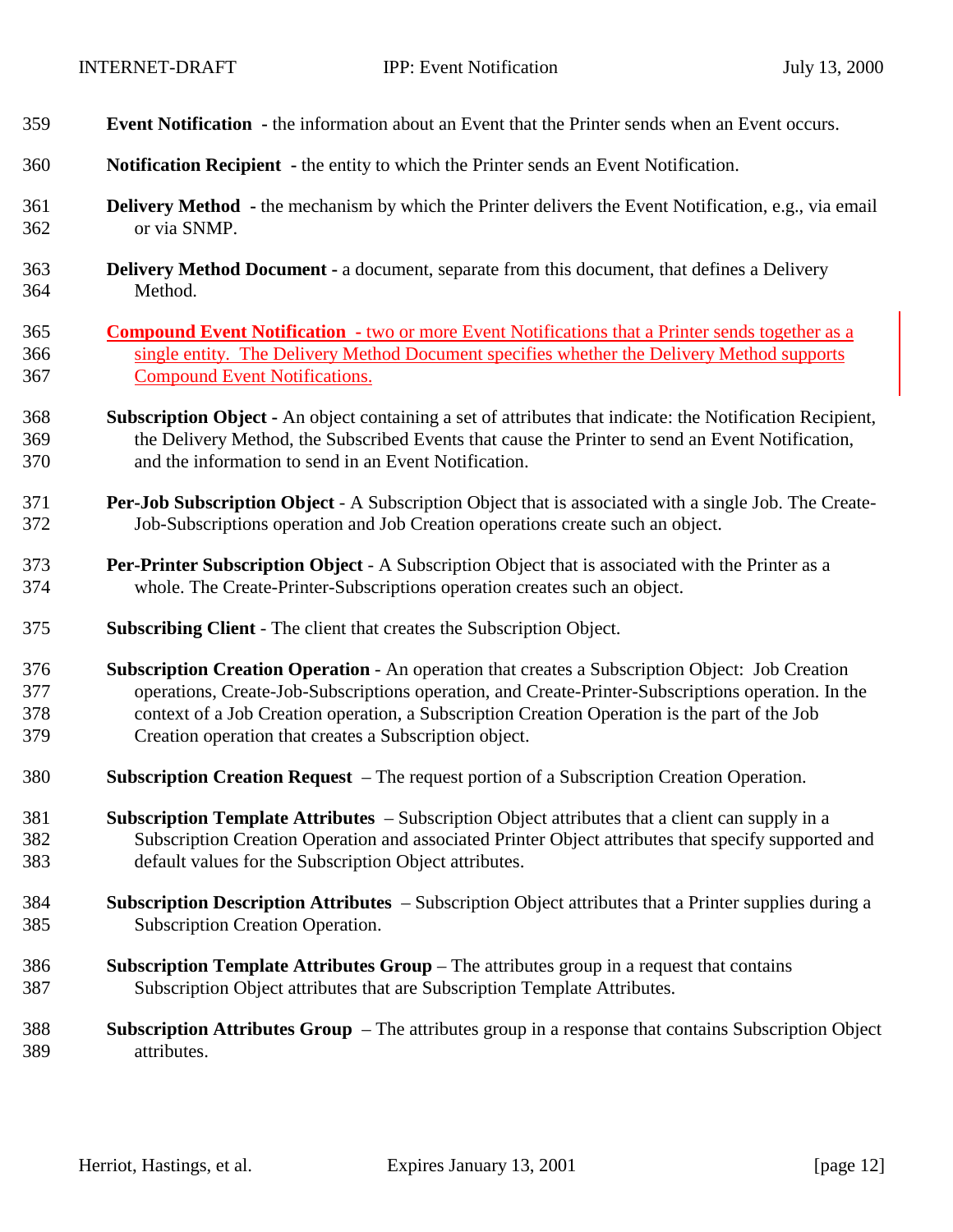<span id="page-12-0"></span> **Human Consumable Event Notification –** localized text for human consumption only. There is no standardized format and thus programs should not try to parse this text.

#### **Machine Consumable Event Notification -** bytes for program consumption. The bytes are formatted according to the Delivery Method document.

- **Printer** the software that supports an output device or print server (see IPP/1.1 [ipp-mod] which uses the terms Printer and Printer object interchangeably). This document extends the IPP/1.1 Printer definition to include the software that implements Subscription Creation Operations and the sending of Event Notifications, even if the software for such a Printer would be distributed across a network (see section [2.3\)](#page-9-0).
- **Notification –** when not in the phrases 'Event Notification' and 'Notification Recipient' the concepts of this specification, i.e., Events, Subscription Objects, and Event Notifications.

## **4 Object Relationships**

 This section defines the object relationships between the Printer, Job, and Subscription Objects. It does not define the implementation. For an illustration of these relationships, see Appendix [E.](#page-66-0)

### **4.1 Printer and Per-Printer Subscription Objects**

- 1. A Printer object can be associated with zero or more Per-Printer Subscription Objects.
- 2. Each Per-Printer Subscription Object is associated with exactly one Printer object.

#### **4.2 Printer, Job and Per-Job Subscription Objects**

- 1. A Printer object is associated with zero or more Job objects.
- 2. Each Job object is associated with exactly one Printer object.
- 3. A Job object is associated with zero or more Per-Job Subscription Objects.
- 4. Each Per-Job Subscription Object is associated with exactly one Job object.

## **5 Subscription Object**

- A Subscribing Client creates a Subscription Object with a Subscription Creation Operation in order to
- indicate its interest in certain Events. See section [11](#page-43-0) for a description of these operations. When an Event
- occurs, the Subscription Object specifies to the Printer where to send Event Notifications, how to send them
- and what to put in them. See section [9](#page-34-0) for details on the contents of an Event Notification.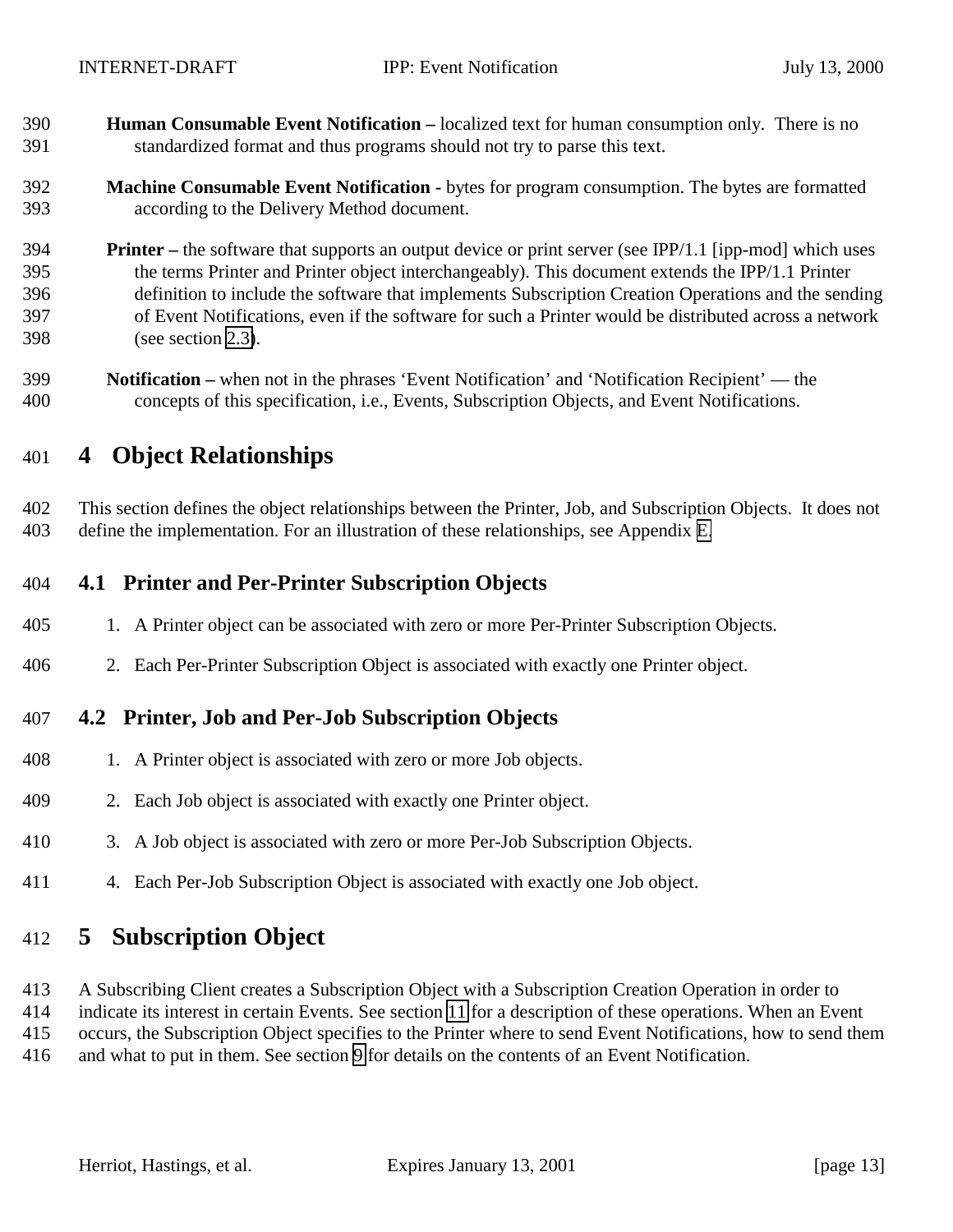- <span id="page-13-0"></span>Using the IPP Job Template attributes as a model (see [ipp-mod] section 4.2), the attributes of a
- Subscription Object are divided into two categories: Subscription Template Attributes and Subscription
- Description Attributes.
- Subscription Template attributes are, in turn, like the Job Template attributes, divided into
- 1. Subscription Object attributes that a client can supply in a Subscription Creation Request and
- 2. their associated Printer Object attributes that specify supported and default values for the Subscription Object attributes
- The remainder of this section specifies general rules for Subscription Template Attributes and describes each attribute in a Subscription Object.

### **5.1 Rules for Support of Subscription Template Attributes**

 Subscription Template Attributes are fundamental to the Notification model described in this specification. The client supplies these attributes in Subscription Creation Operations and the Printer uses these attributes to populate a newly created Subscription Object.

- Subscription Objects attributes that are Subscription Template Attributes conform to the following rules:
- 431 1. Each attribute's name starts with the prefix string "notify-" and this document calls such attributes "notify-xxx".
- 2. For each "notify-xxx" Subscription Object attribute defined in column 1 of [Table 1, Table 1](#page-17-0) specifies corresponding Printer attributes: "notify-xxx-default", "notify-xxx-supported", "yyy-supported" and "notify-max-xxx-supported" defined in column 2 of [Table 1.](#page-17-0)
- 3. If a Printer supports "notify-xxx" in column 1 of [Table 1,](#page-17-0) then the Printer MUST support all associated attributes specified in column 2 of [Table 1.](#page-17-0) For example, [Table 1](#page-17-0) shows that if the Printer supports "notify-events", it MUST support "notify-events-default", "notify-events-supported" and "notify-max-events-supported".
- 4. If a Printer does not support "notify-xxx" in column 1 of [Table 1,](#page-17-0) then the Printer MUST NOT support any associated "notify-yyy" attributes specified in column 2 of [Table 1.](#page-17-0) For example, [Table](#page-17-0) [1](#page-17-0) shows that if the Printer doesn't support "notify-events", it MUST NOT support "notify-events- default", "notify-events-supported" and "notify-max-events-supported". Note this rule does not apply to attributes whose names do not start with the string "notify-" and are thus defined in another object and used by other attributes.
- 5. Most "notify-xxx" attributes have a corresponding "yyy-supported" attribute that specifies the supported values for "notify-xxx". Column 2 of [Table 1](#page-17-0) specifies the name of each "yyy-supported" attribute. The naming rules of IPP/1.1 (see [ipp-mod]) are used when "yyy-supported" is "notify-xxx-supported".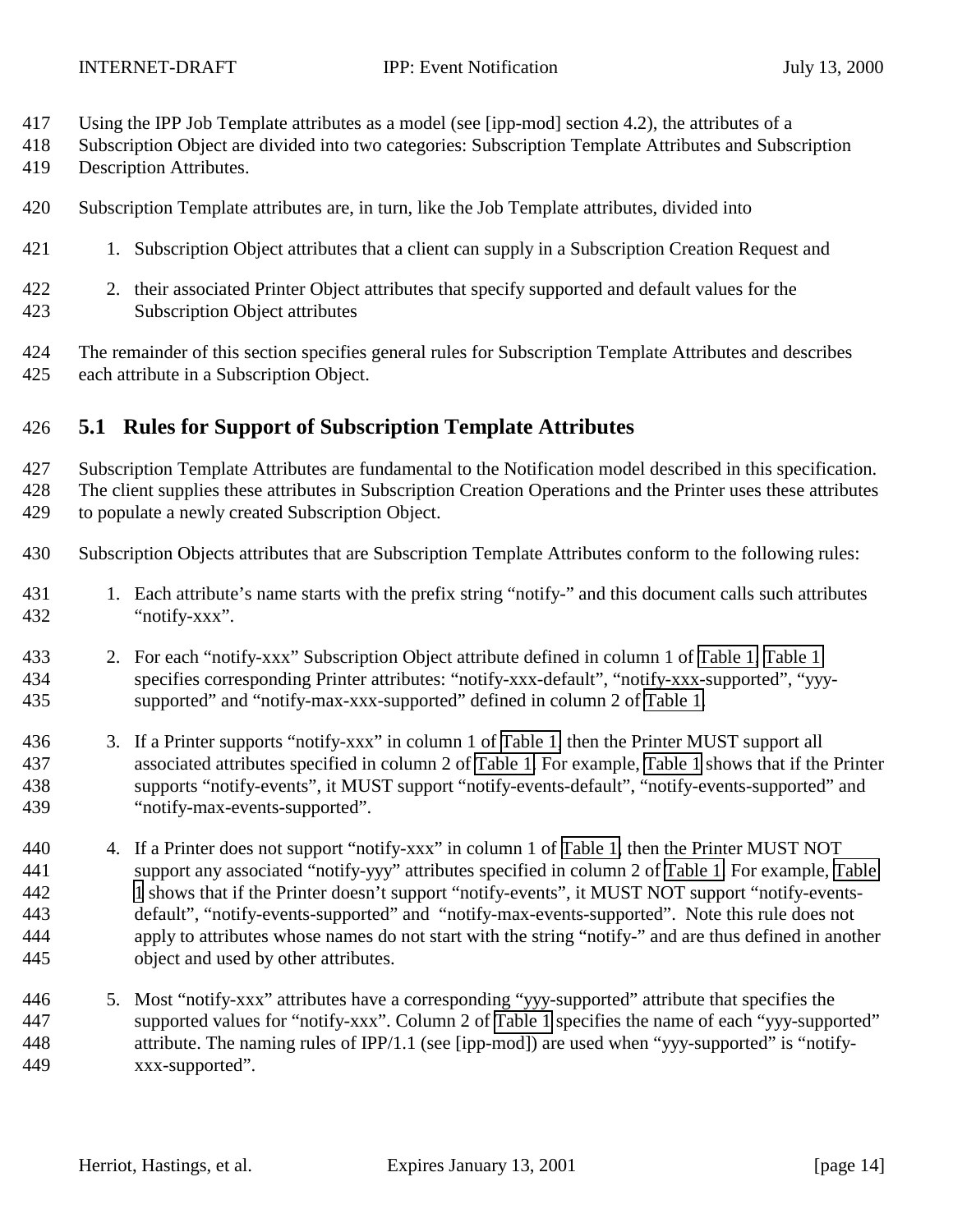<span id="page-14-0"></span> 6. Some "notify-xxx" attributes have a corresponding "notify-xxx-default" attribute that specifies the value for "notify-xxx" if the client does not supply it. Column 2 of [Table 1](#page-17-0) specifies the name of each "notify-xxx-default" attribute. The naming rules of IPP/1.1 (see [ipp-mod]) are used.

 If a client wishes to present an end user with a list of supported values from which to choose, the client SHOULD query the Printer for its supported value attributes. The client SHOULD also query the default value attributes. If the client then limits selectable values to only those values that are supported, the client can guarantee that the values supplied by the client in the create request all fall within the set of supported values at the Printer. When querying the Printer, the client MAY enumerate each attribute by name in the Get-Printer-Attributes Request, or the client MAY just supply the 'subscription-template' group name in order to get the complete set of supported attributes (both supported and default attributes).

### **5.2 Rules for Processing Subscription Template Attributes**

 This section defines a detailed set of rules that a Printer follows when it processes Subscription Template Attributes in a Subscription Creation Request. These rules for are similar to the rules for processing Operation attributes in [ipp-mod]. That is, the Printer may or may not support an attribute and a client may or may not supply the attribute. Some combinations of these cases are OK. Others return warnings or errors,

and perhaps a list of unsupported attributes.

 A Printer MUST implement the following behavior for processing Subscription Template Attributes in a Subscription Creation Request:

- 1. If a client supplies a "notify-xxx" attribute from column 1 of [Table 1](#page-17-0) and the Printer supports it and its value, the Printer MUST populate the attribute on the created Subscription Object.
- 2. If a client supplies a "notify-xxx" attribute from column 1 of [Table 1](#page-17-0) and the Printer doesn't support it or its value, the Printer MUST NOT populate the attribute on the created Subscription Object with it. The Printer MUST do one of the following:
- a) If the value of the "notify-xxx" attribute is unsupported, the Printer MUST return the attribute with its value in the Subscription Attributes Group of the response.
- b) If "notify-xxx" is an unsupported attribute, the Printer MUST return the attribute in the Subscription Attributes Group of the response with the 'unsupported' out-of-band value.
- Note: The rules of this step are the same as for Unsupported Attributes [ipp-mod] section 3.1.7. except that the unsupported attributes are returned in the Subscription Attributes Group rather than the Unsupported Attributes Group because Subscription Creation Operations can create more than one Subscription Object).
- 3. If a client is REQUIRED to supply a "notify-xxx" attribute from column 1 of [Table 1](#page-17-0) and the Printer doesn't support the supplied value, the Printer MUST NOT create a Subscription Object. The rules for Unsupported Attributes in step #2 still apply.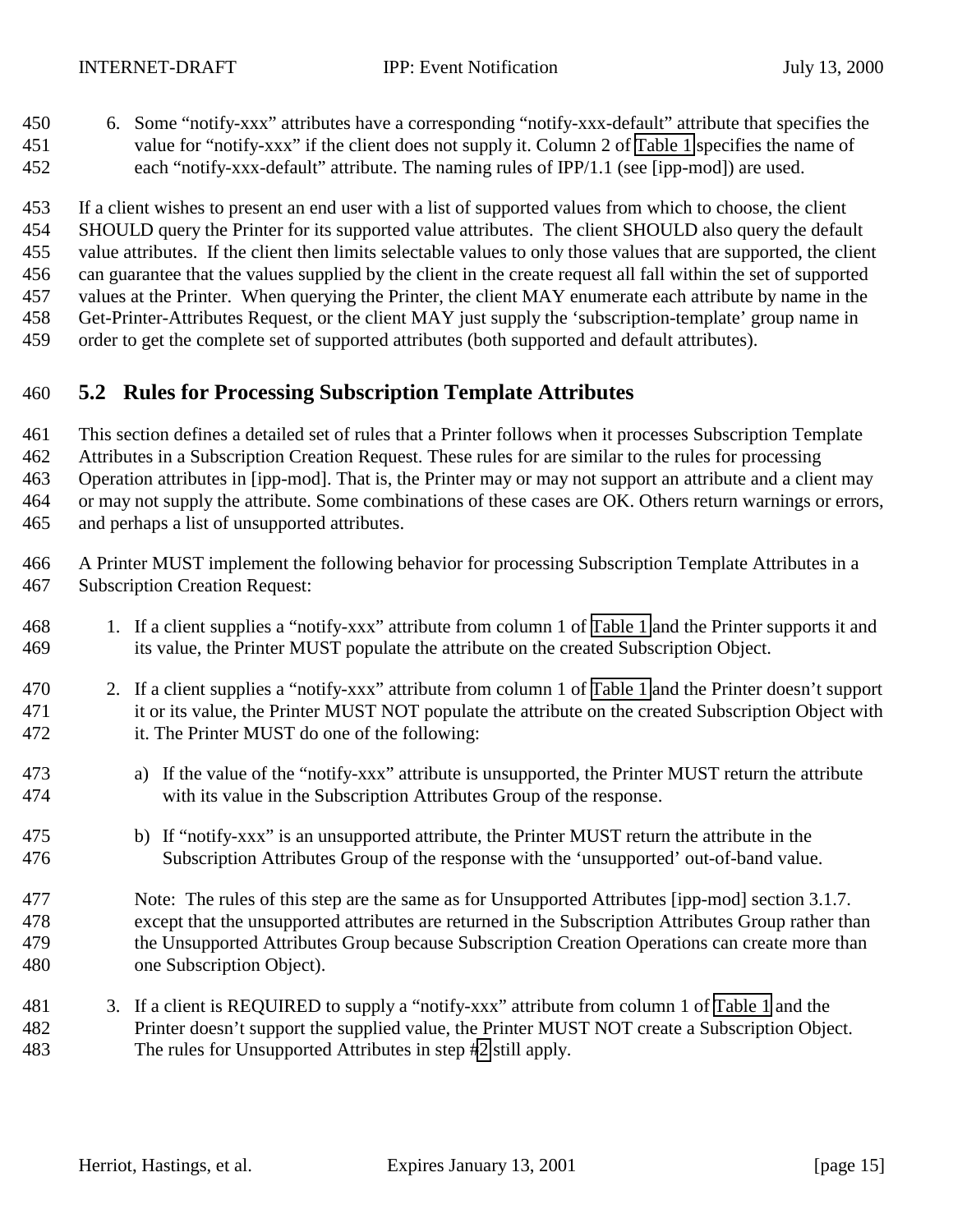- <span id="page-15-0"></span> 4. If a client does not supply a "notify-xxx" attribute from column 1 of [Table 1](#page-17-0) and the attribute is REQUIRED for the client to supply, the Printer MUST reject the Subscription Creation Operation (including Job Creation operations) without creating a Subscription Object, and MUST return in the response:
- c) the status code 'client-error-bad-request' AND
- d) no Subscription Attribute Groups.
- 5. If a client does not supply a "notify-xxx" attribute from column 1 of [Table 1](#page-17-0) that is OPTIONAL for the client to supply, and column 2 of [Table 1](#page-17-0) either:
- a) specifies a "notify-xxx-default" attribute, the Printer MUST behave as if the client had supplied the "notify-xxx-default" attribute (see step [#1\)](#page-14-0) and populate the Subscription object with the value of the "notify-xxx-default" attribute as part of the Subscription Creation operation (unlike Job Template attributes where the Printer does not populate the Job object with defaults - see [ipp-mod]) OR
- b) does not specify a "notify-xxx-default" attribute, the Printer MUST populate the "notify-xxx" attribute on the Subscription Object according to the definition of the "notify-xxx" attribute in a section [5.3.](#page-17-0) For some attributes, the "notify-xxx" is populated with the value of some other attribute, and for others, the "notify-xxx" is NOT populated on the Subscription object at all.
- 6. A Printer MUST create a Subscription Object for each Subscription Template Attributes group in a request unless the Printer:
- a) encounters some attributes in a Subscription Template Attributes Group that require the Printer not to create the Subscription Object OR
- 505 b) would be create a Per-Job Subscription Object and the number of Per-Job Subscription Objects 506 already equals the value of the "notify-max-job-subscriptions-supported" Printer attributewhen it doesn't have space for another Per-Job Subscription Object OR
- 508 c) would create be a Per-Printer Subscription Object when it doesn't doesn't have space for another 509 Per-Printer Subscription Objectand the number of Per-Printer Subscription Objects already equals the value of the "notify-max-printer-subscriptions-supported" Printer attribute.
- 7. A response MUST contain one Subscription Attributes Group for each Subscription Template Attributes Group in the request (and in the same order) whether the Printer creates a Subscription Object from the Subscription Template Attributes Group or not. However, the attributes in each Subscription Attributes Group can be in any order.
- 8. The Printer MUST populate each Subscription Attributes Group of the response such that each contains:
- a) the "notify-subscription-id" attribute (see section [5.4.1\)](#page-28-0), if and only if the Printer creates a Subscription Object.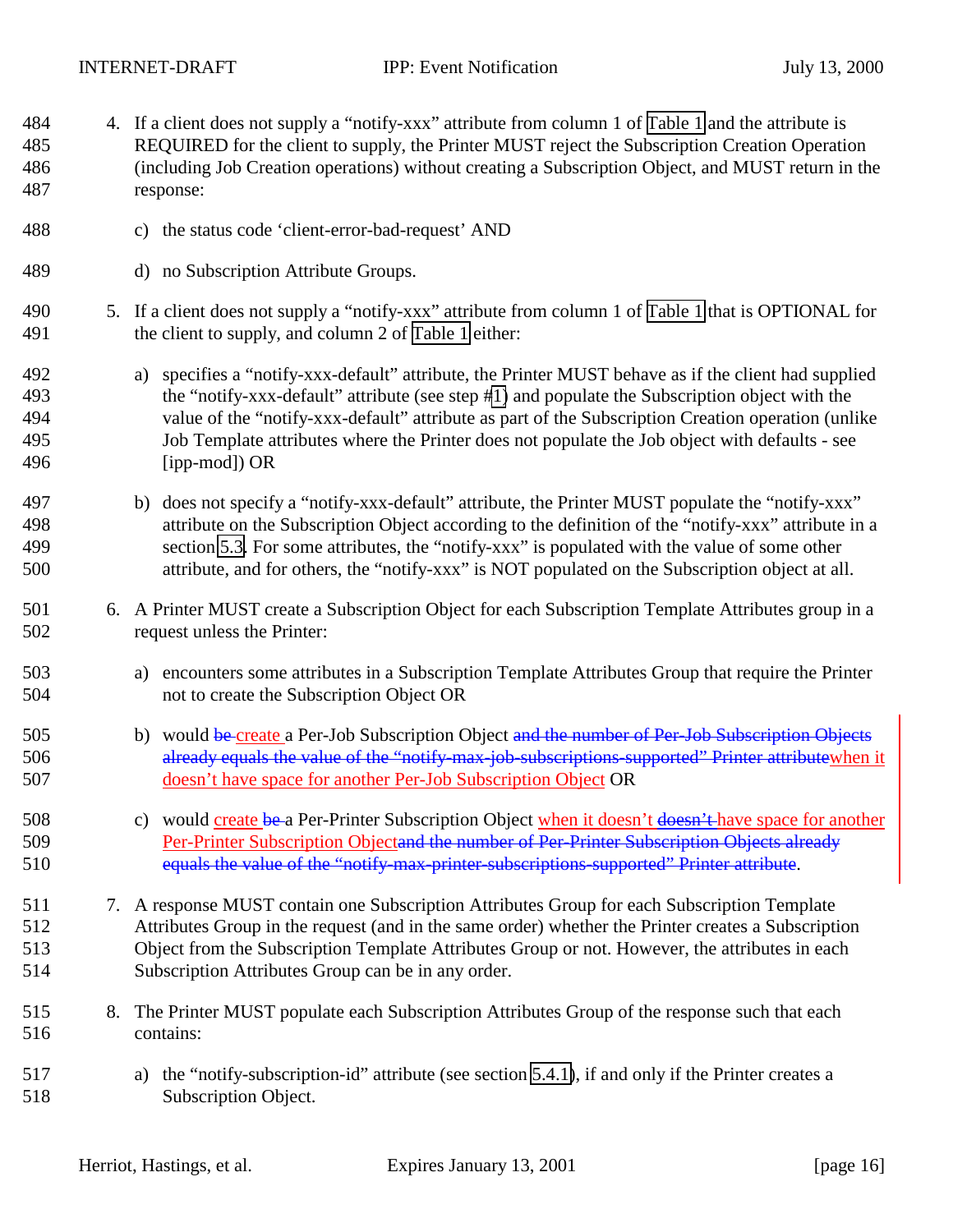b) the "notify-lease-duration" attribute (see section [5.3.7\)](#page-25-0), if and only if the Printer creates a Per- Printer Subscription Object. The value of this attribute is the value of the Subscription Object's "notify-lease-duration" attribute. This value MAY be different from the client-supplied value (see section [5.3.7\)](#page-25-0). If a client supplies this attribute in the creation of a Per-Job Subscription Object, it MUST appear in this group with the out-of-band value 'unsupported' to indicate that the Printer doesn't support it in this context. c) all of the unsupported Subscription Template Attributes from step [#2.](#page-14-0) d) the "notify-status-code" attribute if the Printer does not create the Subscription Object or if there are unsupported attributes from step [#2.](#page-14-0) The possible values of the "notify-status-code" attribute are shown below (see section [17](#page-60-0) for more details). The Printer returns the first value in the list below that describes the status. 'client-error-uri-scheme-not-supported': the Subscription Object was not created because the scheme of the "notify-recipient-uri" attribute is not supported. See section [17.1](#page-60-0) for more details about this status code. See step [#3](#page-14-0) in this section for the case that causes this error, and the resulting step [#6a\)](#page-15-0) that causes the Printer not to create the Subscription Object. 'client-error-too-many-subscriptions': the Subscription Object was not created because the Printer has no space for additional Subscription Objectsthe number of Subscription Objects would exceed the value of the Printer's "notify-max-job-subscriptions- supported" or "notify-max-printer-subscriptions-supported" attributes. The client SHOULD try again later. See section [17.2](#page-60-0) for more details about this status code. See steps [#6b\)](#page-15-0) and [#6c\)](#page-15-0) in this section for the cases that causes this error. 541 'successful-ok-too-many-events': the Subscription Object was created without the "notify- events" values included in this Subscription Attributes Group because the "notify- events" attribute contains too many values. See section [17.3](#page-60-0) for more details about this status code. See step [#2](#page-14-0) in this section and section [5.3.2](#page-18-0) for the cases that cause this status code. 'successful-ok-ignored-or-substituted-attributes' : the Subscription Object was created but some supplied Subscription Template Attributes are unsupported. These unsupported attributes are also in the Subscription Attributes Group. See section [17.4](#page-60-0) for more details about this status code. See step [#2](#page-14-0) in this section for the cases that cause this status code. 9. The Printer MUST validate all Subscription Template Attributes and MUST return all unsupported attributes and values in the corresponding Subscription Attributes Group of the response (see step [#2\)](#page-14-0) unless it determines that it could not create additional Subscription Objects because of condition [#6b\)](#page-15-0) or condition [#6c\).](#page-15-0) Then, the Printer NEED NOT validate these additional Subscription Template Attributes and the client MUST NOT expect to find unsupported attributes from step [#2](#page-14-0) in such additional Subscription Attribute Groups.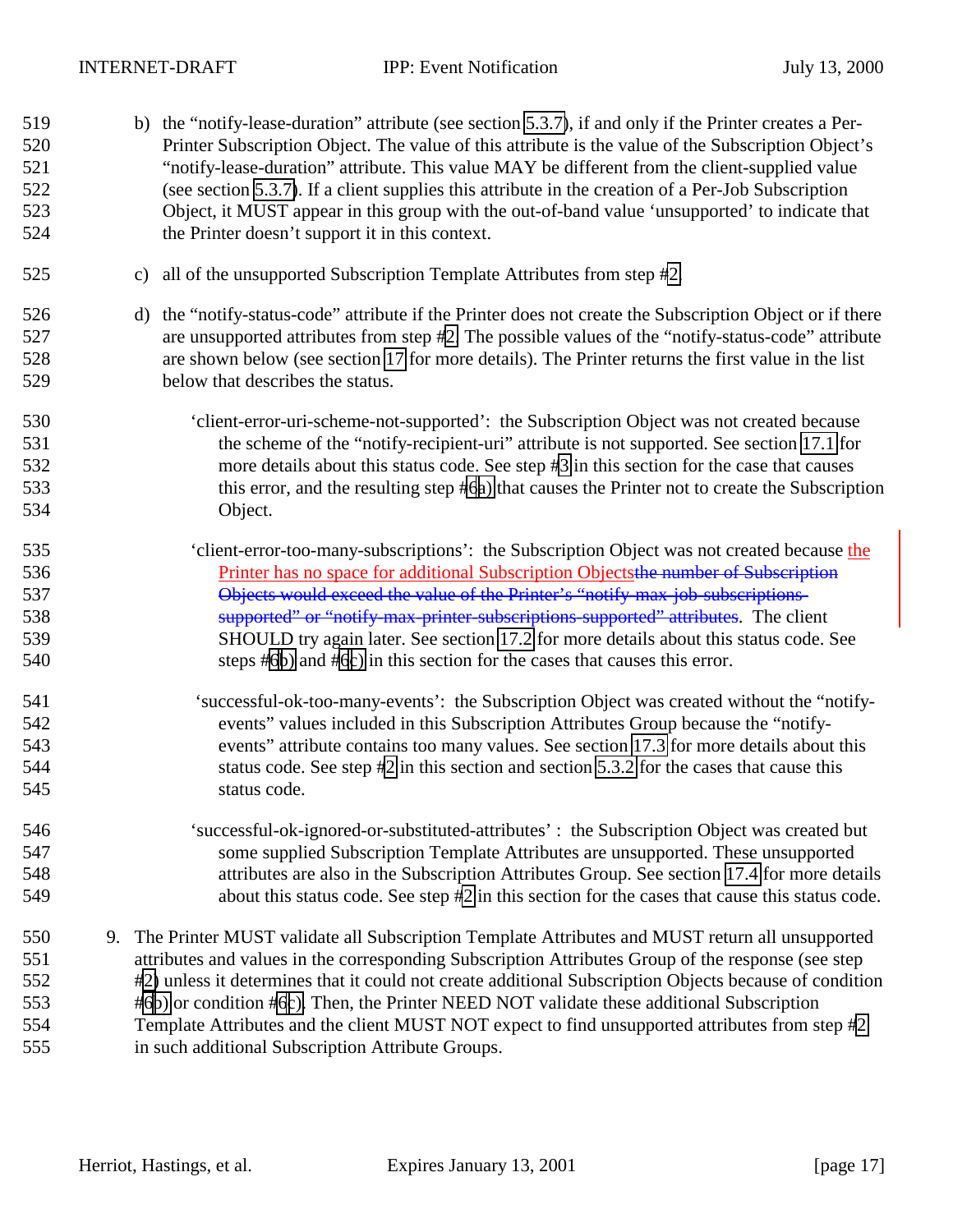### <span id="page-17-0"></span>556 **5.3 Subscription Template Attributes**

- 557 This section contains the Subscription Template Attributes defined for the Subscription and Printer objects.
- 558 Table 1 below shows the Subscription Template Attributes and has two columns:
- 559 **Attribute in Subscription Object:** the name and attribute syntax of each Subscription Object 560 Attribute that is a Subscription Template Attribute
- 561 **Default and Supported Printer Attributes:** the default attribute and supported Printer attributes 562 that are associated with the attribute in column 1.

563 A Printer MUST support all attributes in Table 1 below except for "notify-attributes" (and "notify-564 attributes-supported"). A client MUST supply "notify-recipient-uri" and MAY omit any of the rest of the 565 attributes in column 1 of Table 1 in a Subscription Creation Request.

| <b>Attribute in Subscription Object</b>    | <b>Default and Supported Printer Attributes</b>                                                     |
|--------------------------------------------|-----------------------------------------------------------------------------------------------------|
| notify-recipient-uri (uri)                 | notify-schemes-supported (1setOf uriScheme)                                                         |
| notify-events (1setOf type2 keyword)       | notify-events-default (1setOf type2 keyword)                                                        |
|                                            | notify-events-supported (1setOf type2 keyword)                                                      |
|                                            | notify-max-events-supported (integer(2:MAX))                                                        |
| notify-attributes (1setOf type2 keyword)   | notify-attributes-supported (1setOf type2 keyword)                                                  |
| notify-user-data (octetString(63))         |                                                                                                     |
| notify-charset (charset)                   | charset-supported (1setOf charset)                                                                  |
| notify-natural-languages (naturalLanguage) | generated-natural-language-supported<br>(1setOf naturalLanguage)                                    |
| notify-lease-duration (integer(0:MAX))     | notify-lease-duration-default (integer(0:67108863))                                                 |
|                                            | notify-lease-duration-supported (1setOf (integer(0:<br>$67108863$   rangeOfInteger $(0:67108863)$ ) |
| notify-time-interval (integer(0:MAX))      |                                                                                                     |

#### 566 **Table 1 – Subscription Template Attributes**

#### 567 **5.3.1 notify-recipient-uri (uri)**

568 This attribute's value is a URL, which is a special case of a URI. Its value consists of a scheme and an 569 address. The address specifies the Notification Recipient and the scheme specifies the Delivery Method for 570 each Event Notification associated with this Subscription Object.

571 A Printer MUST support this attribute.

572 A client MUST supply this attribute in Subscription Creation Operation. Thus there is no need for a default 573 attribute.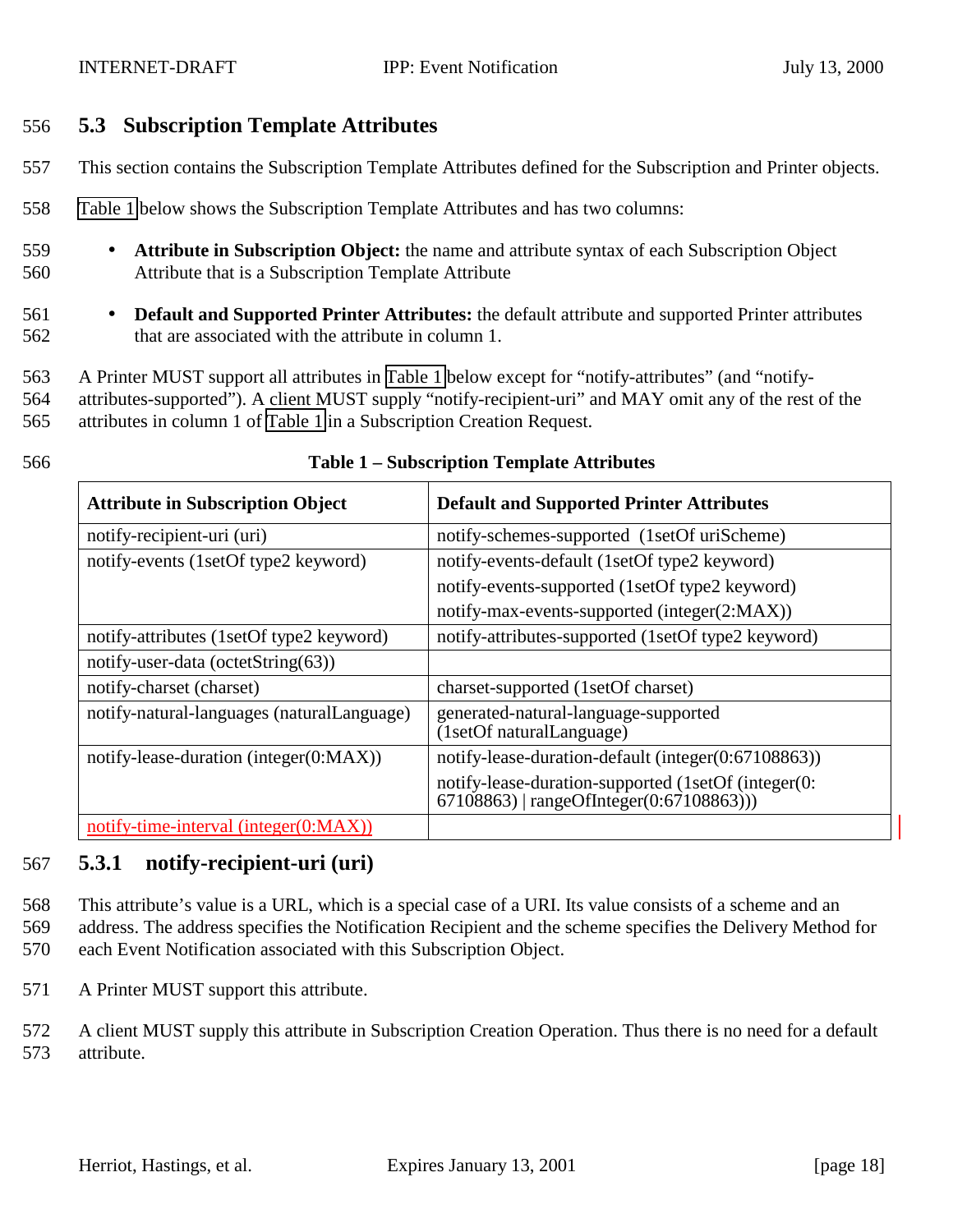- <span id="page-18-0"></span> The "notify-schemes-supported (1setOf uriScheme)" attribute MUST specify the schemes supported for this attribute.
- If the client supplies an unsupported scheme in the value of this attribute, then the Printer MUST not create
- the Subscription Object and MUST return the "notify-status-code" attribute with the 'client-error-uri-
- scheme-not-supported' value in the Subscription Attributes Group in the response.
- The Printer MUST treat the address part of this attribute as opaque.

### **5.3.2 notify-events (1setOf type2 keyword)**

- This attribute contains a set of Subscribed Events. When an Event occurs and it "matches" a value of this attribute, the Printer sends an Event Notification using information in the Subscription Object. The details of "matching" are described subsection [5.3.2.2.](#page-22-0)
- A Printer MUST support this attribute.
- A client MAY supply this attribute in a Subscription Creation Operation. If the client does not supply this attribute in Subscription Creation Operation, the Printer MUST populate this attribute on the Subscription
- Object with its "notify-events-default" attribute value.
- Each value of this attribute on a Subscription Object MUST be one of the values of the "notify-events-supported (1setOf type2 keyword)" attribute.
- The number of values of this attribute MUST NOT exceed the value of the "notify-max-events-supported"
- attribute. A Printer MUST support at least 2 values per Subscription Object. If the number of values
- supplied by a client in a Subscription Creation Operation exceeds the value of this attribute, the Printer MUST treat extra values as unsupported values and MUST use the value of 'successful-ok-too-many-
- events' for the "notify-status-code" attribute in the Subscription Attributes Group of the response.
- 595 ISSUE 01: OK that we changed the number from 5 to 2 because we have rearranged the categories of Events to have group events?

#### **5.3.2.1 Standard Values for Subscribed Events**

- Each value of this attribute is a keyword and it specifies a Subscribed Event that represents certain changes.
- Some keywords represent a subset of changes of another keyword, e.g., 'job-completed' is an Event value
- which is a sub-value of 'job-state-change'. See section [5.3.2.2](#page-22-0) for the case where this attribute contains both
- a value and a sub-value.
- The values in this section are divided into three categories: No Events, Job Events and Printer Events.
- A Printer MUST support the Events indicated as "REQUIRED" and MAY support the Events indicated as "OPTIONAL".

#### **5.3.2.1.1 No Events**

The standard and only keyword value for No Events is: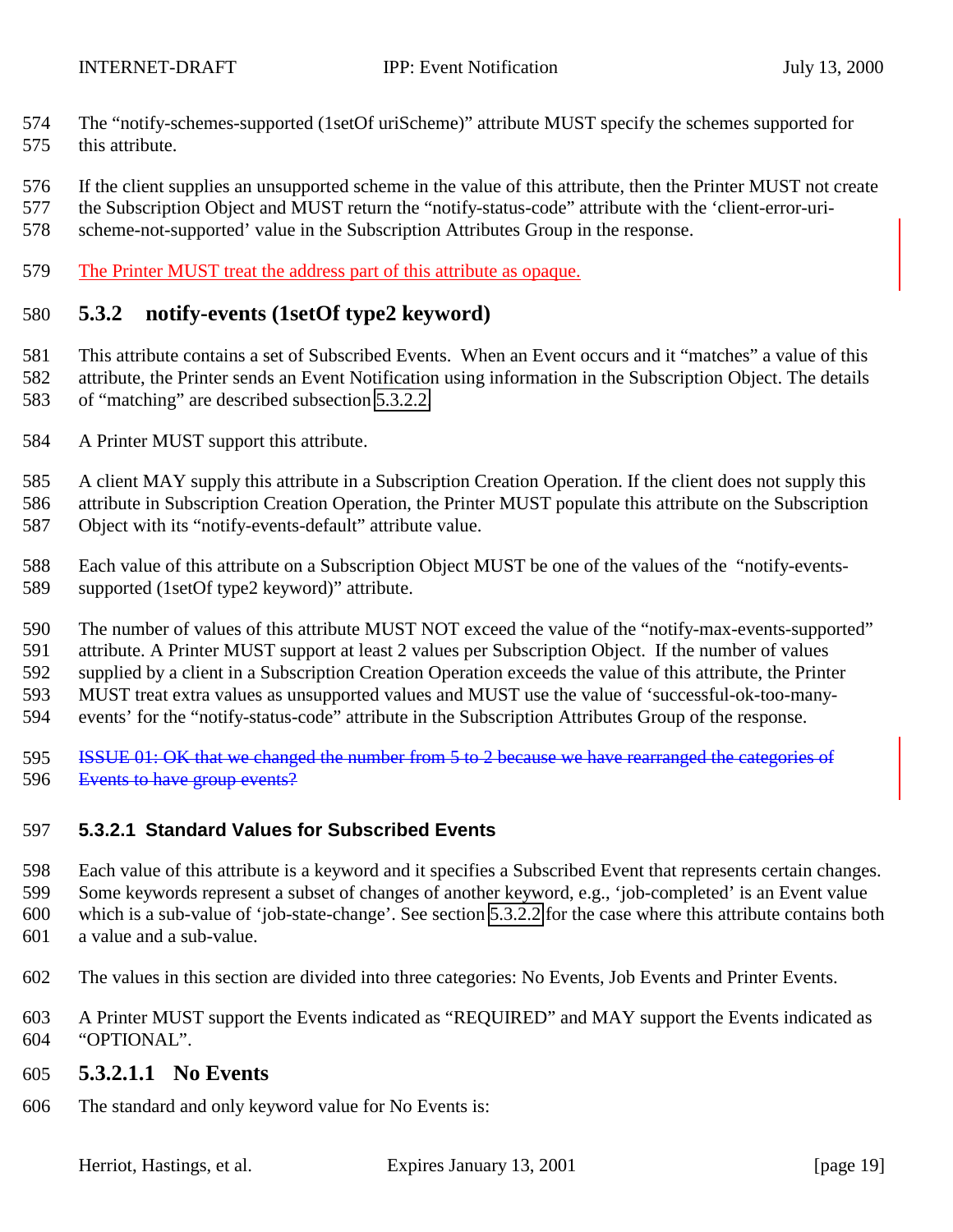- **'none':** REQUIRED no Event Notifications for any Events. As the sole value of "notify-events- supported", this value means that the Printer does not support the sending of Event Notifications. As the sole value of "notify-events-default", this value means that a client MUST specify the "notify-
- events" attribute in order for a Subscription Creation Operation to succeed. If the Printer receives
- this value as the sole value of a Subscription Creation Operation, it does not create a Subscription Object. If a Printer receives this value with other values of a Subscription Creation Operation, the
- Printer MUST treat this value as an unsupported value.

# **5.3.2.1.2 Subscribed Printer Events**

- For a Printer, the first Printer Event MUST be 'printer-restarted' and the last Printer Event MUST be 'printer-shutdown'.
- The standard keyword values for Subscribed Printer Events are:
- **'printer-state-changed'**: REQUIRED the Printer changed state from any state to any other state. Specifically, the value of the Printer's "printer-state", "printer-state-reasons" or "printer-is-accepting-jobs" attributes changed.
- This Subscribed Event value has the following sub-values: 'printer-restarted' and 'printer- shutdown'. A client can listen for any of these sub-values if it doesn't want to listen to all printer-state changes:
- **'printer-restarted'**: OPTIONAL when the printer is powered up or the Restart-Printer operation is performed (see [ipp-set2]). This event is the first Printer Event that can be received from a Printer.
- **'printer-shutdown'**: OPTIONAL when the device is being powered down or the Shutdown-629 Printer operation has been performed (see [ipp-set2]). This event is the last Printer Event that can be received from a Printer.
- **'printer-stopped**: REQUIRED when the printer stops printing, i.e. the value of the "printer-state" Printer attribute becomes 'stopped'.

 **'printer-config-changed'**:OPTIONAL - when the configuration of a Printer has changed, i.e., the value of the "printer-message-from-operator" or any "configuration" Printer attribute has changed. A "configuration" Printer attribute is an attribute which can change value because of some human interaction either direct or indirect, and which is not covered by one of the other Events in this section. Examples of "configuration" Printer attributes are any of the Job Template attributes, such as "xxx-supported", "xxx-ready" and "xxx-default". Often, such a change is the result of a client performing a Set-Printer-Attributes operation (see [ipp-set]) on the Printer. The client has to perform a Get-Printer-Attributes to find out the new values of these changed attributes. This Event is useful for GUI clients and drivers to update the available printer capabilities to the user. 

 This Event value has the following sub-values: 'printer-media-changed' and 'printer-finishings- changed'. A client can listen for any of these sub-values if it doesn't want to listen to all printer-configuration changes: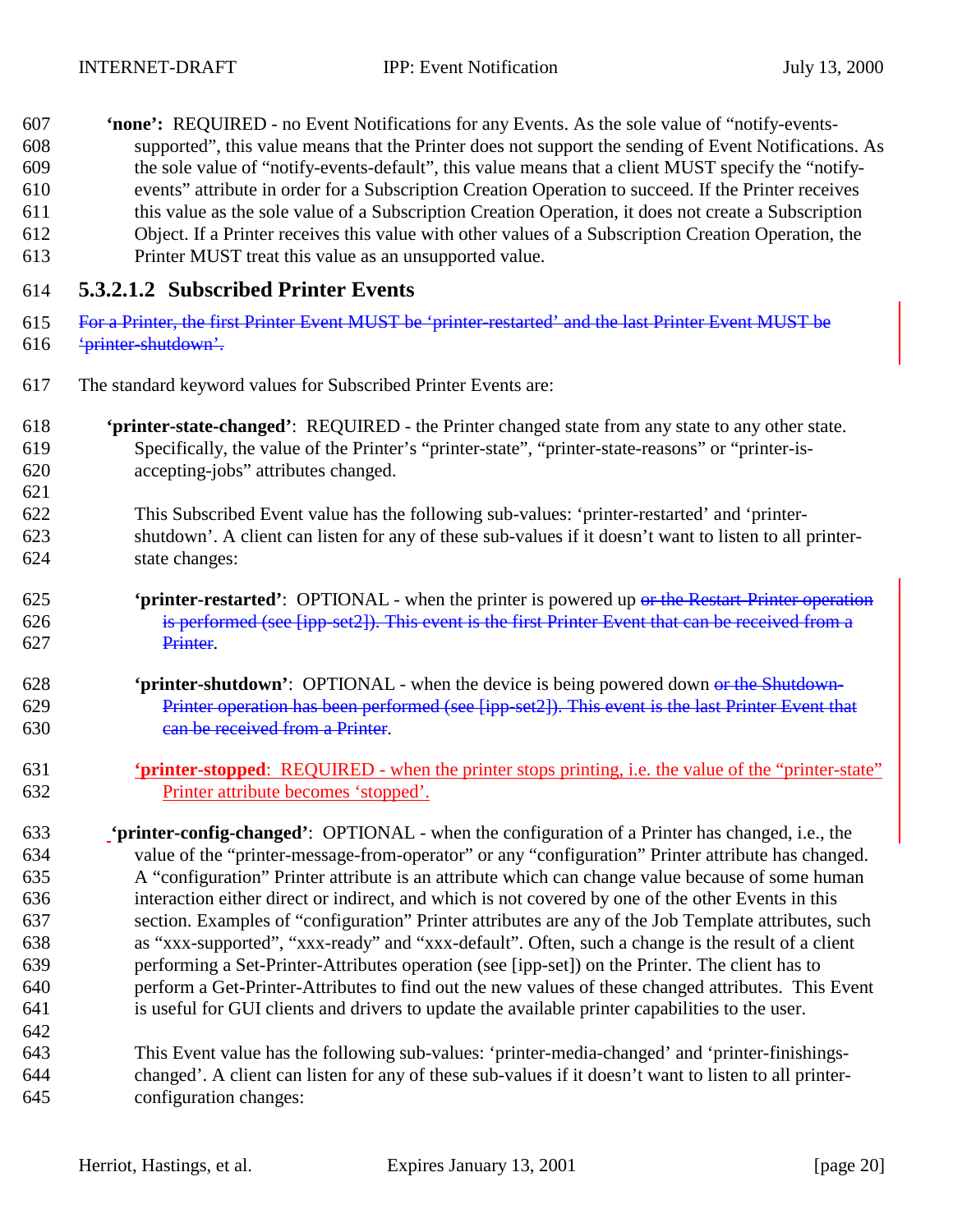- **'printer-media-changed'**:OPTIONAL when the media loaded on a printer has been changed, i.e., the "media-ready" attribute has changed. This Event includes two cases: an input tray that goes empty and an input tray that receives additional media of the same type or of a different type. The client must check the "media-ready" Printer attribute (see [ipp-mod] section 4.2.11) separately to find out what changed. **'printer-finishings-changed'**:OPTIONAL - when the finisher on a printer has been changed, i.e., the "finishings-ready" attribute has changed. This Event includes two cases: a finisher that goes empty and a finisher that is refilled (even if it is not full). The client must check the "finishings- ready" Printer attribute separately to find out what changed. **'printer-queue-order-changed'**: OPTIONAL - the order of jobs in the Printer's queue has changed, so that an application that is monitoring the queue can perform a Get-Jobs operation to determine the new order. This Event does not include when a job enters the queue (the 'job-created' Event covers that) and does not include when a job leaves the queue (the 'job-completed' Event covers that).  **'printer-no-longer-full'**: OPTIONAL - when the Printer has just become able to accept a Job Creation operation, Send-Document operation, or Send-URI operation. A Printer sends this Event when it has acquired more buffer space to accept jobs after it previously did not have room to accept any more jobs and would have rejected a Job Creation Operation, a Send-Document operation, or Send-URI operation. A Notification Recipient listens for this Event when there is more than one client feeding a printer/server (fan-in). **'printer-full'**: OPTIONAL - when the Printer has just become unable to accept a Job Creation operation, Send-Document operation, or Send-URI operation due to lack of buffer space. It is intended that a Notification Recipient use this Event to stop whatever the 'printer-no-longer-full' Event starts. **ISSUE 02**: OK to add 'printer-full' Event?  **'printer-almost-idle'**:OPTIONAL - when the Printer needs another Job in order to stay busy. A Printer that is an output device MAY use this Event to request a new job sufficiently ahead of time so as not to run out of work between jobs. A Printer that is a fan-out spooler MAY listen for this
- Event and hold pending Jobs until a downstream Printer sends this Event to indicate that it needs another Job in order to stay busy.
- **'printer-not-almost-idle'**:OPTIONAL when the Printer no-longer needs another Job in order to stay 676 busy. It is intended that a Notification Recipient use this Event to stop whatever the 'printer-almost-idle' Event starts.
- **ISSUE 03**: OK to add 'printer-not-almost-idle' Event?

## **5.3.2.1.3 Subscribed Job Events**

For each Job object, the first Job Event MUST be 'job-created' and the last Job Event MUST be 'job-

681 completed'.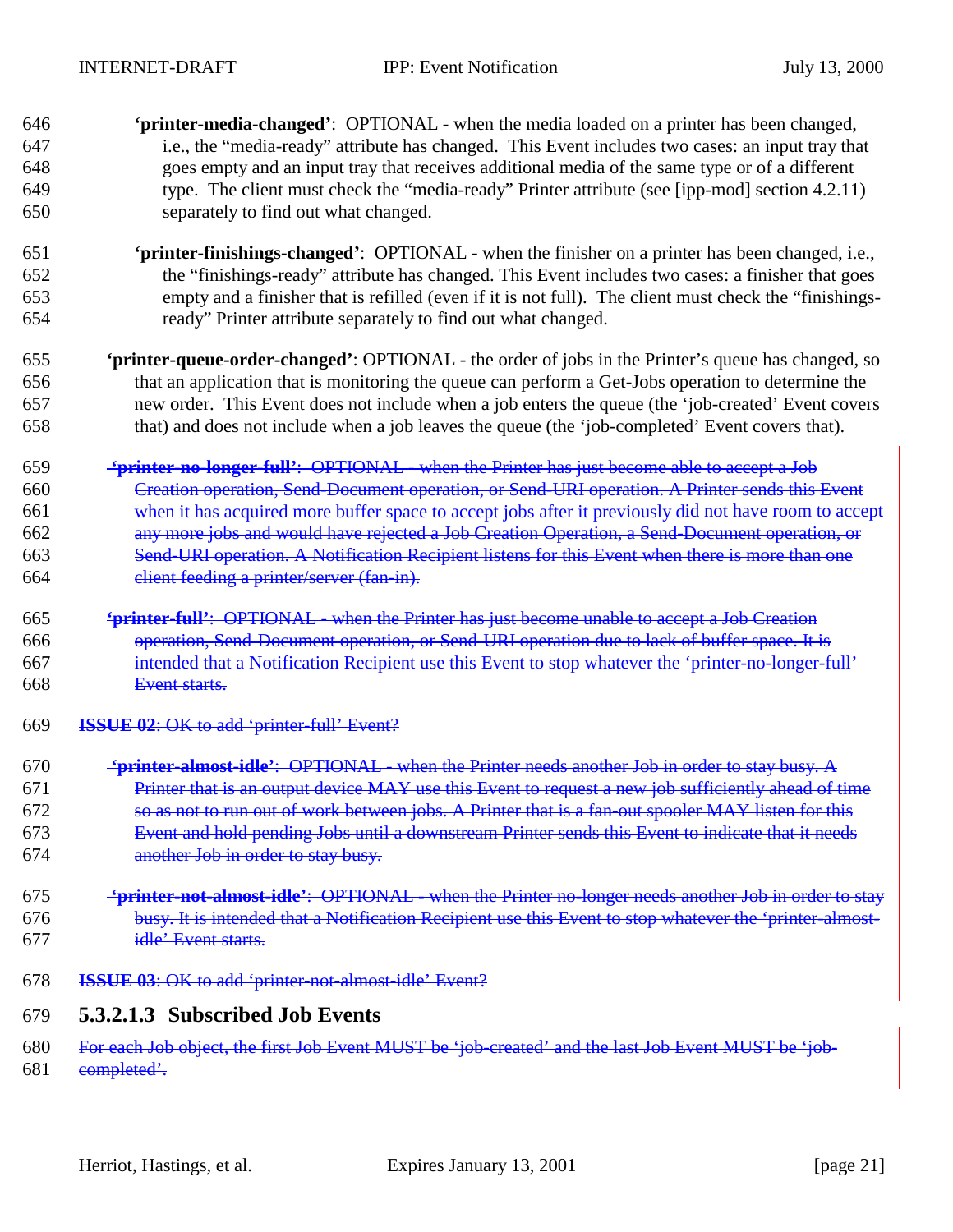- The standard keyword values for Subscribed Job Events are:
- **'job-state-changed'**: REQUIRED the job has changed from any state to any other state. Specifically, the Printer sends this Event whenever the value of the "job-state" attribute or "job-state-reasons" attribute changes. When a Job is removed from the Job History (see [ipp-mod] 4.3.7.1), no Event is generated.
- This Event value has the following sub-values: 'job-created', 'job-completed' and 'job-purged'. A client can listen for any of these sub-values if it doesn't want to listen to all 'job-state changes'.
- **'job-created'**: REQUIRED the Printer has accepted a Job Creation operation and the job's "time- at-creation" attribute value is set (see [ipp-mod] section 4.3.14.1). The Printer puts the job in the 'pending', 'pending-held' or 'processing' states. This event is the first Job Event that can be received from a Job.
- **'job-completed'**: REQUIRED the job has reached one of the completed states, i.e., the value of the job's "job-state" attribute has changed to: 'completed', 'aborted', or 'canceled'. The Job's "time-at-completed" and "date-time-at-completed" (if supported) attributes are set (see [ipp- mod] section 4.3.14). This event is the last Job Event that can be received from a Job. The Printer also sends this Event when a Job is removed with the Purge-Job operation. In this case, the Event Notification MUST report the 'job-state' as 'canceled'.
- **'job-purged'**: OPTIONAL when a 'not-completed' job (i.e., not 'completed', 'canceled', or 'aborted') was purged from the printer using the Purge-Jobs operation. The Printer MUST 702 immediately send a 'job-completed' event after this event to meet the requirement that 'job-completed' is the last event for the Job.
- **'job-stopped**: OPTIONAL when the job stops printing, i.e. the value of the "job-state" Job attribute becomes 'processing-stopped'.
- **'job-config-changed':** OPTIONAL when the configuration of a job has changed, i.e., the value of the "job-message-from-operator" or any of the "configuration" Job attributes have changed. A "configuration" Job attribute is an attribute that can change value because of some human interaction either direct or indirect. Examples of "configuration" Job attributes are any of the job template attributes and the "job-name" attribute. Often, such a change is the result of the user or the Operator performing a Set-Job-Attributes operation (see [ipp-set]) on the Job object. The client performs a Get-Job-Attributes to find out the new values of the changed attributes. This Event is useful for GUI clients and drivers to update the job information to the user.
- 714 '**job-progress**'**:** OPTIONAL when the Printer has completed Printing a sheet. an impression, sheet, 715 or copy has completed. See the separate [ipp-prog] specification for additional attributes that a Printer MAY send in an Event Notification caused by this Event. The "notify-time-interval" attribute affects this Event by causing the Printer NOT to send an Event Notification every time a 'job-progress' Events occurs. See section [5.3.8](#page-26-0) for full details.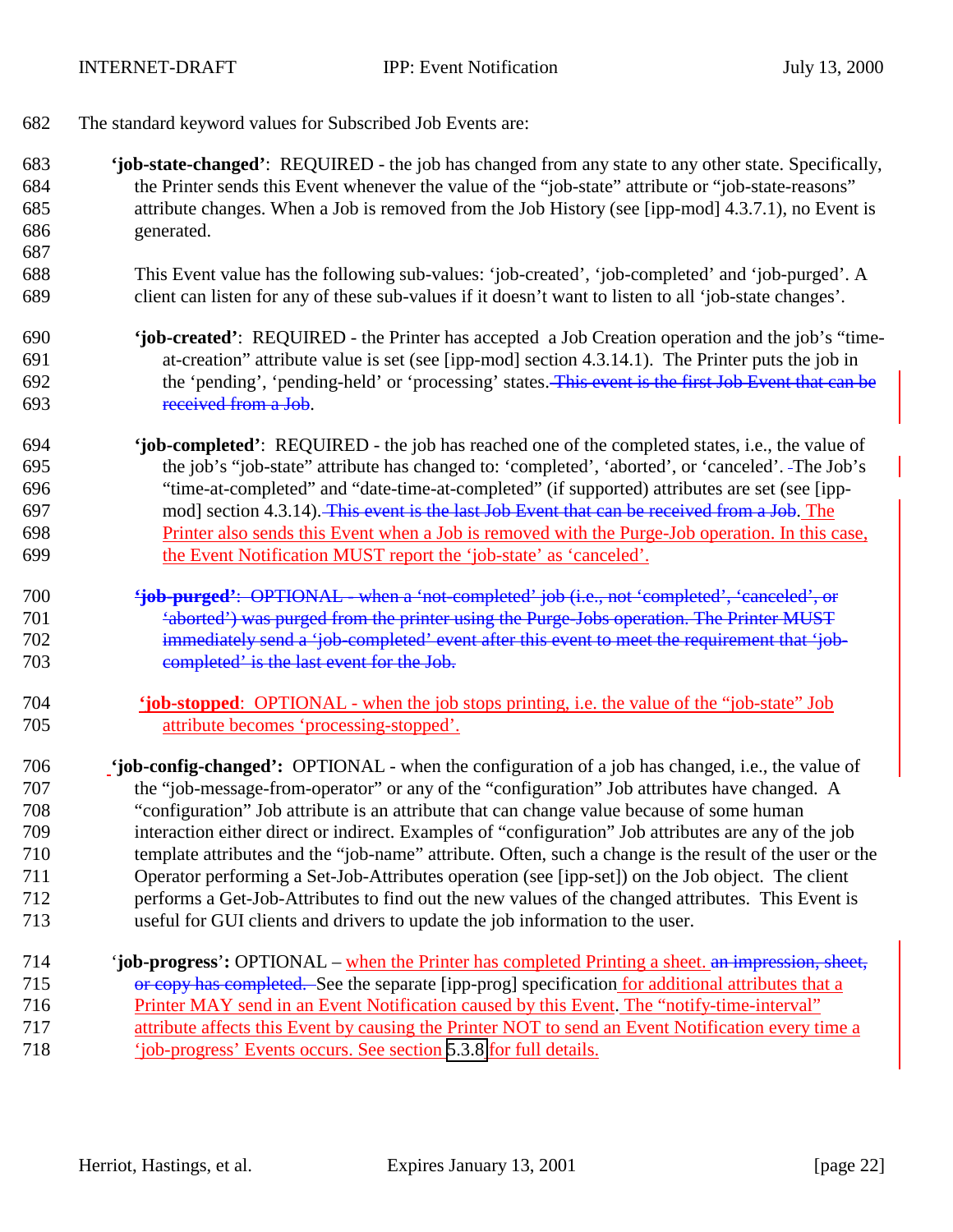#### <span id="page-22-0"></span>**5.3.2.2 Rules for Matching of Subscribed Events**

When an Event occurs, the Printer MUST find each Subscription object whose "notify-events" attribute

 "matches" the Event. The rules for "matching" of Subscribed Events are described separately for Printer Events and for Job Events. This section also describes some special cases.

### **5.3.2.2.1 Rules for Matching of Printer Events**

 Suppose that the Printer causes Printer Event E to occur. For each Per-Job or Per-Printer Subscription S in the Printer, if E equals a value of this attribute in S or E is a sub-value of a value of this attribute in S, the Printer MUST generate an Event Notification.

- Consider the example. There are three Subscription Objects each with the Subscribed Printer Event
- 'printer-state-changed'. Subscription Object A is a Per-Printer Subscription Object. Subscription Object
- B is a Per-Job Subscription Object for Job 1, and Subscription Object C is a Per-Job Subscription
- Object for Job 2. When the Printer enters the 'stopped' state, the Printer sends an Event Notification to
- the Notification Recipients of Subscription Objects A, B, and C because this is a Printer Event. Note if
- Job 1 has already completed, the Printer would not send an Event Notification for its Subscription
- Object.

## **5.3.2.2.2 Rules for Matching of Job Events**

- Suppose that Job J causes Job Event E to occur.
- 3. For each Per-Printer Subscription S in the Printer, if E equals a value of this attribute in S or E is a sub-value of a value of this attribute in S, the Printer MUST generate an Event Notification.
- 4. For each Per-Job Subscription S associated with Job J, if E equals a value of this attribute in S or E is a sub-value of a value of this attribute in S, the Printer MUST generate an Event Notification.
- 5. For each Per-Job Subscription S that is NOT associated Job J, if E equals a value of this attribute in S or E is a sub-value of a value of this attribute in, the Printer MUST NOT generate an Event Notification from S.
- Consider the example: There are three Subscription Objects listening for the Job Event 'job-completed'. Subscription Object A is a Per-Printer Subscription Object. Subscription Object B is a Per-Job Subscription Object for Job 1, and Subscription Object C is a Per-Job Subscription Object for Job 2. In addition, Per-Printer Subscription Object D is listening for the Job Event 'job-state-changed'. When Job 1 completes, the Printer sends an Event Notification to the Notification Recipient of Subscription Object A (because it is Per-Printer) and Subscription Object B because it is a Per-Job Subscription Object associated with the Job generating the Event. The Printer also sends an Event Notification to the Notification Recipient of Subscription Object D because 'job-completed' is a sub-value of 'job-state- changed' – the value that Subscription Object D is listening for. The Printer does not send an Event Notification to the Notification Recipients of Subscription Object C because it is a Per-Job Subscription Object associated with some Job other than the Job generating the Event.

## **5.3.2.2.3 Special Cases for Matching Rules**

This section contains rule for special cases.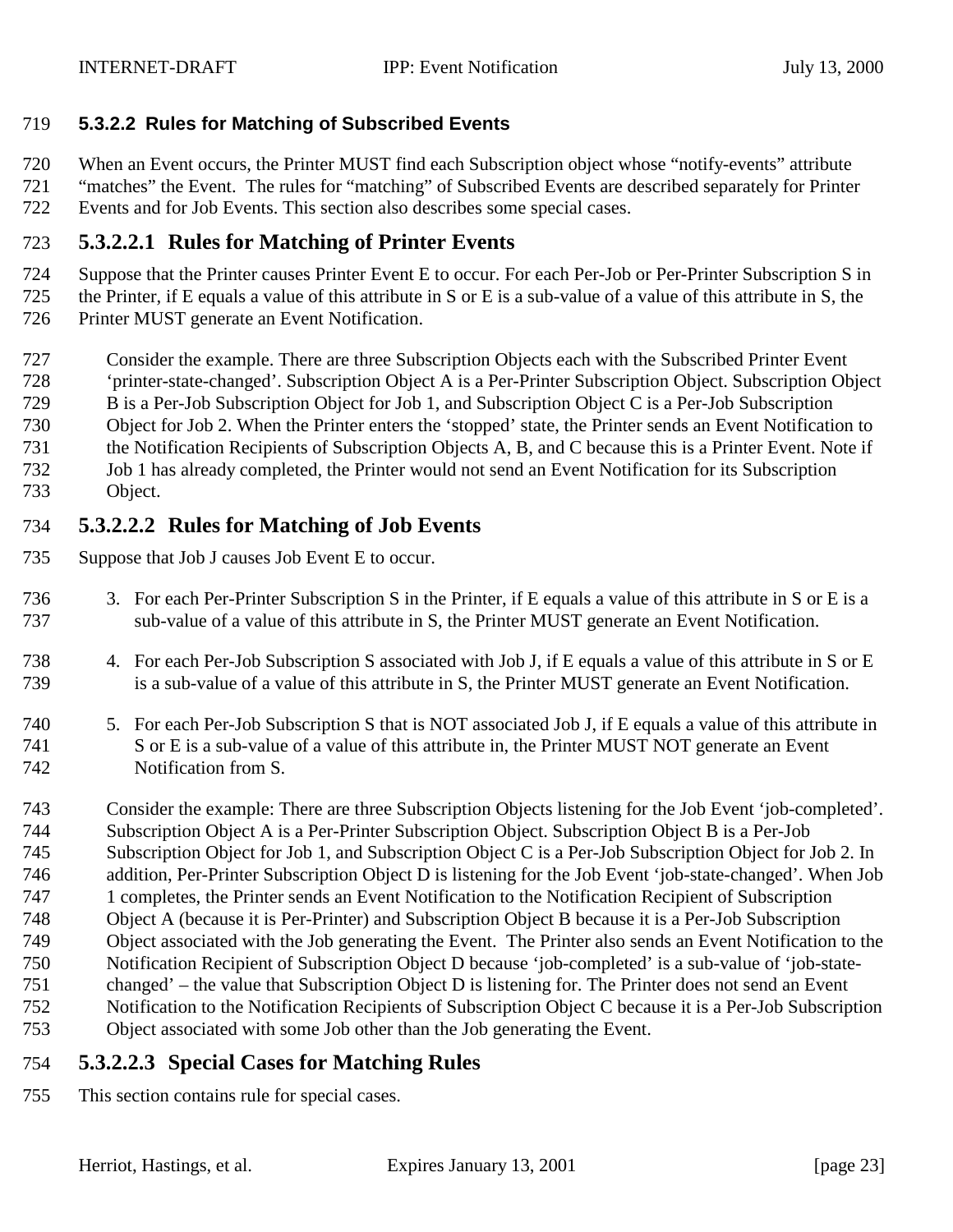<span id="page-23-0"></span>

If an Event matches Subscribed Events in two different Subscription Objects and the Printer would send

two identical Event Notifications (except for the "notify-subscription-id" attribute) to the same Notification

Recipient using the same Delivery Method, the Printer MUST send both Event Notifications. That is, the

- Printer MUST NOT try to consolidate seemingly identical Event Notifications that occur in separate
- Subscription objects. Incidentally, the Printer MUST NOT reject Subscription Creation Operations that
- would create this scenario.

 If an Event matches two values of this "notify-events" attribute in a single Subscription object (e.g., a value and its sub-value), a Printer MAY send one Event Notification for each matched value in the Subscription Object or it MAY send only one Event Notification per Subscription Object. The rules in sections [5.3.2.2.1](#page-22-0) and [5.3.2.2.2](#page-22-0) are purposefully ambiguous about the number of Event Notification sent when Event E matches two or more values in a Subscription Object.

- Consider the example: There are two Per-Printer Subscription Objects when a Job completes.
- Subscription Object A has the Subscribed Job Event 'job-state-changed'. Subscription Object B has the
- Subscribed Job Events 'job-state-changed' and 'job-completed'. The Printer sends an Event
- Notification to the Notification Recipient of Subscription Object A with the value of 'job-state-
- changed' for the "notify-subscribing-event" attribute. The Printer sends either one or two Event
- Notifications to the Notification Recipient of Subscription Object B, depending on implementation. If it
- sends two Event Notifications, one has the value of 'job-state-changed' for the "notify-subscribing-
- event" attribute, and the other has the value of 'job-completed' for the "notify-subscribing-event" attribute. If it sends one Event Notification, it has the value of either 'job-state-changed' or 'job-
- completed' for the "notify-subscribing-event" attribute, depending on implementation. The algorithm
- for choosing such a value is implementation dependent.

 In addition, Delivery Methods MAY allow the Printer to moderate certain high frequency events (see 779 section [5.3.8\)](#page-26-0).

# **5.3.3 notify-attributes (1setOf type2 keyword)**

 This attribute contains a set of attribute names. When a Printer sends a Machine Consumable Event Notification, it includes a fixed set of attributes (see section [9.1\)](#page-35-0). If this attribute is present and the Event Notification is Machine Consumable, the Printer also includes the attributes specified by this attribute.

A Printer MAY support this attribute.

A client MAY supply this attribute in a Subscription Creation Operation. If the client does not supply this

attribute in Subscription Creation Operation or the Printer does not support this attribute, the Subscription

 Object MUST NOT contain the "notify-attributes" attribute. There is no "notify-attributes-default" attribute.

Each keyword value of this attribute on a Subscription Object MUST be a value of the "notify-attributes-

supported (1setOf type2 keyword)" attribute. The "notify-attributes-supported" MAY contain any Printer

attribute, Job attribute or Subscription Object attribute that the Printer supports in an Event Notification. It

MUST NOT contain any of the attributes in Section [9.1](#page-35-0) that a Printer automatically puts in an Event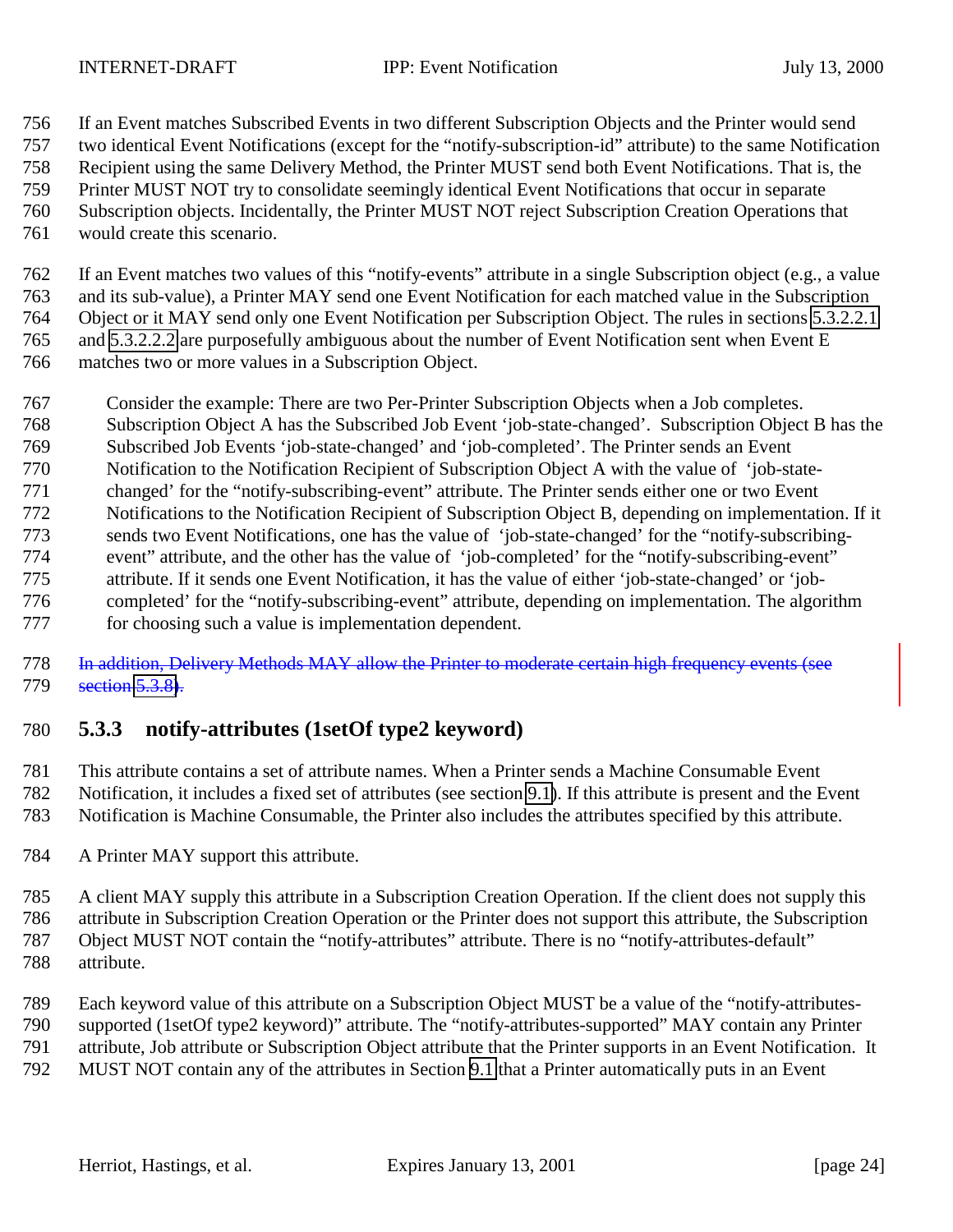<span id="page-24-0"></span>

- Notification; it would be redundant. If a client supplies an attribute in Section [9.1,](#page-35-0) the Printer MUST treat it as an unsupported attribute value of the "notify-attributes" attribute.
- The following rules apply to each keyword value N of the "notify-attributes" attribute: If the value N names:
- a) a Subscription attribute, the Printer MUST use the attribute N in the Subscription Object that is being used to generate the Event Notification.
- b) a Job attribute and the Printer is generating an Event Notification from a Per-Job Subscription Object S, the Printer MUST use the attribute N in the Job object associated with S.
- c) a Job attribute and the Printer is generating an Event Notification from a Per-Printer Subscription Object and the Event is:
- a Job Event, the Printer MUST use the attribute N in the Job object that caused the Event.
- a Printer Event, the Printer MUST use the attribute N in the active Job.

 If a Printer supports this attribute and a Subscription Object contains this attribute and the Delivery Method generates a Machine Consumable Event Notification, the Printer MUST include in each Event Notification:

- a) the attributes specified in section [9.1](#page-35-0) and
- b) each attribute named by this attribute.

#### **5.3.4 notify-user-data (octetString(63))**

 This attribute contains opaque data that some Delivery Methods include in each Machine Consumable Event Notification. The opaque data might contain, for example:

- 812 the identity of the Subscriber
- 813 a path or index to some Subscriber information
- 814 a key that identifies to the Notification Recipient the ultimate recipient of the Event Notification
- 815 the id for a Notification Recipient that had previously registered with an Instant Messaging Service
- A Printer MUST support this attribute.

817 A client MAY supply this attribute in a Subscription Creation Operation. If the client does not supply this

 attribute in Subscription Creation Operation, the Subscription Object MUST NOT contain the "notify-user-data" attribute. There is no "notify-user-data-default" attribute.

There is no "user-data-supported" attribute. Rather, any octetString whose length does not exceed 63 octets

is a supported value. If the length exceeds 63 octets, the Printer MUST treat it as an unsupported value.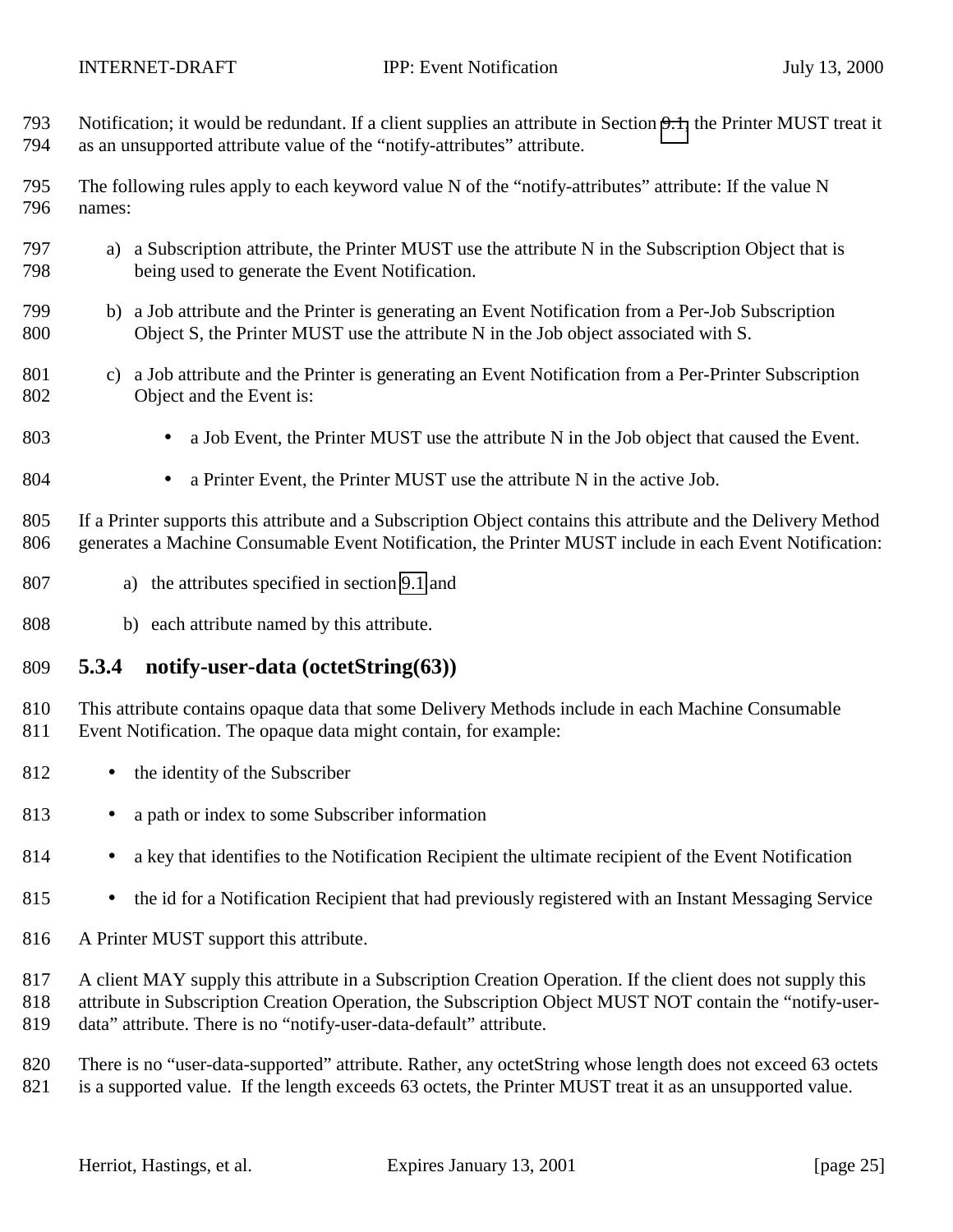#### <span id="page-25-0"></span>**5.3.5 notify-charset (charset)**

 This attribute specifies the charset to be used in the Event Notification content sent to the Notification Recipient, whether the Event Notification content is Machine Consumable or Human Consumable.

A Printer MUST support this attribute.

826 A client MAY supply this attribute in a Subscription Creation Operation. If the client does not supply this attribute in Subscription Creation Operation or supplies an unsupported value, the Printer MUST populate 828 this attribute in the Subscription Object with the value of the "attributes-charset" operation attribute, which is a REQUIRED attribute in all IPP requests (see [ipp-mod]). If the value of the "attributes-charset" attribute is unsupported, the Printer MUST populate this attribute in the Subscription Object with the value of the Printer's "charset-configured" attribute. There is no "notify-charset-default" attribute.

 The value of this attribute on a Subscription Object MUST be a value of the "charset-supported (1setOf charset)" attribute.

### **5.3.6 notify-natural-language (naturalLanguage)**

This attribute specifies the natural language to be used in any human consumable text in the Event

- Notification content sent to the Notification Recipient, whether the Event Notification content is Machine Consumable or Human Consumable.
- A Printer MUST support this attribute.

839 A client MAY supply this attribute in a Subscription Creation Operation. If the client does not supply this attribute in Subscription Creation Operation or supplies an unsupported value, the Printer MUST populate 841 this attribute in the Subscription Object with the value of the "attributes-natural-language" operation 842 attribute, which is a REQUIRED attribute in all IPP requests (see [ipp-mod]). If the value of the "attributes- natural-language" attribute is unsupported, the Printer MUST populate this attribute in the Subscription Object with the value of the Printer's "natural-language-configured" attribute. There is no "notify-natural-

- language-default" attribute.
- The value of this attribute on a Subscription Object MUST be a value of the "generated-natural-language-supported (1setOf type2 naturalLanguage)" attribute.

### **5.3.7 notify-lease-duration (integer(0:67108863))**

 This attribute specifies the duration of the lease associated with the Per-Printer Subscription Object at the time the Subscription Object was created or the lease was renewed. The duration of the lease is infinite if the value is 0, i.e., the lease never expires.

 This attribute is not present on a Per-Job Subscription Object because the Subscription Object lasts exactly as long as the associated Job object. See section [5.4.3](#page-29-0) on "[notify-lease-expiration-time \(integer\(0:MAX\)\)"](#page-29-0)

- for more details.
- A Printer MUST support this attribute.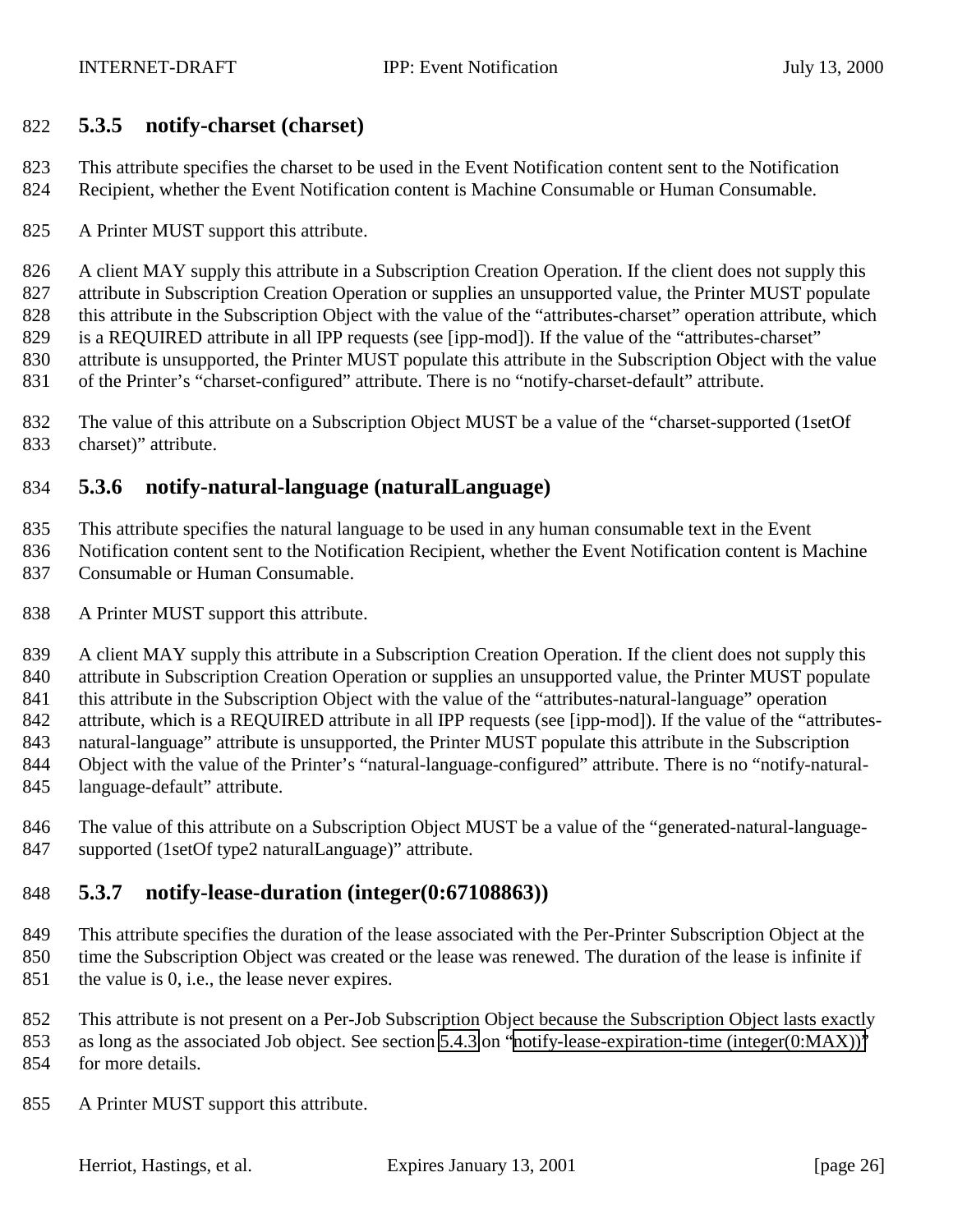<span id="page-26-0"></span> For a Subscription Object Creation operation of a Per-Job Subscription Object, the client MUST NOT supply this attribute. If the client does supply this attribute, the Printer MUST treat it as an unsupported attribute.

 For a Subscription Creation Operation of a Per-Printer Subscription Object or a Renew-Subscription 860 operation, a client MAY supply this attribute. If the client does not supply this attribute, the Printer MUST 861 populate this attribute with its "notify-lease-duration-default" (0:67108863) attribute value. If the client supplies this attribute with an unsupported value, the Printer MUST populate this attribute with a supported value, and this value SHOULD be as close as possible to the value requested by the client. Note: this rule implies that a Printer doesn't assign the value of 0 (infinite) unless the client requests it.

 After the Printer has populated this attribute with a supported value, the value represents the "granted duration" of the lease and the Printer sets the value of the Subscription Object's "notify-lease-expiration-time" attribute as specified in section [5.4.3.](#page-29-0)

 The value of this attribute on a Subscription Object MUST be a value of the "notify-lease-duration-supported" (1setOf (integer(0:67108863) | rangeOfInteger(0:67108863))) attribute.

 A Printer MAY require authentication in order to return the value of 0 (the lease never expires) as one of the values of "notify-lease-duration-supported", and to allow 0 as a value of the "notify-lease-duration" attribute.

 Note: The maximum value 67,108,863 is 2 raised to the 26 power minus 1 and is about 2 years in seconds. The value is considerably less than MAX so that there is virtually no chance of an overflow when it is added to "printer-up-time" to produce "notify-lease-expiration-time".

## **5.3.8 notify-time-interval (integer(0:MAX))**

- The 'job-progress' Event occurs each time that a Printer completes a sheet. Some Notification Recipients
- do not want to receive an Event Notification every time this Event occurs. This attribute allows a
- Subscribing Client to request how often it want to receive Event Notifications for 'job-progress' Events.
- The Printer MUST support this attribute if and only if the Printer supports the 'job-progress' Event.
- 881 A client MAY supply this attribute in a Subscription Creation Operation. If the client does not supply this
- attribute, the Printer MUST not populate this attribute on the Subscription Object. There is no default 883 "notify-time-interval-default" attribute.
- There is no "notify-time-interval-supported". The value of this attribute MAY be any nonnegative integer (0,MAX).
- If the 'job-progress' Event occurs and a Subscription Object contains the 'job-progress' Event as a value of 887 the 'notify-events' attribute, there are two cases to consider:
- 1. This attribute is not present on the Subscription Object or has the value of 0. The Printer MUST generate and send an Event Notification (as is the case with other Events).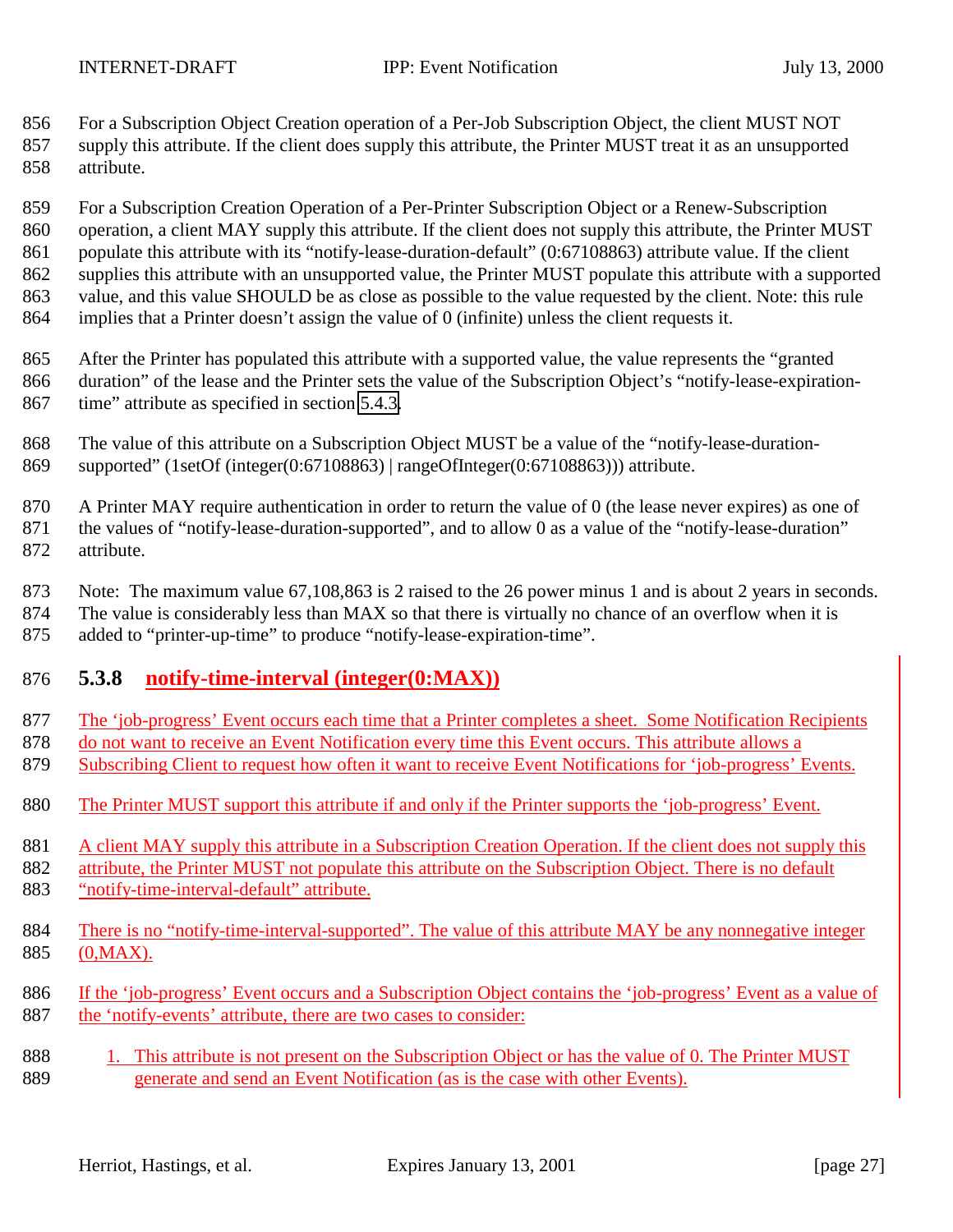| 890 | 2. This attribute is present with a nonzero value of N:                                                                |
|-----|------------------------------------------------------------------------------------------------------------------------|
| 891 | a) If the Printer has not sent an Event Notification for the 'job-progress' Event for the associated                   |
| 892 | Subscription Object within the past N seconds, the Printer MUST send an Event Notification for                         |
| 893 | the Event that just occurred. Note when the Printer completes the first page of a Job, this rule                       |
| 894 | implies that the Printer sends an Event Notification for a Per-Job Subscription Objects.                               |
| 895 | b) Otherwise, the Printer MUST NOT generate or send an Event Notification for the associated                           |
| 896 | Subscription Object. The Printer MUST NOT increase the value of the "notify-sequence-                                  |
| 897 | number" Subscription Object attribute (i.e., the sequence of values of the "notify-sequence-                           |
| 898 | number" attribute counts the Event Notifications that the Printer sent and not the Events that do                      |
| 899 | not cause an Event Notification to be sent).                                                                           |
| 900 | It is RECOMMENDED that a Subscribing Client use this attribute when it subscribes to the 'job-progress'                |
| 901 | Event, and that the value be sufficiently large to limit the frequency with which the Printer sends Event              |
| 902 | Notifications.                                                                                                         |
| 903 | This attribute MUST not effect any Events other than 'job-progress'.                                                   |
| 904 | notify-persistence (boolean)                                                                                           |
| 905 | This attribute specifies whether the Printer preserves the Subscription Object across power cycles.                    |
| 906 | A Printer MUST support this attribute.                                                                                 |
| 907 | A client MAY supply this attribute in a Subscription Creation Operation. If the client does not supply this            |
| 908 | attribute in Subscription Creation Operation, the Printer MUST populate this attribute with its "notify-               |
| 909 | persistence-default" (boolean) attribute value. If the client supplies this attribute with an unsupported value,       |
| 910 | the Printer MUST populate this attribute with a supported value. The Printer MAY populate this attribute               |
| 911 | with a value other than the one the client requests. For example, if the client specifies 'true' and the Printer       |
| 912 | doesn't have space for another Subscription Object, it sets the value of this attribute to 'false'. If the client      |
| 913 | specifies 'false' and the Printer has a policy of setting this attribute to 'true' if there is space, the Printer sets |
| 914 | this attribute to 'true'.                                                                                              |
| 915 | The value of this attribute on a Subscription Object MUST be a value of the "notify persistence supported              |
| 916 | (1setOf boolean)" attribute. The "notify persistence supported" (1setOf boolean) attribute can have one of             |
| 917 | the following three values:                                                                                            |
| 918 | true: all Subscription Objects are persistent (if there is space).                                                     |
| 919 | -false: no Subscription Objects are persistent                                                                         |
| 920 | -true, false: some Subscription Objects are persistent and others are not. For example, the Printer may                |
| 921 | have room for only 2 Subscription Objects.                                                                             |
| 922 | It is RECOMMENDED that all Subscription Objects be persistent. If Jobs are persistent, the Per-Job                     |
| 923 | Subscription Objects MUST be persistent too.                                                                           |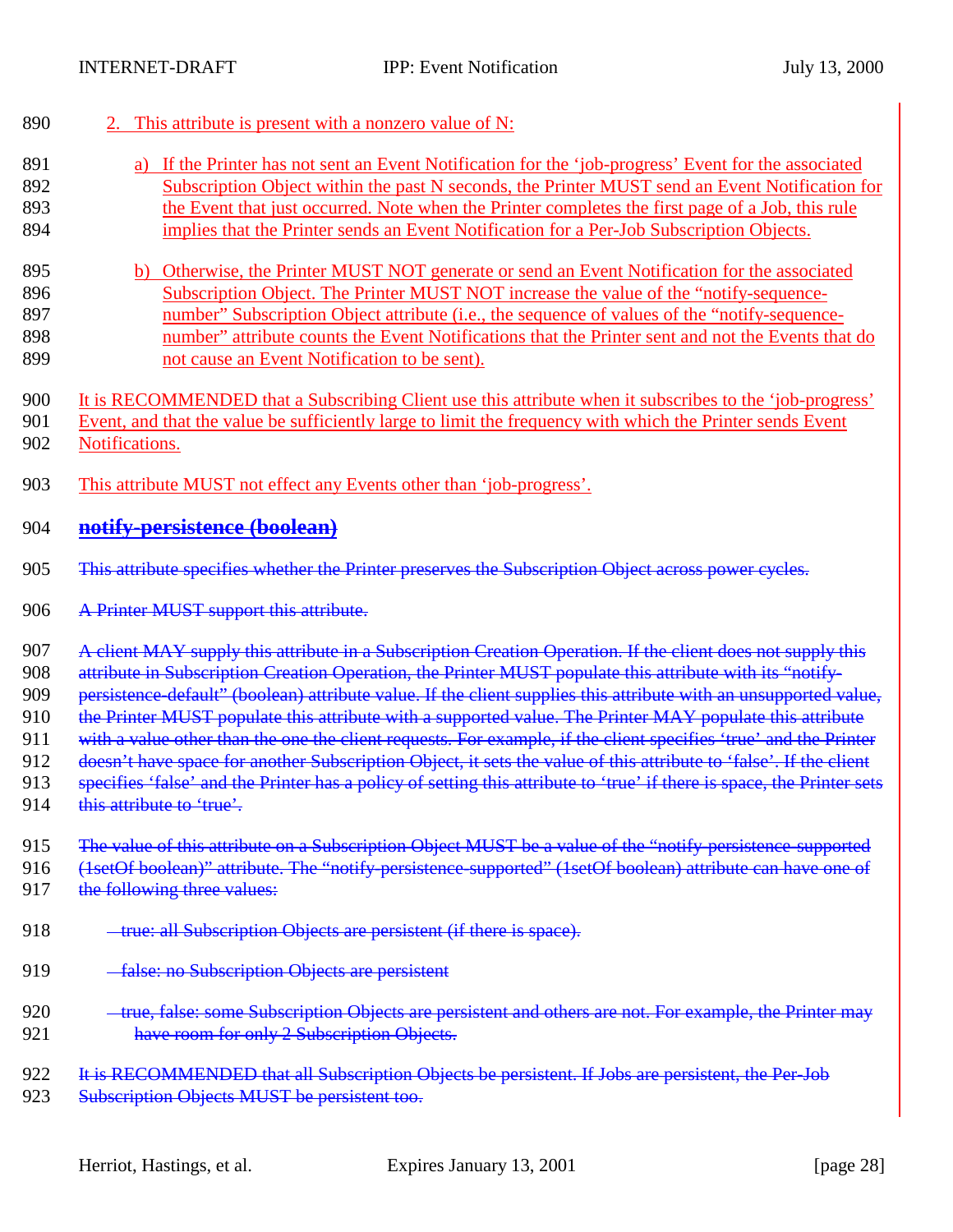<span id="page-28-0"></span> **ISSUE 04**: it would be better for this attribute to be a Subscription Description attribute that the Printer sets 925 to show whether the Object is persistent or not. Agree?

#### **5.4 Subscription Description Attributes**

- Subscription Description Attributes are those attributes that a Printer adds to a Subscription Object at the time of its creation.
- A Printer MUST support all attributes in this Table 2.
- A client MUST NOT supply the attributes in Table 2 in a Subscription Template Attributes Group of a
- Subscription Creation Operation. If the client supplies them, the Printer MUST NOT set them and MUST
- treat them as unsupported attributes. There are no corresponding default or supported attributes.
- 

#### **Table 2 – Subscription Description Attributes**

#### **Subscription Object attributes:**

notify-subscription-id (integer(1:MAX))

notify-sequence-number (integer(0:MAX))

notify-lease-expiration-time (integer(0:MAX))

notify-printer-up-time (integer(1:MAX))

notify-printer-uri (uri)

notify-job-id (integer(1:MAX))

notify-subscriber-user-name (name(MAX))

#### **5.4.1 notify-subscription-id (integer (1:MAX))**

 This attribute identifies a Subscription Object instance with a number that is unique within the context of the Printer. The Printer generates this value at the time it creates the Subscription Object.

- 937 A Printer MUST support this attribute.
- The Printer SHOULD NOT assign the value of this attribute sequentially as it creates Subscription Objects.
- Sequential assignment makes it easy for rogue clients to guess the value of this attribute on other Subscription Objects.
- The Printer SHOULD avoid re-using recent values of this attribute during continuous operation of the
- Printer as well as across power cycles. Then a Subscribing Client is unlikely to find that a stale reference accesses a new Subscription Object.
- The 0 value is not permitted in order to allow for compatibility with "job-id" and with SNMP index values, which also cannot be 0.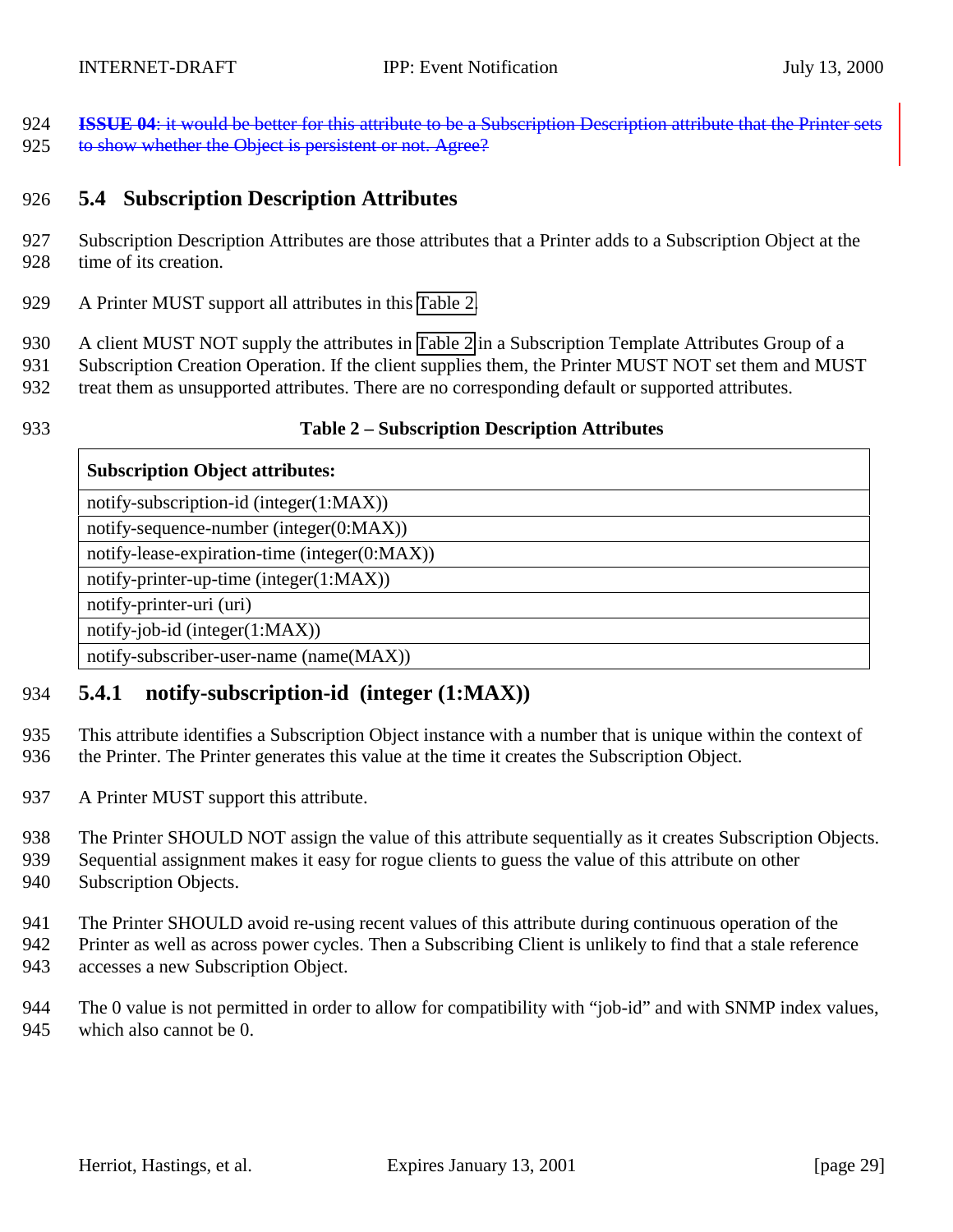#### <span id="page-29-0"></span>**5.4.2 notify-sequence-number (integer (0:MAX))**

 The value of this attribute indicates the number of times that the Printer has generated and attempted to send an Event Notification. When an Event Notification contains this attribute, the Notification Recipient can determine whether it missed some Event Notifications (i.e., numbers skipped) or received duplicates (i.e., same number twice).

A Printer MUST support this attribute.

 When the Printer creates a Subscription Object, it MUST set the value of this attribute to 0. This value indicates that the Printer has not sent any Event Notifications for this Subscription Object.

Each time the Printer sends a newly generated Event Notification, it MUST increase the value of this

attribute by 1. For some Delivery Methods, the Printer MUST include this attribute in each Event

Notification, and the value MUST be the value after it is increased by 1. That is, the value of this attribute

in the first Event Notification after Subscription object creation MUST be 1, the second MUST be 2, etc. If

a Delivery Method is defined such that the Notification Recipient returns a response, the Printer can re-try

sending an Event Notification a certain number of times with the same sequence number when the

Notification Recipient fails to return a response.

 If a Subscription Object lasts long enough to reach the value of MAX, its next value MUST be 0, i.e., it wraps.

#### **5.4.3 notify-lease-expiration-time (integer(0:MAX))**

 This attribute specifies the time in the future when the lease on the Per-Printer Subscription Object will expire, i.e. the "printer-up-time" value at which the lease will expire. If the value is 0, the lease never expires.

967 A Printer MUST support this attribute.

When the Printer creates a Per-Job Subscription Object, this attribute MUST NOT be present – the

Subscription Object lasts exactly as long as the associated Job object.

When the Printer creates a Per-Printer Subscription Object, it populates this attribute with a value that is the

sum of the values of the Printer's "printer-up-time" attribute and the Subscription Object's "notify-lease-

duration" attribute with the following exception. If the value of the Subscription Object's "notify-lease-

duration" attribute is 0 (i.e., no expiration time), then the value of this attribute MUST be set to 0 (i.e., no

- expiration time).
- When the Printer powers up, it MUST set the value of this attribute in each persistent Subscription Object using the algorithm in the previous paragraph.
- When the "printer-up-time" equals the value of this attribute, the Printer MUST delete the Subscription
- Object. A client can extend a lease of a Per-Printer Subscription Object with the Renew-Subscription
- operation (see section [11.2.5\)](#page-53-0).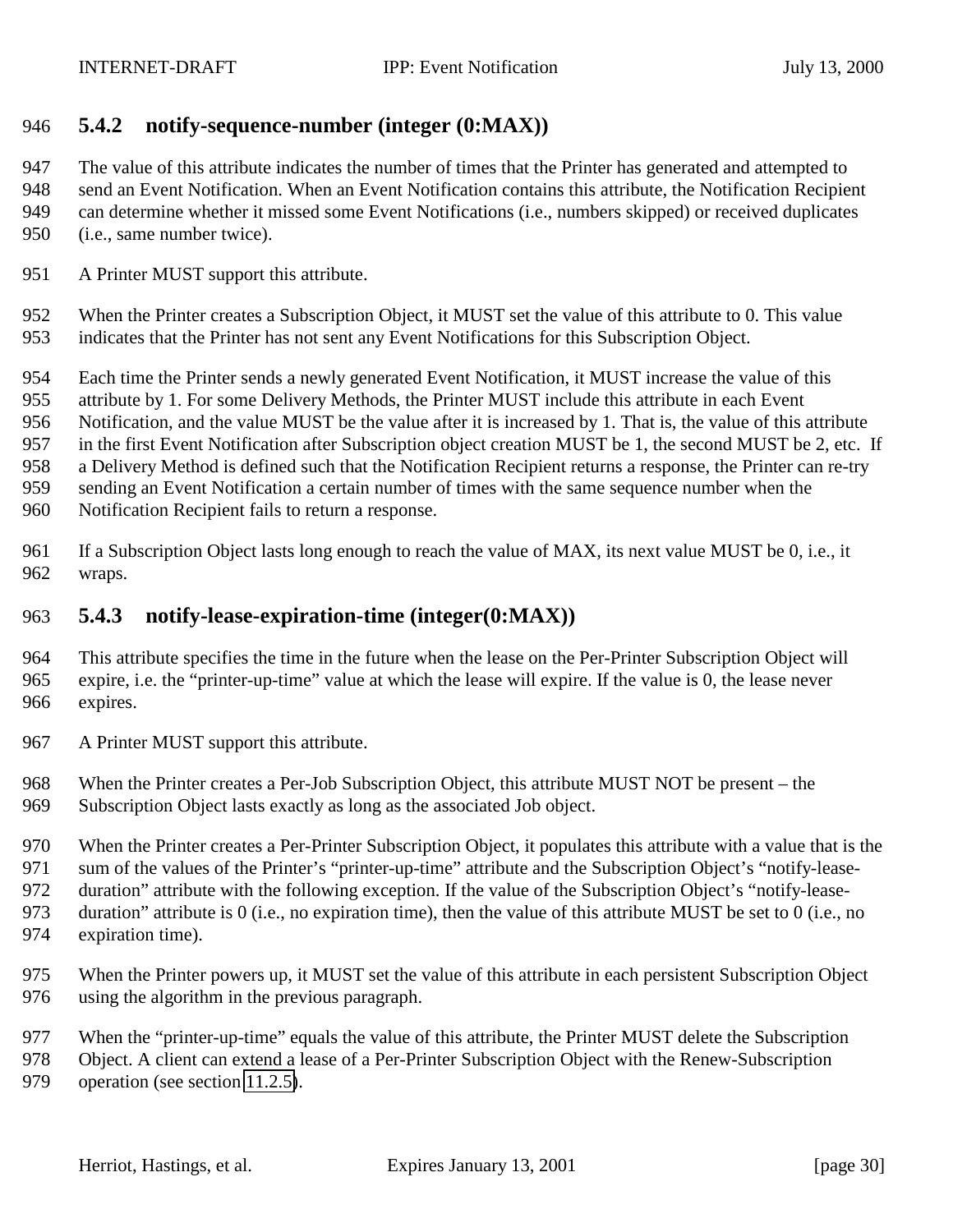- <span id="page-30-0"></span>Note: In order to compute the number of seconds remaining in a lease for a Per-Printer Subscription Object,
- a client can subtract the Subscription's "notify-printer-up-time" attribute (see section 5.4.4) from the Subscription's "notify-lease-expiration-time" attribute.
- **5.4.4 notify-printer-up-time (integer(1:MAX))**
- This attribute is an alias for the Printer's "printer-up-time" attribute " (see [ipp-mod] section 4.4.29).
- 985 A Printer MUST support this attribute.
- When the Printer creates a Per-Job Subscription Object, this attribute MUST NOT be present. When the Printer creates a Per-Printer Subscription Object, this attribute MUST be present.

Note: this attribute exists in a Per-Printer Subscription Object so that a client using the Get-Subscription-

Attributes or Get-Subscription operations can convert the Per-Printer Subscription's "notify-lease-

 expiration-time" attribute to wall clock time with one request. If the value of the "notify-lease-expiration- time" attribute is not 0 (i.e., no expiration time), then the difference between the "notify-lease-expiration-time" attribute and the "notify-printer-up-time" is the remaining number of seconds on the lease from the

current time.

### **5.4.5 notify-printer-uri (uri)**

- This attribute identifies the Printer object that created this Subscription Object.
- A Printer MUST support this attribute.

 During a Subscription Creation Operation, the Printer MUST populate this attribute with the value of the "printer-uri" operation attribute in the request. From the Printer URI, the client can, for example, determine what security scheme was used.

### **5.4.6 notify-job-id (integer(1:MAX))**

 This attribute specifies whether the containing Subscription Object is a Per-Job or Per-Printer Subscription Object, and for Per-Job Subscription Objects, it specifies the associated Job.

A Printer MUST support this attribute.

 If this attribute is not present, the Subscription Object MUST be a Per-Printer Subscription. If this attribute is present, the Subscription Object MUST be a Per-Job Subscription Object and this attribute MUST identify the Job with which the Subscription Object is associated.

- Note: This attribute could be useful to a Notification Recipient that receives an Event Notification
- generated from a Per-Job Subscription Object and caused by a Printer Event. The Event Notification gives
- access to the Printer and the Subscription Object. The Event Notification gives access to the associated Job
- only via this attribute.**ISSUE 05**: OK that we added the REQUIRED "notify-job-id" attribute because it is
- 1011 needed for a client to determine from a random subscription-id whether a Subscription is Per-Printer or Per-
- 1012 Job and if the latter which Job.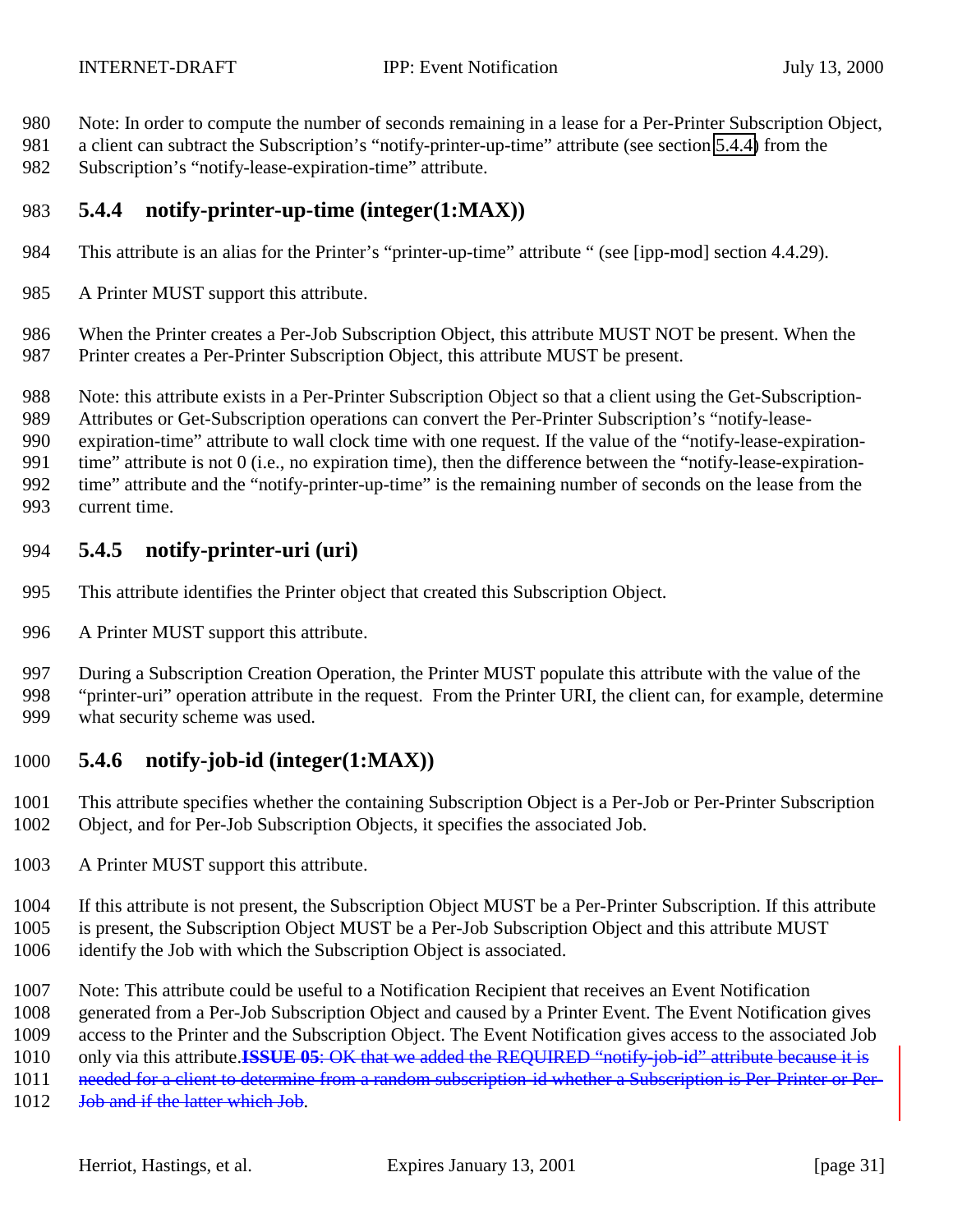#### <span id="page-31-0"></span>1013 **5.4.7 notify-subscriber-user-name (name(MAX))**

- 1014 This attribute contains the name of the user who performed the Subscription Creation Operation.
- 1015 A Printer MUST support this attribute.
- 1016 The Printer sets this attribute to the most authenticated printable name that it can obtain from the
- 1017 authentication service over which the Subscription Creation Operation was received. The Printer uses the
- 1018 same mechanism for determining the value of this attribute as it does for a Job's "job-originating-user-
- 1019 name" (see [ipp-mod] section 4.3.6).
- 1020 Note: To help with authentication, a Subscription Object may have additional private attributes about the 1021 user, e.g., a credential of a principal. Such private attributes are implementation-dependent and not defined 1022 in this document.

# 1023 **6 Printer Description Attributes Related to Notification**

1024 This section defines the Printer Description attributes that are related to Notification. Table 3 lists the

1025 Printer Description attributes, indicates the Printer support required for conformance, and whether or not

1026 the attribute is READ-ONLY (see section [3.1\)](#page-10-0):

#### 1027 **Table 3 – Printer Description Attributes Associated with Notification**

| <b>Printer object attributes:</b>            | <b>REQUIRED</b> | <b>READ-ONLY</b> |
|----------------------------------------------|-----------------|------------------|
| $printer-state-change-time (integer(1:MAX))$ | N <sub>0</sub>  | Yes              |
| printer-state-change-date-time (dateTime)    | No              | Yes              |

#### 1028 **6.1notify-max-printer-subscriptions-supported (integer(0:MAX))**

- 1029 This attribute specifies the maximum number of un-expired Per-Printer Subscription Objects that the
- 1030 Printer supports at one time. A value of MAX indicates no effective maximum.
- 1031 A Printer MUST support this attribute.

1032 A Printer MUST support at least 1 Per-Printer Subscription Object. An implementation MAY allow an

- 1033 Administrator to set the value of this attribute to 0 in order to disable creation of Per-Printer Subscription
- 1034 Objects.
- 1035 If the number of Per-Printer Subscription Objects equals the value of this attribute during a Subscription
- 1036 Creation Operation, the Printer MUST NOT create any additional Per-Printer Subscription Objects. See
- 1037 section [11.1.2](#page-45-0) for details on the creation of Subscription Objects and how the Printer indicates such failure
- 1038 in a Subscription Creation Operation.

1039 **ISSUE 06**: OK to use MAX to mean no limit and 0 to mean that an admin has turned off subscriptions?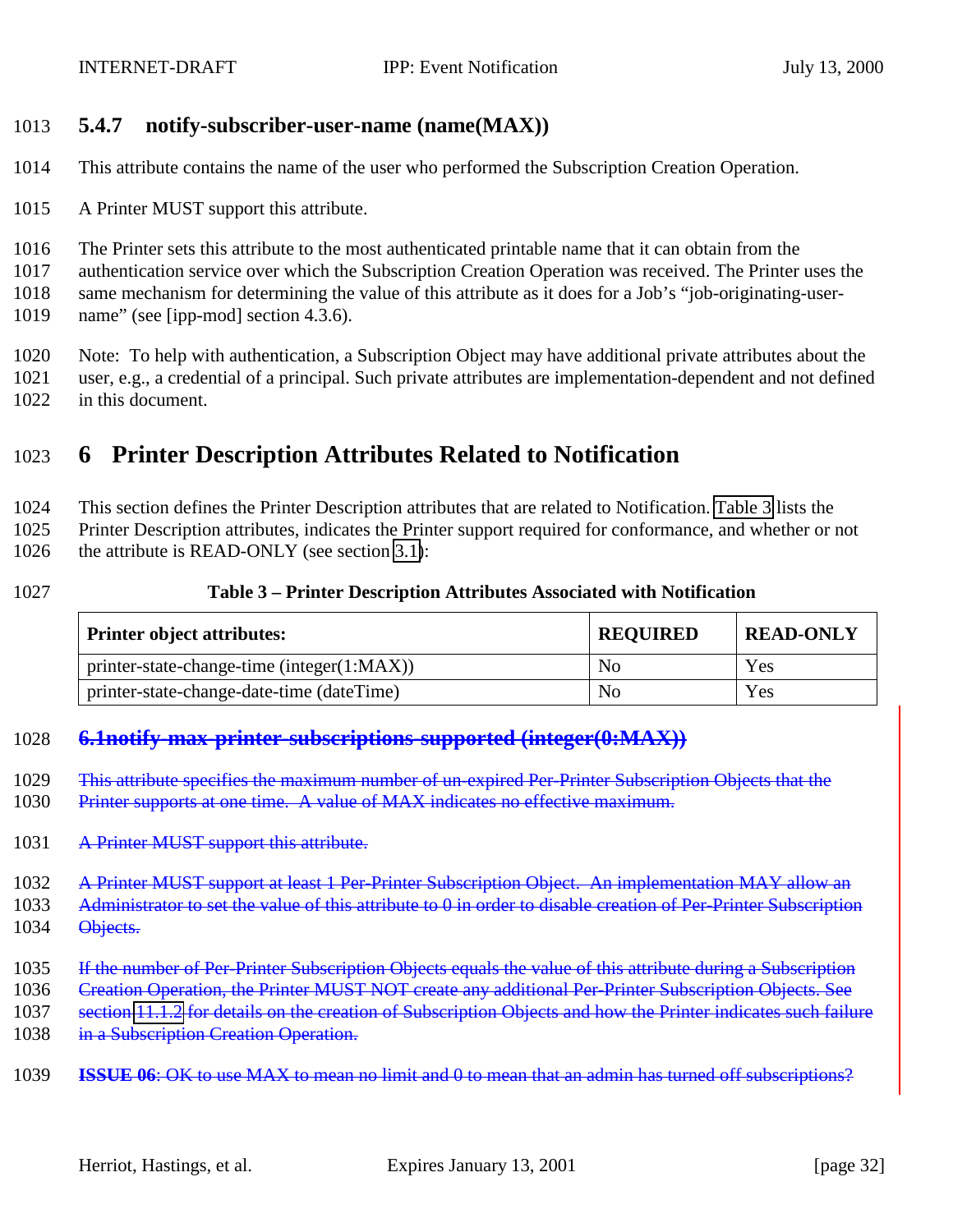### <span id="page-32-0"></span>**6.2notify-max-job-subscriptions-supported (integer(0:MAX))**

1041 This attribute specifies the maximum number of Per-Job Subscription Objects that the Printer supports for

- 1042 each job. For example, if a Printer can hold 2 Jobs and this attribute has the value of 3, it can hold a total of
- 6 Per-Job Subscription Objects. A value of MAX indicates no effective maximum.
- 1044 A Printer MUST support this attribute.
- A Printer MUST support at least 1 Per-Job Subscription Object per Job. An implementation MAY allow
- 1046 an Administrator to set the value of this attribute to 0 in order to disable creation of Per-Job Subscription
- 1047 Objects.
- 1048 If the number of Per-Job Subscription Objects associated with the specified Job equals the value of this
- 1049 attribute during a Subscription Creation Operation, the Printer MUST NOT create any additional Per-Job
- Subscription Objects. See section [11.1](#page-43-0) for details on the creation of Subscription Objects and how the
- 1051 Printer indicates such failure in a Subscription Creation Operation.
- **ISSUE 07**: OK to use MAX to mean no limit and 0 to mean that an admin has turned off subscriptions?

## **6.1 printer-state-change-time (integer(1:MAX))**

 This attribute records the most recent time at which the **'**printer-state-changed' Printer Event occurred whether or not any Subscription objects were listening for this event. This attribute helps a client or operator to determine how long the Printer has been in its current state.

A Printer MAY support this attribute and if so, the attribute MUST be READ-ONLY.

 On power-up, the Printer MUST set the value of this attribute to be the value of its "printer-up-time" attribute, so that it always has a value. Whenever the **'**printer-state-changed' Printer Event occurs, the Printer MUST set this attribute to the value of the Printer's "printer-up-time" attribute.

#### **6.2 printer-state-change-date-time (dateTime)**

 This attribute records the most recent time at which the **'**printer-state-changed' Printer Event occurred whether or not there were any Subscription Objects listening for this event. This attribute helps a client or operator to determine how long the Printer has been in its current state.

- A Printer MAY support this attribute and if so, the attribute MUST be READ-ONLY.
- On power-up, the Printer MUST set the value of this attribute to be the value of its "printer-current-time"
- attribute, so that it always has a value (see [ipp-mod] section 4.4.30 on "printer-current-time"). Whenever
- the **'**printer-state-changed' Printer Event occurs, the Printer MUST set this attribute to the value of the Printer's "printer-current-time" attribute.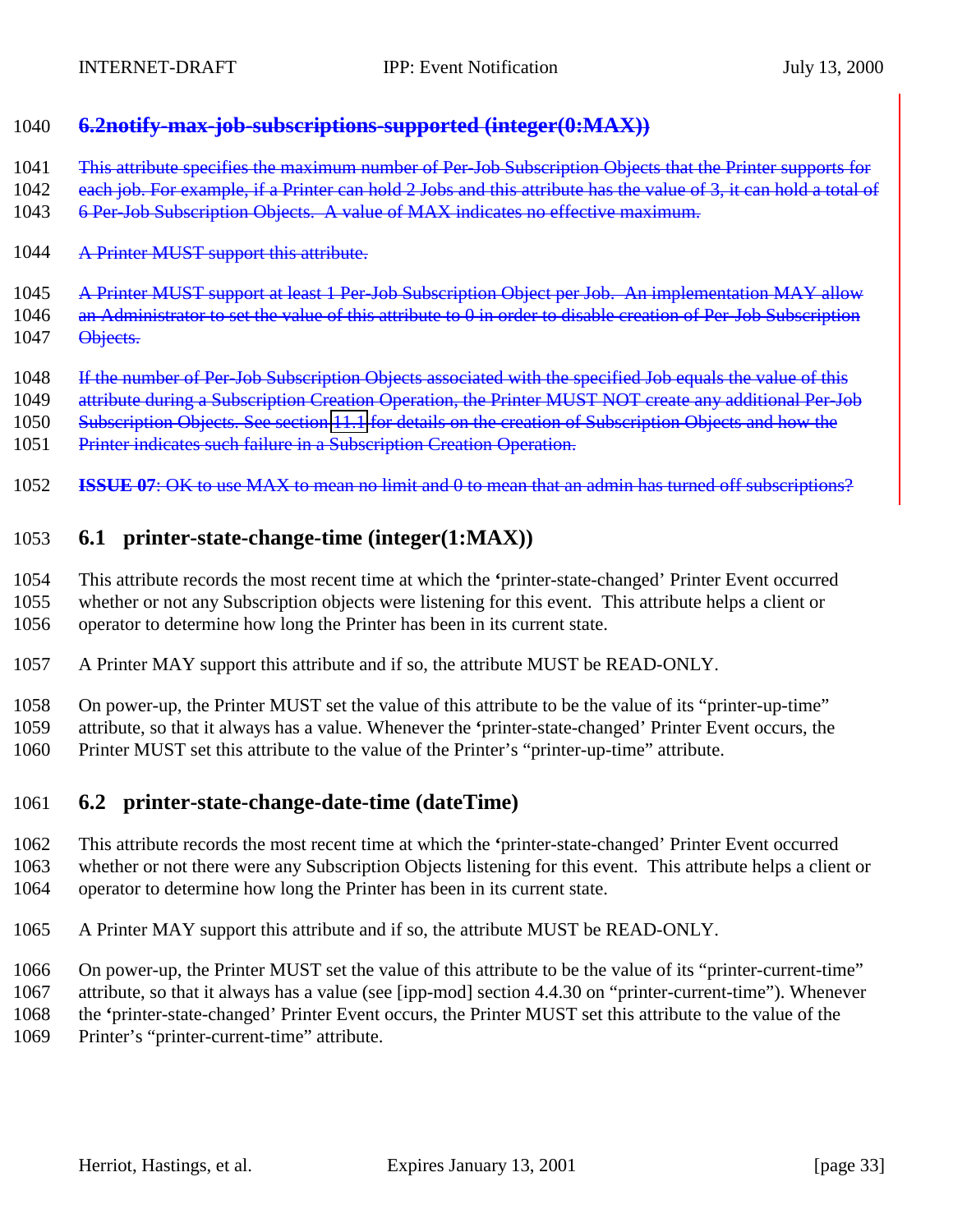# <span id="page-33-0"></span>**7 New Values for Existing Printer Description Attributes**

#### **7.1 operations-supported (1setOf type2 enum)**

- The following "operation-id" values are added in order to support the new operations defined in this document:
- 

| <b>Value</b> | <b>Operation Name</b>        |
|--------------|------------------------------|
| 0x0016       | Create-Printer-Subscriptions |
| 0x0017       | Create-Job-Subscriptions     |
| 0x0018       | Get-Subscription-Attributes  |
| 0x0019       | Get-Subscriptions            |
| 0x001A       | Renew-Subscription           |
| 0x001B       | Cancel-Subscription          |

#### **Table 4 – Operation-id assignments**

## **8 Attributes Only in Event Notifications**

This section contains those attributes that exist only in Event Notifications.

#### **8.1 notify-subscribed-event (type2 keyword)**

- This attribute indicates the Subscribed Event that caused the Printer to send this Event Notification. This attribute exists only in Event Notifications.
- 1080 The Printer MUST send this attribute. This attribute exists only in Event Notifications.
- This attribute MUST contain one of the values of the "notify-events" attribute in the Subscription Object,
- i.e., one of the Subscribed Event values. Its value is the Subscribed Event that "matches" the Event that
- caused the Printer to send this Event Notification. This Subscribed Event value may be identical to the
- Event or the Event may be a sub-value of the Subscribed Event. For example, the 'job-completed' Event
- (which is a sub-event of the 'job-state-changed' event) would cause the Printer to send an Event
- Notification for either the 'job-completed' or 'job-state-changed' Subscribed Events and to send the 'job-1087 completed' or 'job-state-changed' value for this attribute, respectively. See section [5.3.2.2](#page-22-0) for the
- "matching" rules of Subscribed Events and for additional examples.
- The Delivery Method Document specifies whether the Printer includes the value of this attribute in an Event Notification.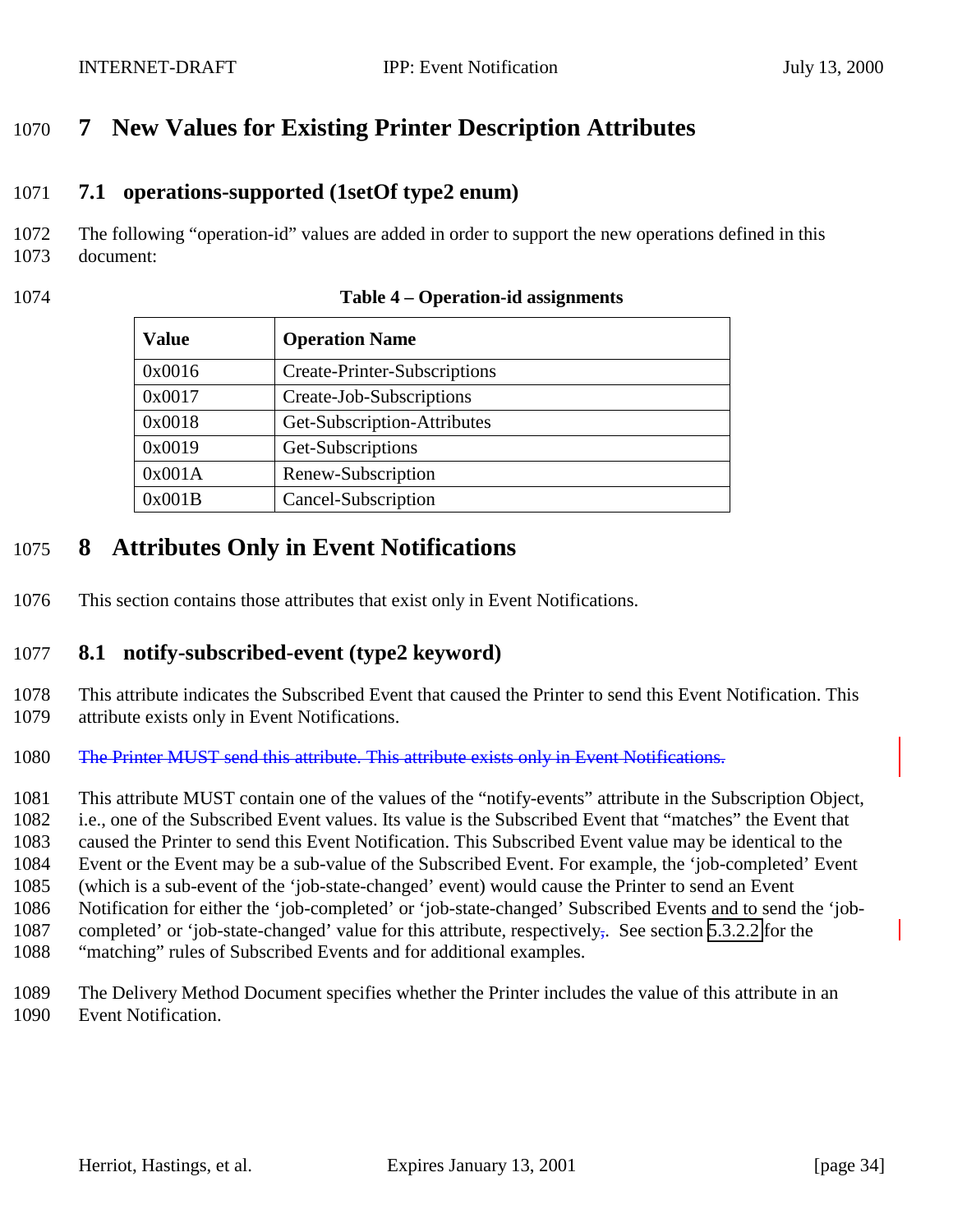#### <span id="page-34-0"></span>**8.2 notify-text (text(MAX))**

This attribute contains a Human Consumable text message (see section [9.2\)](#page-38-0). This message describes the

 Event and is encoded as plain text, i.e., 'text/plain' with the charset specified by Subscription Object's "notify-charset" attribute.

 The Delivery Method Document specifies whether the Printer includes this attribute in an Event Notification.

1097 The Printer MAY support this attribute. If a Printer supports a Delivery Method that requires this attribute, 1098 then the Printer MUST support this attribute

## **9 Event Notification Content**

This section defines the Event Notification content that the Printer sends when an Event occurs.

When an Event occurs, the Printer MUST find each Subscription object whose "notify-events" attribute

"matches" the Event. See section [5.3.2.2](#page-22-0) for details on "matching". For each matched Subscription Object,

the Printer MUST create an Event Notification with the content and format that the Delivery Method

Document specifies. The content contains the value of attributes specified by the Delivery Method

Document. The Printer obtains the values immediately after the Event occurs. For example, if the "printer-

state" attribute changes from 'idle' to 'processing', the Event 'printer-state-changed' occurs and the Printer

puts various attributes into the Event Notification, including "printer-up-time" and "printer-state" with the

values that they have immediately after the Event occurs, i.e., the value of "printer-state" is 'processing'.

If two different Events occur simultaneously, or nearly so (e.g., "printer-up-time" has the same value for

both), the Printer MUST create a separate Event Notification for each Event, even if the associated

1111 Subscription Object is the same for both Events. However, the Printer MAY combine these distinct Event

Notifications into a single Compound Event Notification if the Delivery Method supports Compound Event

Notifications For example, suppose that two nearly-simultaneously Events represent two successive

'printer-state-changed' Events, one from 'idle' to 'processing' and another from 'processing' to 'stopped'.

These two Events have the same name but are different instances of the Event. Then the Printer MUST

create a separate Event Notification for each Event and SHOULD accurately report the "printer-state" of the

first Event as 'processing' and the second Event as 'stopped'.

1118 If the same Event occurs several times in quick succession (e.g., 'job-progress'), the Printer MUST create a

1119 separate Event Notification for each Event unless the Delivery Method Document specifies that the Event is

1120 moderated. Events might be moderated by a time interval (e.g., every 10 seconds) or by the number of

1121 Events (every 10th occurrence of the Event).

1122 If a Subscription Object contains more than one Subscribed Event, and several matching Events occur in

quick succession each matching a different Subscribed Event in the Subscription Object, the Printer MUST

1124 NOT generate a separate single Event Notification for from each several of these Events, but . Depending

1125 on the Delivery Method, the Printer-MAY combine several-distinct Event Notifications into a single

1126 Ceompound Event Notification if the Delivery Method supports Compound Event Notifications.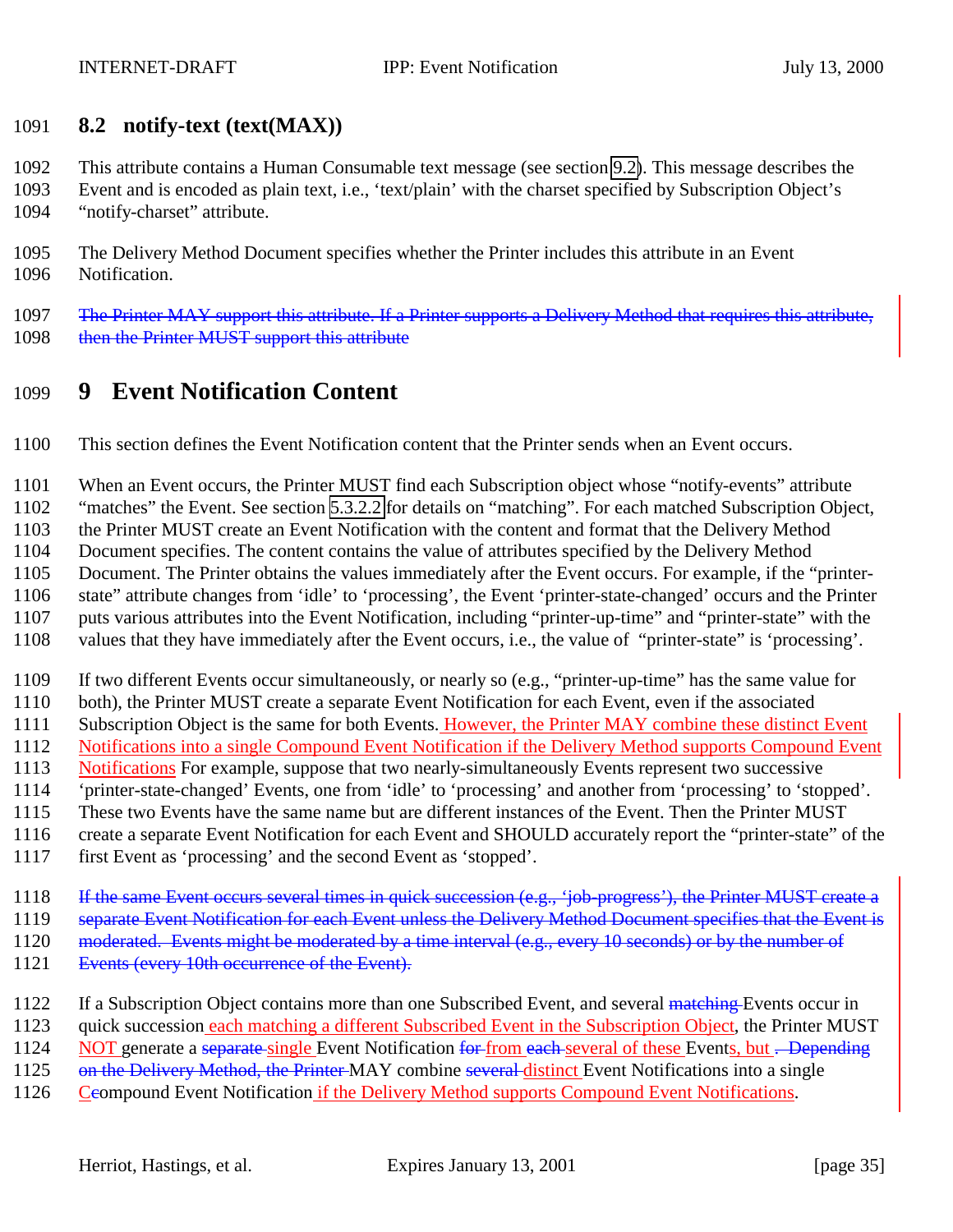<span id="page-35-0"></span>1127 After the Printer has created the Event Notification, the Printer delivers it via either a:

| 1128         | Push Delivery Method: The Printer sends the Event Notification shortly after an Event occurs. For                                                                    |
|--------------|----------------------------------------------------------------------------------------------------------------------------------------------------------------------|
| 1129         | some Push Delivery Methods, the Notification Recipient MUST send a response; for others it                                                                           |
| 1130         | MUST NOT send a response.                                                                                                                                            |
| 1131         | Pull Delivery Method: The Printer saves Event Notifications for some event-lease time and expects                                                                    |
| 1132         | the Notification Recipient to request Event Notifications. The Printer returns the Event Notifications                                                               |
| 1133         | in a response to such a request.                                                                                                                                     |
| 1134         | If an error that meets the following conditions occurs, the Printer MUST cancel the Subscription Object.                                                             |
| 1135         | a) the error occurs during the sending of an Event Notification generated from Subscription Object S                                                                 |
| 1136         | <b>AND</b>                                                                                                                                                           |
| 1137         | b) the error would continue to occur every time the Printer sends an Event Notification generated from                                                               |
| 1138         | Subscription Object S in the future.                                                                                                                                 |
| 1139         | From example, if the address of the "notify-recipient-uri" of Subscription Object A references a non-                                                                |
| 1140         | existent target and the Printer determines that this fact, it MUST delete Subscription Object A.                                                                     |
| 1141         | The next two sections describe the values that a Printer sends in the content of Machine Consumable and                                                              |
| 1142         | Human Consumable Event Notifications, respectively.                                                                                                                  |
| 1143         | The tables in the sub-sections of this section contain the following columns:                                                                                        |
| 1144<br>1145 | <b>Source Value:</b> the name of the attribute that supplies the value for the Event Notification.<br>a)<br>Asterisks in this field refer to a note below the table. |
| 1146         | b) Sends: if the Printer supports the value (column 1) on the Source Object (column 3) the                                                                           |
| 1147         | Delivery Method MUST specify:                                                                                                                                        |
| 1148         | <b>MUST:</b> that the Printer MUST send the value.                                                                                                                   |
| 1149         | <b>SHOULD:</b> either that the Printer MUST send the value or that the value is incompatible                                                                         |
| 1150         | with the Delivery Method.                                                                                                                                            |
| 1151         | MAY: that the Printer MUST, SHOULD, MAY, MUST NOT, SHOULD NOT, or NEED                                                                                               |
| 1152         | NOT send the value. The Delivery Method specifies the level of conformance for the Printer.                                                                          |
| 1153         | c) Source Object: the object from which the source value comes. If the object is "Event"                                                                             |
| 1154         | Notification", the Printer fabricates the value when it sends the Event Notification. See section                                                                    |
| 1155         | 8.                                                                                                                                                                   |
|              |                                                                                                                                                                      |

## 1156 **9.1 Content of Machine Consumable Event Notifications**

1157 This section defines the attributes that a Delivery Method MUST mention in a Delivery Method Document 1158 when specifying the Machine Consumable Event Notification's contents.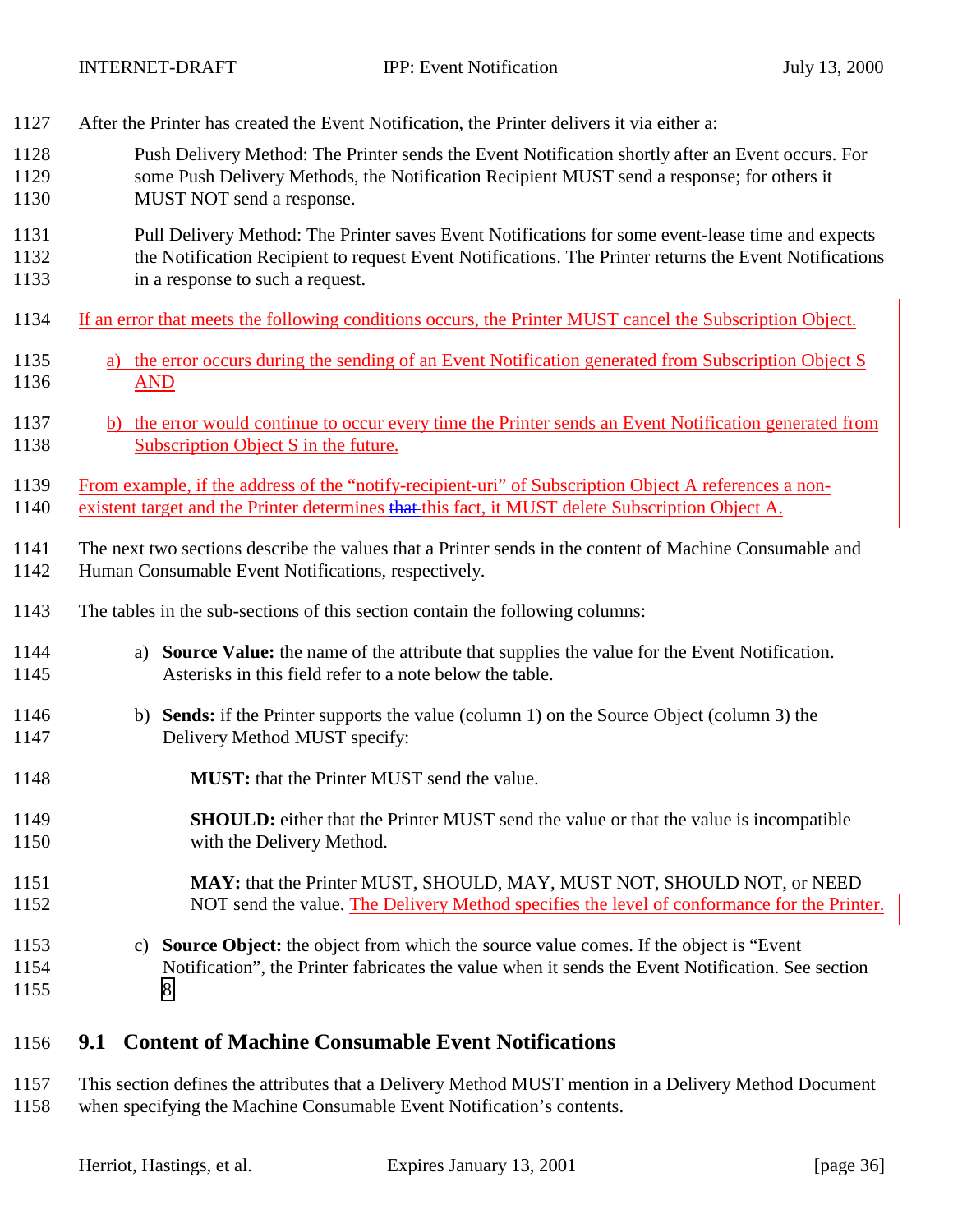<span id="page-36-0"></span>1159 This document does not define the order of attributes in Event Notifications. However, Delivery Method 1160 Documents MAY define the order of some or all of the attributes.

1161 A Delivery Method Document MUST specify additional attributes (if any) that a Printer implementation 1162 sends in a Machine Consumable Event Notification.

1163 Notification Recipients MUST be able to accept Event Notifications containing attributes they do not

1164 recognize. What a Notification Recipient does with an unrecognized attribute is implementation-

1165 dependent. Notification Recipients MAY attempt to display unrecognized attributes anyway or MAY 1166 ignore them.

- 1167 The next three sections define the attributes in Event Notification Contents that are:
- 1168 a) for all Events
- 1169 b) for Job Events only
- 1170 c) for Printer Events only

#### 1171 **9.1.1 Event Notification Content Common to All Events**

- 1172 This section lists the attributes that a Delivery Method MUST specify for all Events.
- 1173 Table 5 lists potential values in each Event Notification.
- 

#### 1174 **Table 5 – Attributes in Event Notification Content**

| <b>Source Value</b>                                   | <b>Sends</b>  | <b>Source Object</b>      |
|-------------------------------------------------------|---------------|---------------------------|
| notify-subscription-id (integer(1:MAX))               | <b>MUST</b>   | Subscription              |
| notify-printer-uri (uri)                              | <b>MUST</b>   | Subscription              |
| notify-subscribed-event (type2 keyword)               | <b>MUST</b>   | <b>Event Notification</b> |
| printer-up-time (integer(MIN:MAX))                    | <b>MUST</b>   | Printer                   |
| printer-current-time (dateTime) *                     | <b>MUST</b>   | Printer                   |
| notify-sequence-number (integer (0:MAX))              | <b>SHOULD</b> | Subscription              |
| notify-charset (charset)                              | <b>SHOULD</b> | Subscription              |
| notify-natural-language (naturalLanguage)             | <b>SHOULD</b> | Subscription              |
| notify-user-data (octetString(63)) **                 | <b>SHOULD</b> | Subscription              |
| notify-text (text)                                    | <b>SHOULD</b> | <b>Event Notification</b> |
| attributes from the "notify-attributes" attribute *** | MAY           | Printer                   |
| attributes from the "notify-attributes" attribute *** | <b>MAY</b>    | Job                       |
| attributes from the "notify-attributes" attribute *** | <b>MAY</b>    | Subscription              |

1175 \* A Printer MUST send this value only if and only if it supports the Printer's "printer-current-time"

1176 attribute.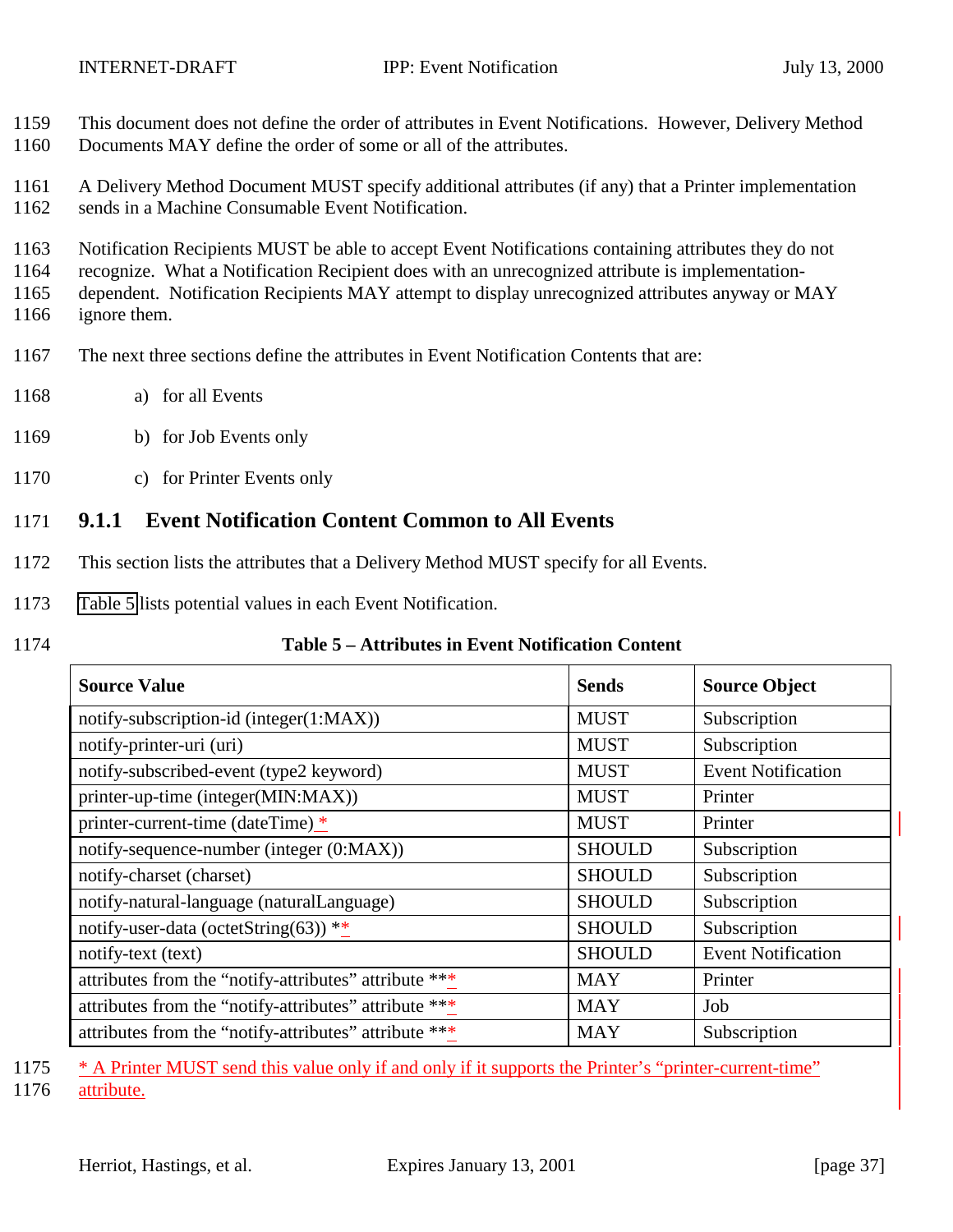- 1177 \*\* If the Subscription Object does not contain a "notify-user-data" attribute and the Delivery Method
- 1178 document REQUIRES the Printer to send the "notify-user-data" source value in the Event Notification, the
- 1179 Printer MUST send an octet-string of length 0.

1180 \*\*\* The last three rows represent additional attributes that a client MAY request via the "notify-attributes" attribute. A Printer MAY support the "notify-attributes" attribute. The Delivery Method MUST say that the Printer MUST, SHOULD, MAY, MUST NOT, SHOULD NOT, or NEED NOT support the "notify- attributes" attribute and specific values of this attribute. The Delivery Method MAY say that support for the "notify-attributes" is conditioned on support of the attribute by the Printer or it MAY say that Printer MUST support the "notify-attributes" attribute if the Printer supports the Delivery Method.

#### 1186 **9.1.2 Additional Event Notification Content for Job Events**

1187 This section lists the additional attributes that a Delivery Method MUST specify for Job Events. See Table 1188 6.

#### 1189 **Table 6 – Additional Event Notification Content for Job Events**

| <b>Source Value</b>                          | <b>Sends</b> | <b>Source Object</b> |
|----------------------------------------------|--------------|----------------------|
| job-id (integer(1:MAX))                      | <b>MUST</b>  | Job                  |
| job-state (type1 enum)                       | <b>MUST</b>  | Job                  |
| job-state-reasons (1setOf type2 keyword)     | <b>MUST</b>  | Job                  |
| job-impressions-completed (integer(0:MAX)) * | <b>MUST</b>  | Job                  |

1190 \* The Printer MUST send the "job-impressions-completed" attribute in an Event Notification only for the 1191 combinations of Events and Subscribed Events shown in Table 7.

#### 1192 **Table 7 – Combinations of Events and Subscribed Events for "job-impressions-completed"**

| <b>Job Event</b> | <b>Subscribed Job Event</b> |
|------------------|-----------------------------|
| 'job-progress'   | 'job-progress'              |
| 'iob-completed'  | 'iob-completed'             |
| 'iob-completed'  | 'job-state-changed'         |

1193

# 1194 **9.1.3 Additional Event Notification Content for Printer Events**

- 1195 This section lists the additional attributes that a Delivery Method MUST specify for Printer Events. See 1196 Table 8.
- 1197 **Table 8 Additional Event Notification Content for Printer Events**

| <b>Source Value</b>        | <b>Sends</b> | Source Object |
|----------------------------|--------------|---------------|
| printer-state (type1 enum) | <b>MUST</b>  | Printer       |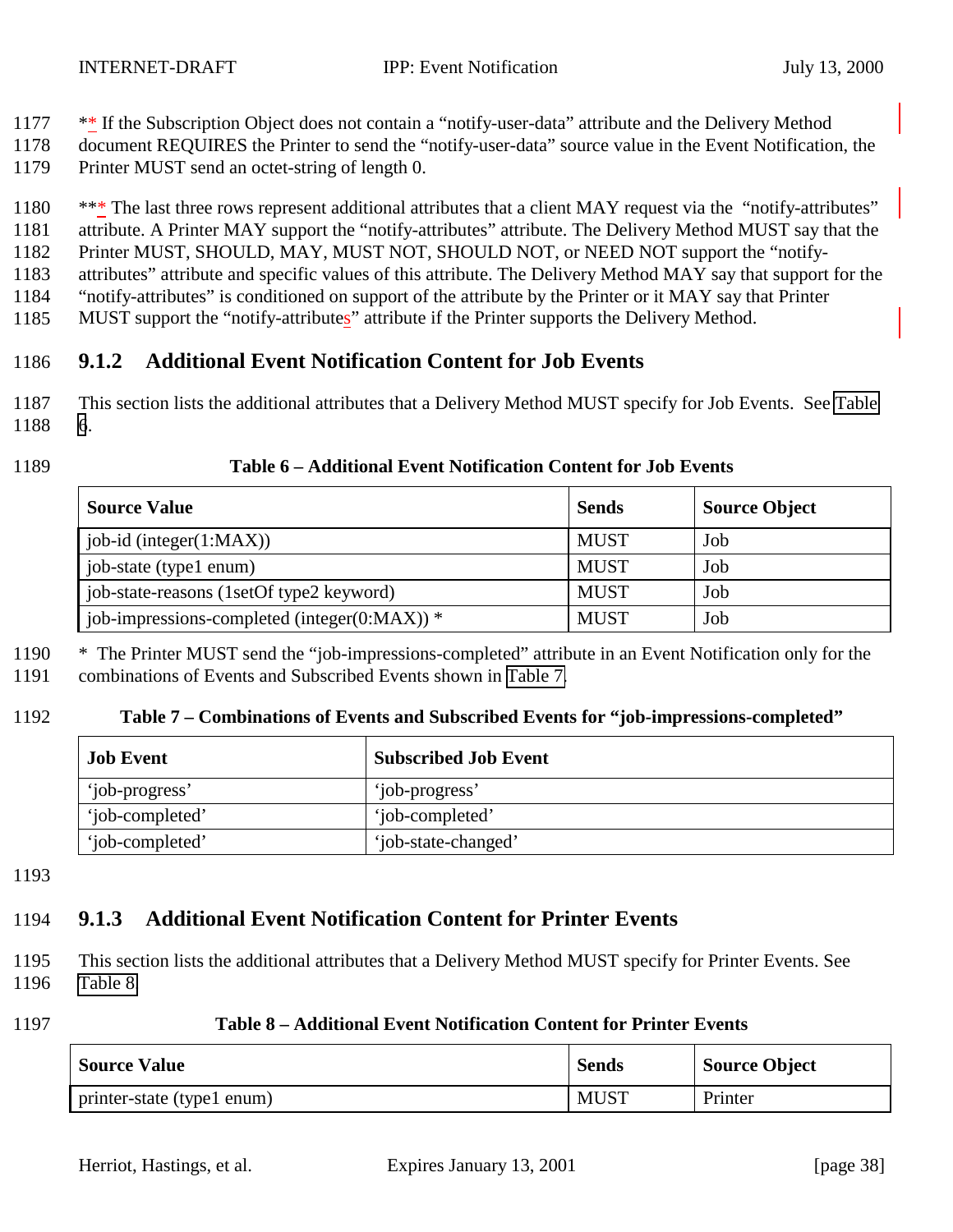<span id="page-38-0"></span>

| <b>Source Value</b>                          | <b>Sends</b> | Source Object |
|----------------------------------------------|--------------|---------------|
| printer-state-reasons (1setOf type2 keyword) | <b>MUST</b>  | Printer       |
| printer-is-accepting-jobs (boolean)          | <b>MUST</b>  | Printer       |

#### **9.2 Content of Human Consumable Event Notification**

- This section defines the information that a Delivery Method MUST mention in a Delivery Method
- Document when specifying the Human Consumable Event Notifications contents or the value of the
- "notify-text" attribute.
- Such a Delivery Method MUST specify the following information and a Printer SHOULD send it:
- a) the Printer name (see [Table 9\)](#page-39-0)
- b) the time of the Event (see [Table 11\)](#page-39-0)
- c) for Printer Events only:
- 1206 i) the Event (see [Table 10\)](#page-39-0) and/or Printer state information (see [Table 14\)](#page-40-0)
- d) for Job Events only:
- 1208 i) the job identity (see [Table 12\)](#page-40-0)
- 1209 ii) the Event (see [Table 10\)](#page-39-0) and/or Job state information (see [Table 13\)](#page-40-0)
- The subsections of this section specify the attributes that a Printer MUST use to obtain this information.
- A Delivery Method Document MUST specify additional information (if any) that a Printer implementation sends in a Human Consumable Event Notification or in the "notify-text" attribute.
- A client MUST NOT request additional attributes via the "notify-attributes" attribute because this attribute works only for Machine Consumable Event Notifications.
- Notification Recipients MUST NOT expect to be able to parse the Human Consumable Event Notification contents or the value of the "notify-text" attribute.
- The next three sections define the attributes in Event Notification Contents that are:
- a) for all Events
- b) for Job Events only
- c) for Printer Events only

## **9.2.1 Event Notification Content Common to All Events**

- This section lists the source of the information that a Delivery Method MUST specify for all Events.
- There is a separate table for each piece of information. Each row in the table represents a source value for
- the information and the values are listed in order of preference, with the first one being the preferred one.
- An implementation SHOULD use the source value from the earliest row in each table. It MAY use the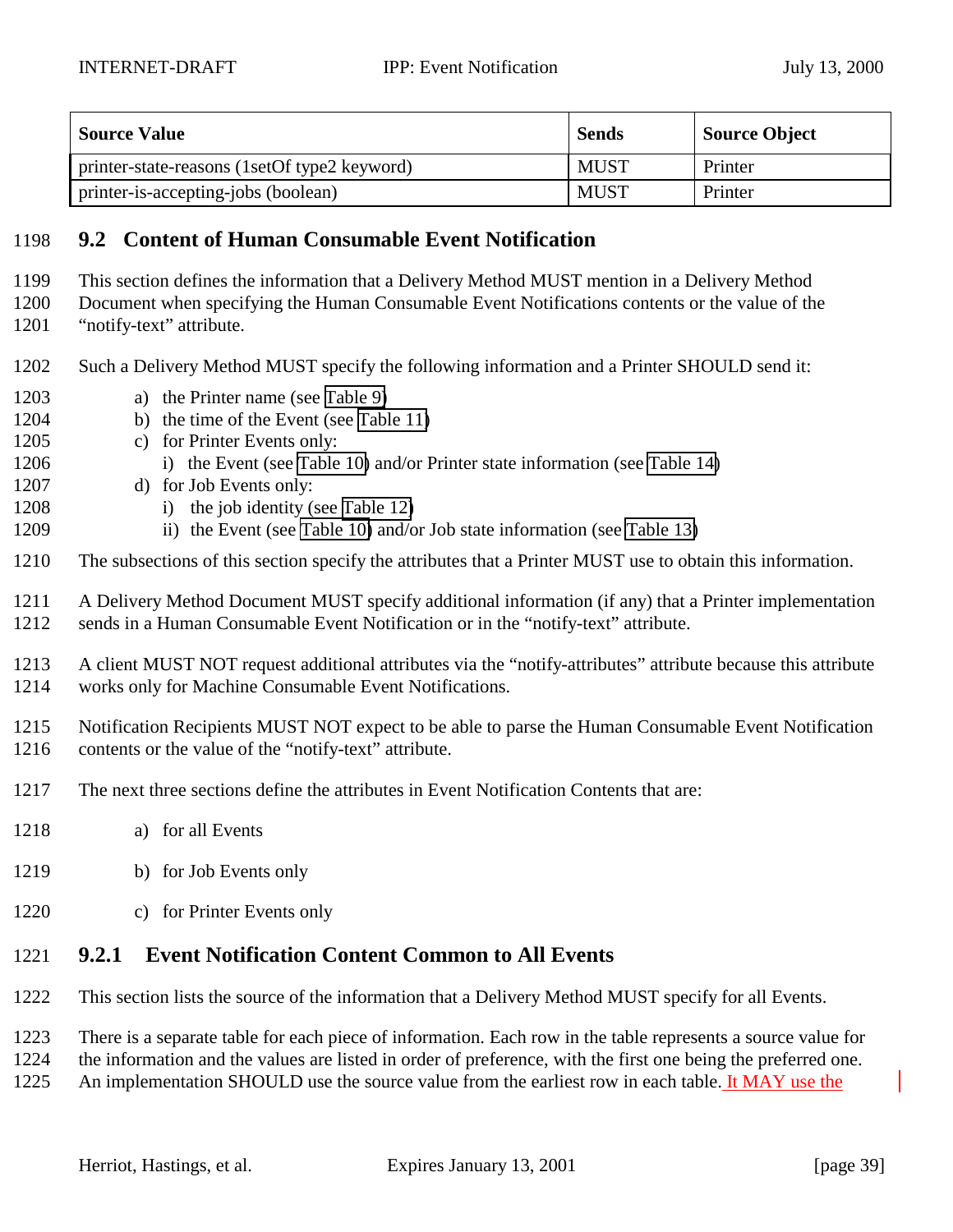<span id="page-39-0"></span>

| 1226 source value from another row instead, or it MAY combine the source values from several rows. An |
|-------------------------------------------------------------------------------------------------------|
| 1227 implementation is free to determine the best way to present this information.                    |

- 1228 In all tables of this section, all rows contain a "MAY" in order to state that the Delivery Method specifies
- 1229 the conformance. The tables in this section and following contain the following columns for each piece of
- 1230 information:
- 1231 The tables in this section do not contain a "Sends" column because all rows would have a "**SHOULD**" as 1232 defined in section [0.](#page-36-0)
- 1233 Table 9 lists the source of the information for the Printer Name. The "printer-name" is more user-friendly 1234 unless the Notification Recipient is in a place where the Printer name is not meaningful. For example, an
- 1235 implementation could have the intelligence to send the value of the "printer-name" attribute to a
- 1236 Notification Recipient that can access the Printer via value of the "printer-name" attribute and otherwise
- 1237 send the value of the "notify-printer-uri" attribute.
- 

#### 1238 **Table 9 – Printer Name in Event Notification Content**

| <b>Source Value</b>          | <b>Sends</b> | Source Object |
|------------------------------|--------------|---------------|
| printer-name (name( $127$ )) | <b>MAY</b>   | Printer       |
| notify-printer-uri (uri)     | <b>MAY</b>   | Subscription  |

1239

1240 Table 10 lists the source of the information for the Event name. A Printer MAY combine this information

1241 with state information described for Jobs in [Table 13](#page-40-0) or for Printers in [Table 14.](#page-40-0)

#### 1242 **Table 10 – Event Name in Event Notification Content**

| <b>Source Value</b>                     | <b>Sends</b> | Source Object |
|-----------------------------------------|--------------|---------------|
| notify-subscribed-event (type2 keyword) | <b>MAY</b>   | Subscription  |

1243

1244 Table 11 lists the source of the information for the time that the Event occurred. A Printer can send this

1245 value only if it supports the Printer's "printer-current-time" attribute. If a Printer does not support the

1246 "printer-current-time" attribute, it MUST NOT send the "printer-up-time" value instead, since it is not an

1247 allowed option for human consumable information.

#### 1248 **Table 11 – Event Time in Event Notification Content**

| <b>Source Value</b>             | <b>Sends</b> | <b>Source Object</b> |
|---------------------------------|--------------|----------------------|
| printer-current-time (dateTime) | <b>MAY</b>   | Printer              |

1249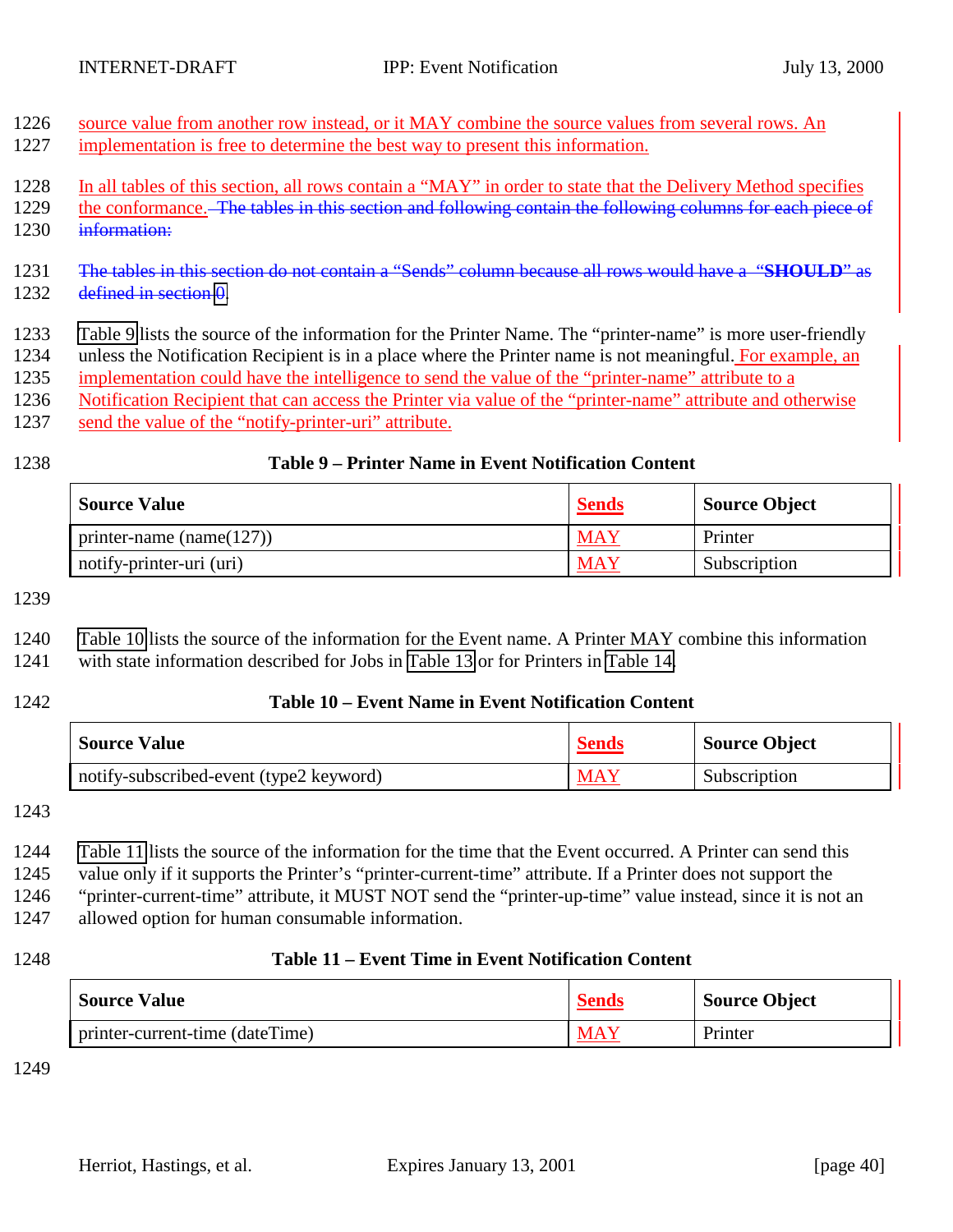### <span id="page-40-0"></span>1250 **9.2.2 Additional Event Notification Content for Job Events**

1251 This section lists the source of the additional information that a Delivery Method MUST specify for Job 1252 Events.

1253 Table 12 lists the source of the information for the job name. The "job-name" is likely more meaningful to 1254 a user than "job-id".

#### 1255 **Table 12 – Job Name in Event Notification Content**

| <b>Source Value</b>      | <b>Sends</b> | <b>Source Object</b> |
|--------------------------|--------------|----------------------|
| job-name (name $(MAX)$ ) | <b>MAY</b>   | Job                  |
| job-id (integer(1:MAX))  | <b>MAY</b>   | Job                  |

1256

1257 Table 13 lists the source of the information for the job state. If a Printer supports the "job-state-message"

1258 and "job-detailed-state-message" attributes, it SHOULD use those attributes for the job state information,

1259 otherwise, it should fabricate such information from the "job-state" and "job-state-reasons". For some

1260 Events, a Printer MAY combine this information with Event information.

#### 1261 **Table 13 – Job State in Event Notification Content**

| <b>Source Value</b>                             | <b>Sends</b> | <b>Source Object</b> |
|-------------------------------------------------|--------------|----------------------|
| job-state-message (text(MAX))                   | <b>MAY</b>   | Job                  |
| job-detailed-status-messages (1setOf text(MAX)) | <b>MAY</b>   | Job                  |
| job-state (type1 enum)                          | <b>MAY</b>   | Job                  |
| job-state-reasons (1setOf type2 keyword)        | MAY          | Job                  |

### 1262 **9.2.3 Additional Event Notification Content for Printer Events**

1263 This section lists the source of the additional information that a Delivery Method MUST specify for Printer 1264 Events.

1265 Table 14 lists the source of the information for the printer state. If a Printer supports the "printer-state-

1266 message", it SHOULD use that attribute for the job state information, otherwise it SHOULD fabricate such 1267 information from the "printer-state" and "printer-state-reasons". For some Events, a Printer MAY combine

1268 this information with Event information.

#### 1269 **Table 14 – Printer State in Event Notification Content**

| <b>Source Value</b>                          | <b>Sends</b> | <b>Source Object</b> |
|----------------------------------------------|--------------|----------------------|
| printer-state-message (text(MAX))            | <b>MAY</b>   | Printer              |
| printer-state (type1 enum)                   | <b>MAY</b>   | Printer              |
| printer-state-reasons (1setOf type2 keyword) | <b>MAY</b>   | Printer              |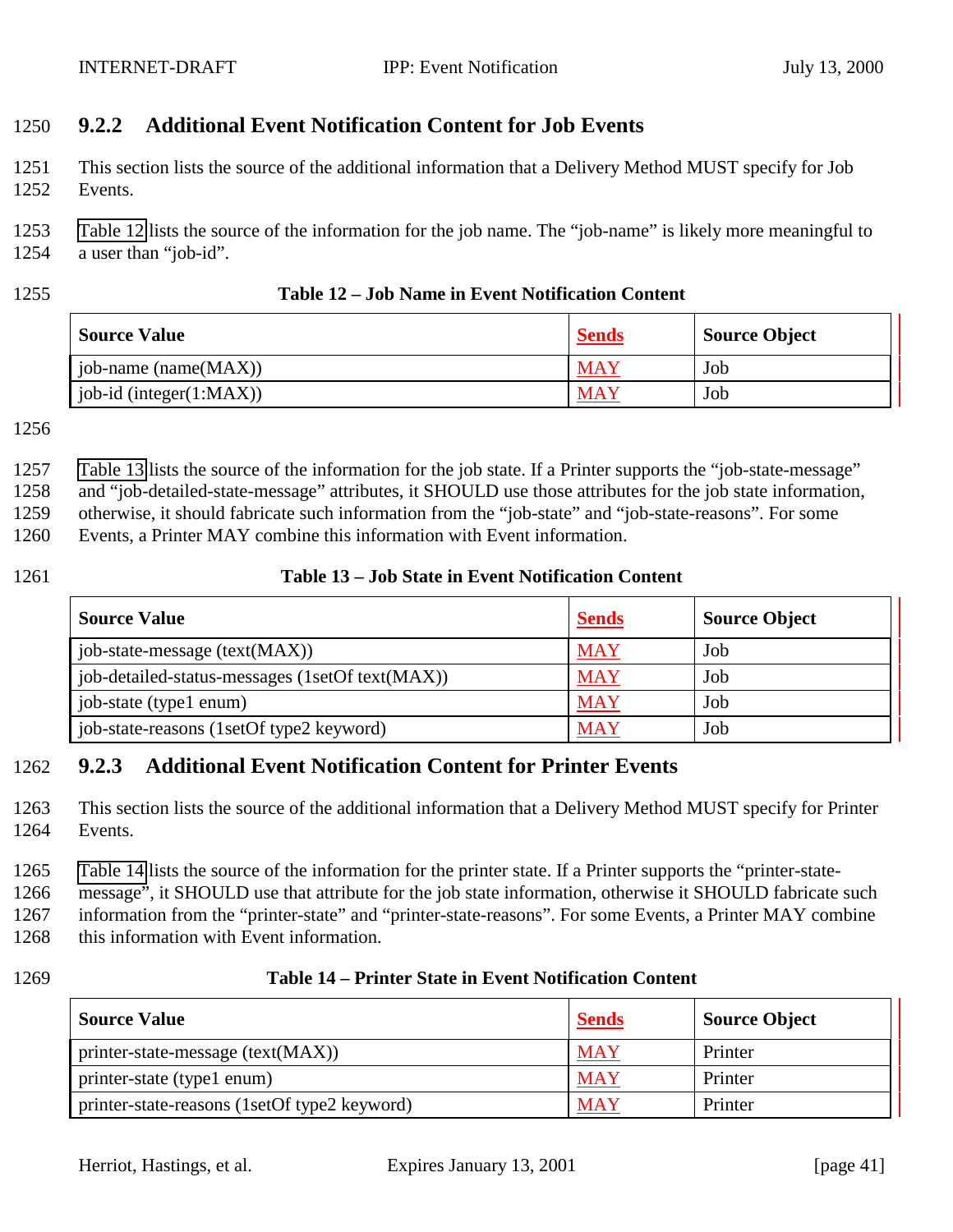<span id="page-41-0"></span>

| <b>Source Value</b>                 | <b>Sends</b> | <b>Source Object</b> |
|-------------------------------------|--------------|----------------------|
| printer-is-accepting-jobs (boolean) | MAY          | Printer              |

## 1270 **10 Delivery Methods**

 A Delivery Method is the mechanism, i.e., protocol, by which the Printer delivers an Event Notification to a Notification Recipient. There are several potential Delivery Methods for Event Notifications, standardized, as well as proprietary. This document does not define any of these delivery mechanisms. Each Delivery Method MUST be defined in a Delivery Method Document that is separate from this document. New Delivery Methods will be created as needed using an extension to the registration procedures defined in

1276 [ipp-mod]. Such documents are registered with IANA (see section [13\)](#page-57-0).

- 1277 The following sorts of Delivery Methods are expected:
- 1278 The Notification Recipient polls for Event Notifications at intervals directed by the Printer
- 1279 The Printer sends Event Notifications to the Notification Recipient using http as the transport.
- 1280 The Printer sends an email message.
- 1281 This section specifies how to define a Delivery Method Document and what to put in such a document.

1282 A Delivery Method Document **MUST** contain an exact copy of the following paragraph, caption and table.

1283 In addition, column 2 of the table in the Delivery Method Document MUST contain answers to questions in

1284 column 1 for the Delivery Method. Also, the Delivery Method document MUST contain a reference to this

1285 document and call that reference [ipp-ntfy] because the table contains an [ipp-ntfy] reference.

- 1286 If a Printer supports this Delivery Method, the following are its characteristics.
- 

#### 1287 **Table 15 – Information about the Delivery Method**

|    | <b>Document Method Conformance Requirement</b>                                                                                                                 | <b>Delivery Method Realization</b> |
|----|----------------------------------------------------------------------------------------------------------------------------------------------------------------|------------------------------------|
|    | What is the URL scheme name for the<br>Delivery Method?                                                                                                        |                                    |
|    | 2. Is the Delivery Method REQUIRED,<br>RECOMMEND, or OPTIONAL for an IPP<br>Printer to support?                                                                |                                    |
| 3. | What transport and delivery protocols does<br>the Printer use to deliver the Event<br>Notification Content, <i>i.e.</i> , what is the entire<br>network stack? |                                    |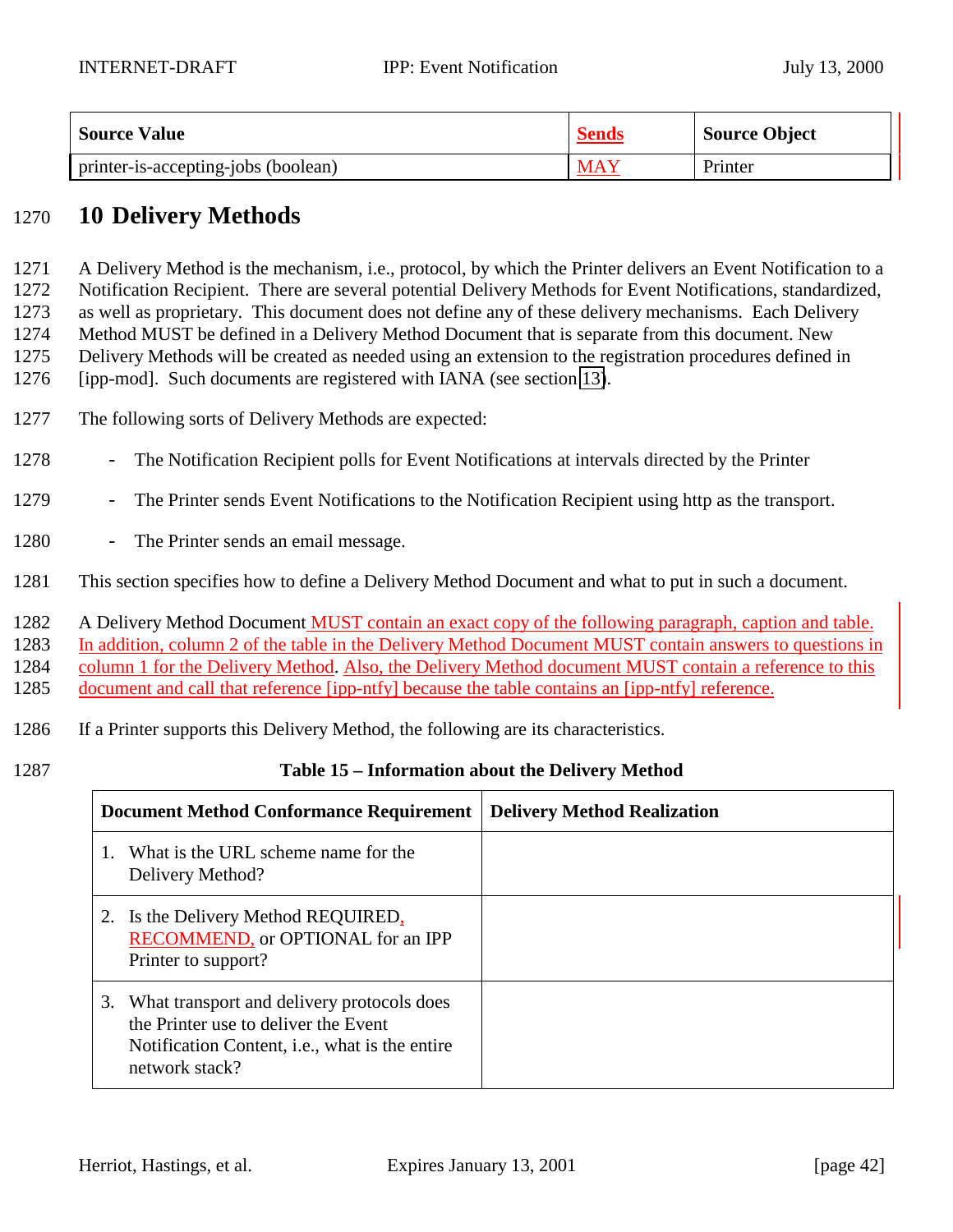| 4. | Can several Event Notifications be combined<br>into a Ceompound Event Notification?                                                                                                                                                                                                                                                                                                                                                                                      |  |
|----|--------------------------------------------------------------------------------------------------------------------------------------------------------------------------------------------------------------------------------------------------------------------------------------------------------------------------------------------------------------------------------------------------------------------------------------------------------------------------|--|
|    | 5. Is the Delivery Method initiated by the<br>Notification Recipient (pull), or by the Printer<br>$(push)$ ?                                                                                                                                                                                                                                                                                                                                                             |  |
| 6. | Is the Event Notification content Machine<br>Consumable or Human Consumable?                                                                                                                                                                                                                                                                                                                                                                                             |  |
|    | 7. What section in this document answers the<br>following question? For a Machine<br>Consumable Event Notification, what is the<br>representation and encoding of values defined<br>in section 9.1 of [ipp-ntfy] and the<br>conformance requirements thereof? For a<br>Human Consumable Event Notification, what<br>is the representation and encoding of pieces<br>of information defined in section 9.2 of [ipp-<br>ntfy] and the conformance requirements<br>thereof? |  |
| 8. | What are the latency and reliability of the<br>transport and delivery protocol?                                                                                                                                                                                                                                                                                                                                                                                          |  |
|    | 9. What are the security aspects of the transport<br>and delivery protocol, e.g., how it is handled<br>in firewalls?                                                                                                                                                                                                                                                                                                                                                     |  |
|    | 10. What are the content length restrictions?                                                                                                                                                                                                                                                                                                                                                                                                                            |  |
|    | 11. What are the additional values or pieces of<br>information that a Printer sends in an Event<br>Notification content and the conformance<br>requirements thereof?                                                                                                                                                                                                                                                                                                     |  |
|    | 12. What are the additional Subscription<br>Template and/or Subscription Description<br>attributes and the conformance requirements<br>thereof?                                                                                                                                                                                                                                                                                                                          |  |
|    | 13. What are the additional Printer Description<br>attributes and the conformance requirements<br>thereof?                                                                                                                                                                                                                                                                                                                                                               |  |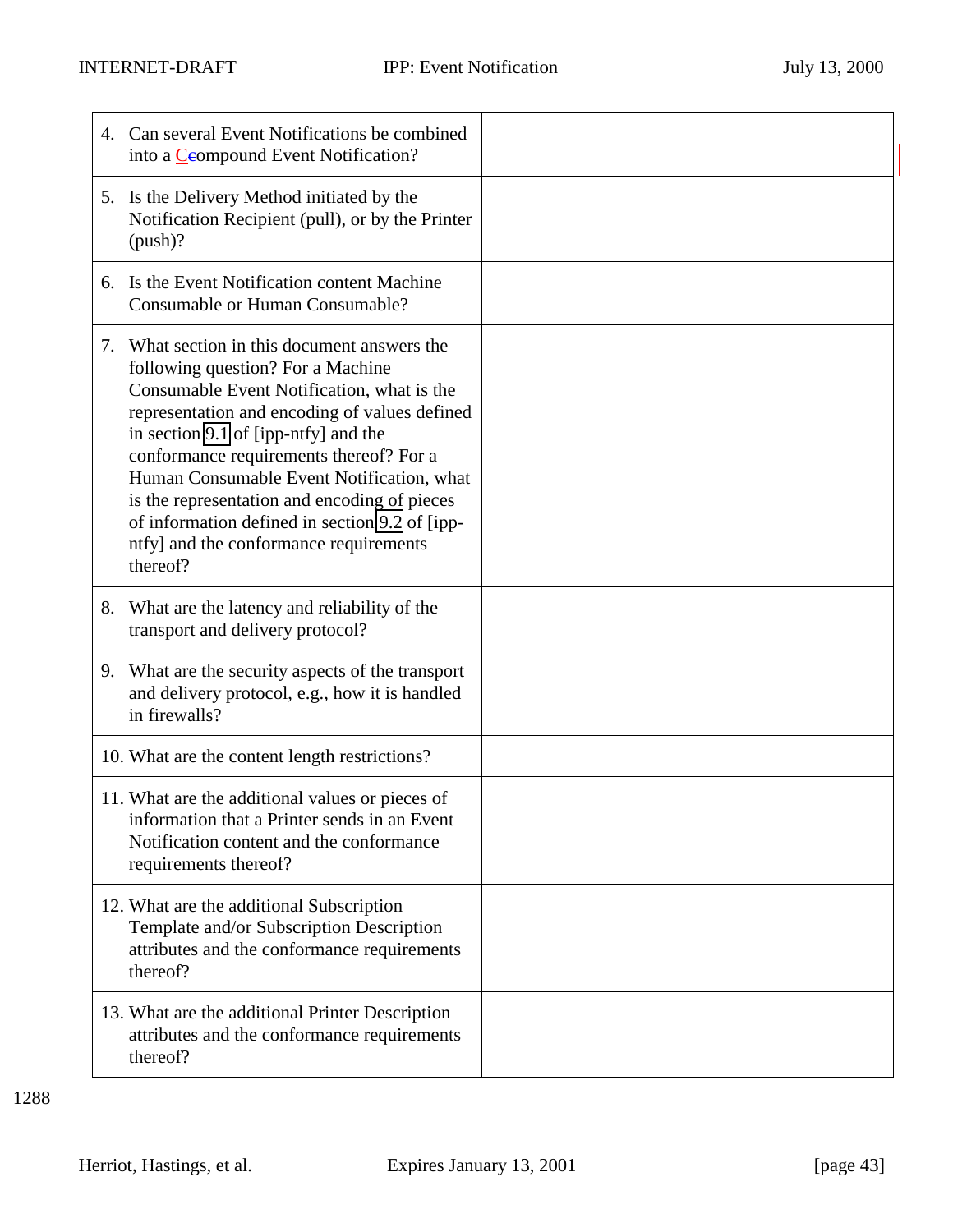## <span id="page-43-0"></span>**11 Operations for Notification**

 This section defines all of the operations for Notification. Section [7.1](#page-33-0) assigns of the "operation-id" for each operation. The following two sub-sections define Subscription Creation Operations, and other operations.

#### *11.1* **Subscription Creation Operations**

 This section defines the Subscription Creation Operations. The first section on Create-Job-Subscriptions gives most of the information. The other Subscription Creation Operations refer to the section on Create- Job-Subscriptions, even though the Create-Job-Subscriptions operation is the only OPTIONAL operation in 1296 this document (see section [12\)](#page-56-0).

 A Printer MUST support Create-Printer-Subscriptions and the Subscription Template Attributes Group in Job Creation operations. It MAY support Create-Job-Subscriptions operations.

### **11.1.1 Create-Job-Subscriptions Operation**

The operation creates one or more Per-Job Subscription Objects. The client supplies one or more

 Subscription Template Attributes Groups each containing one or more of Subscription Template Attributes (defined in section [5.3\)](#page-17-0).

Except for errors, the Printer MUST create exactly one Per-Job Subscription Object from each Subscription

Template Attributes Group in the request, even if the newly created Subscription Object would have

identical behavior to some existing Subscription Object. The Printer MUST associate each newly created

Per-Job Subscription Object with the target Job, which is specified by the "notify-job-id" operation

attribute.

 The Printer MUST accept the request in any of the target job's 'not-completed' states, i.e., 'pending', 'pending-held', 'processing', or 'processing-stopped'. The Printer MUST NOT change the job's "job-state" attribute because of this operation. If the target job is in any of the 'completed' states, i.e., 'completed', 'canceled', or 'aborted, then the Printer MUST reject the request and return the 'client-error-not-possible' status code; the response MUST NOT contain any Subscription Attribute Groups.

 Access Rights: To create Per-Job Subscription Objects, the authenticated user (see [IPP-MOD] section 8.3) performing this operation MUST either be the job owner or have Operator or Administrator access rights for this Printer (see [IPP-MOD] sections 1 and 8.5). Otherwise the Printer MUST reject the operation and return: the 'client-error-forbidden', 'client-error-not-authenticated', or 'client-error-not-authorized' status code as appropriate.

## **11.1.1.1 Create-Job-Subscriptions Request**

- The following groups of attributes are part of the Create-Job-Subscriptions Request:
- Group 1: Operation Attributes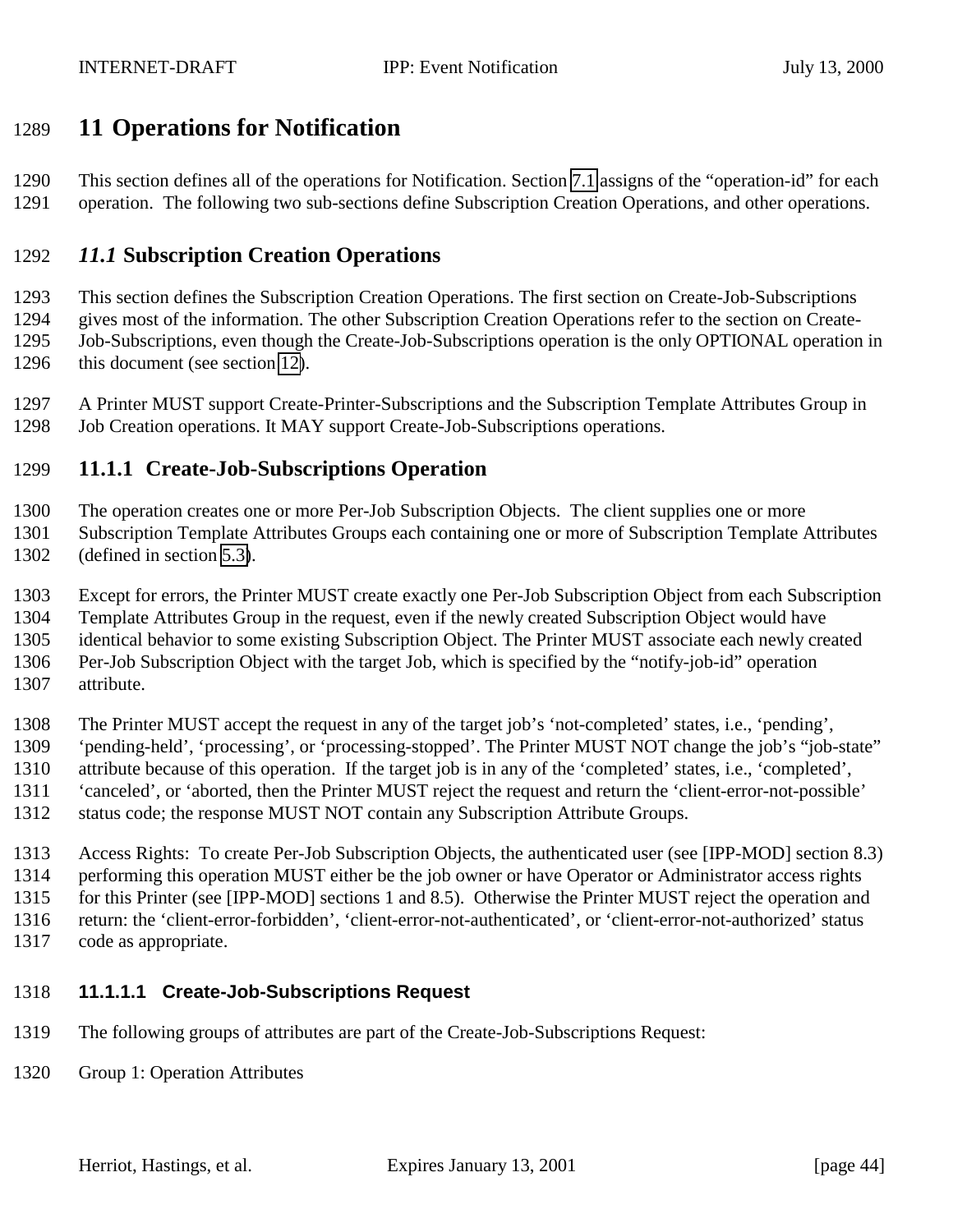<span id="page-44-0"></span>

| 1321<br>1322 | Natural Language and Character Set:<br>The "attributes-charset" and "attributes-natural-language" attributes as described in [ipp-mod] |
|--------------|----------------------------------------------------------------------------------------------------------------------------------------|
| 1323<br>1324 | section 3.1.4.1.                                                                                                                       |
| 1325         | Target:                                                                                                                                |
| 1326         | The "printer-uri" attribute which defines the target for this operation as described in [ipp-mod]                                      |
| 1327         | section 3.1.5.                                                                                                                         |
| 1328         |                                                                                                                                        |
| 1329         | <b>Requesting User Name:</b>                                                                                                           |
| 1330         | The "requesting-user-name" attribute SHOULD be supplied by the client as described in [ipp-mod]                                        |
| 1331         | section 8.3.                                                                                                                           |
| 1332         |                                                                                                                                        |
| 1333         | notify-job-id (integer(1:MAX)):                                                                                                        |
| 1334         | The client MUST supply this attribute and it MUST specify the Job object to associate the Per-Job                                      |
| 1335         | Subscription with. The value of "notify-job-id" MUST be the value of the "job-id" of the associated                                    |
| 1336         | Job object. If the client does not supply this attribute, the Printer MUST reject this request with a                                  |
| 1337         | 'client-error-bad-request' status code.                                                                                                |
| 1338         | Group 2-N: Subscription Template Attributes                                                                                            |
| 1339         | For each occurrence of this group:                                                                                                     |
| 1340         | The client MUST supply one or more Subscription Template Attributes in any order. See section                                          |
| 1341         | 5.3 for a description of each such attribute. See section 5.2 for details on processing these                                          |
| 1342         | attributes.                                                                                                                            |
| 1343         | 11.1.1.2 Create-Job-Subscriptions Response                                                                                             |
| 1344<br>1345 | The Printer MUST return to the client the following sets of attributes as part of a Create-Job-Subscriptions<br>response:              |
| 1346         | Group 1: Operation Attributes                                                                                                          |
| 1347         | <b>Status Message:</b>                                                                                                                 |
| 1348         | As defined in [ipp-mod].                                                                                                               |
| 1349         |                                                                                                                                        |
| 1350         | The Printer can return any status codes defined in [ipp-mod] and section 16. The following is a                                        |
| 1351         | description of the important status codes:                                                                                             |
| 1352         |                                                                                                                                        |
| 1353         | successful-ok: the Printer created all Subscription Objects requested.                                                                 |
| 1354         | successful-ok-ignored-subscriptions: the Printer created some Subscription Objects requested                                           |
| 1355         | but some failed. The Subscription Attributes Groups with a "notify-status-code" attribute are                                          |
| 1356         | the ones that failed.                                                                                                                  |
| 1357         | client-error-ignored-all-subscriptions: the Printer created no Subscription Objects requested                                          |
| 1358         | and all failed. The Subscription Attributes Groups with a "notify-status-code" attribute are                                           |

- 1359 the ones that failed
- **client-error-not-possible:** For this operation and other Per-Job Subscription operations, this error can occur because the specified Job has already completed.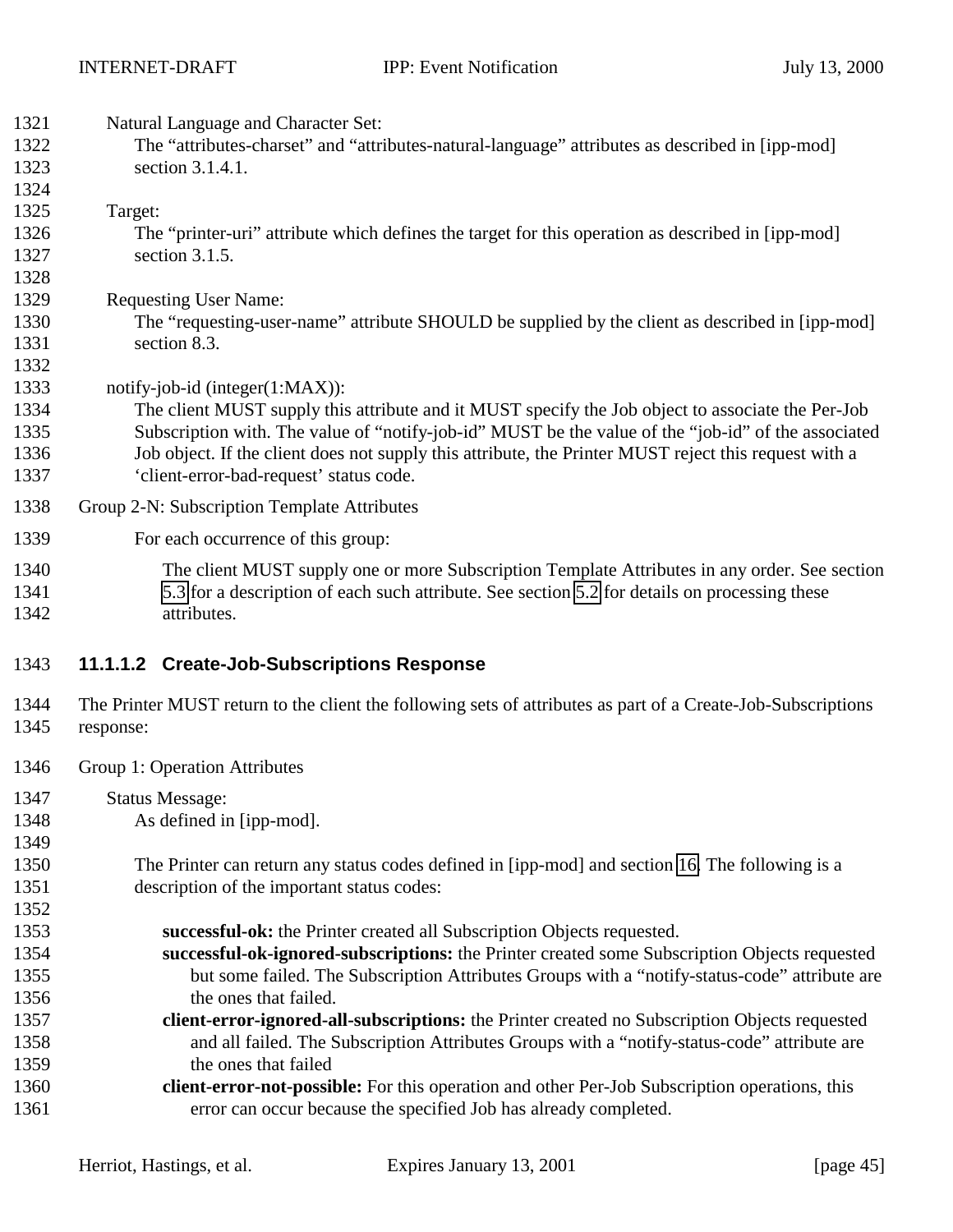<span id="page-45-0"></span>

| 1362 |                                                                                                           |
|------|-----------------------------------------------------------------------------------------------------------|
| 1363 | Natural Language and Character Set:                                                                       |
| 1364 | The "attributes-charset" and "attributes-natural-language" attributes as described in [ipp-mod]           |
| 1365 | section 3.1.4.2.                                                                                          |
| 1366 |                                                                                                           |
| 1367 | Group 2: Unsupported Attributes                                                                           |
| 1368 | See [ipp-mod] section 3.1.7 for details on returning Unsupported Attributes. This group does not          |
| 1369 | contain any unsupported Subscription Template Attributes; they are returned in the Subscription           |
| 1370 | Attributes Group (see below).                                                                             |
| 1371 |                                                                                                           |
| 1372 | Group 3-N: Subscription Attributes                                                                        |
|      |                                                                                                           |
| 1373 | These groups MUST be returned if and only if the "status-code" parameter returned in Group 1 has          |
| 1374 | the values: 'successful-ok', 'successful-ok-ignored-subscriptions', or 'client-error-ignored-all-         |
| 1375 | subscriptions'.                                                                                           |
| 1376 |                                                                                                           |
| 1377 | See section 5.2 for details on the contents of each occurrence of this group.                             |
| 1378 | 11.1.2 Create-Printer-Subscriptions operation                                                             |
| 1379 | The operation is identical to Create-Job-Subscriptions with exceptions noted in this section.             |
| 1380 | The operation creates Per-Printer Subscription Objects instead of Per-Job Subscription Objects, and       |
| 1381 | associates each newly created Per-Printer Subscription Object with the Printer specified by the operation |
| 1382 | target rather than with a specific Job.                                                                   |
|      |                                                                                                           |

 The Printer MUST accept the request in any of its states, i.e., 'idle', 'processing', or 'stopped'. The Printer MUST NOT change its "printer-state" attribute because of this operation.

 Access Rights: To create Per-Printer Subscription Objects, the authenticated user (see [IPP-MOD] section 8.3) performing this operation MUST have Operator or Administrator access rights for this Printer (see [IPP-MOD] sections 1 and 8.5). Otherwise, the Printer MUST reject the operation and return: the 'client-error-forbidden', 'client-error-not-authenticated', or 'client-error-not-authorized' status code as appropriate.

#### **11.1.2.1 Create-Printer-Subscriptions Request**

The groups are identical to the Create-Job-Subscriptions (see section [11.1.1.1\)](#page-43-0) except that the Operation

Attributes group MUST NOT contain the "notify-job-id" attribute. If the client does supply the "notify-

job-id" attribute, then the Printer MUST treat it as any other unsupported Operation attribute and MUST

return it in the Unsupported Attributes group.

# **11.1.2.2 Create-Printer-Subscriptions Response**

The groups are identical to the Create-Job-Subscriptions (see section [11.1.1.2\)](#page-44-0).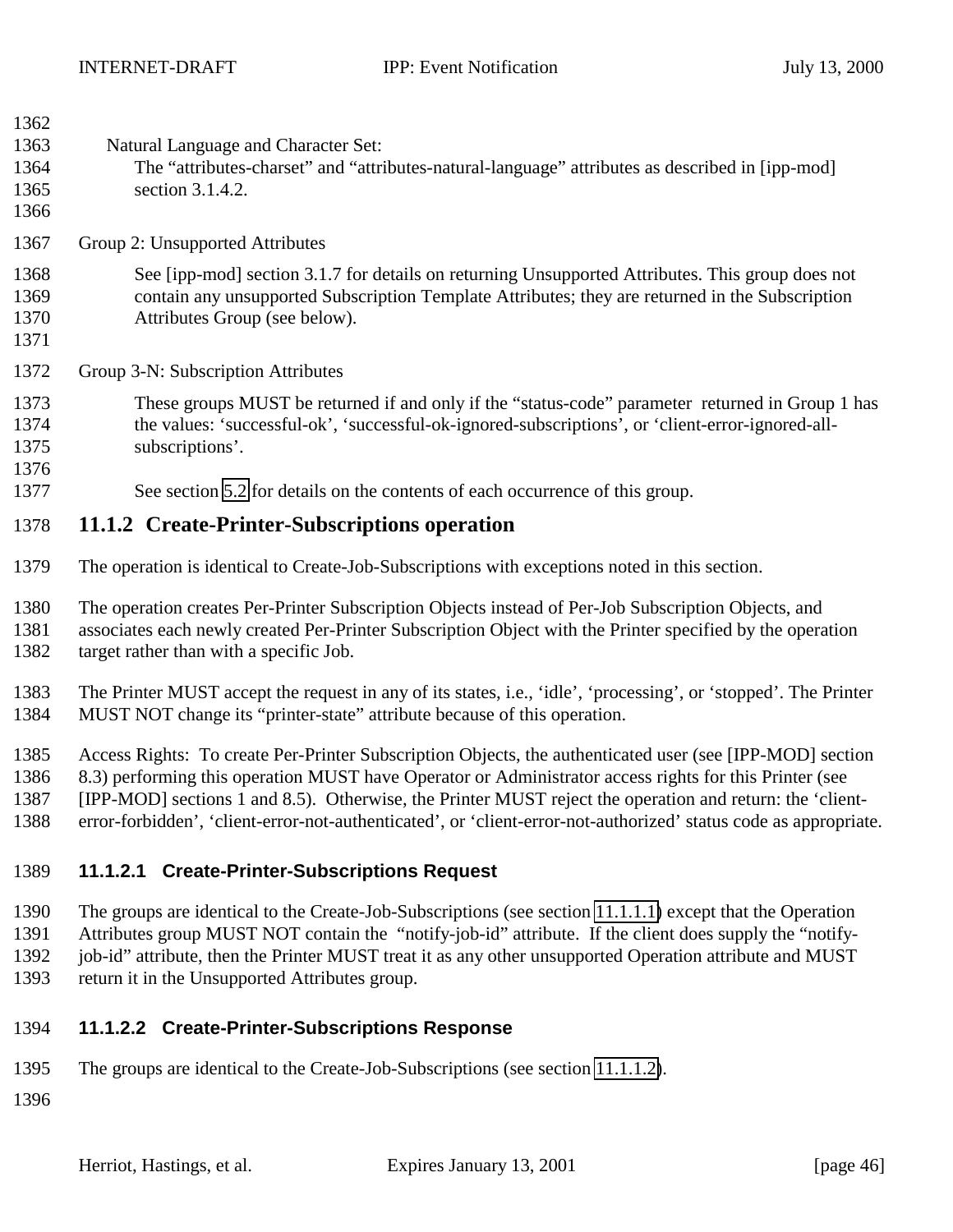#### <span id="page-46-0"></span>**11.1.3 Job Creation Operation – Extensions for Notification**

This document extends the Job Creation operations to create Subscription Objects as a part of the operation.

The operation is identical to Create-Job-Subscriptions with exceptions noted in this section.

Unlike the Create-Job-Subscriptions operation, this operation associates the newly created Subscription

 Objects with the Job object created by this operation. The operation succeeds if and only if the Job creation succeeds. If the Printer does not create some or all of the requested Subscription Objects, the Printer MUST return a 'successful-ok-ignored-subscriptions' status-code instead of a 'successful-ok' status-code, but the Printer MUST NOT reject the operation because of a failure to create Subscription Objects.

- If the operation includes a Job Template group, the client MUST supply it after the Operation Attributes group and before the first Subscription Template Attributes Group.
- If a Printer does not support this Notification specification, then it MUST treat the Subscription Attributes

Group like an unknown group and ignore it (see [ipp-mod] section 5.2.2). Because the Printer ignores the

Subscription Attributes Group, it doesn't return them in the response either, thus indicating to the client that

1410 the Printer doesn't support Notification.

Access Rights: To create Per-Job Subscription Objects, the authenticated user (see [IPP-MOD] section 8.3)

performing this operation MUST either have permission to create Jobs on the Printer. Otherwise the Printer

MUST reject the operation and return: the 'client-error-forbidden', 'client-error-not-authenticated', or

'client-error-not-authorized' status code as appropriate.

#### **11.1.3.1 Job Creation Request**

 The groups for this operation are sufficiently different from the Create-Job-Subscriptions operation that they are all presented here. The following groups of attributes are supplied as part of a Job Creation Request:

- Group 1: Operation Attributes
- Same as defined in [ipp-mod] for Print-Job, Print-URI, and Create-Job requests.
- Group 2: Job Template Attributes
- The client OPTIONALLY supplies a set of Job Template attributes as defined in [ipp-mod] section 4.2.
- Group 3 to N: Subscription Template Attributes
- The same as Group 2-N in Create-Job-Subscriptions. See section [11.1.1.1.](#page-43-0)
- Group N+1: Document Content (Print-Job only)
- The client MUST supply the document data to be processed.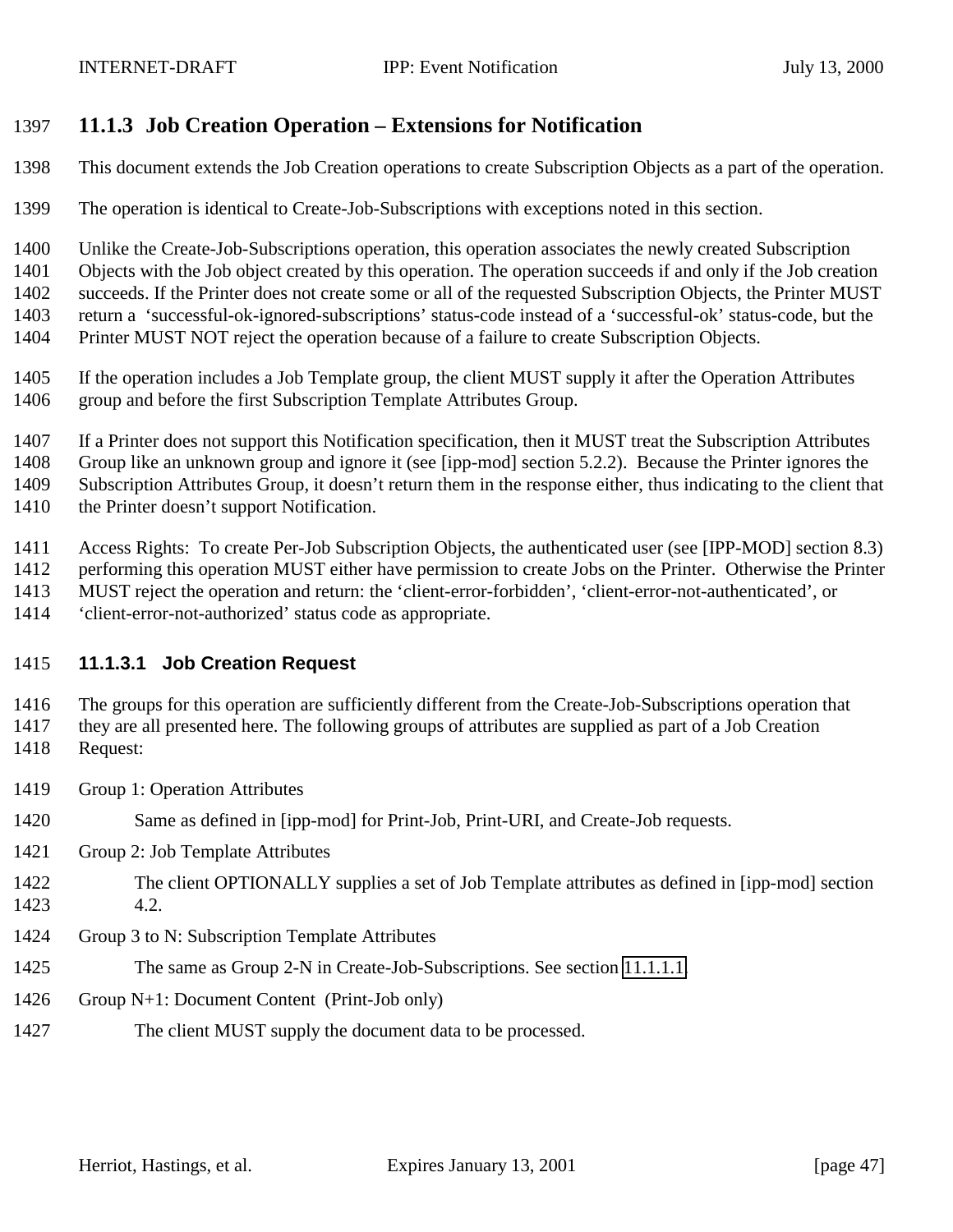#### **11.1.3.2 Job Creation Response**

 The Printer MUST return to the client the following sets of attributes as part of a Print-Job, Print-URI, and Create-Job Response:

- Group 1: Operation Attributes
- 

- Status Message:
- As defined in [ipp-mod] for Print-Job, Print-URI, and Create-Job requests.
- The Printer can return any status codes defined in [ipp-mod] and section [16.](#page-59-0) The following is a description of the important status codes:
- **successful-ok:** the Printer created the Job and all Subscription Objects requested. **successful-ok-ignored-subscriptions:** the Printer created the Job and not all of the Subscription Objects requested. This status-code hides 'successful-ok-xxx' status-codes that could reveal problems in Job creation. The Printer MUST not return the 'client-error-ignored-all- subscriptions' status code for Job Creation operations because the Printer returns an error 1445 status-code only when it fails to create a Job.
- Natural Language and Character Set:
- The "attributes-charset" and "attributes-natural-language" attributes as described in [ipp-mod] section 3.1.4.2.
- 

Group 2: Unsupported Attributes

- See [ipp-mod] section 3.1.7 for details on returning Unsupported Attributes. This group does not contain any unsupported Subscription Template Attributes; they are returned in the Subscription Attributes Group (see below).
- Group 3: Job Object Attributes
- As defined in [ipp-mod] for Print-Job, Print-URI, and Create-Job requests.
- 

Group 4 to N: Subscription Attributes

- These groups MUST be returned if and only if the client supplied Subscription Template Attributes 1461 and the operation was accepted.
- See section [5.2](#page-14-0) for details on the contents of each occurrence of this group.
- 

### **11.2 Other Operations**

This section defines other operations on Subscription objects.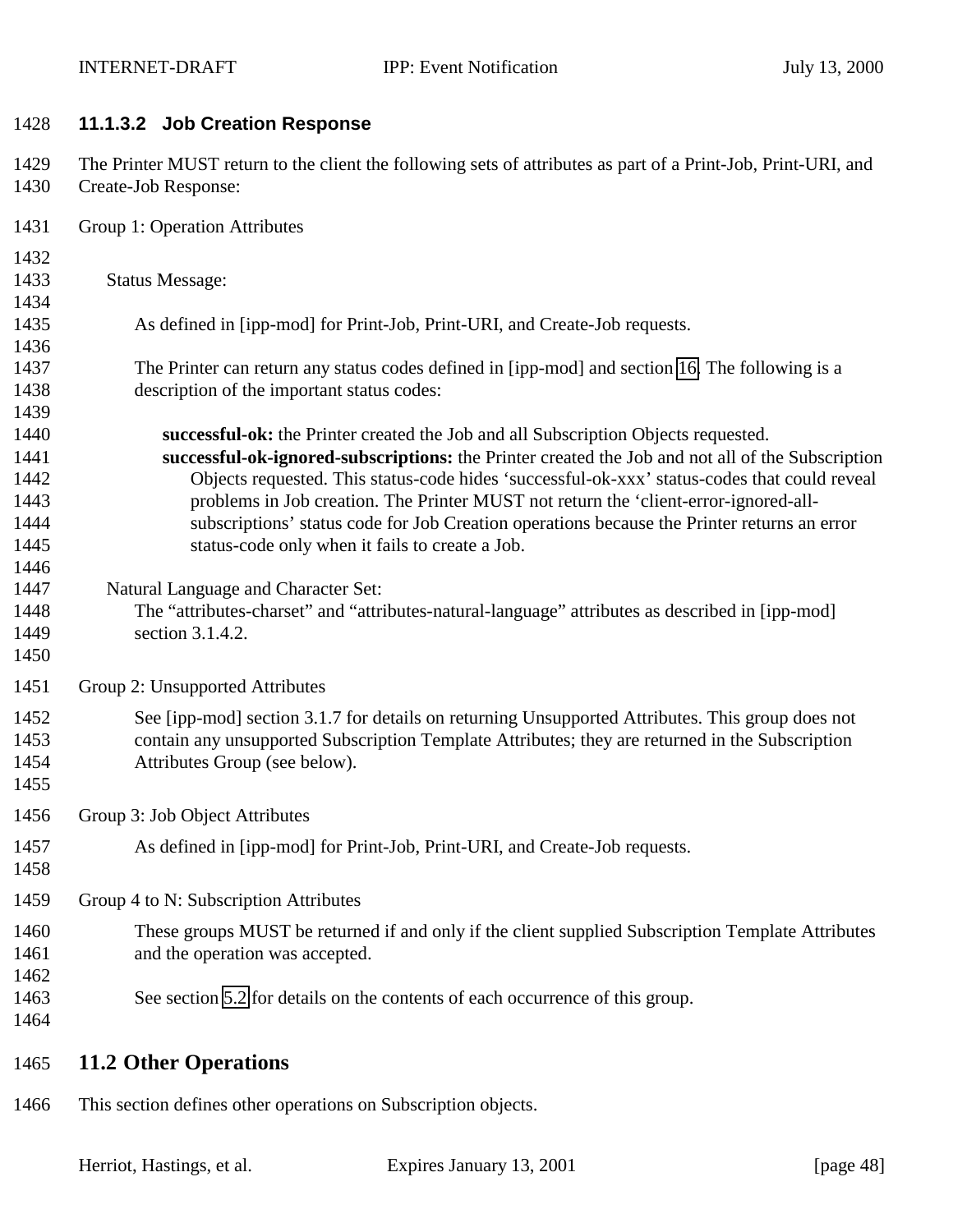#### **11.2.1 Validate-Job Operation - Extensions for Notification**

A client can test whether one or more Subscription Objects could be created using the Validate-Job

 operation. The client supplies one or more Subscription Template Attributes Groups (defined in section [5.3\)](#page-17-0), just as in a Job Creation request.

A Printer MUST support this extension to this operation.

 The Printer MUST accept requests that are identical to the Job Creation request defined in section [11.1.3.1,](#page-46-0) except that the request MUST not contain document data.

The Printer MUST return the same groups and attributes as the Print-Job operation (section [11.1.3.1\)](#page-46-0) with

1475 the following exceptions. The Printer MUST NOT return a Job Object Attributes Group because no Job is created. The Printer MUST NOT return the "notify-subscription-id" attribute in any Subscription Attribute Group because no Subscription Object is created.

- If the Printer would succeed in creating a Subscription Object, the corresponding Subscription Attributes
- Group either has no 'status-code' attribute or a 'status-code' attribute with a value of 'successful-ok-too-
- many-events' or 'successful-ok-ignored-or-substituted-attributes' (see sections [5.2](#page-14-0) and [17\)](#page-60-0). The status-
- codes have the same meaning as in Job Creation except the results state what "would happen".
- The Printer MUST validate Subscription Template Attributes Groups in the same manner as the Job
- 1483 Creation operations. However, to cause the Printer to validate as many Subscription Template Attributes as
- 1484 possible, the Printer MUST assume that is can create up to the number of Subscription Objects equal to the
- 1485 value of "notify-max-job-subscriptions-supported".

### **11.2.2 Get-Printer-Attributes - Extensions for Notification**

- This operation is extended so that it returns Printer attributes defined in this document.
- A Printer MUST support this extension to this operation.

In addition to the requirements of [ipp-mod] section 3.2.5, a Printer MUST support the following additional

values for the "requested-attributes" Operation attribute in this operation and return such attributes in the

- Printer Object Attributes group of its response.
- 1. **Subscription Template Attributes:** Each supported attribute in column 2 of [Table 1.](#page-17-0)
- 2. **New Printer Description Attributes:** Each supported attribute in section [6.](#page-31-0)
- 3. **New Group Name:** The 'subscription-template' group name, which names all supported Subscription Template Attribute in column 2 of [Table 1.](#page-17-0) This group name is also used in the Get-Subscription-Attributes and Get-Subscriptions operation with an analogous meaning.
- 4. **Extended Group Name:** The 'all' group name, which names all Printer attributes according to [ipp-mod] section 3.2.5. In this extension 'all' names all attributes specified in [ipp-mod] plus those named in items 1 and 2 of this list.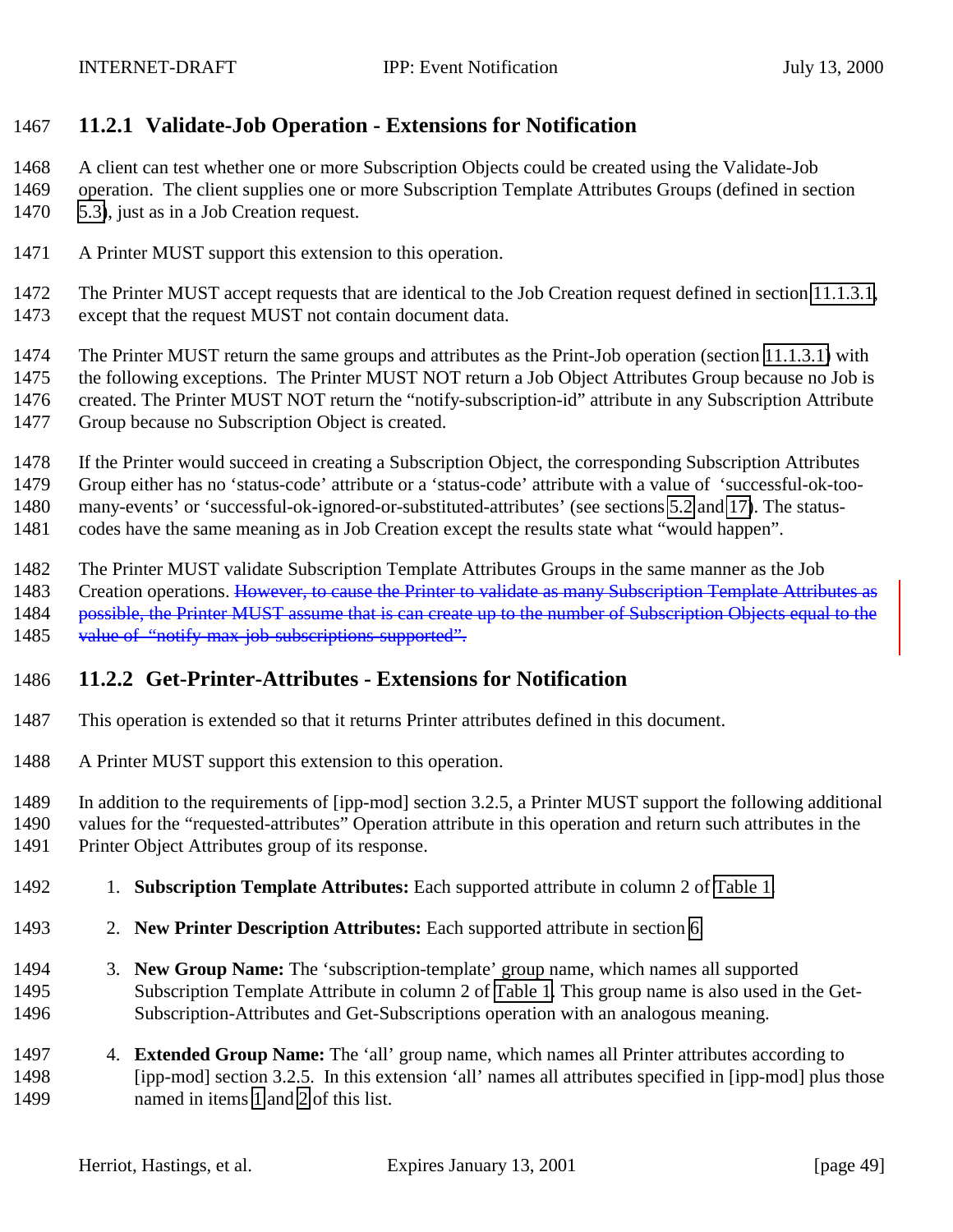<span id="page-49-0"></span>

## **11.2.3 Get-Subscription-Attributes operation**

- This operation allows a client to request the values of the attributes of a Subscription Object.
- A Printer MUST support this operation.

 This operation is almost identical to the Get-Job-Attributes operation (see [ipp-mod] section 3.3.4). The only differences are that the operation is directed at a Subscription Object rather than a Job object, and the returned attribute group contains Subscription Object attributes rather than Job object attributes.

- **11.2.3.1 Get-Subscription-Attributes Request**
- The following groups of attributes are part of the Get-Subscription-Attributes request:
- Group 1: Operation Attributes
- Natural Language and Character Set: The "attributes-charset" and "attributes-natural-language" attributes as described in section [ipp-1512 modl 3.1.4.1.
- Target:

 The "printer-uri" attribute which defines the target for this operation as described in [ipp-mod] section 3.1.5.

#### "notify-subscription-id" (integer (1:MAX)):

 The client MUST supply this attribute. The Printer MUST support this attribute. This attribute specifies the Subscription Object from which the client is requesting attributes. If the client omits this attribute, the Printer MUST reject this request with the 'client-error-bad-request' status code.

Requesting User Name:

 The "requesting-user-name" attribute SHOULD be supplied by the client as described in [ipp-mod] section 8.3.

1527 "requested-attributes" (1setOf keyword):

 The client OPTIONALLY supplies this attribute. The Printer MUST support this attribute. This attribute specifies the attributes of the specified Subscription Object that the Printer MUST return in the response. Each value of this attribute is either an attribute name (defined in sections [5.3](#page-17-0) and [5.4\)](#page-28-0) or an attribute group name. The attribute group names are: 

- 1533 'subscription-template': all attributes that are both defined in section [5.3](#page-17-0) and present on the specified Subscription Object (column 1 of [Table 1\)](#page-17-0).
- 'subscription-description': all attributes that are both defined in section [5.4](#page-28-0) and present on the specified Subscription Object [\(Table 2\)](#page-28-0).
- 'all': all attributes that are present on the specified Subscription Object.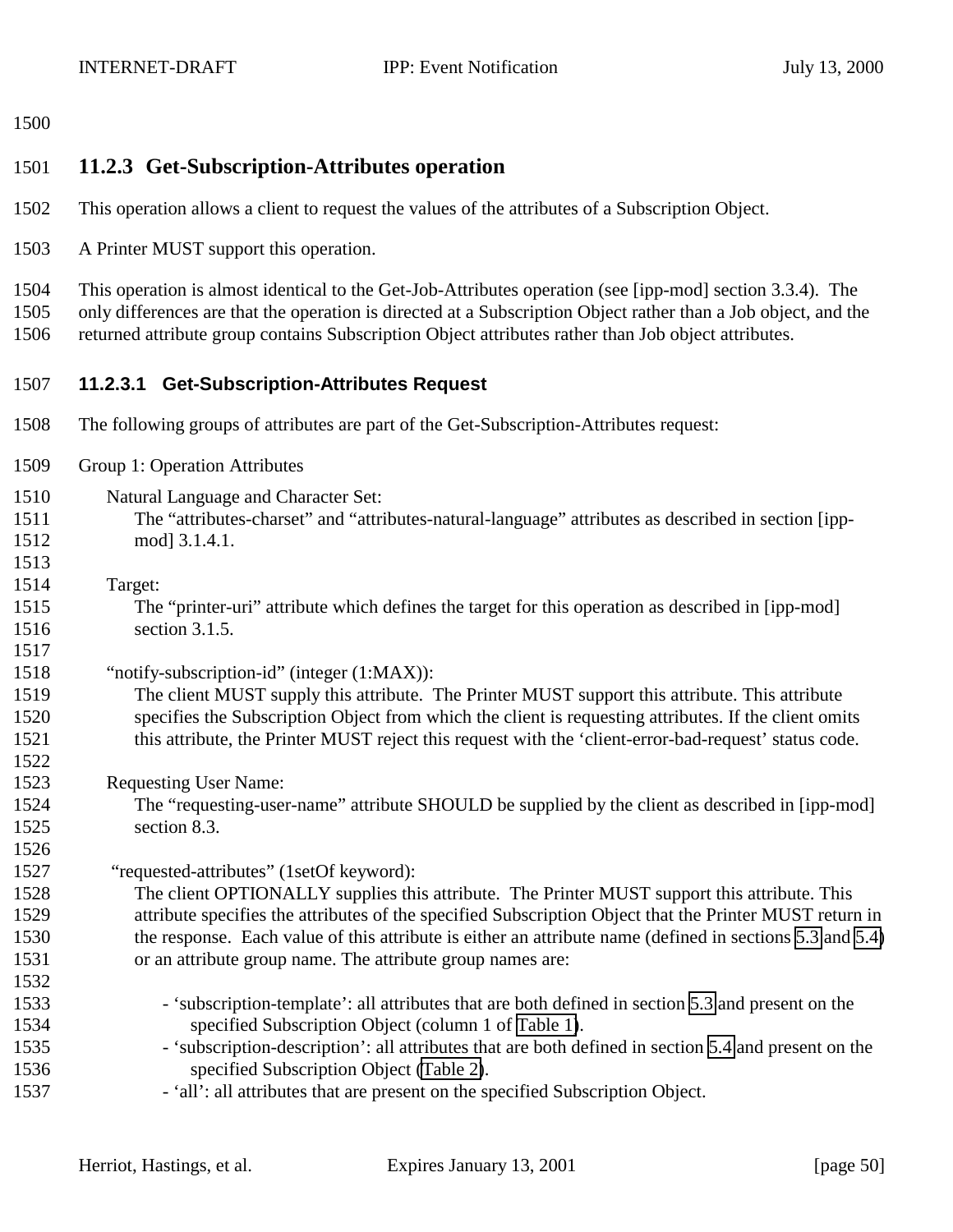- <span id="page-50-0"></span>A Printer MUST support all these group names.
- If the client omits this attribute, the Printer MUST respond as if this attribute had been supplied with a value of 'all'.

#### **11.2.3.2 Get-Subscription-Attributes Response**

- The Printer returns the following sets of attributes as part of the Get-Subscription-Attributes Response:
- Group 1: Operation Attributes
- Status Message:
- Same as [ipp-mod].

- Natural Language and Character Set:
- The "attributes-charset" and "attributes-natural-language" attributes as described in [ipp-mod] section 3.1.4.2. The "attributes-natural-language" MAY be the natural language of the Subscription Object, rather than the one requested.
- Group 2: Unsupported Attributes
- See [ipp-mod] section 3.1.7 for details on returning Unsupported Attributes.
- The response NEED NOT contain the "requested-attributes" operation attribute with any supplied values (attribute keywords) that were requested by the client but are not supported by the Printer. If the Printer does return unsupported attributes referenced in the "requested-attributes" operation attribute and that attribute included group names, such as 'all', the unsupported attributes MUST
- NOT include attributes described in the standard but not supported by the implementation.
- 
- Group 3: Subscription Attributes
- This group contains a set of attributes with their current values. Each attribute in this group:
- a) MUST be specified by the "requested-attributes" attribute in the request, AND
- b) MUST be present on the specified Subscription Object AND
- c) MUST NOT be restricted by the security policy in force. For example, a Printer MAY prohibit a client who is not the creator of a Subscription Object from seeing some or all of its attributes. See [ipp-mod] section 8.
- The Printer can return the attributes of the Subscription Object in any order. The client MUST accept the attributes in any order.

#### **11.2.4 Get-Subscriptions operation**

 This operation allows a client to retrieve the values of attributes of all Subscription Objects belonging to a Job or Printer.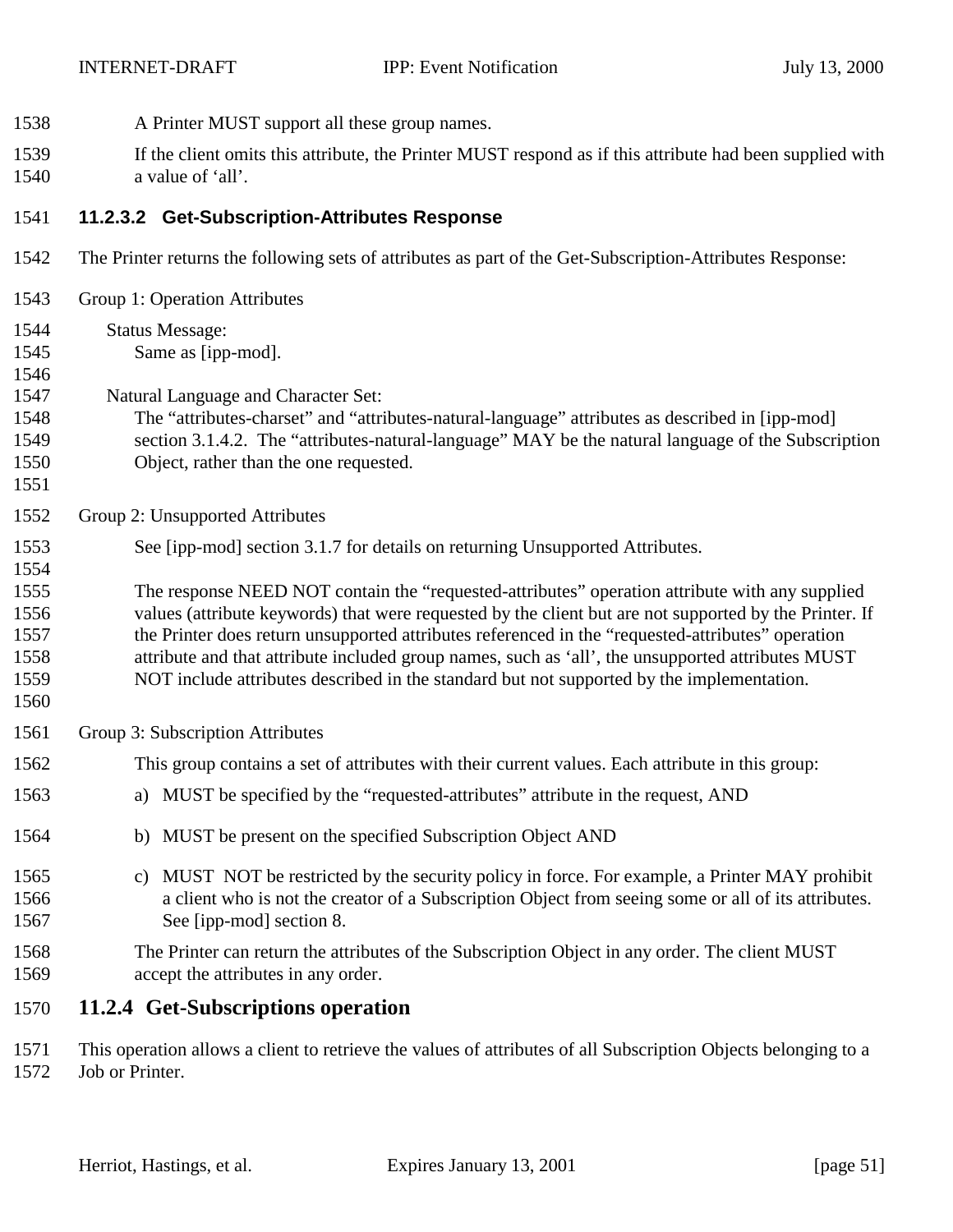- A Printer MUST supported this operation.
- This operation is similar to the Get-Subscription-Attributes operation, except that this Get-Subscriptions
- operation returns attributes from possibly more than one object.
- This operation is similar to the Get-Jobs operation (see [ipp-mod] section 3.2.6), except that the operation returns Subscription Objects rather than Job objects.

#### **11.2.4.1 Get-Subscriptions Request**

- The following groups of attributes are part of the Get-Subscriptions request:
- Group 1: Operation Attributes
- Natural Language and Character Set:
- The "attributes-charset" and "attributes-natural-language" attributes as described in [ipp-mod] section 3.1.4.1.
- Target:

- The "printer-uri" attribute which defines the target for this operation as described in [ipp-mod] section 3.1.5.
- Requesting User Name:
- The "requesting-user-name" attribute SHOULD be supplied by the client as described in [ipp-mod] section 8.3.

#### "notify-job-id" (integer(1:MAX)):

- If the client specifies this attribute, the Printer returns the specified attributes of all Per-Job Subscription Objects associated with the Job whose "job-id" attribute value equals the value of this attribute. If the client does not specify this attribute, the Printer returns the specified attributes of all Per-Printer Subscription Objects. Note: there is no way to get all Per-Job Subscriptions.
- "limit" (integer(1:MAX)):
- The client OPTIONALLY supplies this attribute. The Printer MUST support this attribute. It is an integer value that determines the maximum number of Subscription Objects that a client will receive from the Printer even if the "my-subscriptions" attribute constrains which Subscription Objects are returned. The limit is a "stateless limit" in that if the value supplied by the client is 'N', then only the first 'N' Subscription Objects are returned in the Get-Subscriptions Response. There is no mechanism to allow for the next 'M' Subscription Objects after the first 'N' Subscription Objects. If the client does not supply this attribute, the Printer responds with all applicable Subscription Objects.
- "requested-attributes" (1setOf type2 keyword):
- The client OPTIONALLY supplies this attribute. The Printer MUST support this attribute. This attribute specifies the attributes of the specified Subscription Objects that the Printer MUST return
- in the response. Each value of this attribute is either an attribute name (defined in sections [5.3](#page-17-0) and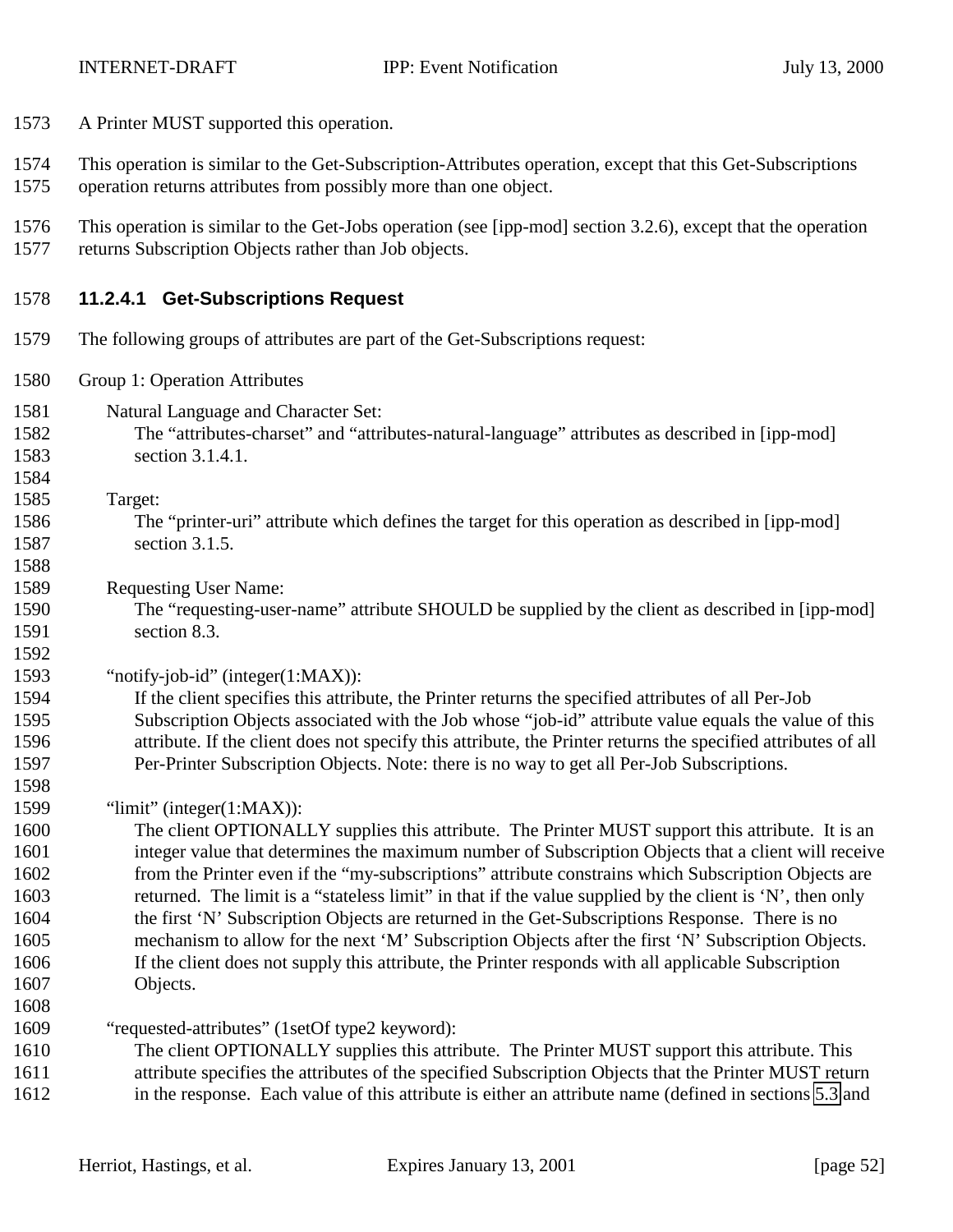- [5.4\)](#page-28-0) or an attribute group name (defined in section [11.2.3.1\)](#page-49-0). If the client omits this attribute, the Printer MUST respond as if the client had supplied this attribute with the one value: 'notify-
- 1615 subscription-id'.
- "my-subscriptions" (boolean):

 The client OPTIONALLY supplies this attribute. The Printer MUST support this attribute. If the value is 'false', the Printer MUST consider the Subscription Objects from all users as candidates. If the value is 'true', the Printer MUST return the Subscription Objects created by the requesting user of this request. If the client does not supply this attribute, the Printer MUST respond as if the client had supplied the attribute with a value of 'false'. The means for authenticating the requesting user and matching the Subscription Objects is similar to that for Jobs which is described in [ipp-mod] section 8.

- **11.2.4.2 Get-Subscriptions Response**
- The Printer returns the following sets of attributes as part of the Get-Subscriptions Response:
- Group 1: Operation Attributes
- Status Message:
- Same as [ipp-mod].
- Natural Language and Character Set:
- The "attributes-charset" and "attributes-natural-language" attributes as described in [ipp-mod] section 3.1.4.2.
- 

- Group 2: Unsupported Attributes
- Same as for Get-Subscription-Attributes.
- Groups 3 to N: Subscription Attributes
- The Printer responds with one Subscription Attributes Group for each requested Subscription Object (see the "notify-job-id" attribute in the Operation Attributes Group of this operation).
- The Printer returns Subscription Objects in any order.
- If the "limit" attribute is present in the Operation Attributes group of the request, the number of Subscription Attributes Groups in the response MUST NOT exceed the value of the "limit" attribute.
- It there are no Subscription Objects associated with the specified Job or Printer, the Printer MUST return zero Subscription Attributes Groups and it MUST NOT treat this case as an error, i.e., the status-code MUST be 'successful-ok' unless something else causes the status code to have some other value.
-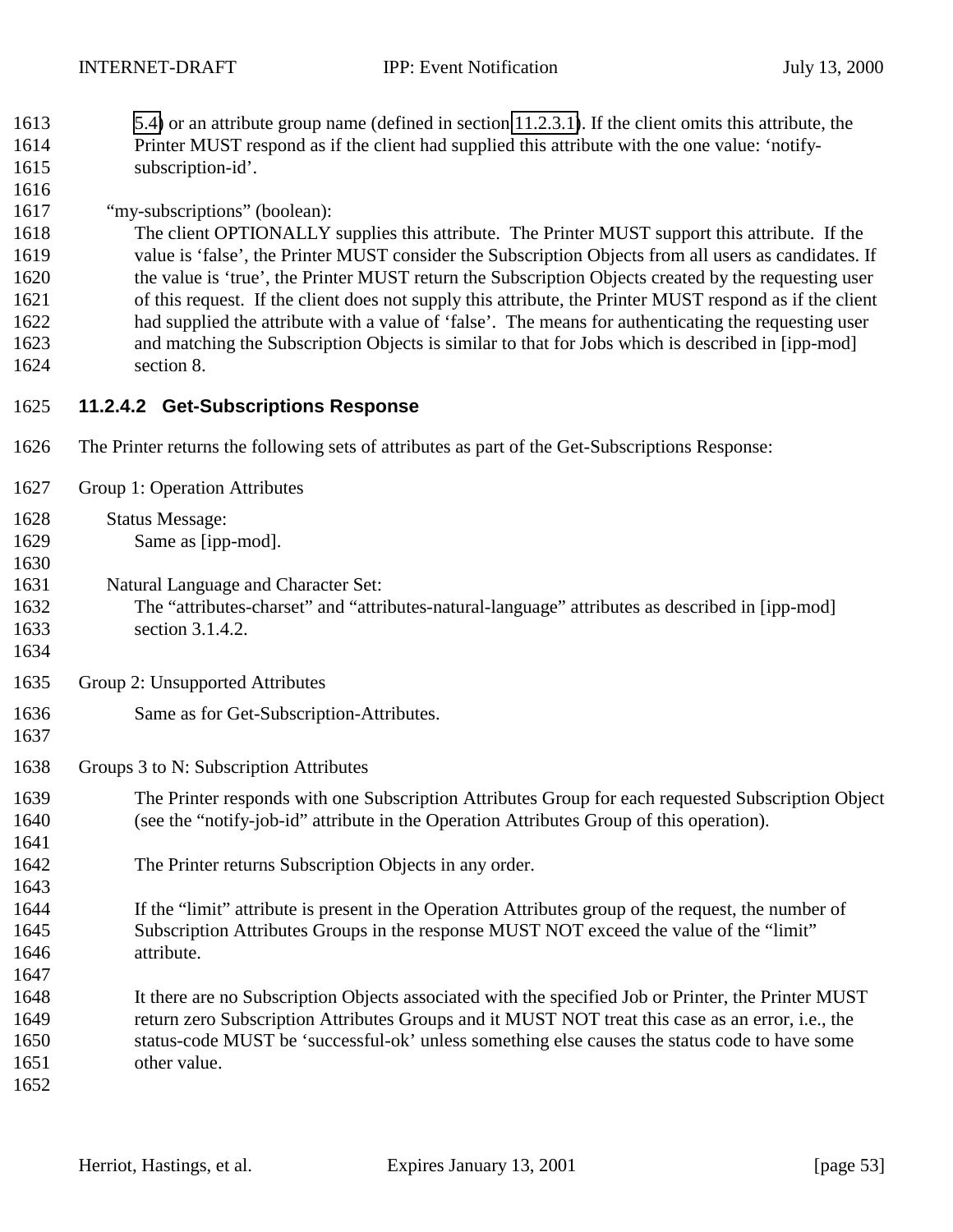- <span id="page-53-0"></span> See the Group 3 response (Subscription Attributes Group) of the Get-Subscription-Attributes operation (section [11.2.3.2\)](#page-50-0) for the attributes that a Printer returns in this group.
- 

#### **11.2.5 Renew-Subscription operation**

- This operation allows a client to request the Printer to extend the lease on a Per-Printer Subscription Object.
- The Printer MUST support this operation.

 The Printer MUST accept this request for a Per-Printer Subscription Object in any of the target Printer's states, i.e., 'idle', 'processing', or 'stopped', but MUST NOT change the Printer's "printer-state" attribute.

 The Printer MUST reject this request for a Per-Job Subscription Object because it has no lease (see section [5.4.3\)](#page-29-0). The status code returned MUST be 'client-error-not-possible'.

 *Access Rights*: The authenticated user (see [IPP-MOD] section 8.3) performing this operation MUST either be the owner of the Per-Printer Subscription Object or have Operator or Administrator access rights for the Printer (see [IPP-MOD] sections 1 and 8.5). Otherwise, the Printer MUST reject the operation and return: the 'client-error-forbidden', 'client-error-not-authenticated', or 'client-error-not-authorized' status code as appropriate.

#### **11.2.5.1 Renew-Subscription Request**

- The following groups of attributes are part of the Renew-Subscription Request:
- Group 1: Operation Attributes
- Natural Language and Character Set: The "attributes-charset" and "attributes-natural-language" attributes as described in [ipp-mod] section 3.1.4.1. Target: The "printer-uri" attribute which defines the target for this operation as described in [ipp-mod] section 3.1.5. "notify-subscription-id" (integer (1:MAX)): The client MUST supply this attribute. The Printer MUST support this attribute. This attribute specifies the Per-Printer Subscription Object whose lease the Printer MUST renew. If the client omits this attribute, the Printer MUST reject this request with the 'client-error-bad-request' status code. Requesting User Name: The "requesting-user-name" (name(MAX)) attribute SHOULD be supplied by the client as described in [ipp-mod] section 8.3. Group 2: Subscription Template Attributes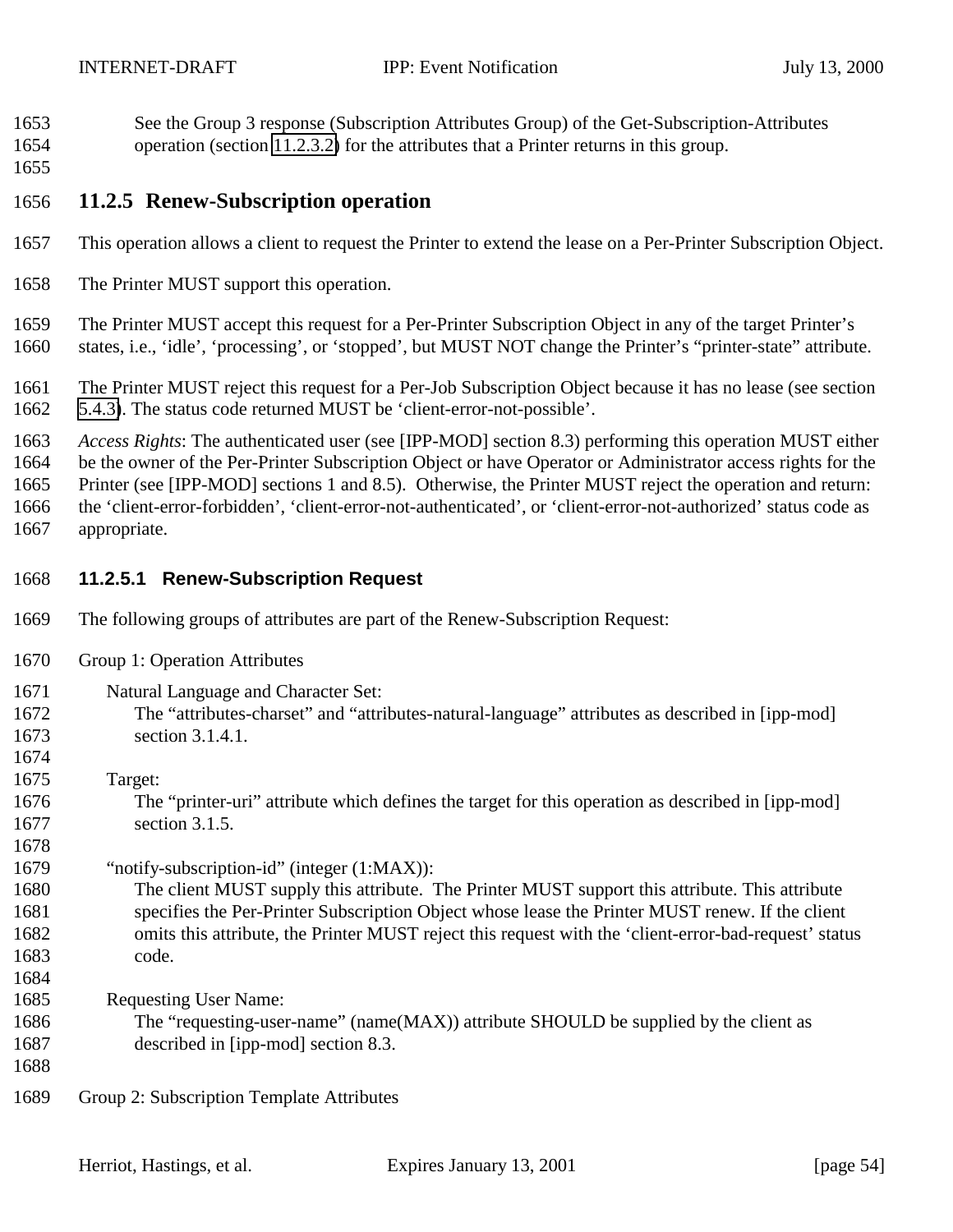| 1690<br>1691<br>1692<br>1693<br>1694<br>1695 | "notify-lease-duration" (integer(0:MAX)):<br>The client MAY supply this attribute. It indicates the number of seconds to renew the lease for the<br>specified Subscription Object. A value of 0 requests an infinite lease (which MAY require Operator<br>access rights). If the client omits this attribute, the Printer MUST use the value of the Printer's<br>"notify-lease-duration-default" attribute. See section 5.3.7 for more details. |
|----------------------------------------------|-------------------------------------------------------------------------------------------------------------------------------------------------------------------------------------------------------------------------------------------------------------------------------------------------------------------------------------------------------------------------------------------------------------------------------------------------|
| 1696                                         | 11.2.5.2 Renew-Subscription Response                                                                                                                                                                                                                                                                                                                                                                                                            |
| 1697                                         | The Printer returns the following sets of attributes as part of the Renew-Subscription Response:                                                                                                                                                                                                                                                                                                                                                |
| 1698                                         | Group 1: Operation Attributes                                                                                                                                                                                                                                                                                                                                                                                                                   |
| 1699                                         | <b>Status Message:</b>                                                                                                                                                                                                                                                                                                                                                                                                                          |
| 1700<br>1701                                 | Same as [ipp-mod].                                                                                                                                                                                                                                                                                                                                                                                                                              |
| 1702<br>1703                                 | The following are some of the status codes returned:                                                                                                                                                                                                                                                                                                                                                                                            |
| 1704                                         | successful-ok: The operation successfully renewed the lease on the Subscription Object for the                                                                                                                                                                                                                                                                                                                                                  |
| 1705                                         | requested duration                                                                                                                                                                                                                                                                                                                                                                                                                              |
| 1706                                         |                                                                                                                                                                                                                                                                                                                                                                                                                                                 |
| 1707                                         | successful-ok-ignored-or-substituted-attributes: The operation successfully renewed the lease on<br>the Subscription Object for some duration other than the amount requested.                                                                                                                                                                                                                                                                  |
| 1708                                         | client-error-not-possible: The operation failed because the "notify-subscription-id" Operation                                                                                                                                                                                                                                                                                                                                                  |
| 1709                                         | attribute identified a Per-Job Subscription Object.                                                                                                                                                                                                                                                                                                                                                                                             |
| 1710                                         | client-error-not-found: The operation failed because the "notify-subscription-id" Operation                                                                                                                                                                                                                                                                                                                                                     |
| 1711                                         | attribute identified a non-existent Subscription Object.                                                                                                                                                                                                                                                                                                                                                                                        |
| 1712                                         |                                                                                                                                                                                                                                                                                                                                                                                                                                                 |
| 1713                                         |                                                                                                                                                                                                                                                                                                                                                                                                                                                 |
|                                              | Natural Language and Character Set:                                                                                                                                                                                                                                                                                                                                                                                                             |
| 1714                                         | The "attributes-charset" and "attributes-natural-language" attributes as described in [ipp-mod]                                                                                                                                                                                                                                                                                                                                                 |
| 1715                                         | section 3.1.4.2. The "attributes-natural-language" MAY be the natural language of the Subscription                                                                                                                                                                                                                                                                                                                                              |
| 1716<br>1717                                 | Object, rather than the one requested.                                                                                                                                                                                                                                                                                                                                                                                                          |
| 1718                                         | Group 2: Unsupported Attributes                                                                                                                                                                                                                                                                                                                                                                                                                 |
|                                              |                                                                                                                                                                                                                                                                                                                                                                                                                                                 |
| 1719<br>1720                                 | See [ipp-mod] section 3.1.7 for details on returning Unsupported Attributes.                                                                                                                                                                                                                                                                                                                                                                    |
| 1721                                         | Group 3: Subscription Attributes                                                                                                                                                                                                                                                                                                                                                                                                                |
| 1722                                         | The Printer MUST return the following Subscription Attribute:                                                                                                                                                                                                                                                                                                                                                                                   |
| 1723<br>1724<br>1725<br>1726<br>1727         | "notify-lease-duration" (integer(0:MAX)):<br>The value of this attribute MUST be the number of seconds that the Printer has granted for the lease<br>of the Subscription Object (see section 5.3.7 for details, such as the value of this attribute when the<br>Printer doesn't support the requested value).                                                                                                                                   |
| 1728                                         |                                                                                                                                                                                                                                                                                                                                                                                                                                                 |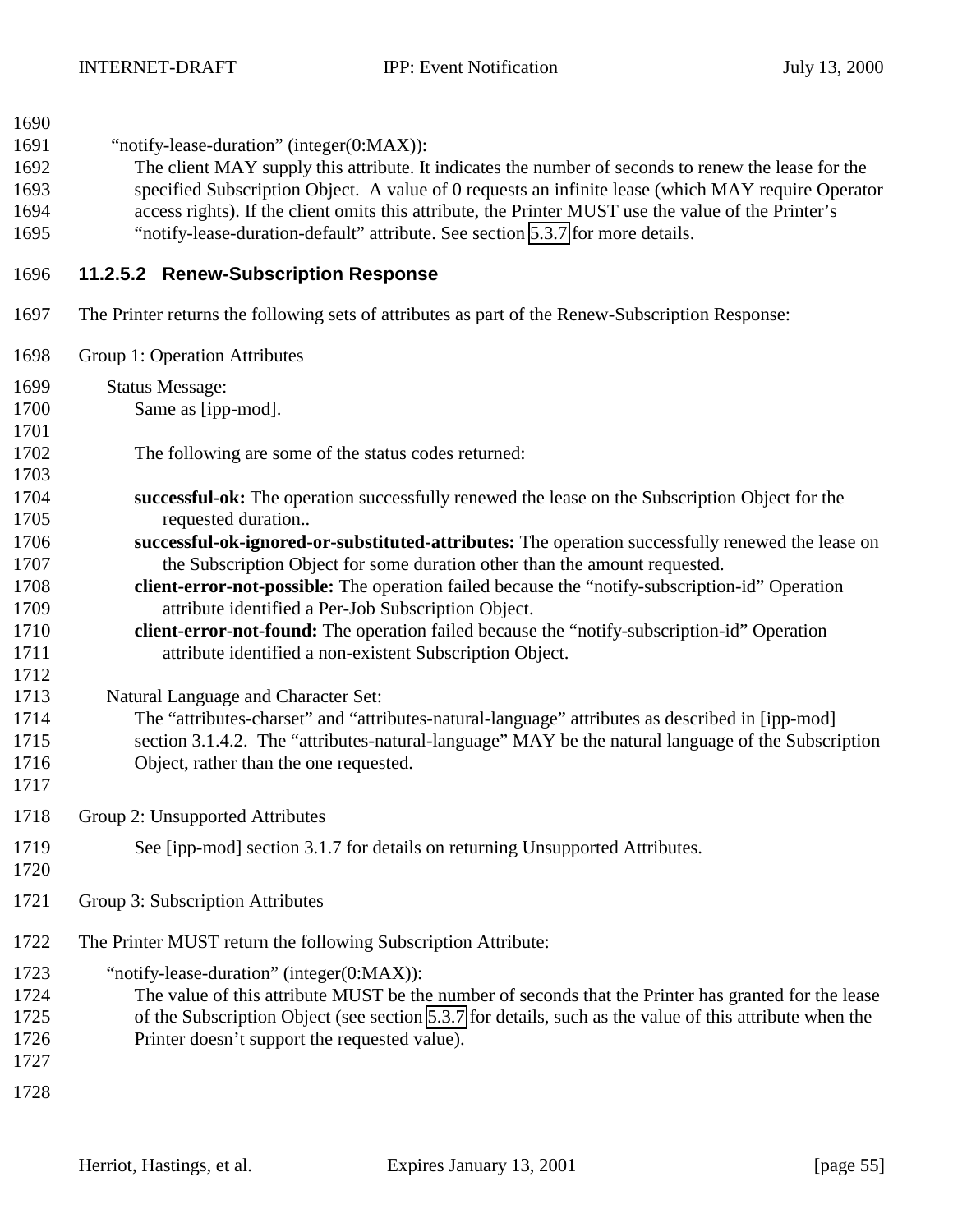#### <span id="page-55-0"></span>**11.2.6 Cancel-Subscription operation**

- This operation allows a client to delete a Subscription Object and stop the Printer from sending more Event
- Notifications. Once performed, there is no way to reference the Subscription Object.
- A Printer MUST supported this operation.
- The Printer MUST accept this request in any of the target Printer's states, i.e., 'idle', 'processing', or
- 'stopped', but MUST NOT change the Printer's "printer-state" attribute.
- If the specified Subscription Object is a Per-Job Subscription Object, the Printer MUST accept this request in any of the target Job's states, but MUST NOT change the Job's "job-state" attribute or affect the Job.
- *Access Rights*: The authenticated user (see [IPP-MOD] section 8.3) performing this operation MUST either
- be the owner of the Subscription Object or have Operator or Administrator access rights for the Printer (see
- [IPP-MOD] sections 1 and 8.5). Otherwise, the Printer MUST reject the operation and return: the 'client-
- error-forbidden', 'client-error-not-authenticated', or 'client-error-not-authorized' status code as appropriate.
- Note: There is no way to change any attributes on a Subscription Object, except the "notify-lease-
- duration" attribute (using the Renew-Subscription operation). In order to change other attributes, a client
- performs a Subscription Creation Operation and Cancel-Subscription operation on the old Subscription
- Object. If the client wants to avoid missing Event Notifications, it performs the Subscription Creation
- Operation first. If this order would create too many Subscription Objects on the Printer, the client reverses
- the order.

### **11.2.6.1 Cancel-Subscription Request**

- The following groups of attributes are part of the Cancel-Subscription Request:
- Group 1: Operation Attributes
- Natural Language and Character Set:
- The "attributes-charset" and "attributes-natural-language" attributes as described in [ipp-mod] section 3.1.4.1.
- Target:

- The "printer-uri" attribute which defines the target for this operation as described in [ipp-mod] section 3.1.5.
- "notify-subscription-id" (integer (1:MAX)):
- The client MUST supply this attribute. The Printer MUST support this attribute. This attribute specifies the Subscription Object that the Printer MUST cancel. If the client omits this attribute, the Printer MUST reject this request with the 'client-error-bad-request' status code.
- Requesting User Name:
- The "requesting-user-name" attribute SHOULD be supplied by the client as described in [ipp-mod] section 8.3.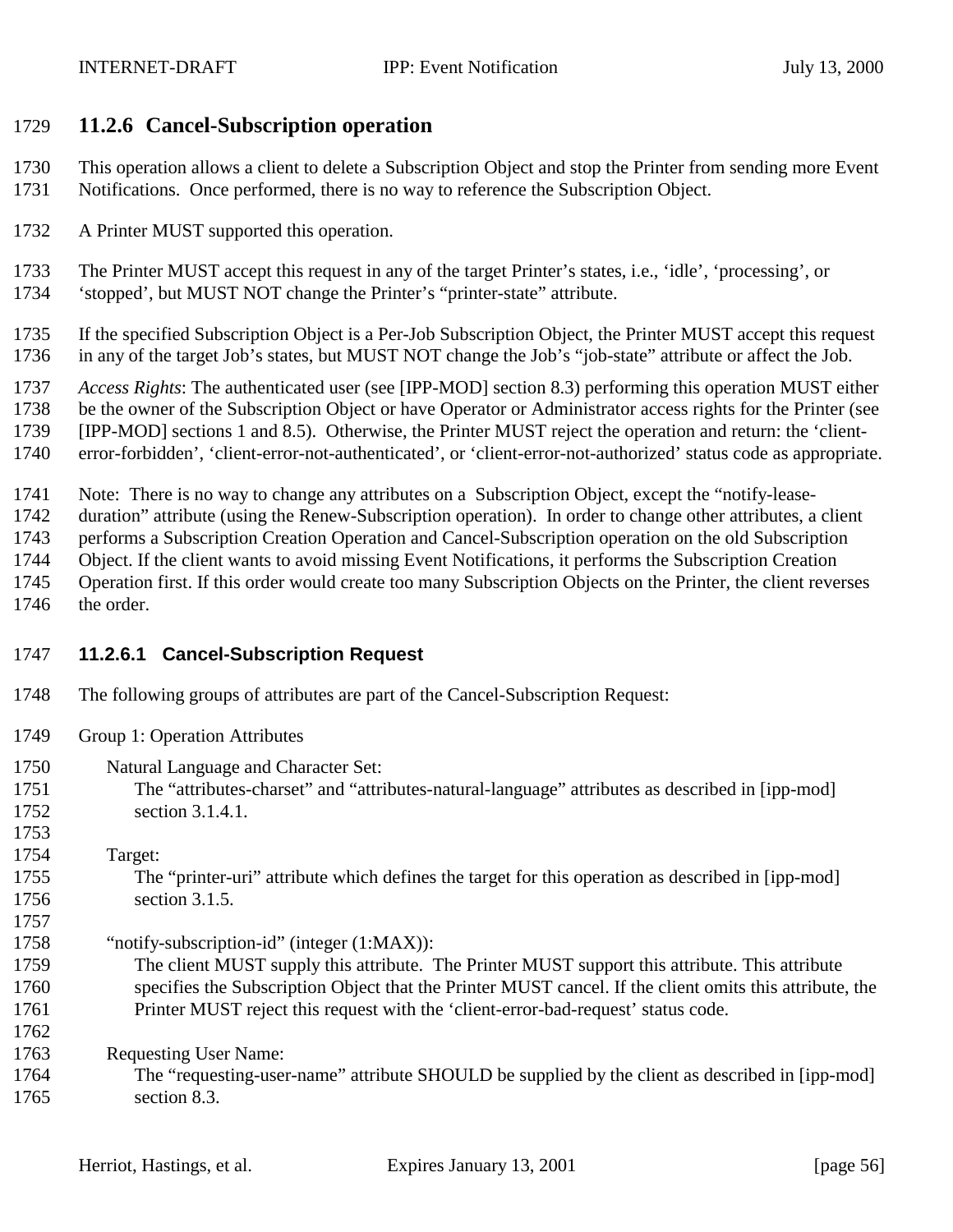#### <span id="page-56-0"></span>

| 1767                                 | 11.2.6.2 Cancel-Subscription Response                                                                                                                                                                                                                                                  |
|--------------------------------------|----------------------------------------------------------------------------------------------------------------------------------------------------------------------------------------------------------------------------------------------------------------------------------------|
| 1768                                 | The Printer returns the following sets of attributes as part of the Cancel-Subscription Response:                                                                                                                                                                                      |
| 1769                                 | Group 1: Operation Attributes                                                                                                                                                                                                                                                          |
| 1770<br>1771<br>1772                 | <b>Status Message:</b><br>Same as [ipp-mod].                                                                                                                                                                                                                                           |
| 1773<br>1774                         | The following are some of the status codes returned:                                                                                                                                                                                                                                   |
| 1775<br>1776<br>1777<br>1778         | successful-ok: The operation successfully canceled (deleted) the Subscription Object<br>client-error-not-found: The operation failed because the "notify-subscription-id" Operation<br>attribute identified a non-existent Subscription Object.                                        |
| 1779<br>1780<br>1781<br>1782<br>1783 | Natural Language and Character Set:<br>The "attributes-charset" and "attributes-natural-language" attributes as described in [ipp-mod]<br>section 3.1.4.2. The "attributes-natural-language" MAY be the natural language of the Subscription<br>Object, rather than the one requested. |
| 1784                                 | Group 2: Unsupported Attributes                                                                                                                                                                                                                                                        |
| 1785<br>1786                         | See [ipp-mod] section 3.1.7 for details on returning Unsupported Attributes.                                                                                                                                                                                                           |
| 1787                                 | <b>12 Conformance Requirements</b>                                                                                                                                                                                                                                                     |
| 1788                                 | It is OPTIONAL to implement this Event Notification specification.                                                                                                                                                                                                                     |
| 1789                                 | If this Event Notification specification is implemented, Printers MUST:                                                                                                                                                                                                                |
| 1790                                 | 1. meet the Conformance Requirements detailed in section 5 of [ipp-mod].                                                                                                                                                                                                               |
| 1791                                 | 2. support all of the following attributes:                                                                                                                                                                                                                                            |
| 1792                                 | REQUIRED Subscription Object attributes in section 5.<br>a.                                                                                                                                                                                                                            |
| 1793                                 | b. REQUIRED Printer Description object attributes in section 6.                                                                                                                                                                                                                        |
| 1794                                 | c. REQUIRED attributes in Event Notification content in section 8.                                                                                                                                                                                                                     |
| 1795<br>1796<br>1797                 | send Event Notifications that conform to the requirements of the Delivery Method Document for each<br>3.<br>supported Delivery Method (the conformance requirements for Delivery Method Documents is<br>specified in section 10).                                                      |
| 1798                                 | 4. support all operations as described in Table 16:                                                                                                                                                                                                                                    |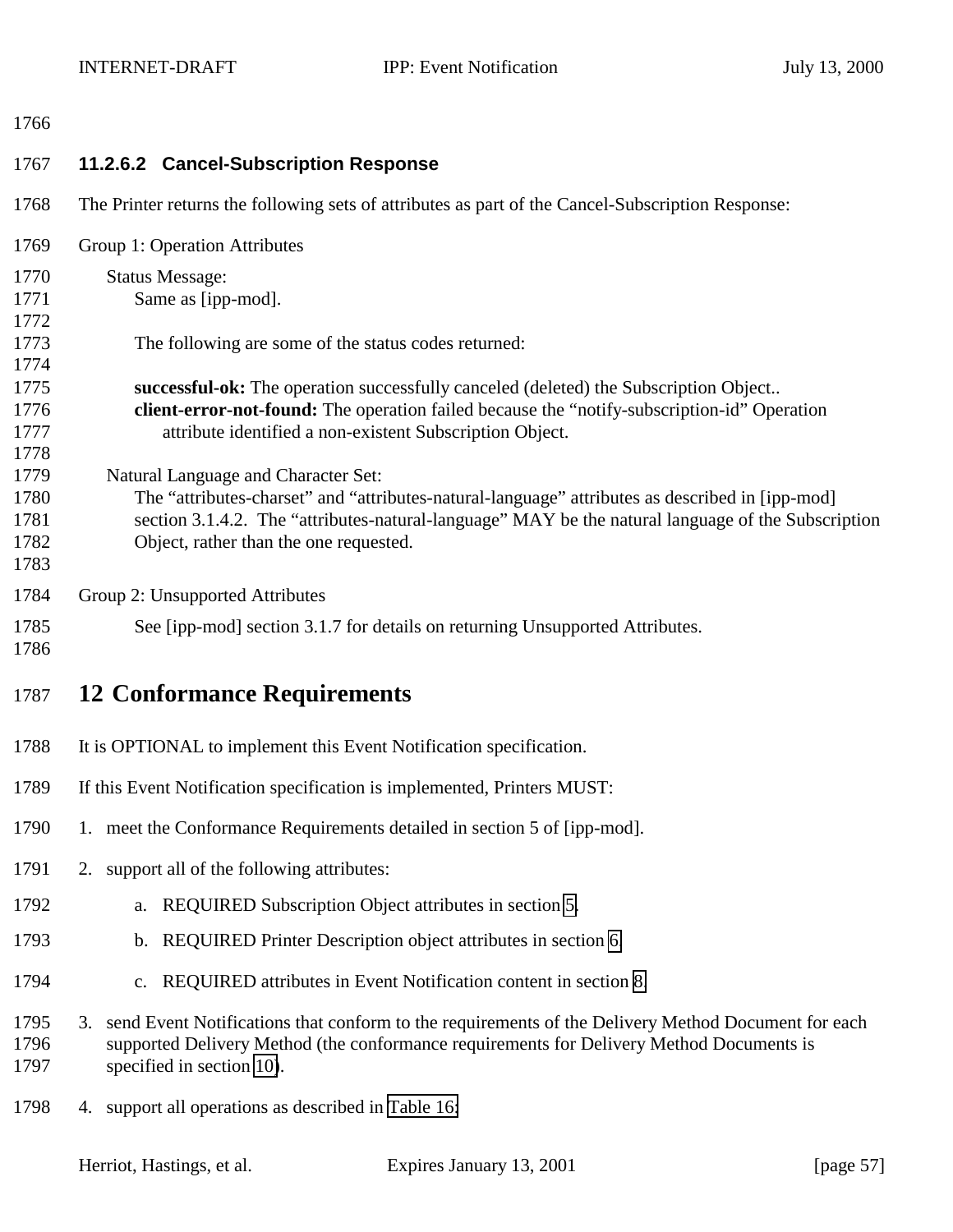| <b>Attribute</b>                              | <b>Conformance requirements</b> |
|-----------------------------------------------|---------------------------------|
| <b>Subscription Attributes Group</b>          | <b>REQUIRED</b>                 |
| Create-Printer-Subscriptions (section 11.1.2) | <b>REQUIRED</b>                 |
| Create-Job-Subscriptions (section 11.1.1)     | <b>OPTIONAL</b>                 |
| Get-Subscription-Attributes (section 11.2.2)  | <b>REQUIRED</b>                 |
| Get-Subscriptions (section 11.2.4)            | <b>REQUIRED</b>                 |
| Renew-Subscription (section 11.2.5)           | <b>REQUIRED</b>                 |
| Cancel-Subscription (section 11.2.6)          | <b>REQUIRED</b>                 |

#### <span id="page-57-0"></span>**Table 16 – Conformance Requirements for Operations**

## **13 IANA Considerations**

 This section describes the procedures for registering Event Notification Delivery Method proposals with IANA to be used with this document. Such Delivery Method proposals can be IETF standards track

documents or vendor-defined documents. In either case, they will be registered with IANA using

procedures that extend those defined in [ipp-mod] section 6 and 11.

 These extension procedures are aligned with the guidelines as set forth by the IESG [IANA-CON]. Section [13.1](#page-58-0) defines the format and content for new registrations for consideration. IANA will reject registration proposals that leave out required information or do not follow the appropriate format described in Section [13.1.](#page-58-0)

 Implementers can, at any time, define new Event Notification Delivery Methods by proposing the complete specification to IANA:

- iana@iana.org
- or by filling out the appropriate form on the IANA web pages (http://www.iana.org).

IANA will forward the registration proposal to the IPP Designated Expert who will review the proposal

 with a mailing list that the Designated Expert keeps for this purpose. Initially, that list will be the mailing 1816 list used by the IPP WG:

- 
- ipp@pwg.org

 even after the IPP WG is disbanded as permitted by [IANA-CON]. The IPP Designated Expert is appointed by the IESG Area Director responsible for IPP, according to [IANA-CON].

 When a Delivery Method Document is approved, the IPP Designated Expert becomes the point of contact for any future maintenance that might be required for that registration.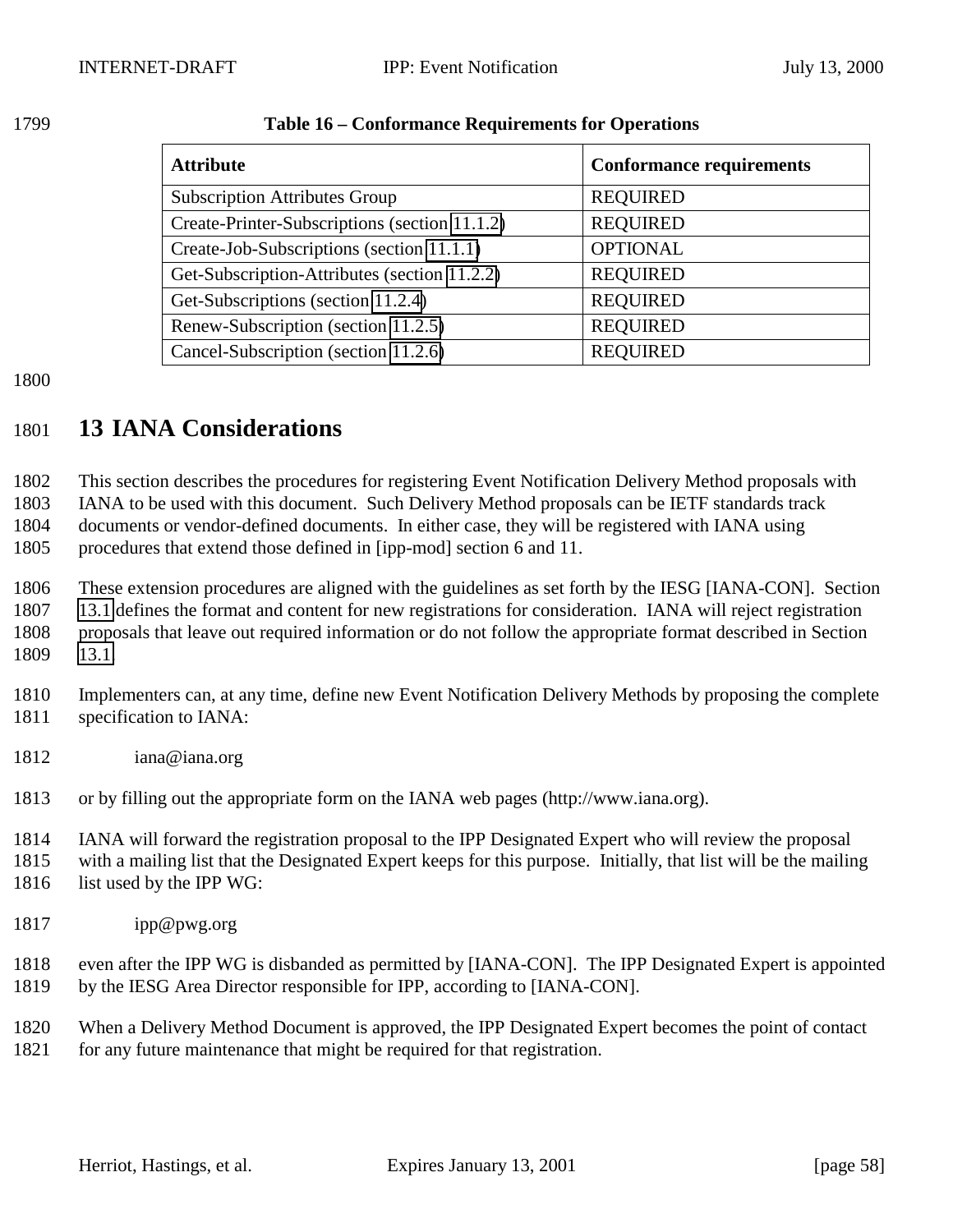### <span id="page-58-0"></span>**13.1 Format and Requirements for IPP Delivery Method Registration Proposals**

- This section defines the format and requirements for an IPP Event Notification Delivery Method
- Registration Proposal. A Delivery Method Registration Proposal:
- 1825 1. MUST contain the following information:
- Type of registration: IPP Event Notification Delivery Method
- Name of this delivery method:
- Proposed URL scheme name of this delivery method:
- Name of proposer:
- Address of proposer:
- Email address of proposer:
- Is this delivery method REQUIRED or OPTIONAL for conformance to the IPP Event Notification
- Specification document:
- Is this delivery method defining Machine Consumable and/or Human Consumable content:
- 2. MUST meet the conformance requirements for Delivery Method Documents specified in section [10.](#page-41-0)
- 

# **14 Internationalization Considerations**

 This IPP Notification specification continues support for the internationalization of [ipp-mod] of attributes containing text strings and names. Allowing a Subscribing Client to specify a different natural language

and charset for each Subscription Object increases the internationalization support.

The Printer MUST be able to localize the content of Human Consumable Event Notifications and to

localize the value of "notify-text" attribute in Machine Consumable Event Notifications that it sends to

Notification Recipients. For localization, the Printer MUST use the value of the "notify-charset" attribute

and the "notify-natural-language" attribute in the Subscription Object supplied by the Subscribing Client.

# **15 Security Considerations**

 By far the biggest security concern is the abuse of notification: sending unwanted Event Notifications to third parties (i.e., spam). The problem is made worse by notification addresses that may be redistributed to multiple parties (e.g., mailing lists). There exist scenarios where third party notification is required (see Scenario #2 and #3 in [ipp-not-req]). The fully secure solution would require active agreement of all recipients before sending out anything. However, requirement #9 in [ipp-req] ("There is no requirement for IPP Printer receiving the print request to validate the identity of an Event recipient") argues against this. Certain systems may decide to disallow third party Event Notifications (a traditional fax model).

- Clients submitting Notification requests to the IPP Printer has the same security issues as submitting an
- IPP/1.1 print job request. The same mechanisms used by IPP/1.1 can therefore be used by the client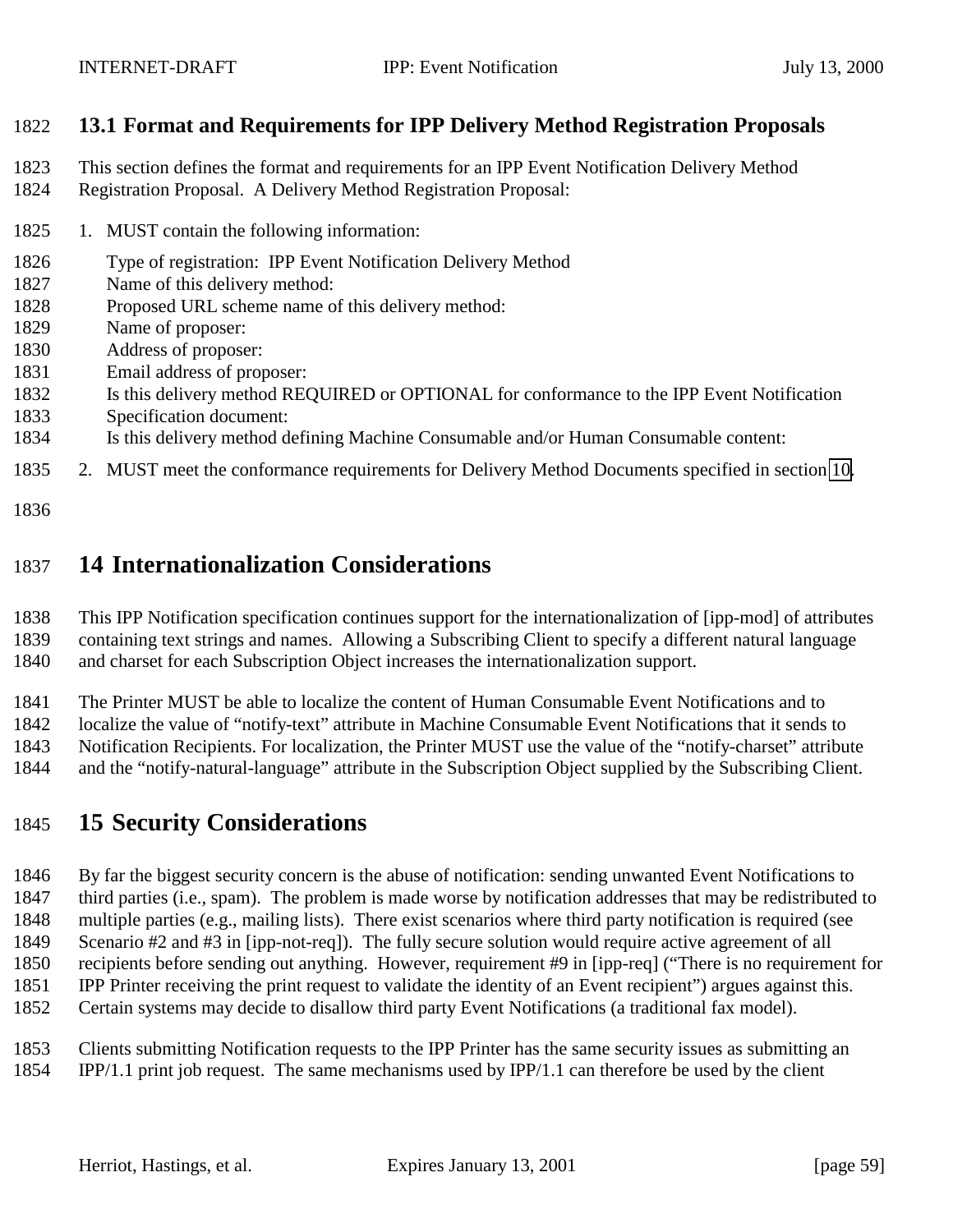- <span id="page-59-0"></span>Notification submission. Operations that require authentication can use the HTTP authentication.
- Operations that require privacy can use the HTTP/TLS privacy.

The Notification access control model should be similar to the IPP access control model for Jobs. Creating

a Per-Printer Subscription Object is associated with a user. Only the creator or an Operator can cancel the

Subscription Object. The system may limit the listing of items to only those items owned by the user.

- Some Subscription Objects (e.g., those that have a lifetime longer than a job) can be done only by
- privileged users (users having Operator and/or Administrator access rights), if that is the authorization
- policy.

 The standard security concerns (delivery to the right user, privacy of content, tamper proof content) apply to the Delivery Method. IPP should use the security mechanism of the Delivery Method used. Some delivery mechanisms are more secure than others. Therefore, sensitive Event Notifications should use the Delivery Method that has the strongest security.

## **16 Status Codes**

The following status codes are defined as extensions for Notification and are returned as the value of the

"status-code" parameter in the Operation Attributes Group of a response (see [ipp-mod] section 3.1.6.1).

Operations in this document can also return the status codes defined in section 13 of [ipp-mod]. The

'successful-ok' status code is an example of such a status code.

### **16.1 successful-ok-ignored-subscriptions (0x0003)**

The Subscription Creation Operation was unable to create all requested Subscription Objects.

 For a Create-Job-Subscriptions or Create-Printer-Subscriptions operation, this status code means that the Printer created one or more Subscription Objects, but not all requested Subscription Objects.

For a Job Creation operation, this status code means that the Printer created the Job along with zero or more

Subscription Objects. The Printer returns this status code even if other job attributes are unsupported or in

conflict. That is, if an IPP Printer finds a warning that would allow it to return 'successful-ok-ignored-

subscriptions' and either 'successful-ok-ignored-or-substituted-attributes' and/or 'successful-ok-conflicting-

attributes', it MUST return 'successful-ok-ignored-subscriptions'.

# **16.2 client-error-ignored-all-subscriptions (0x0414)**

This status code is the same as 'successful-ok-ignored-subscriptions' except that only the Create-Job-

Subscriptions and Create-Printer-Subscriptions operation return it. They return this status code only when

the Printer creates zero Subscription Objects.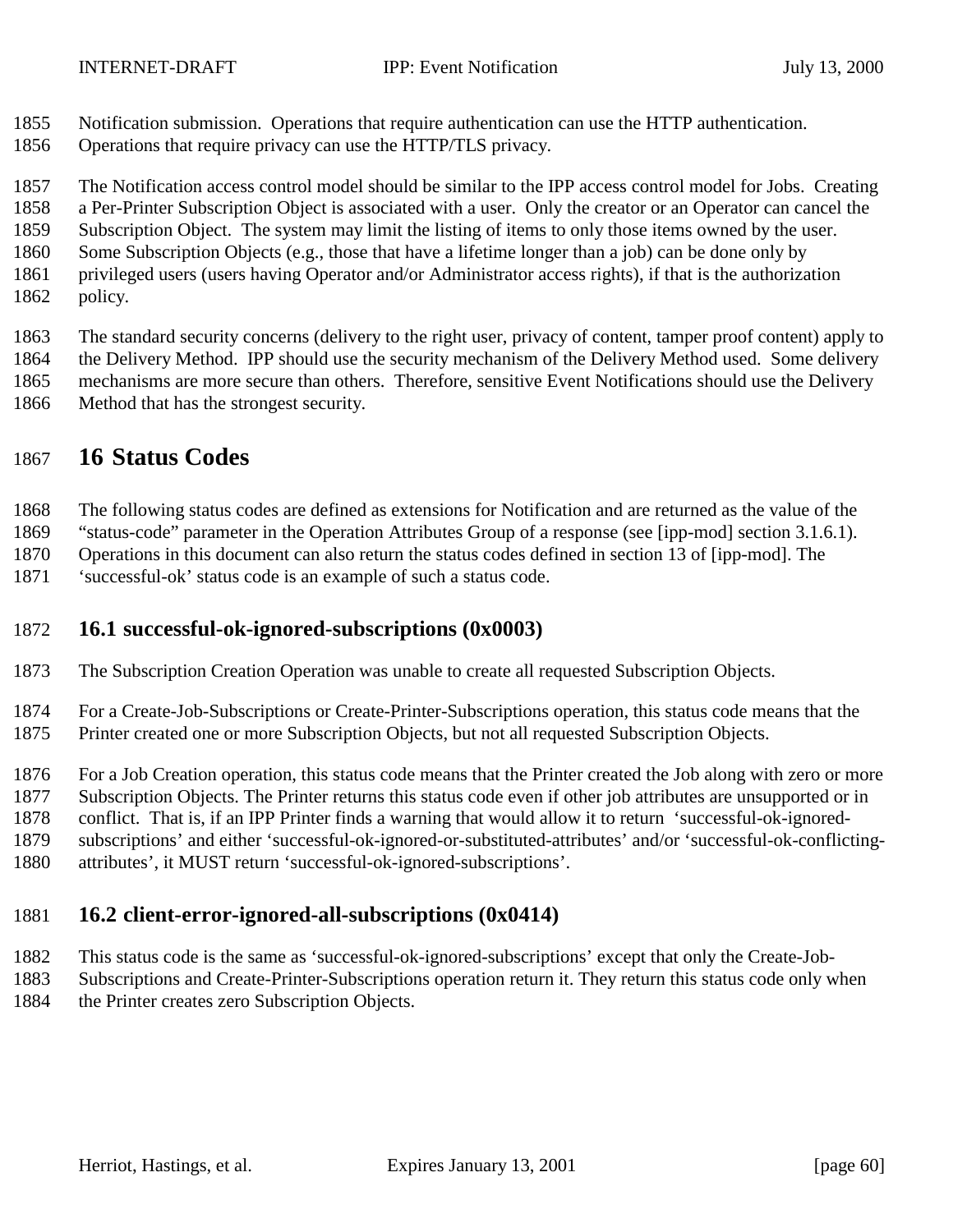# <span id="page-60-0"></span>**17 Status Codes in Subscription Attributes Groups**

- This section contains values of the "notify-status-code" attribute that the Printer returns in a Subscription Attributes Group in a response when the corresponding Subscription Object:
- 1888 1. is not created or
- 2. is created and some of the client-supplied attributes are not supported.
- The following sections are ordered in decreasing order of importance of the status-codes.

#### **17.1 client-error-uri-scheme-not-supported (0x040C)**

- This status code is defined in [ipp-mod]. This document extends its meaning and allows it to be in a Subscription Attributes Group of a response.
- The scheme of the client-supplied URI in a "notify-recipient-uri" Subscription Template Attribute in a Subscription Creation Operation is not supported. See section [5.3.1.](#page-17-0)

#### **17.2 client-error-too-many-subscriptions (0x0415)**

 The number of Subscription Objects supported by the Printer would be exceeded if this Subscription Object were created (see section [5.2\)](#page-14-0).

#### **17.3 successful-ok-too-many-events (0x0005)**

 The client supplied more Events in the "notify-events" operation attribute of a Subscription Creation Operation than the Printer supports, as indicated in its "notify-max-events-supported" Printer attribute (see section [5.3.2\)](#page-18-0).

#### **17.4 successful-ok-ignored-or-substituted-attributes (0x0001)**

 This status code is defined in [ipp-mod]. This document extends its meaning to include unsupported Subscription Template Attributes and it can appear in a Subscription Attributes Group.

## **18 Encodings of Additional Attribute Tags**

- This section assigns values to two attributes tags as extensions to the encoding defined in [ipp-pro]).
- The "subscription-attributes-tag" delimits Subscription Template Attributes Groups in requests and Subscription Attributes Groups in responses.

 The "event-notification-attributes-tag" delimits Event Notifications in Delivery Methods that use an IPP-like encoding.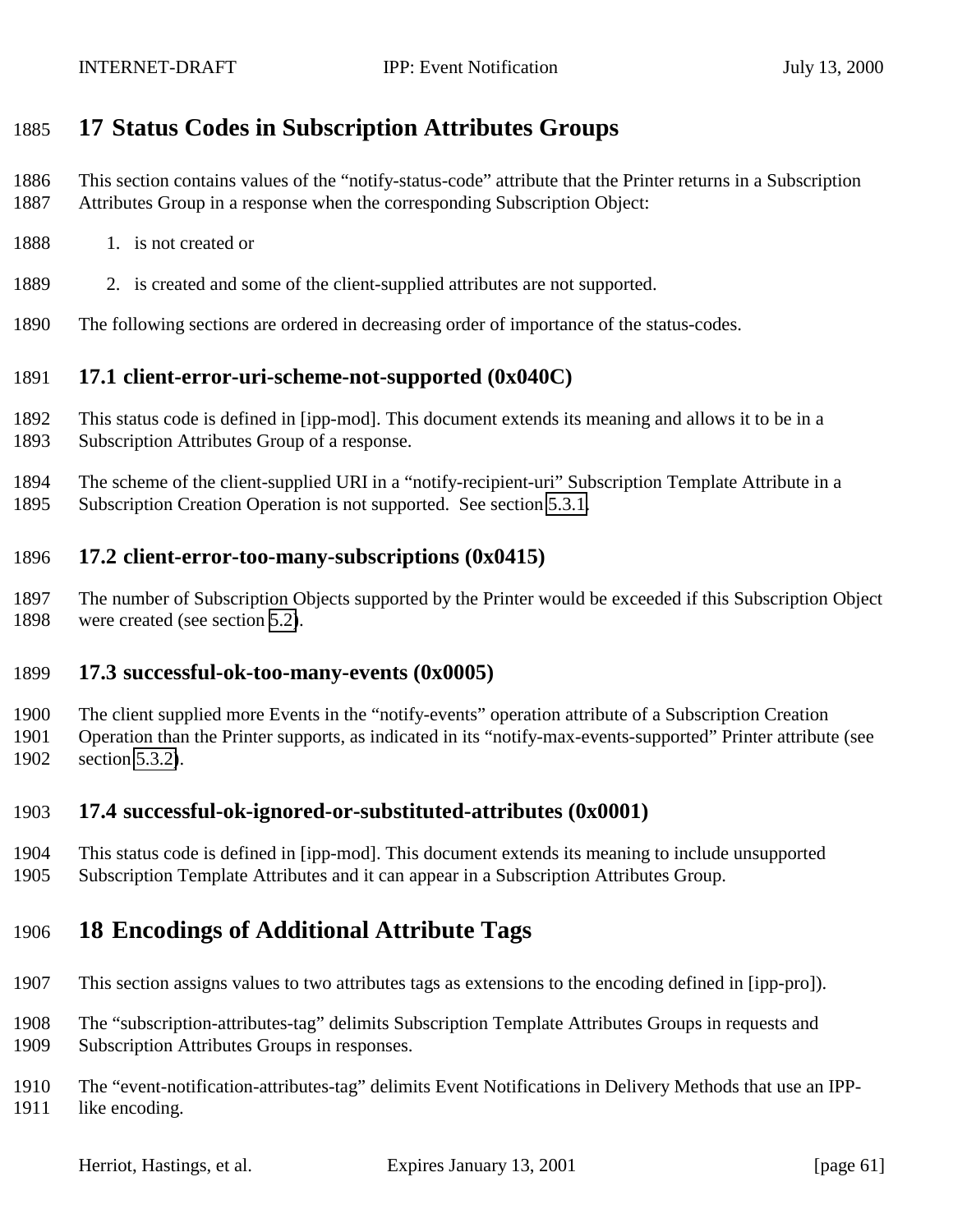The following table specifies the values for the delimiter tags:

| Tag Value (Hex) | <b>Meaning</b>                      |
|-----------------|-------------------------------------|
| 0x06            | "subscription-attributes-tag"       |
| 0x07            | "event-notification-attributes-tag" |

#### **19 References**

# [IANA-CON] Narte, T. and Alvestrand, H.T.: Guidelines for Writing an IANA Considerations Section in RFCs, Work in Progress, draft-iesg-iana-considerations-04.txt, May 21, 1998. [ipp-mod] deBry, R., , Hastings, T., Herriot, R., Isaacson, S., Powell, P., "Internet Printing Protocol/1.1: Model and Semantics", <draft-ietf-ipp-model-v11-07.txt>, work in progress, May 22, 2000. [ipp-not-req] deBry, R., Lewis, H., Hastings, T., "Internet Printing Protocol/1.1: Requirements for IPP Notifications", <draft-ietf-ipp-not-043.txt>, work in progress, August 11July 6, 2000, 1999. [ipp-pro] Herriot, R., Butler, S., Moore, P., Tuner, R., "Internet Printing Protocol/1.1: Encoding and Transport", <draft-ietf-ipp-protocol-v11-06.txt>, work in progress, May 30, 2000. [ipp-prog] 1927 Hastings, T., Bergman, R., Lewis, H., "Proposed IPP Job Progress Attributes for IPP", <draft-ietf-1928 ipp-job-prog-00.txt> work in progress, February 2July 6, 2000. [ipp-set] Kugler, C., , Hastings, T., Herriot, R., Lewis, H, "Internet Printing Protocol (IPP): Job and Printer 1931 Set Operations", <draft-ietf-ipp-job-printer-set-ops-024.txt>, work in progress, March 238, 2000.  $\frac{1}{1}$   $\frac{1}{1}$   $\frac{1}{1}$   $\frac{1}{2}$ **Kugler, C., , Hastings, T., Lewis, H. "Internet Printing Protocol (IPP): Additional Operations, Set** 1934 2", <draft-ietf-ipp-ops-set2.txt>, work in progress, February 3, 2000. [RFC2026] S. Bradner, "The Internet Standards Process -- Revision 3", RFC 2026, October 1996. [RFC2119] S. Bradner, "Key words for use in RFCs to Indicate Requirement Levels", RFC 2119 , March 1997 [RFC2566]

#### deBry, R., , Hastings, T., Herriot, R., Isaacson, S., Powell, P., "Internet Printing Protocol/1.0: Model and Semantics", RFC 2566, April 1999.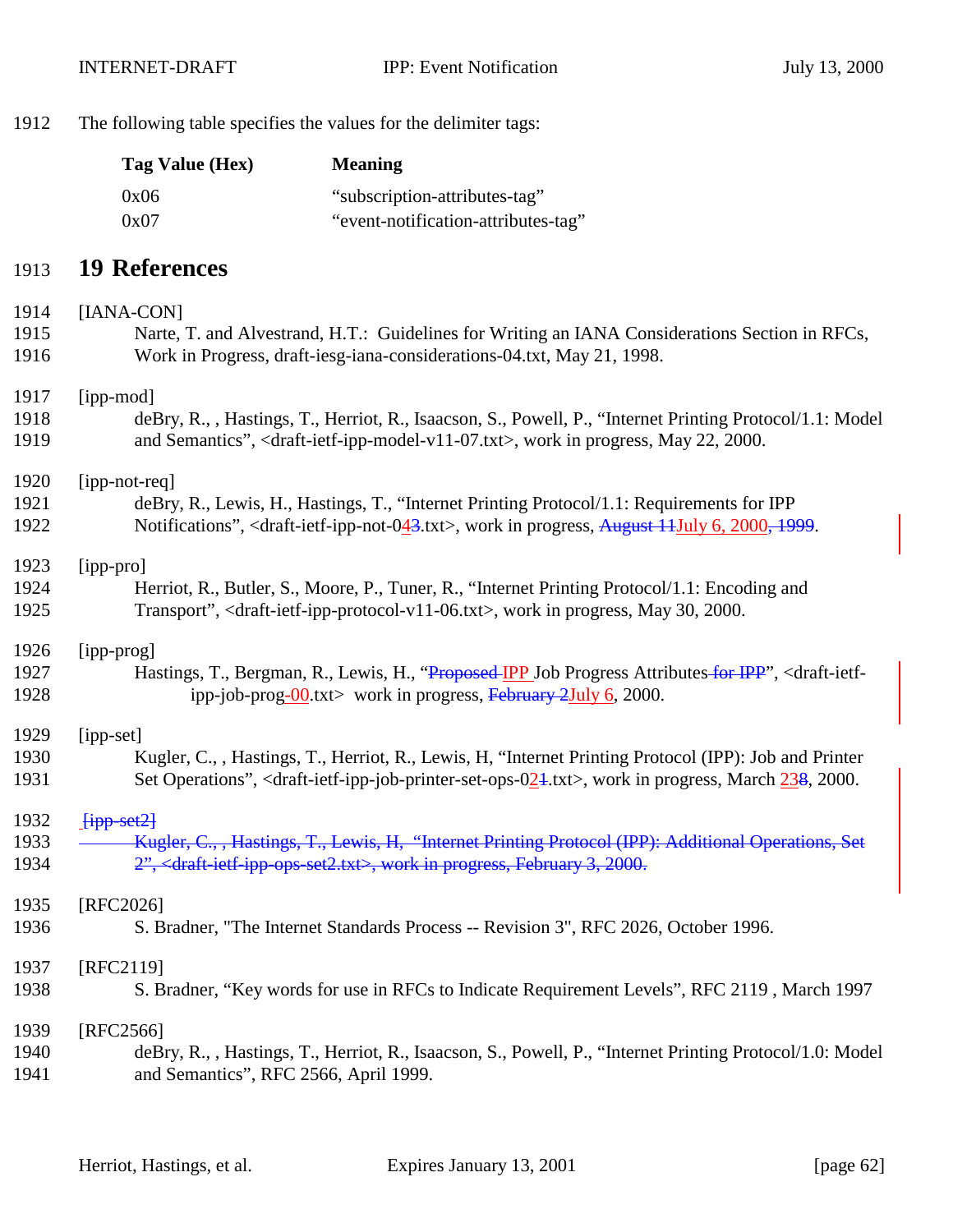| 1950 | <b>20 Author's Addresses</b>                                                                         |
|------|------------------------------------------------------------------------------------------------------|
| 1949 | 2569, April 1999.                                                                                    |
| 1948 | Herriot, R., Hastings, T., Jacobs, N., Martin, J., "Mapping between LPD and IPP Protocols", RFC      |
| 1947 | [RFC2569]                                                                                            |
| 1946 | RFC 2568, April 1999.                                                                                |
| 1945 | Zilles, S., "Rationale for the Structure and Model and Protocol for the Internet Printing Protocol", |
| 1944 | [RFC2568]                                                                                            |
| 1943 | Wright, D., "Design Goals for an Internet Printing Protocol", RFC 2567, April 1999.                  |
| 1942 | [RFC2567]                                                                                            |
|      |                                                                                                      |

| 1951 | Scott A. Isaacson (Editor)           |
|------|--------------------------------------|
| 1952 | Novell, Inc.                         |
| 1953 | 122 E 1700 S                         |
| 1954 | Provo, UT 84606                      |
| 1955 |                                      |
| 1956 | Phone: 801-861-7366                  |
| 1957 | Fax: 801-861-2517                    |
| 1958 | e-mail: sisaacson@novell.com         |
| 1959 |                                      |
| 1960 | <b>Tom Hastings</b>                  |
| 1961 | Xerox Corporation                    |
| 1962 | 737 Hawaii St. ESAE 231              |
| 1963 | El Segundo, CA 90245                 |
| 1964 |                                      |
| 1965 | Phone: 310-333-6413                  |
| 1966 | Fax: 310-333-5514                    |
| 1967 | e-mail: hastings@cp10.es.xerox.com   |
| 1968 |                                      |
| 1969 | <b>Robert Herriot</b>                |
| 1970 | <b>Xerox Corporation</b>             |
| 1971 | 3400 Hillview Ave., Bldg #1          |
| 1972 | Palo Alto, CA 94304                  |
| 1973 |                                      |
| 1974 | Phone: 650-813-7696                  |
| 1975 | Fax: 650-813-6860                    |
| 1976 | Email: robert.herriot@pahv.xerox.com |
| 1977 |                                      |
| 1978 | Roger deBry                          |
| 1979 | <b>Utah Valley State College</b>     |
| 1980 | Orem, UT 84058                       |
| 1981 |                                      |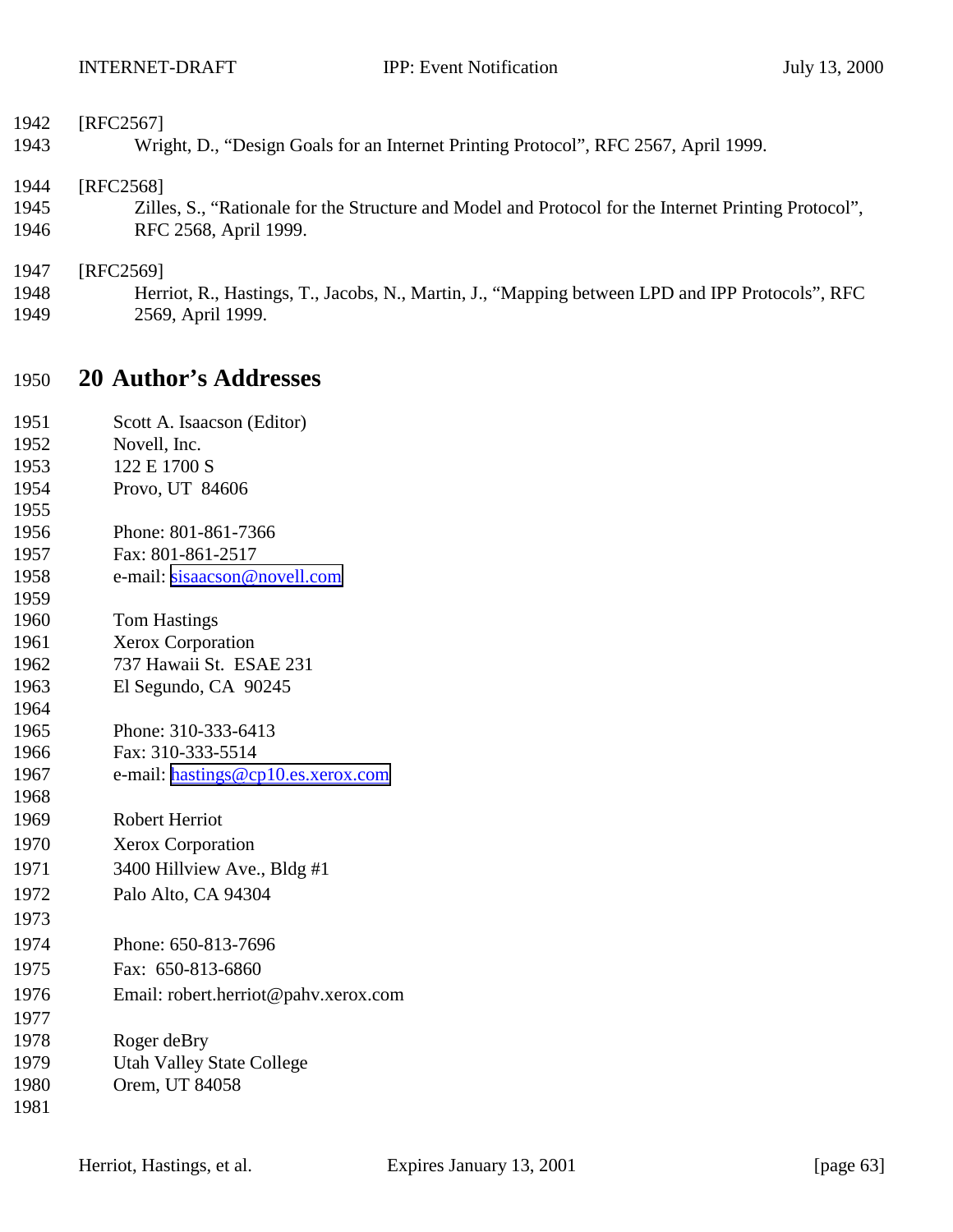| 1982 | Phone: (801) 222-8000             |  |
|------|-----------------------------------|--|
| 1983 | EMail: debryro@uvsc.edu           |  |
| 1984 |                                   |  |
| 1985 | <b>Jay Martin</b>                 |  |
| 1986 | e-mail: <i>jkm@underscore.com</i> |  |
| 1987 |                                   |  |
| 1988 | Michael Shepherd                  |  |
| 1989 | <b>Xerox Corporation</b>          |  |
| 1990 | 800 Phillips Road MS 128-51E      |  |
| 1991 | Webster, NY 14450                 |  |
| 1992 |                                   |  |
| 1993 | Phone: 716-422-2338               |  |
| 1994 | Fax: 716-265-8871                 |  |
| 1995 | e-mail: mshepherd@crt.xerox.com   |  |
| 1996 |                                   |  |
| 1997 | Ron Bergman (Editor)              |  |
| 1998 | Hitachi Koki Imaging Solutions    |  |
| 1999 | 1757 Tapo Canyon Road             |  |
| 2000 | Simi Valley, CA 93063-3394        |  |
| 2001 |                                   |  |
| 2002 | Phone: 805-578-4421               |  |
| 2003 | Fax: 805-578-4001                 |  |
| 2004 | Email: rbergma@hitachi-hkis.com   |  |
|      | .                                 |  |

# **A. Appendix - Model for Notification with Cascading Printers**

 With this model (see [Figure 2\)](#page-64-0), there is an intervening Print server between the human user and the output-device. So the system effectively has two Printers. There are two cases to consider.

- 1. When the Printer 1 (in the server) generates Events, the system behaves like the client and Printer in [Figure 1.](#page-8-0) In this case, Printer 1 sends Event Notifications that are shown as Event Notifications (A) of [Figure 2,](#page-64-0).
- 2. When the Printer 2 (in the output-device) generates Events, there are two possible system configurations:
- a) Printer 1 forwards the client-supplied Subscription Creation Operations to the downstream Printer 2 and lets Printer 2 send the Event Notifications directly to the Notification Recipients supplied by the Client (Event Notifications(C) in the diagram).
- b) Printer 1 performs the client-supplied Subscription Creation Operations and also forwards the Subscription Creation Operations to Printer 2 with the Notification Recipient changed to be the Printer 1. When an Event occurs in Printer 2, Printer 2 sends the Event Notification (B) to Notification Recipient of Printer 1, which relays the received Event Notification (B) to the client-supplied Notification Recipient (as Event Notifications(A) in the diagram). Note, when a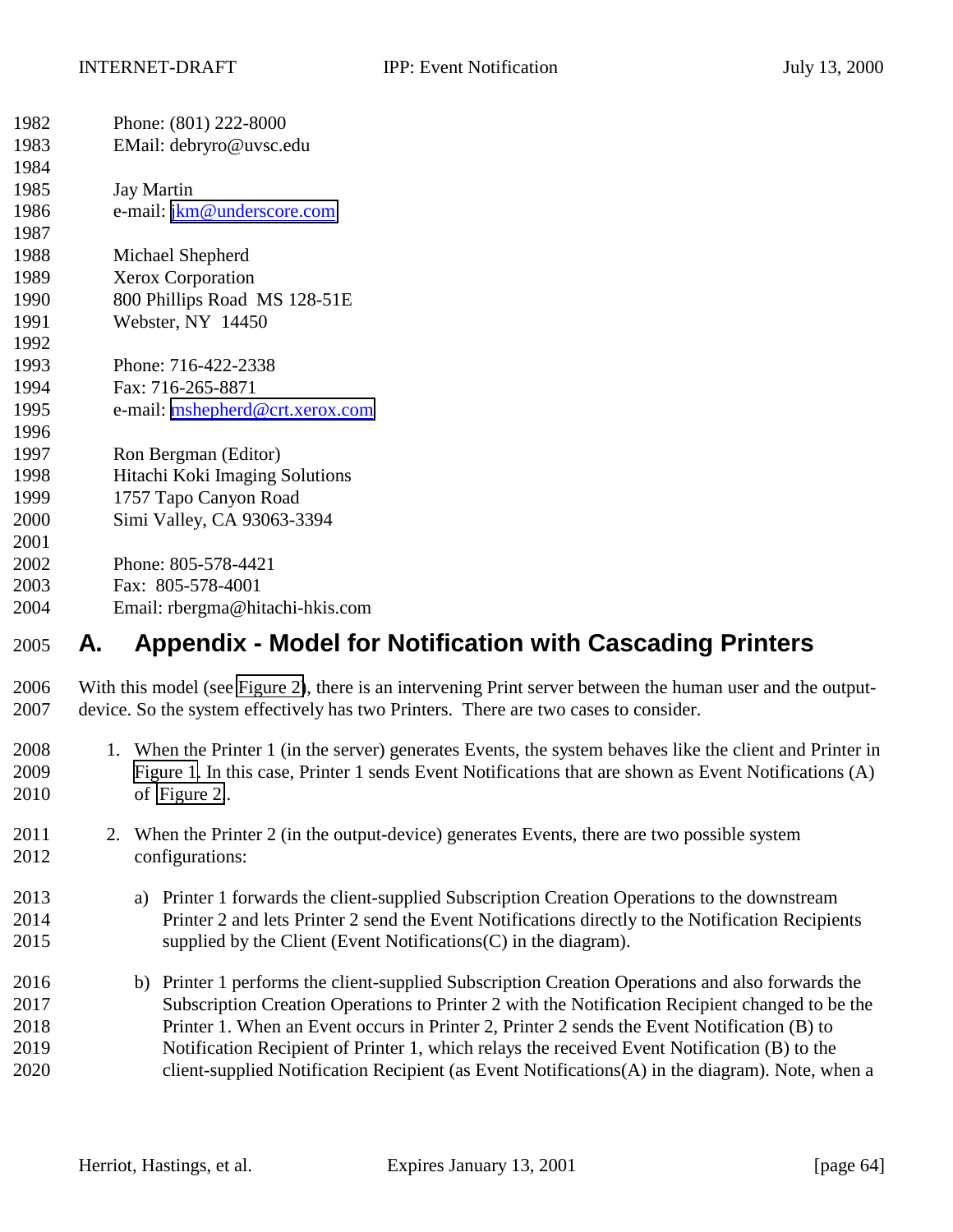<span id="page-64-0"></span> client performs a Subscription Creation Operation, Printer 1 need not forward the Subscription Creation Operation to Printer 2 if it would create a duplicate Subscription Object on Printer 2.

 Note: when Printer 1 is forwarding Subscription Creation Operations to Printer 2, it may request Printer 2 to create additional Subscription Objects (called "piggy-backing"). Piggy-backing is useful when:

- Device A is configured to accept (IPP or non-IPP) requests from other servers.
- Server S wants to receive Job Events that the client didn't request and Server S wants these Events for jobs it submits and not for other jobs.



**Figure 2 – Model for Notification with Cascading Printers**

# **B. Appendix - Distributed Model for Notification**

 A Printer implementation could use some other remote notification service to provide some or most of the service. For example, the remote notification service could send Event Notifications using Delivery Methods that are not directly supported by the output device or server. Or, the remote notification service could store Subscription Objects (passed to it from the output device in response to Subscription Creation requests), accept Events, format the Event Notification in the natural language of the Notification Recipient, and send the Event Notifications to the Notification Recipient(s).

 [Figure 3](#page-65-0) shows this partitioning. The interface between the output device (or server) and the remote notification service is outside the scope of this document and is intended to be transparent to the client and this document. The combination of the output device (or server) and the notification service together constitute an IPP Printer conforming to this Notification document.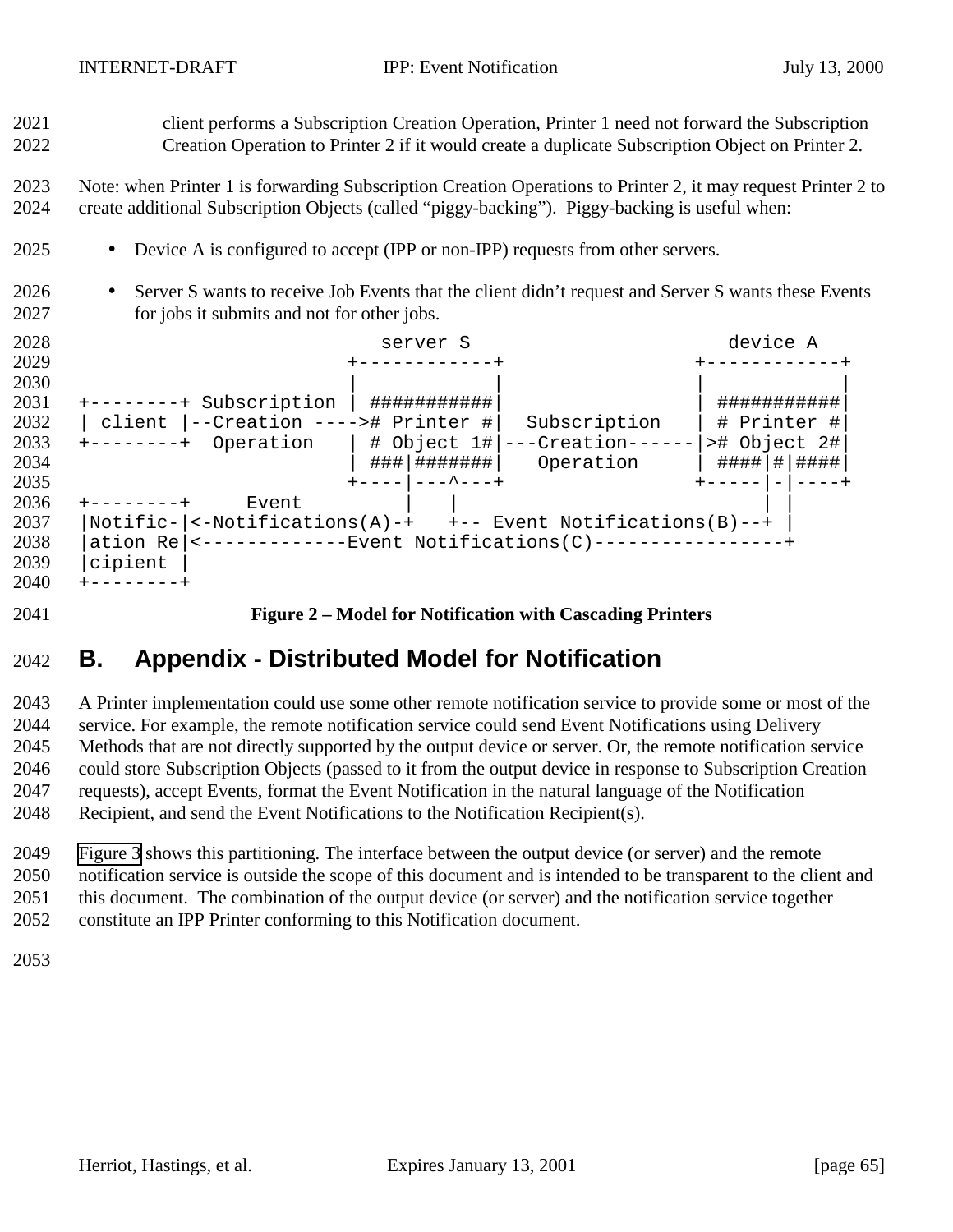<span id="page-65-0"></span>

| 2054 |                                                              | ***********************                      |
|------|--------------------------------------------------------------|----------------------------------------------|
| 2055 |                                                              | *                                            |
| 2056 |                                                              | Printer (including                           |
| 2057 |                                                              | $\star$<br>the distributed                   |
| 2058 |                                                              | Notification Service)                        |
| 2059 |                                                              | $\star$                                      |
| 2060 |                                                              | output device or server                      |
| 2061 |                                                              | $\overline{\ast}$                            |
| 2062 | PDA, desktop, or server                                      | $\frac{1}{*}$<br>###########<br>$+$          |
| 2063 |                                                              | # partial #                                  |
| 2064 | ---IPP Subscription--<br>client                              | ># Printer #                                 |
| 2065 | Creation operation                                           | # Object<br>- #                              |
| 2066 |                                                              | $\frac{x}{x}$ $\frac{x}{x}$<br>#####   ##### |
| 2067 |                                                              |                                              |
| 2068 |                                                              | $\overline{\ast}$<br>Subscriptions           |
| 2069 |                                                              | $\overline{\ast}$<br>OR Event                |
| 2070 |                                                              | $\overline{\ast}$<br>Notifications           |
| 2071 | Notification<br>IPP-defined                                  |                                              |
| 2072 | Recipient<br><--Event Notifications-                         | Notification                                 |
| 2073 |                                                              | Service<br>*                                 |
| 2074 |                                                              |                                              |
| 2075 |                                                              |                                              |
| 2076 |                                                              | *********************                        |
| 2077 | $***$<br>Implementation configuration opaque boundary<br>$=$ |                                              |
| 2078 |                                                              |                                              |

**Figure 3 – Opaque Use of a Notification Service Transparent to the Client**

# **C. Appendix - Extended Notification Recipient**

 The model allows for an extended Notification Recipient that is itself a notification service that forwards each Event Notification to another recipient (called the Ultimate Notification Recipient in this section). The Delivery Method to the Ultimate Recipient is probably different from the Delivery Method used by the Printer to the extended Notification Recipient.

This extended Notification Recipient is transparent to the Printer but not to the client.

 When a client performs a Subscription Creation Operation, it specifies the extended Notification Recipient as it would any Notification Recipient. In addition, the client specifies the Ultimate Notification Recipient in the Subscription Creation Operation in a manner specified by the extended Notification Recipient. Typically, it is either some bytes in the value of "notify-user-data" or some additional parameter in the value of "notify-recipient-uri". The client also subscribes directly with the extended Notification Recipient (by means outside this document), since it is a notification service in its own right.

 The IPP Printer treats the extended Notification Recipient like any other Notification Recipient and the IPP Printer is not aware of the forwarding. The Delivery Method that the extended Notification Recipient uses for delivering the Event Notification to the Ultimate Notification Recipient is beyond the scope of this document and is transparent to the IPP Printer.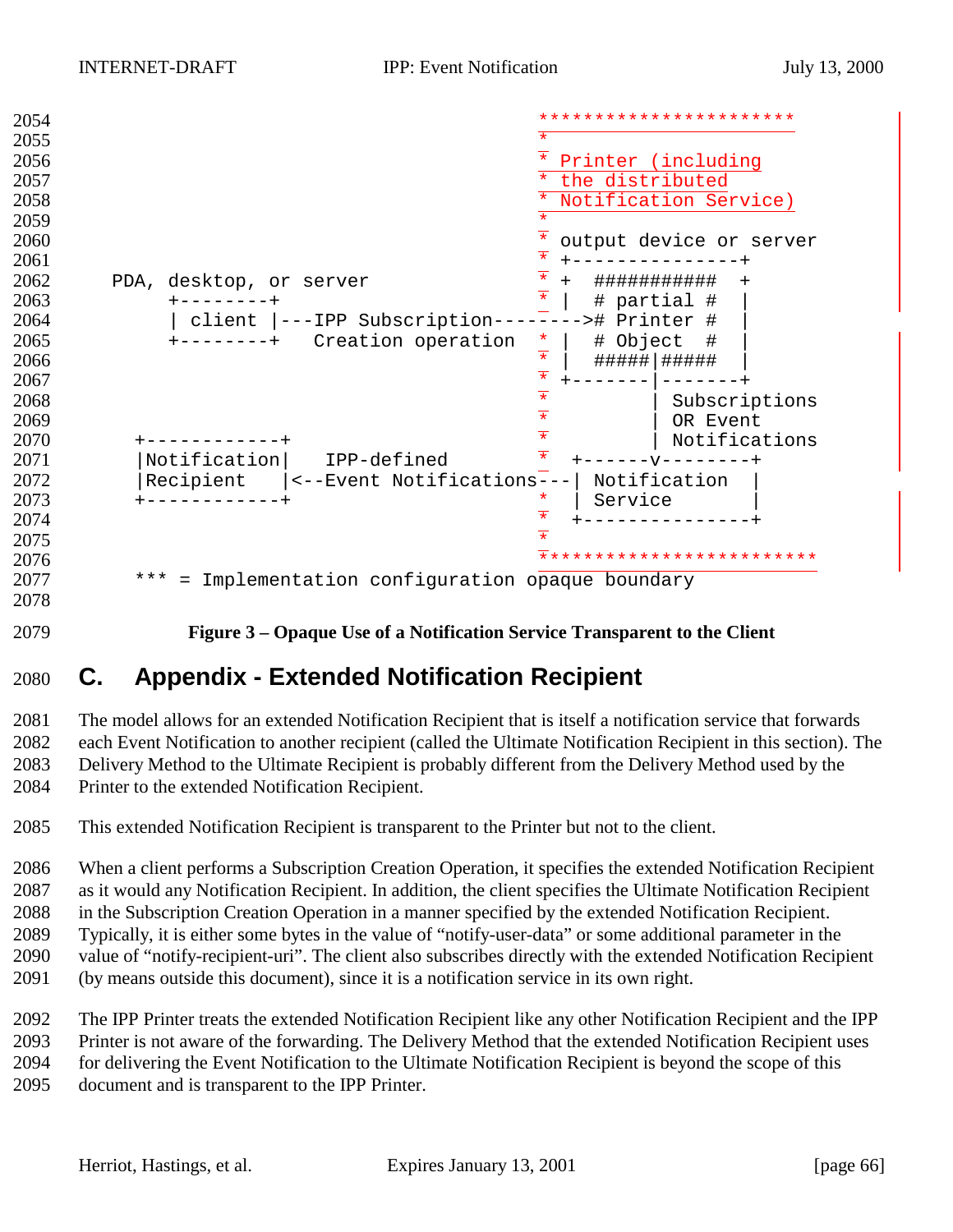Examples of this extended Notification Recipient are paging, immediate messaging services, general notification services, and NOS vendors' infrastructure. Figure 4 shows this approach.

 2099 PDA, desktop, or server server server or output device +---------------+ +--------+ | ########### | | client |---Subscription Creation -----------># Printer # | +--------+ Operation | # Object # | | #####|##### | 2104<br>2105 +--------------+ +------------+ IPP-defined +-------|-------+ |Ultimate | any |Notification|<--Event Notifications----+ |Notification|<----|Recipient | |Recipient | +------------+ +------------+ (Notification Service)

**Figure 4 – Use of an Extended Notification Recipient transparent to the Printer**

# **D. Appendix - Details about Conformance Terminology**

- The following paragraph provide more details about conformance terminology.
- **REQUIRED**  an adjective used to indicate that a conforming IPP Printer implementation MUST support the indicated operation, object, attribute, attribute value, status code, or out-of-band value in requests and responses. See [ipp-mod] "Appendix A - Terminology for a definition of "support". *Since support of this entire Notification specification is OPTIONAL for conformance to IPP/1.0 or IPP/1.1, the use of the term REQUIRED in this document means "REQUIRED if this OPTIONAL Notification specification is implemented".*
- **RECOMMENDED**  an adjective used to indicate that a conforming IPP Printer implementation is recommended to support the indicated operation, object, attribute, attribute value, status code, or out-of-band value in requests and responses. *Since support of this entire Notification specification is OPTIONAL for conformance to IPP/1.0 or IPP/1.1, the use of the term RECOMMENDED in this document means "RECOMMENDED if this OPTIONAL Notification specification is implemented".*
- **OPTIONAL**  an adjective used to indicate that a conforming IPP Printer implementation MAY, but is NOT REQUIRED to, support the indicated operation, object, attribute, attribute value, status code, or out-of-band value in requests and responses.

# **E. Appendix - Object Model for Notification**

 This section describes the Notification object model that adds a Subscription Object which together with the Job and Printer object provide the complete Notification semantics.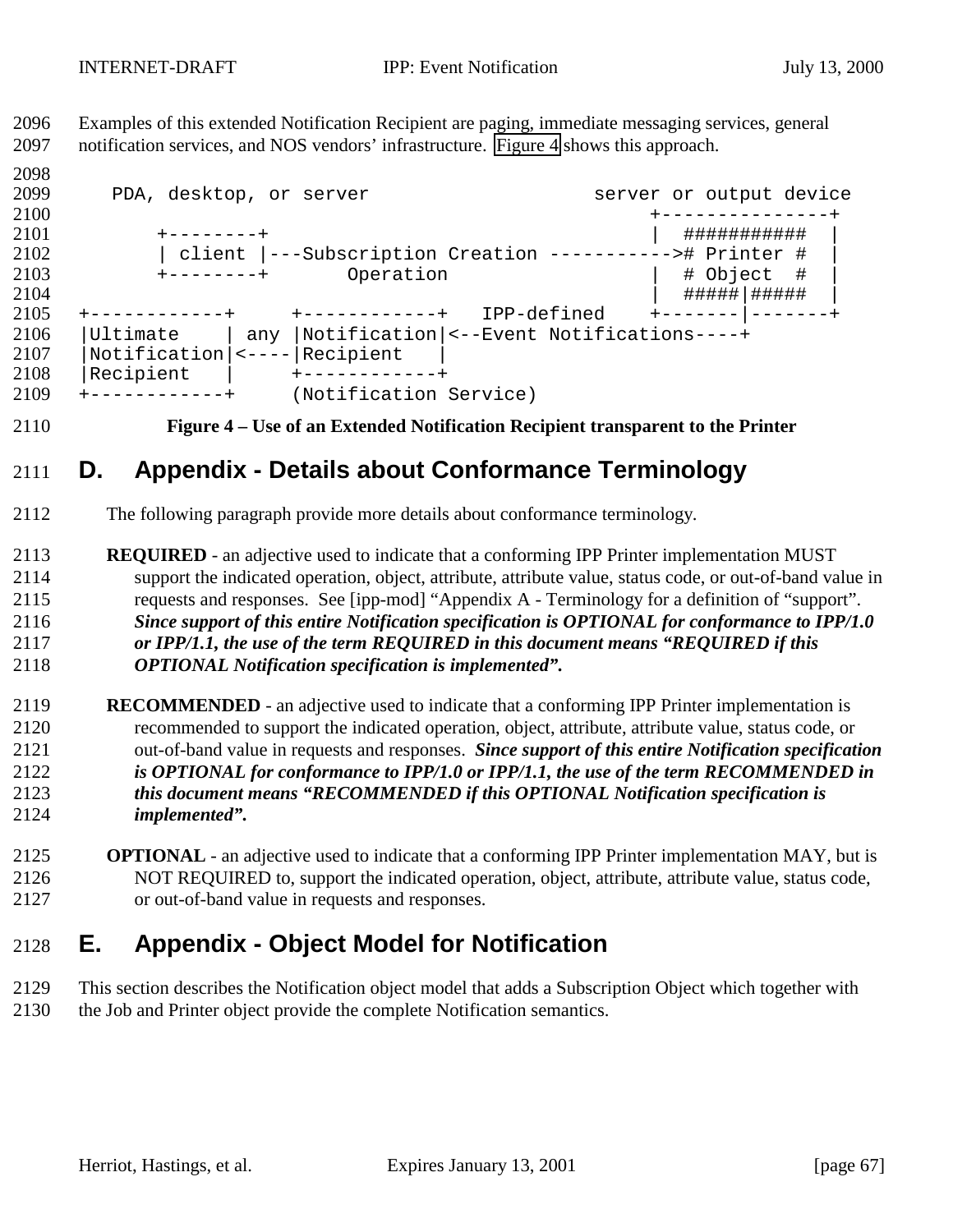

### **E.1 Appendix - Object relationships**

 This sub-section defines the object relationships between the Printer, Job, and Subscription Objects by example. Whether Per-Printer Subscription Objects are actually contained in a Printer object or are just bi- directionally associated with them in some way is IMPLEMENTATION DEPENDENT and is transparent to the client. Similarly, whether Per-Job Subscription Objects are actually contained in a Job object or are 2168 just bi-directionally associated with them in some way is IMPLEMENTATION DEPENDENT and is transparent to the client. The object relationships are defined as follows:

### **E.2 Printer Object and Per-Printer Subscription Objects**

2171 1. The Printer object contains (is associated with) zero or more Per-Printer Subscription Objects (p1 contains s1-s3 Per-Printer Subscription Objects).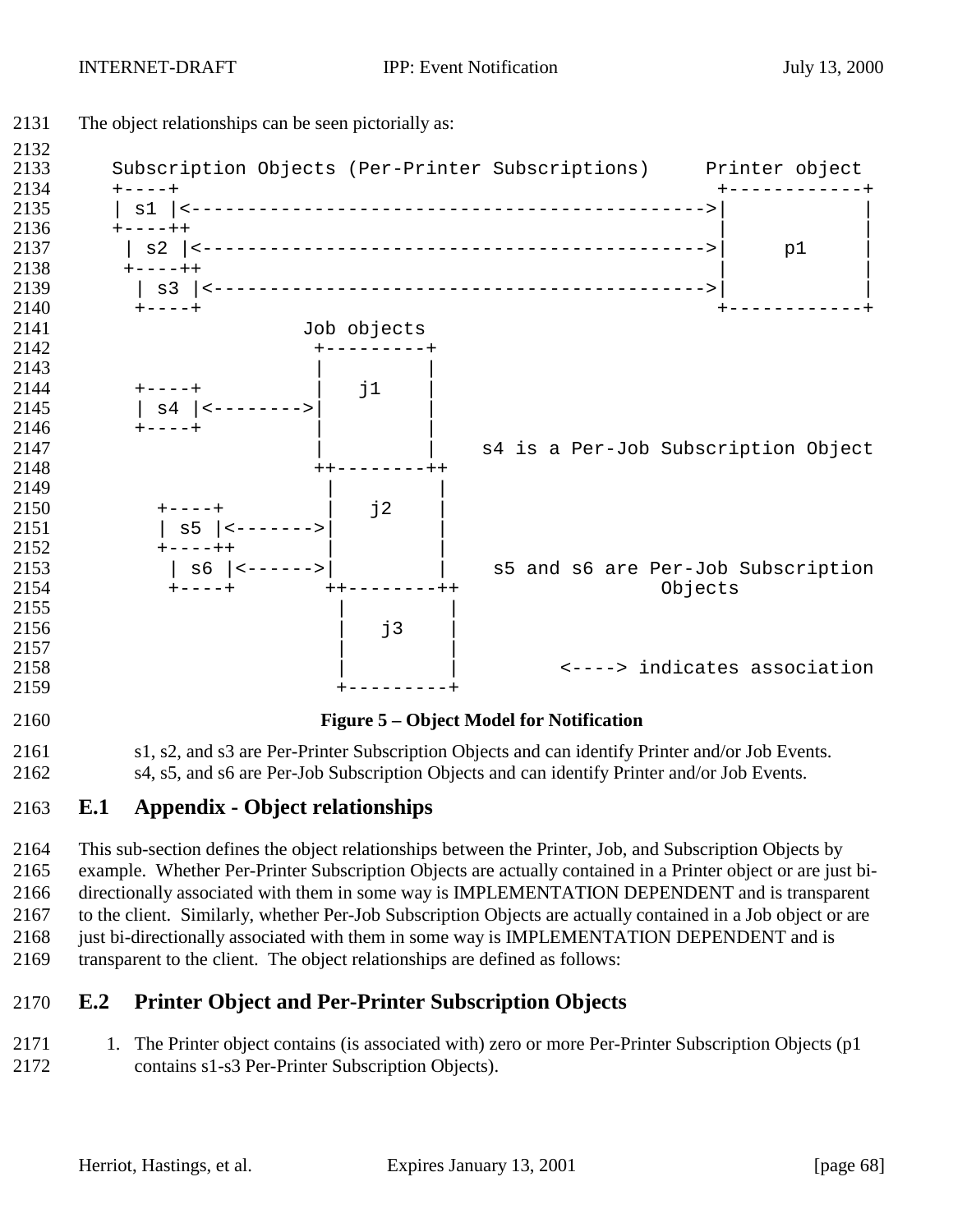2. Each Per-Printer Subscription Object (s1, s2, and s3) is contained in (or is associated with) exactly one Printer object (p1).

#### **E.3 Job Object and Per-Job Subscription Objects**

- 1. A Job object (j1, j2, j3) is associated with zero or more Per-Job Subscription Objects (s4-s6). Job j1 is associated with Per-Job Subscription Object s4, Job j2 is associated with Per-Job Subscription Objects s5 and s6, and Job j3 is not associated with any Per-Job Subscription Object.
- 2. Each Per-Job Subscription Object is associated with exactly one Job object.

# **F. Appendix - Per-Job versus Per-Printer Subscription Objects**

Per-Job and Per-Printer Subscription Objects are quite similar. Either type of Subscription Object can

- subscribe to Job Events, Printer Events, or both. Both types of Subscription Objects can be queried using
- the Get-Subscriptions and Get-Subscription-Attributes operations and canceled using the Cancel-
- Subscription operation. Both types of Subscription Objects create Subscription Objects which have the
- same Subscription Object attributes defined. However, there are some semantic differences between Per-
- Job Subscription Objects and Per-Printer Subscription Objects. A Per-Job Subscription Object is
- established by the client when submitting a job and after creating the job using the Create-Job-
- Subscriptions operation by specifying the "job-id" of the Job with the "notify-job-id" attribute. A Per-
- Printer Subscription Object is established between a client and a Printer using the Create-Printer-
- Subscriptions operation. Some specific differences are:
- 1. A client usually creates one or more Per-Job Subscription Objects as part of the Job Creation operations (Create-Job, Print-Job, and Print-URI), rather than using the OPTIONAL Create-Job-Subscriptions operation, especially since Printer implementations NEED NOT support the Create-Job-Subscriptions operation, since it is OPTIONAL.
- 2. For Per-Job Subscription Objects, the Subscription Object is only valid while the job is "not-complete" (see sections [5.4.3\)](#page-29-0) while for the Per-Printer Subscription Objects, the Subscription Object is valid until the time (in seconds) that the Printer returned in the "notify-lease-expiration-time" operation attribute.
- 3. Job Events in a Per-Job Subscription Object apply only to "one job" (the Job created by the Job Creation operation or references by the Create-Job-Subscriptions operation) while Job Events in a Per-Printer Subscription Object apply to ALL jobs contained in the IPP Printer.

# **G. Appendix: Change History (to be removed for Internet-Draft)**

 This section summarizes the changes to the document. Each sub-section is in *reverse* chronological order. Adding or removing ISSUES that don't change the document are not listed here.

## **G.1 Changes to the June 30, 2000 version to create the July 13, 2000 version**

2205 The following changes were made to the June 30, 2000 version to create the July 13, 2000 version based on 2206 the agreements reached at the July IPP WG meeting: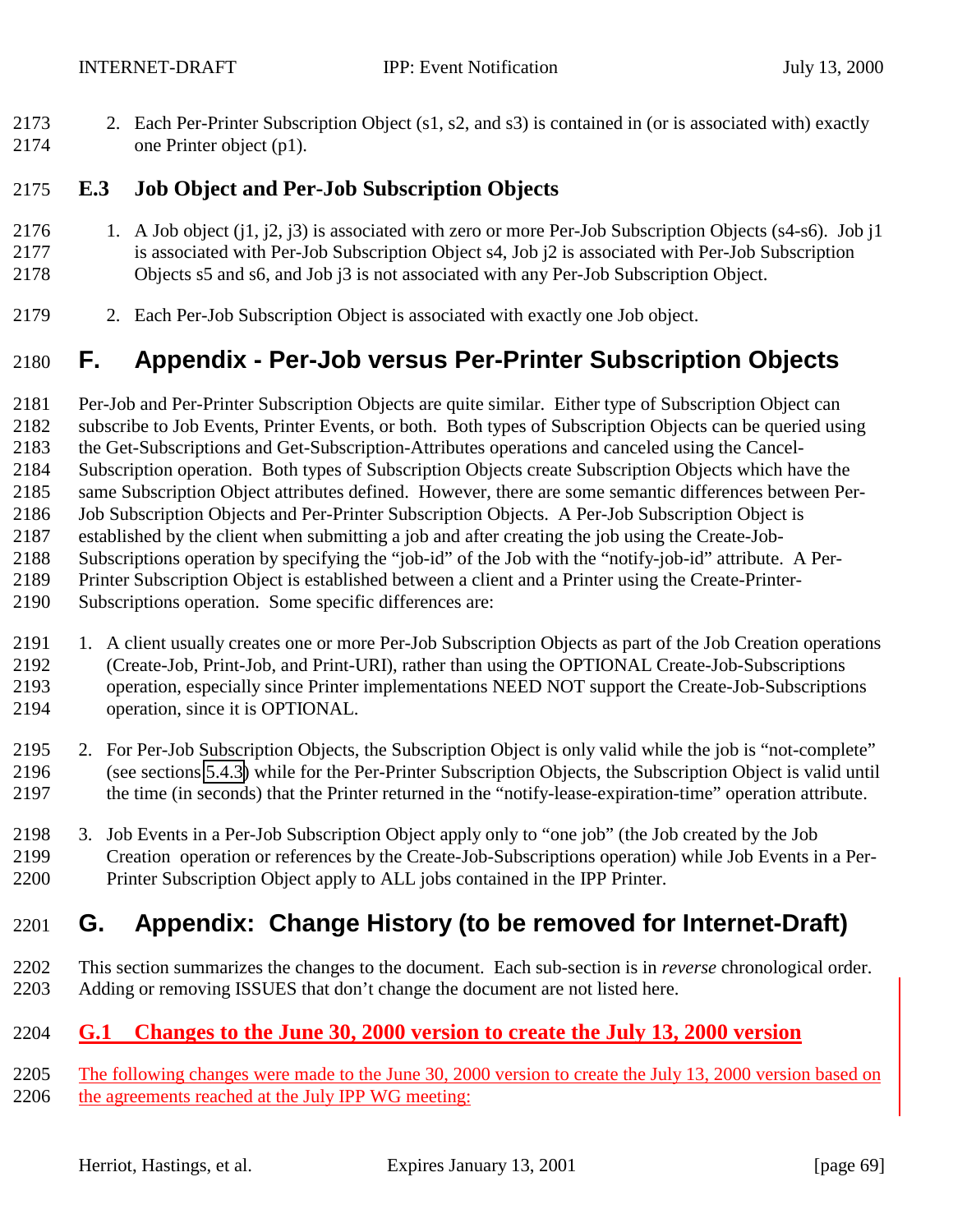2208 attributes, since the maximum cannot be guaranteed.

2207 1. Deleted the "notify-max-job-subscriptions" and "notify-max-printer-subscriptions" Printer Description

| 2209<br>2210<br>2211         |                                                                                                                                                                                               | 2. Added the "notify-time-interval (integer(0:MAX)) Subscription Template attribute to give Subscribing<br>Client control over moderation of 'job-progress' Event Notifications that MUST be implemented if and<br>only if the 'job-progress' event is implemented. There are no default or supported Printer attributes.                                                      |              |  |
|------------------------------|-----------------------------------------------------------------------------------------------------------------------------------------------------------------------------------------------|--------------------------------------------------------------------------------------------------------------------------------------------------------------------------------------------------------------------------------------------------------------------------------------------------------------------------------------------------------------------------------|--------------|--|
| 2212<br>2213                 |                                                                                                                                                                                               | 3. Removed the idea that a Delivery Method MAY allow the Printer to moderate certain high frequencey<br>events.                                                                                                                                                                                                                                                                |              |  |
| 2214<br>2215                 |                                                                                                                                                                                               | 4. Clarified that the Printer MUST treat the address part of the "notify-recipient-uri" attribute value as<br>opaque.                                                                                                                                                                                                                                                          |              |  |
| 2216                         |                                                                                                                                                                                               | 5. Added the REQUIRED 'printer-stopped' event and the OPTIONAL 'job-stopped' event.                                                                                                                                                                                                                                                                                            |              |  |
| 2217                         | 6. Deleted the 'job-purged' event.                                                                                                                                                            |                                                                                                                                                                                                                                                                                                                                                                                |              |  |
| 2218                         |                                                                                                                                                                                               | 7. Deleted the "notify-persistence" Subscription Template attribute.                                                                                                                                                                                                                                                                                                           |              |  |
| 2219                         |                                                                                                                                                                                               | 8. Clarified the concept of Compound Event Notifications used by both 'mailto' and 'indp'.                                                                                                                                                                                                                                                                                     |              |  |
| 2220<br>2221                 |                                                                                                                                                                                               | 9. Clarified that a Printer MUST cancel a Subscription if it gets hard errors when sending that will never<br>change.                                                                                                                                                                                                                                                          |              |  |
| 2222<br>2223                 |                                                                                                                                                                                               | 10. Clarified Figure 3 – Opaque Use of a Notification Service Transparent to the Client to indicate that the<br>Printer includes the Notification Service.                                                                                                                                                                                                                     |              |  |
| 2224                         | G.2                                                                                                                                                                                           | Changes to the May 10, 2000 version to create the June 30, 2000 version                                                                                                                                                                                                                                                                                                        |              |  |
| 2225<br>2226                 | The following changes were made to the May 10, 2000 version to create the June 30, 2000 version based on<br>the agreements reached at the May IPP WG meetings and subsequent teleconferences: |                                                                                                                                                                                                                                                                                                                                                                                |              |  |
| 2227<br>2228                 |                                                                                                                                                                                               | 1. Editorially reorganized and revised the document so that information is stated only once. Moved<br>supplementary material to appendices.                                                                                                                                                                                                                                    |              |  |
| 2229<br>2230                 |                                                                                                                                                                                               | 2. Cleaned up the terminology so that it is used consistently throughout the document; capitalized such<br>terms. Simplified the descriptions of each term.                                                                                                                                                                                                                    |              |  |
| 2231<br>2232<br>2233         |                                                                                                                                                                                               | 3. Recast the Subscription attributes to be Subscription Template and Subscription Description attributes<br>following the IPP/1.1 model for Jobs. Therefore, a few attribute names were changed to make them<br>consistent.                                                                                                                                                   |              |  |
| 2234                         |                                                                                                                                                                                               | 4. Reworked the operation descriptions to align with the style in [ipp-mod].                                                                                                                                                                                                                                                                                                   |              |  |
| 2235<br>2236<br>2237<br>2238 |                                                                                                                                                                                               | 5. Made the validation and processing of Subscription Template attributes be the same for Job Creation<br>Operations, Create-Job-Subscriptions, and Create-Printer-Subscriptions operations (and defined in one<br>place) and as similar to validation of jobs as possible (though there are some differences since one<br>request can generate multiple Subscription objects. |              |  |
|                              |                                                                                                                                                                                               | Herriot, Hastings, et al.<br>Expires January 13, 2001                                                                                                                                                                                                                                                                                                                          | [page $70$ ] |  |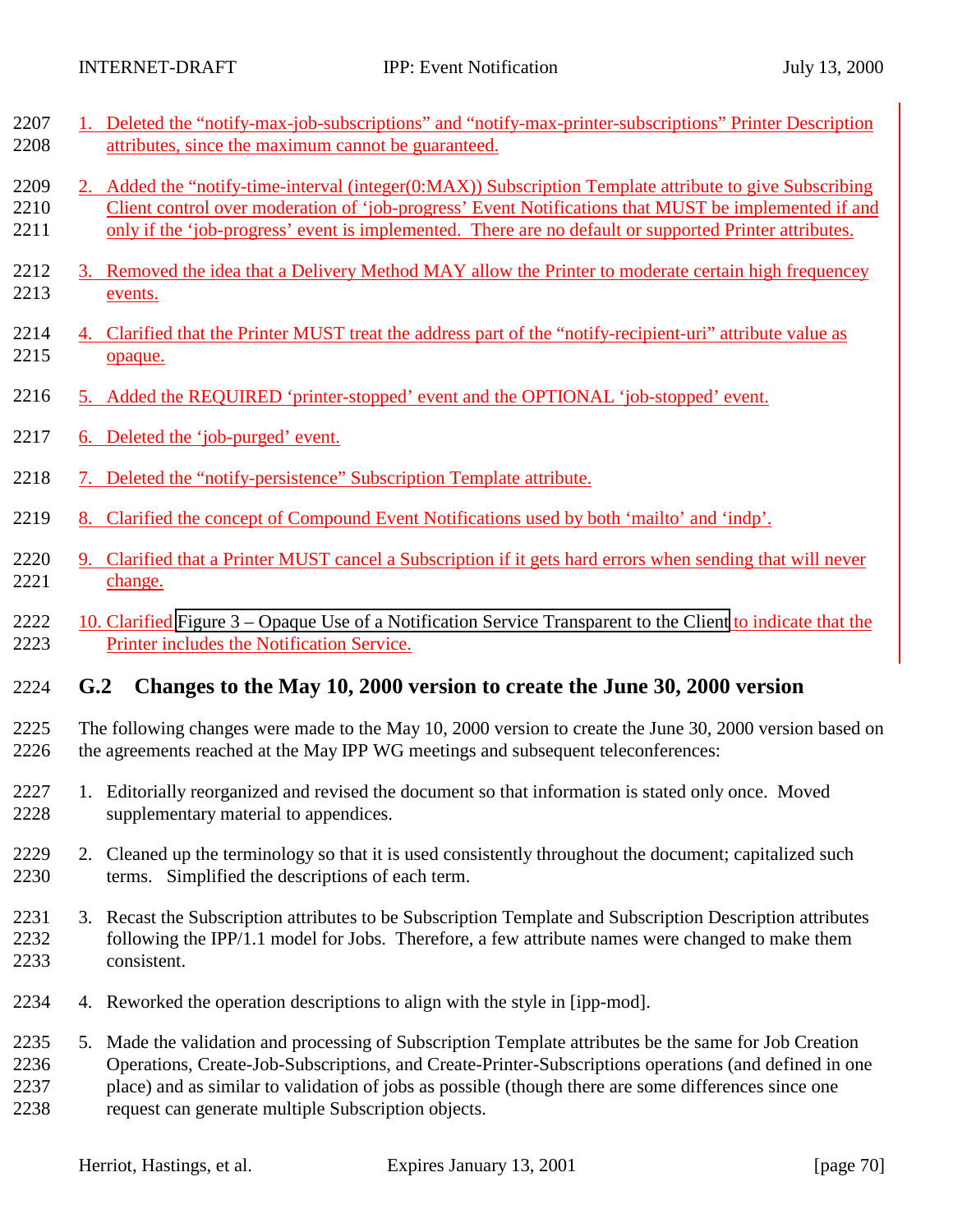- 6. Clarified the error handling for all operations.
- 7. Removed the "notify-text-format" and "notify-additional-formats" Subscription Template attributes and added the "notify-job-id" Subscription Description attribute.
- 8. The client can supply one or more Subscription Template Attribute Groups in all Subscription Creation requests and the printer returns Subscription Object Attributes groups for each Subscription object created. Consequently, an "s" was added to Create-Job-Subscriptions and Create-Printer-Subscriptions operations.
- 9. Reorganized the Events, so that some of the Events represent a group of events and the rest are sub- events. This reduces the number of Subscribed Events that a Printer needs to support in one Subscription from 5 to 2. It also means that the event that is delivered is one of the Subscribed events, not necessarily the trigger event, so "notify-trigger-event" was renames to "notify-subscribed-event" in 2250 the Event Notification.
- 10. Added the 'printer-full' and 'printer-not-almost-idle' Events to go along with the 'printer-no-longer- full' and 'printer-almost-idle' Events. Renamed the 'printer-queue-changed' Event to 'printer-queue-order-changed'.
- 11. Clarified what MUST be in a Delivery Method Document.
- 12. Removed "persistent-jobs-supported" Printer Description attribute, since it has nothing to do with Notifications and is not needed to describe Subscription object persistence.
- 13. Changed notify-max-printer-subscriptions-supported (integer(0:MAX)) and notify-max-job- subscriptions-supported (integer(0:MAX)) so that MAX means no limit and 0 means no subscriptions are (currently) allowed, so as to give a way to turn off accepting new subscriptions.

#### **G.3 Changes to the March 8, 2000 version to create the May 10, 2000 version**

- The following changes were made to the March 8, 2000 version to create the May 10, 2000 version based on the agreements reached at the April IPP WG meetings and subsequent teleconferences:
- 1. Change "notify-format" to "notify-text-format" and made it apply only to the format of the "notify-2264 text" (formerly called "human-readable-report") and Human Consumable form. A new attribute "notify- additional-formats" specifies the formats for the Machine Consumable contents of Delivery Methods 2266 that support multiple formats.
- 2267 2. Change the "job-notify" collection attribute in Job Creation operations to be multiple "notify-xxx" attributes. This change eliminates the need for collection values. It also means that a Job Creation operation can create only one Subscription Object.
- 3. Change the Machine Consumable form to be transport independent.
- 4. Reduce the set of REQUIRED attributes in the Machine Consumable form and add the OPTIONAL "notify-attributes" attribute that allows a client to request additional attributes.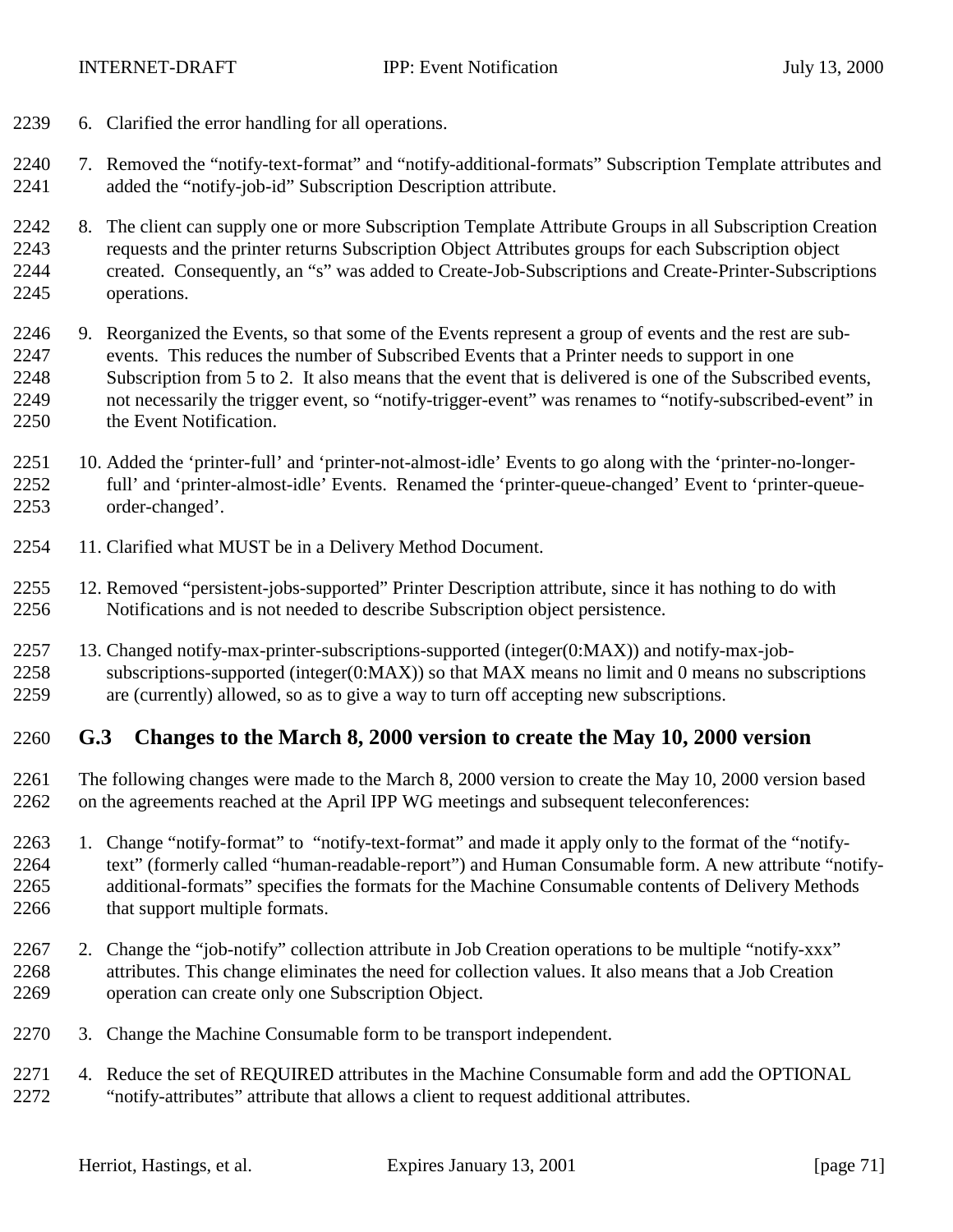5. Specify the information that SHOULD be in the Human Consumable form

#### **G.4 Changes to the March 6, 2000 version to create the March 8, 2000 version**

- The following changes were made to the March 6, 2000 version to create the March 8, 2000 version based on the agreements reached on the mailing list:
- 1. Changed the name of the SNMP Delivery Method from 'snmp' to 'snmpnotify', since the Notification Recipient isn't an SNMP agent.
- 2. Clarified that an implementation with only a single value for persistent-jobs-supported (boolean) or persistent-subscriptions-supported (boolean) MAY make it settable to the single value or make it not-settable.

#### **G.5 Changes to the February 2, 2000 version to create the March 6, 2000 version**

- The following changes were made to the February 2, 2000 version to create the March 6, 2000 version based on the agreements reached on the mailing list, at the February IPP WG meetings, and reflected in the minutes:
- 1. Clarified that this extension is intended as an extension to IPP/1.0, IPP/1.1, and future versions.
- 2. Allocated the operation-id 0x0016 to 0x001B values for the Notification operations defined in the document.
- 3. Pre-pended the word "subscription-" on the front of the "request-id" Subscription Object attribute to distinguish it from the "request-id" parameter that is sent in every request and response.
- 4. Added the term "settable" for describing attributes that are not READ-ONLY.
- 5. Added the term "Subscription Creation Operation" to stand for any operation that can create a Subscription Object: Job Creation operations (Create-Job, Print-Job, and Print-URI), Create-Job-Subscriptions, and Create-Printer-Subscriptions.
- 6. Changed the "subscriber-user-name" (name(MAX)) Subscription Object attribute from OPTIONAL to REQUIRED.
- 7. Changed the name and semantics of "notify-printer-up-time(integer(1:MAX)) to notify-server-up-time so that it can be either the Printer's uptime or a Notification Delivery Service uptime.
- 8. Added the 'ipp:', 'indp:', 'mailto:, and 'snmp:' notification delivery schemes to the definition of the "notify-recipients" to indicate possible schemes.
- 9. Changed the name and semantics of "notify-text-format" (mimeMediaType) to "notify-format" so that it can be used to specify either Human Consumable or Machine Consumable formats where the implementation supports both. Clarified that this attribute controls whatever variable Notification Content that the implementation supports, which may be an attachment to the fixed content format or the contents of the "human-readable-report" (text(MAX)) attribute. Clarified that an implementation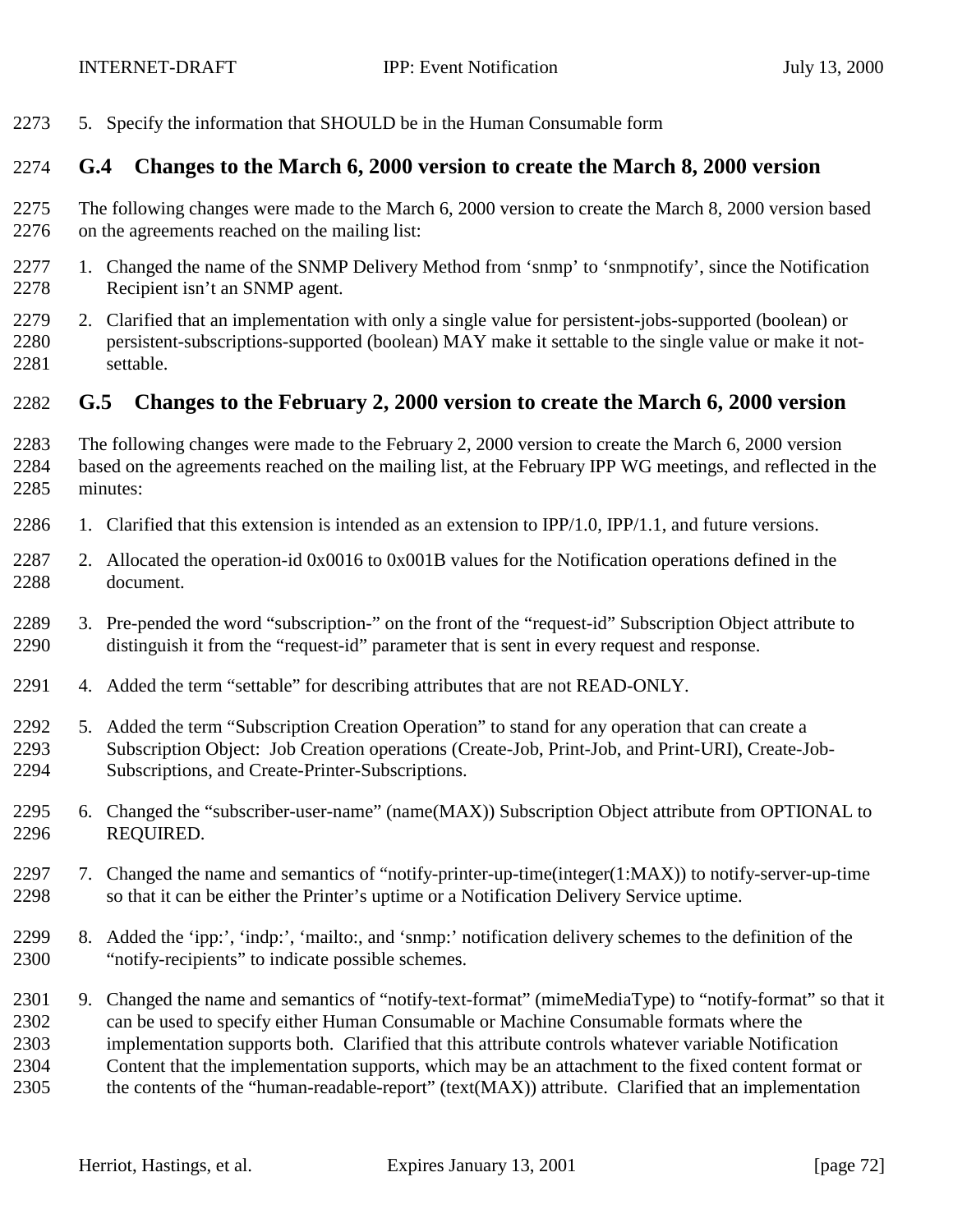- NEED NOT support all of its supported Notification Content formats with all of its supported Delivery Methods.
- 10. Added 'text/xml', 'application/ipp', 'application/postscript', and 'image/tiff' and additional example MIME media types for "notify-format" (mimeMediaType).
- 2310 11. Clarified that the recommend way for a client to determine whether or not a Printer supports Per-Job Subscriptions is to query the Printer's "notify-max-job-subscriptions-supported" attribute, since Create-2312 Job-Subscriptions is an OPTIONAL operation.
- 2313 12. Clarified that the recommend way for a client to determine whether or not a Printer supports Per-Printer Subscriptions is to query the Printer's "operations-supported" attribute to see if the Create-Printer-Subscriptions operations is supported, since this is the usual way to determine a Printer's capabilities.
- 13. Clarified that if "persistent-jobs-supported" (boolean) and "persistent-subscriptions-supported" (boolean) are settable, then setting them must affect whether or not jobs and subscriptions are persistent.
- 14. Allowed Delivery Methods to send operations with or without a response, depending on the definition of the Delivery Method.
- 15. Indicated that a deliver method definition is free to REQUIRE that the client supply the "notify-user-data" attribute.
- 16. Required that the Printer support the "job-uri" operation attribute as a target, in addition to "printer-uri" & "job-id", i.e., keep consistent with all Job operations.
- 17. Changed the 'none' out-of-band value to be a reference to the collection document [ipp-coll], since the use for it in this document is with the 'collection' attribute syntax.
- 18. Clarified that a conforming implementation MUST support the 'collection' attribute syntax, since that is required in Job Creation operations.
- 19. Allocated the values to the new status codes defined in this document.
- 20. Allocated the [ipp-pro] subscription-attributes-tag and notification-attributes-tag delimiter tags to delimit Subscription attributes and Notification Content attributes in requests and responses.
- 21. Changed the 'server-error-too-many-subscriptions' and 'server-error-too-many-events' to be client errors, i.e., 'client-error-too-many-subscriptions' and 'client-error-too-many-events', since other errors of this type are client errors.

## **G.6 Changes to the October 14, 1999 version to create the February 2, 2000 version**

 The following changes were made to the October 14, 1999 version to create the February 2, 2000 version based on the agreements reached at the October and December IPP WG meetings and reflected in the minutes: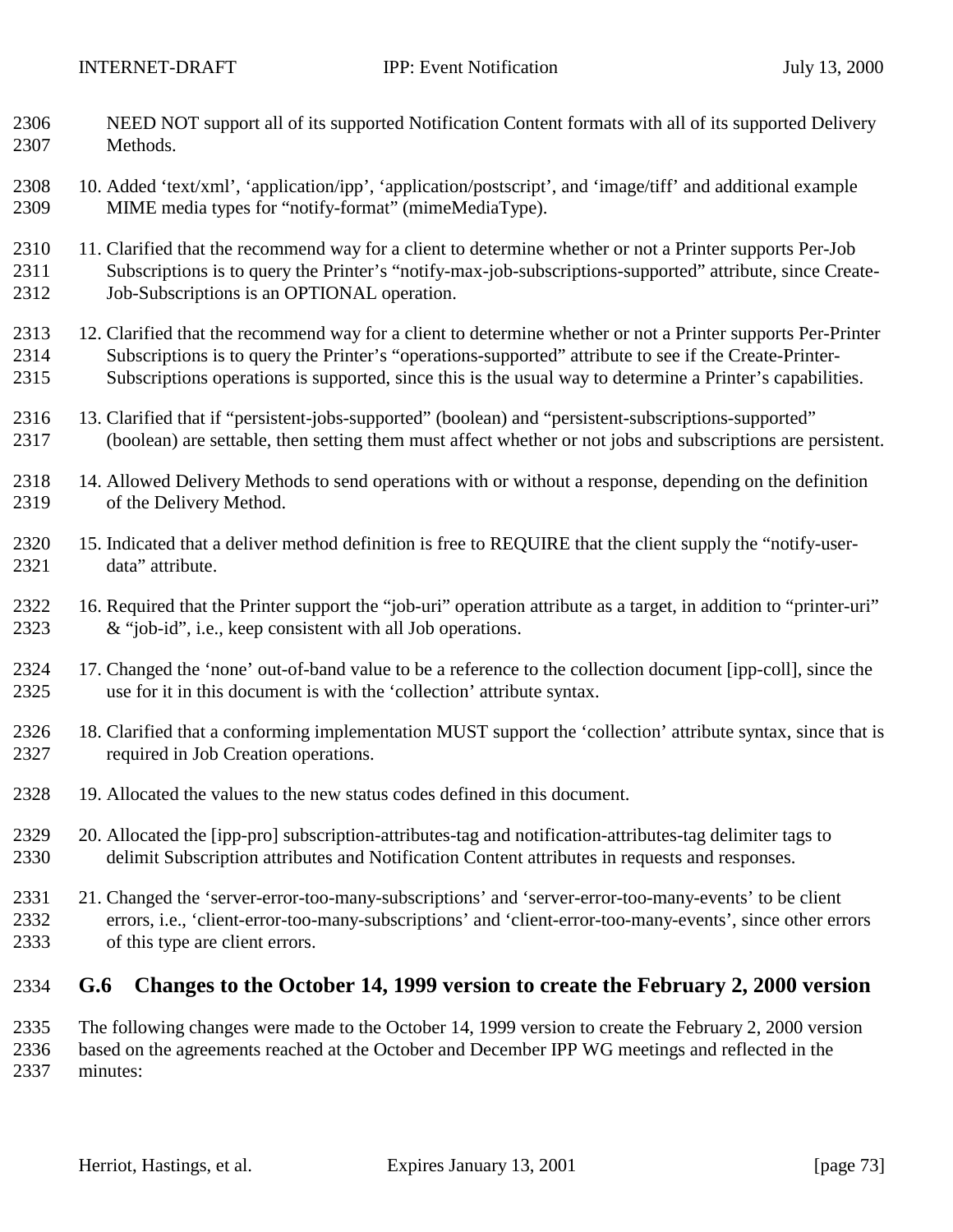- 1. Added a Java Listener as an example of a Notification Recipient.
- 2. Clarified the object relationships.
- 3. Clarified how job Events differ for Per-Job versus Per-Printer Subscriptions.
- 4. Added the ability for the Machine Consumable form to contain a Human Readable "human-readable-report" (text) attribute so that both forms could be sent in the same Notification.
- 5. Clarified that the 'none' value for notify-text-format (mimeMediaType) has to be out-of-band, not the text string 'none' as a mimeMediaType.
- 6. Clarified that 'none' means send the Machine Consumable form without the "human-readable-report" (text) attribute, if it is defined.
- 7. Clarified that Notification Recipients MUST be able to accept unrecognized attributes.
- 8. Allowed the notification Delivery Method definition to be modeled as (1) a request with an operation code without a response, (2) a request with a operation code with a response or (3) a response with a status code.
- 9. Added "notify-text-format" (mimeMediaType) and "human-readable-report" (text(MAX)) to be able to be sent in a Notification content, if the notification Delivery Method Document permits it.
- 10. Added "job-k-octets" (integer(0:MAX)), "job-impressions" (integer(0:MAX)), and "job-media-sheets" (integer(0:MAX)) as OPTIONAL for Notification content for use in job-progress Events to show the target values so that the Notification Recipient can show a thermometer.
- 11. Added a Subscription Attributes Group (and subscription-attributes tag) the Create-Job-Subscriptions and Create-Printer-Subscriptions requests and responses.
- 12. Added the 'none' out-of-band value for use with "notify-text-format" (mimeMediaType) attribute.
- 13. Changed the job progress attributes from using -2 to mean 'unknown' as in the PWG Job Monitoring MIB, to use the 'unknown' out-of-band value.